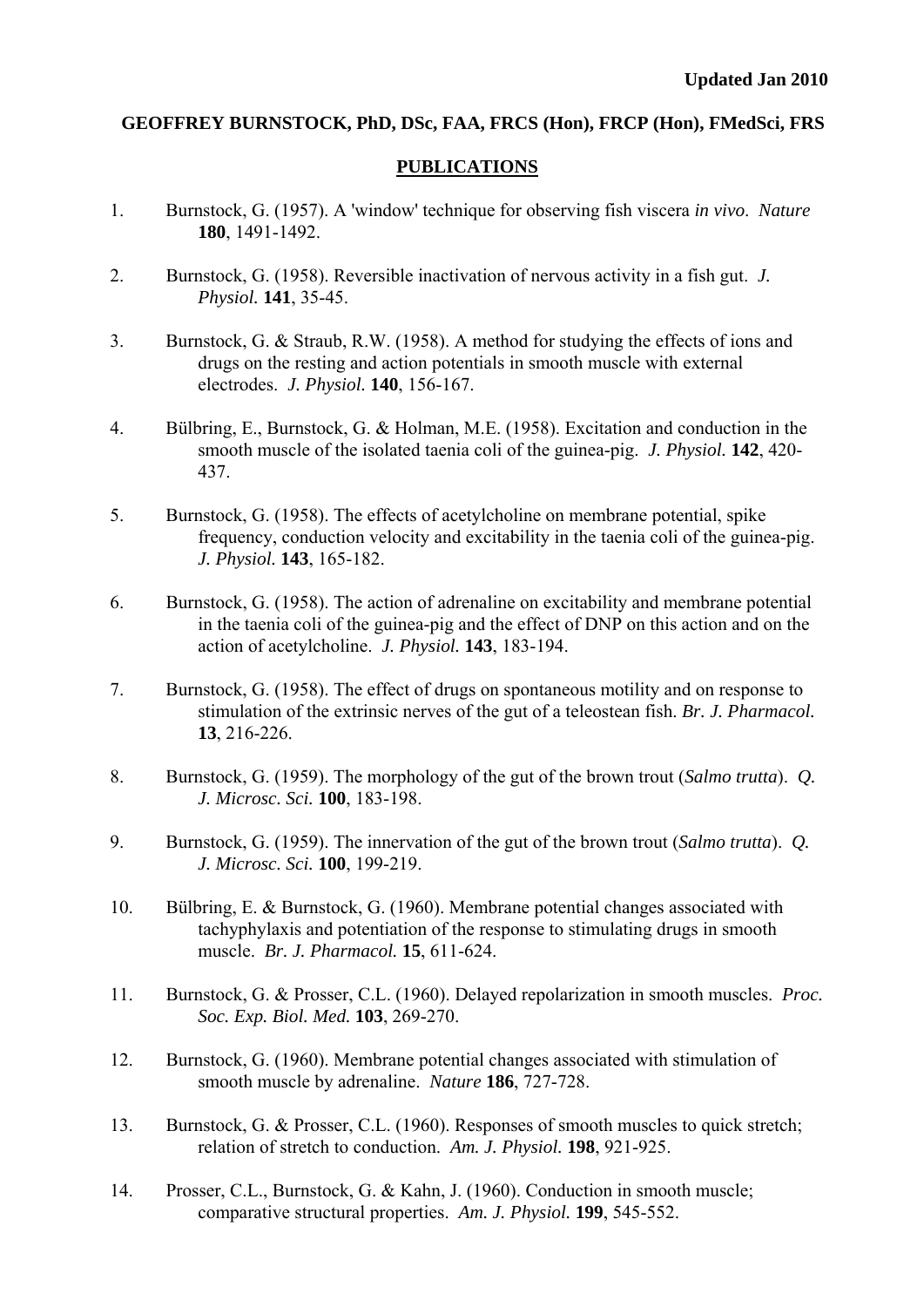- 15. Burnstock, G. & Prosser, C.L. (1960). Conduction in smooth muscle: comparative electrical properties*. Am. J. Physiol.* **199**, 553-559.
- 16. Burnstock, G. & Holman, M.E. (1960). Autonomic nerve-smooth muscle transmission. *Nature* **187**, 951-952.
- 17. Burnstock, G. & Holman, M.E. (1961). The transmission of excitation from autonomic nerve to smooth muscle. *J. Physiol.* **155**, 115-133.
- 18. Burnstock, G. & Holman, M.E. (1962). Spontaneous potentials at sympathetic nerve endings in smooth muscle. *J. Physiol.* **160**, 446-460.
- 19. Burnstock, G. & Holman, M.E. (1962). Effect of denervation and of reserpine treatment on transmission at sympathetic nerve endings. *J. Physiol.* **160**, 461-469.
- 20. Bennett, M.R., Burnstock, G., Holman, M.E. & Walker, J.W. (1962). The effect of  $Ca^{2+}$ on plateau-type action potentials in smooth muscle. *J. Physiol.* **161**, 47P-48P.
- 21. Burnstock, G., Dewhurst, D.J. & Simon, S.E. (1963). Sodium exchange in smooth muscle. *J. Physiol.* **167**, 210-228.
- \*22. Burnstock, G. & Holman, M.E. (1963). Smooth muscle: autonomic nerve transmission. *Annu. Rev. Physiol.* **25**, 61-90.
- 23. Burnstock, G., O'Shea, J. & Wood, M. (1963). Comparative physiology of the vertebrate autonomic nervous system. I. Innervation of the urinary bladder of the toad (*Bufo marinus*). *J. Exp. Biol.* **40**, 403-419.
- 24. Burnstock, G. & Campbell, G. (1963). Comparative physiology of the vertebrate autonomic nervous system. II. Innervation of the urinary bladder of the ringtail possum (*Pseudocheirus peregrinus*). *J. Exp. Biol.* **40**, 421-436.
- 25. Boyd, H., Burnstock, G., Campbell, G., Jowett, A., O'Shea, J. & Wood, M. (1963). The cholinergic blocking action of adrenergic blocking agents in pharmacological analysis of autonomic innervation. *Br. J. Pharmacol.* **20**, 418-435.
- \*26. Burnstock, G., Holman, M.E. & Prosser, C.L. (1963). Electrophysiology of smooth muscle. *Physiol. Rev.* **43**, 482-527.
- 27. Merrillees, N.C.R., Burnstock, G. & Holman, M.E. (1963). Correlation of fine structure and physiology of the innervation of smooth muscle in the guinea pig vas deferens. *J. Cell Biol.* **19**, 529-550.
- 28. Bennett, M., Burnstock, G. & Holman, M.E. (1963). The effect of potassium and chloride ions on the inhibitory potential recorded in the guinea-pig taenia coli. *J. Physiol.* **169**, 33P-34P.
- 29. Burnstock, G., Campbell, G., Bennett, M. & Holman, M.E. (1963). The effects of drugs on the transmission of inhibition from autonomic nerves to the smooth muscle of the guinea pig taenia coli. *Biochem. Pharmacol.* **12 (Suppl.)**, 134-135.
- 30. Burnstock, G., Campbell, G., Bennett, M. & Holman, M.E. (1963). Inhibition of the smooth muscle of the taenia coli. *Nature* **200**, 581-582.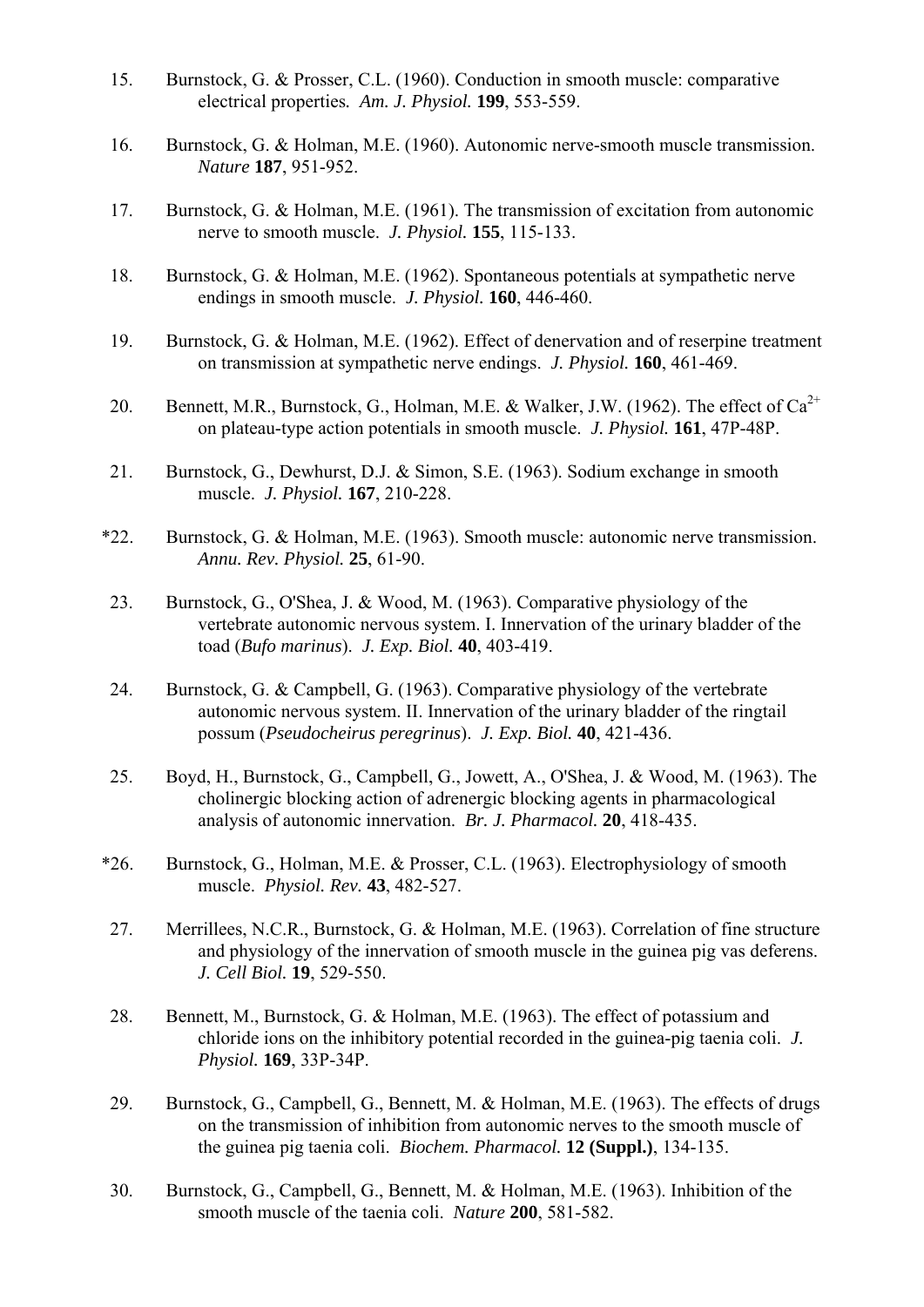- 31. Burnstock, G., Holman, M.E. & Kuriyama, H. (1964). Facilitation of transmission from autonomic nerve to smooth muscle of guinea-pig vas deferens. *J. Physiol.* **172**, 31- 49.
- 32. Campbell, G., Burnstock, G. & Wood, M. (1964). A method for distinguishing between adrenergic and cholinergic excitatory innervation of smooth muscle. *Q. J. Exp. Physiol*. **49**, 268-276.
- \*33. Burnstock, G. & Merrillees, N.C.R. (1964). Structural and experimental studies on autonomic nerve endings in smooth muscle. In: *Pharmacology of Smooth Muscle. Proceedings of the 2nd International Pharmacology Meeting, Prague*. Pergamon Press, Oxford. pp. 1-17.
- 34. Boyd, H., Burnstock, G. & Rogers, D. (1964). Innervation of the large intestine of the toad (*Bufo marinus*). *Br. J. Pharmacol. Chemother*. **23**, 151-163.
- 35. Burnstock, G., Campbell, G., Bennett, M. & Holman, M.E. (1964). Innervation of the guinea-pig taenia coli: are there intrinsic inhibitory nerves which are distinct from sympathetic nerves? *Int. J. Neuropharmacol*. **3**, 163-166.
- 36. Burnstock, G. & Holman, M.E. (1964). An electrophysiological investigation of the actions of some autonomic blocking drugs on transmission in the guinea-pig vas deferens. *Br. J. Pharmacol. Chemother*. **23**, 600-612.
- 37. Bell, C. & Burnstock, G. (1965). Cholinesterases in the bladder of the toad (*Bufo marinus*). *Biochem. Pharmacol.* **14**, 79-89.
- 38. Burnstock, G. & Bennett, M. (1965). Nervous control of single smooth muscle cells in the intestine. *J. Aust. Soc. Med. Res*. **1**, 167-168.
- 39. Burnstock, G., Campbell, G. & Rand, M.J. (1966). The inhibitory innervation of the taenia of the guinea-pig caecum. *J. Physiol.* **182**, 504-526.
- 40. Bennett, M., Burnstock, G. & Holman, M.E. (1966). Transmission from perivascular inhibitory nerves to the smooth muscle of the guinea-pig taenia coli. *J. Physiol.* **182**, 527-540.
- 41. Bennett, M., Burnstock, G. & Holman, M.E. (1966). Transmission from intramural inhibitory nerves to the smooth muscle of the guinea-pig taenia coli. *J. Physiol.* **182**, 541-558.
- 42. Rogers, D. & Burnstock, G. (1966). The interstitial cell and its place in the concept of the autonomic ground plexus. *J. Comp. Neurol.* **126**, 255-284.
- 43. Rogers, D. & Burnstock, G. (1966). Multiaxonal autonomic junctions in intestinal smooth muscle of the toad (*Bufo marinus*). *J. Comp. Neurol.* **126**, 625-652.
- 44. Burnstock, G. & Holman, M.E. (1966). Junction potentials at adrenergic synapses. *Pharmacol. Rev.* **18**, 481-493.
- 45. Bennett, M. & Burnstock, G. (1966). Application of the sucrose-gap method to determine the ionic basis of the membrane potential of smooth muscle. *J. Physiol.* **183**, 637-648.
- \*46. Burnstock, G. & Holman, M.E. (1966). Effect of drugs on smooth muscle. *Annu. Rev. Pharmacol*. **6**, 129-156.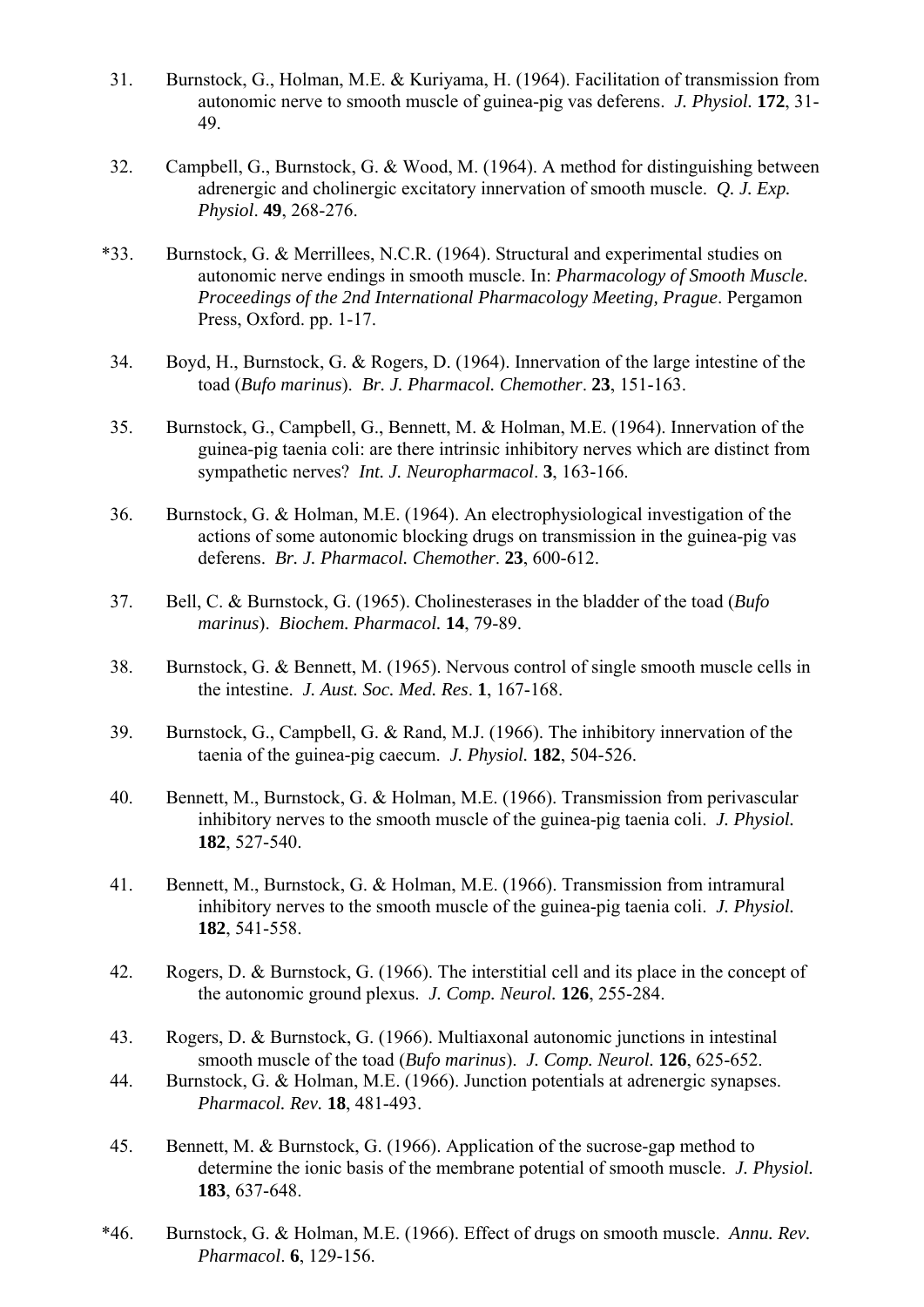- 47. McLean, J.R. & Burnstock, G. (1966). Histochemical localization of catecholamines in the urinary bladder of the toad (*Bufo marinus*). *J. Histochem. Cytochem*. **14**, 538- 548.
- 48. McLean, J.R. & Burnstock, G. (1967). Innervation of the urinary bladder of the sleepy lizard (*Trachysaurus rugosus*). I. Fluorescent histochemical localization of catecholamines. *Comp. Biochem. Physiol.* **20**, 667-673.
- 49. Burnstock, G. & Wood, M.E. (1967). Innervation of the urinary bladder of the sleepy lizard (*Trachysaurus rugosus*). II. Physiology and pharmacology. *Comp. Biochem. Physiol.* **20**, 675-690.
- 50. McLean, J.R., Bell, C. & Burnstock, G. (1967). Histochemical and pharmacological studies of the innervation of the urinary bladder of the frog (*Rana temporaria*). *Comp. Biochem. Physiol.* **21**, 383-392.
- \*51. Burnstock, G. & Robinson, P.M. (1967). Localization of catecholamines and acetylcholinesterase in autonomic nerves. In: *American Heart Association Monograph (No 17). Circ. Res*. **21 (Suppl. 3)**, 43-55.
- 52. Wood, M.J. & Burnstock, G. (1967). Innervation of the lungs of the toad (*Bufo marinus*). Physiology and pharmacology. *Comp. Biochem. Physiol.* **22**, 755-766.
- 53. McLean, J.R. & Burnstock, G. (1967). Innervation of the lungs of the toad (*Bufo marinus*). II. Fluorescent histochemistry of catecholamines. *Comp. Biochem. Physiol.* **22**, 767-773.
- 54. McLean, J.R. & Burnstock, G. (1967). Innervation of the lungs of the sleepy lizard (*Trachysaurus rugosus*). I. Fluorescent histochemistry of catecholamines. *Comp. Biochem. Physiol.* **22**, 809-813.
- 55. Burnstock, G. & Wood, M.J. (1967). Innervation of the lungs of the sleepy lizard (*Trachysaurus rugosus*). II. Physiology and pharmacology. *Comp. Biochem. Physiol.* **22**, 815-831.
- 56. Yamauchi, A. & Burnstock, G. (1967). Nerve-myoepithelium and nerve-glandular epithelium contacts in the lacrimal gland of the sheep. *J. Cell Biol.* **34**, 917-919.
- 57. Burnstock, G., Greenberg, M.J., Kirby, S. & Willis, A.G. (1967). An electrophysiological and pharmacological study of visceral smooth muscle and its innervation in a mollusc, *Poneroplax albida*. *Comp. Biochem. Physiol.* **23**, 407- 429.
- \*58. Bennett, M.R. & Burnstock, G. (1968). Electrophysiology of the innervation of intestinal smooth muscle. In: *Handbook of Physiology, Section 6, Alimentary Canal. IV. Motility*. Ed. C.F. Code, American Physiological Society, Washington. pp. 1706-1732.
- \*59. Campbell, G. & Burnstock, G. (1968). Comparative physiology of gastrointestinal motility. In: *Handbook of Physiology, Section 6, Alimentary Canal. IV. Motility*. Ed. C.F. Code, American Physiological Society, Washington. pp. 2213-2266.
- 60. Yamauchi, A. & Burnstock, G. (1968). An electron microscopic study on the innervation of the trout heart. *J. Comp. Neurol.* **132**, 567-588.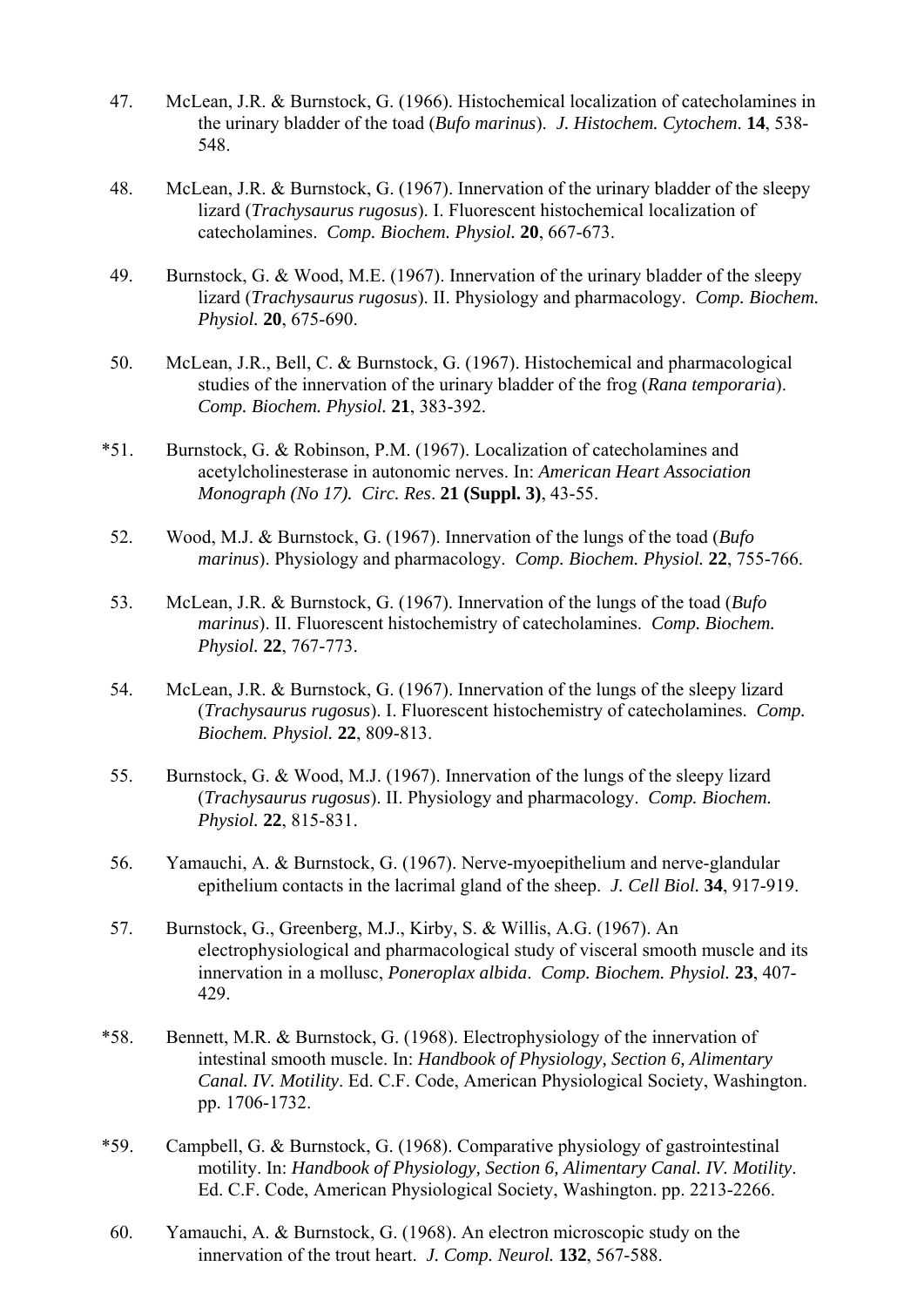- 61. Read, J.B. & Burnstock, G. (1968). Comparative histochemical studies of adrenergic nerves in the enteric plexuses of vertebrate large intestine. *Comp. Biochem. Physiol.* **27**, 505-517.
- 62. Read, J.B. & Burnstock, G. (1968). Fluorescent histochemical studies on the mucosa of the vertebrate gastrointestinal tract. *Histochemie* **16**, 324-332.
- 63. Burnstock, G. & Kirby, S. (1968). Absence of inhibitory effects of catecholamines on lower vertebrate arterial strip preparations. *J. Pharm. Pharmacol.* **20**, 404-406.
- 64. Yamauchi, A. & Burnstock, G. (1968). On the fine structure of the trout heart. *J. Anat.* **103**, 207-208.
- 65. Nakanishi, C., McLean, J., Wood, C. & Burnstock, G. (1968). The role of sympathetic nerves in control of the nonpregnant and pregnant human uterus. *J. Reprod. Med*. **2**, 20-33.
- 66. Kirby, S. & Burnstock, G. (1969). Comparative pharmacological studies of isolated spiral strips of large arteries from lower vertebrates. *Comp. Biochem. Physiol.* **28**, 307-319.
- 67. Yamauchi, A. & Burnstock, G. (1969). Post-natal development of smooth muscle cells in the mouse vas deferens. A fine structural study. *J. Anat.* **104**, 1-15.
- 68. Yamauchi, A. & Burnstock, G. (1969). Post-natal development of the innervation of the mouse vas deferens. A fine structural study. *J. Anat.* **104**, 17-32.
- 69. Kirby, S. & Burnstock, G. (1969). Pharmacological studies of the cardiovascular system in the anaesthetized sleepy lizard (*Tiliqua rugosa*) and toad (*Bufo marinus*). *Comp. Biochem. Physiol.* **28**, 321-331.
- 70. Read, J.B. & Burnstock, G. (1969). Adrenergic innervation of the gut musculature in vertebrates. *Histochemie* **17**, 263-272.
- 71. Gannon, B.J. & Burnstock, G. (1969). Excitatory adrenergic innervation of the fish heart. *Comp. Biochem. Physiol.* **29**, 765-773.
- 72. Gannon, B.J., Burnstock, G., Noblett, H.R. & Campbell, P.E. (1969). Histochemical diagnosis of Hirschsprung's disease. *Lancet* **293**, 894-895.
- 73. Furness, J.B. & Burnstock, G. (1969). A comparative study of spike potentials in response to nerve stimulation in the vas deferens of the mouse, rat and guinea-pig. *Comp. Biochem. Physiol.* **31**, 337-345.
- 74. Gannon, B.J., Noblett, H.R. & Burnstock, G. (1969). Adrenergic innervation of bowel in Hirschsprung's disease. *Br. Med. J*. **3**, 338-340.
- \*75. Burnstock, G. (1969). Evolution of the autonomic innervation of visceral and cardiovascular systems in vertebrates. *Pharmacol. Rev.* **21**, 247-324.
- 76. Read, J.B. & Burnstock, G. (1969). A method for the localization of adrenergic nerves during early development. *Histochemie* **20**, 197-200.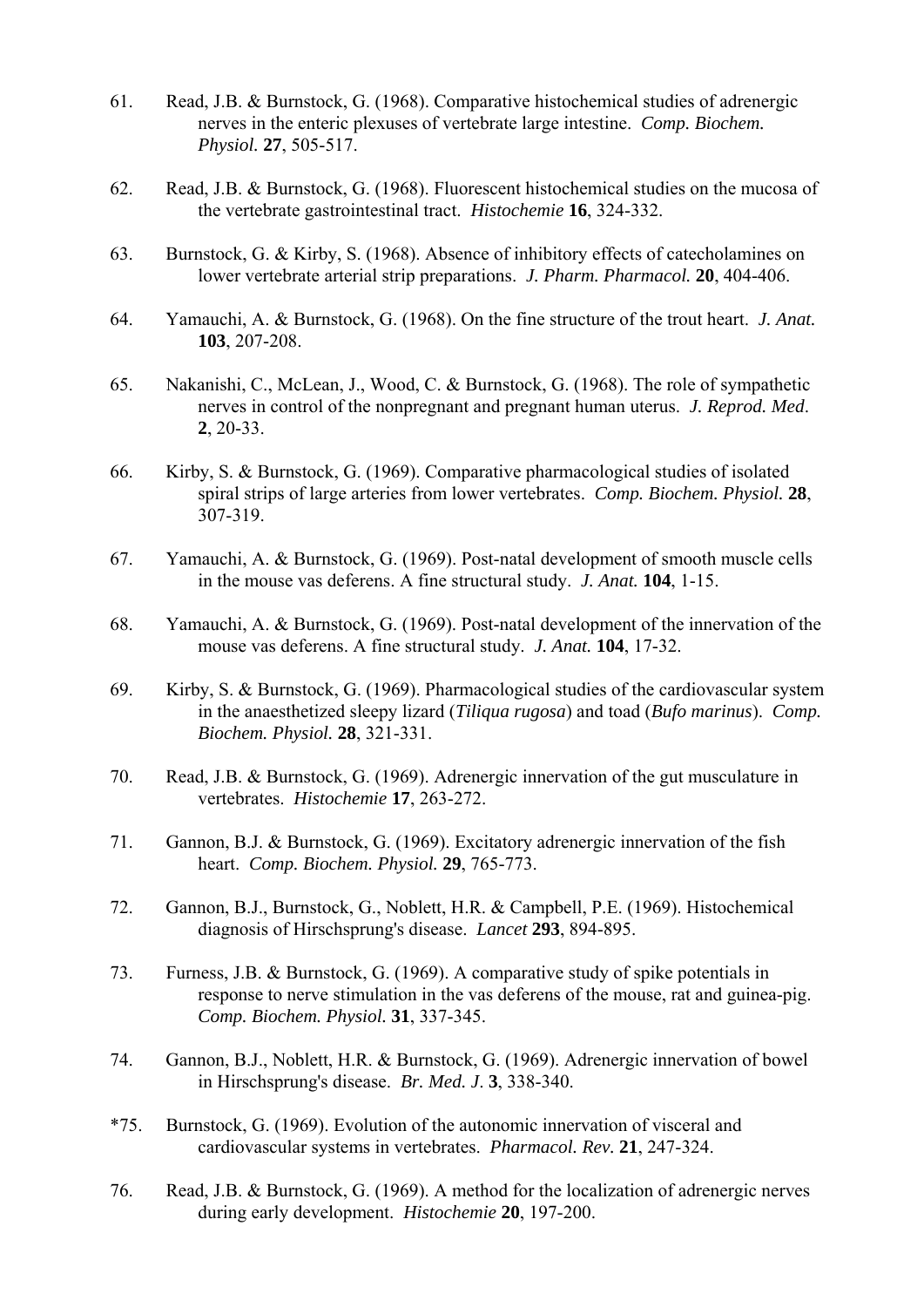- \*77. Burnstock, G. (1970). Structure of smooth muscle and its innervation. In: *Smooth muscle*. Eds. E. Bülbring, A. Brading, A. Jones & T. Tomita, Edward Arnold, London. pp. 1-69.
- 78. Furness, J.B., McLean, J.R. & Burnstock, G. (1970). Distribution of adrenergic nerves and changes in neuromuscular transmission in the mouse vas deferens during postnatal development. *Dev. Biol*. **21**, 491-505.
- 79. Uehara, Y. & Burnstock, G. (1970). Demonstration of "gap junctions" between smooth muscle cells. *J. Cell Biol.* **44**, 215-217.
- 80. Iwayama, T., Furness, J.B. & Burnstock, G. (1970). Dual adrenergic and cholinergic innervation of the cerebral arteries of the rat. An ultrastructural study. *Circ. Res*. **26**, 635-646.
- 81. Bennett, T., Burnstock, G., Cobb, J.L.S. & Malmfors, T. (1970). An ultrastructural and histochemical study of the short-term effects of 6-hydroxydopamine on adrenergic nerves in the domestic fowl. *Br. J. Pharmacol.* **38**, 802-809.
- 82. Furness, J.B., Campbell, G.R., Gillard, S.M., Malmfors, T., Cobb, J.L.S. & Burnstock, G. (1970). Cellular studies of sympathetic denervation produced by 6 hydroxydopamine in the vas deferens. *J. Pharmacol. Exp. Ther.* **174**, 111-122.
- 83. Read, J.B. & Burnstock, G. (1970). Development of the adrenergic innervation and chromaffin cells in the human fetal gut. *Dev. Biol*. **22**, 513-534.
- \*84. Burnstock, G., Gannon, B. & Iwayama, T. (1970). Sympathetic innervation of vascular smooth muscle in normal and hypertensive animals. *Circ. Res*. **27 (Suppl. 2)**, 5-24.
- 85. Burnstock, G., Campbell, G., Satchell, D. & Smythe, A. (1970). Evidence that adenosine triphosphate or a related nucleotide is the transmitter substance released by non-adrenergic inhibitory nerves in the gut. *Br. J. Pharmacol.* **40**, 668-688.
- \*86. Bell, C. & Burnstock, G. (1971). Cholinergic vasomotor neuroeffector junctions. In: *Proceedings of a Symposium on the Physiology and Pharmacology of Vascular Neuroeffector Systems, Interlaken, 1969*. Eds. J.A. Bevan, R.F. Furchgott, R.A. Maxwell & A.P. Somlyo, Karger, Basel. pp. 37-46.
- 87. Robinson, P.M., McLean, J.R. & Burnstock, G. (1971). Ultrastructural identification of non-adrenergic inhibitory nerve fibers. *J. Pharmacol. Exp. Ther.* **179**, 149-160.
- 88. Burnstock, G., Doyle, A.E., Gannon, B.J., Gerkens, J.F., Iwayama, T. & Mashford, M.L. (1971). Prolonged hypotension and ultrastructural changes in sympathetic neurones following guanacline treatment. *Eur. J. Pharmacol.* **13**, 175-187.
- 89. Uehara, Y. & Burnstock, G. (1971). Inclusion bodies in fibroblast-like cells in the mucosa of the guinea pig ureter. *J. Ultrastruct. Res*. **34**, 175-180.
- \*90. Burnstock, G. & Iwayama, T. (1971). Fine structural identification of autonomic nerves and their relation to smooth muscle. In: *Progress in Brain Research, 34, Histochemistry of Nervous Transmission*. Ed. O. Eränkö, Elsevier, Amsterdam. pp. 389-404.
- 91. Burnstock, G. (1971). Neural nomenclature. *Nature* **229**, 282-283.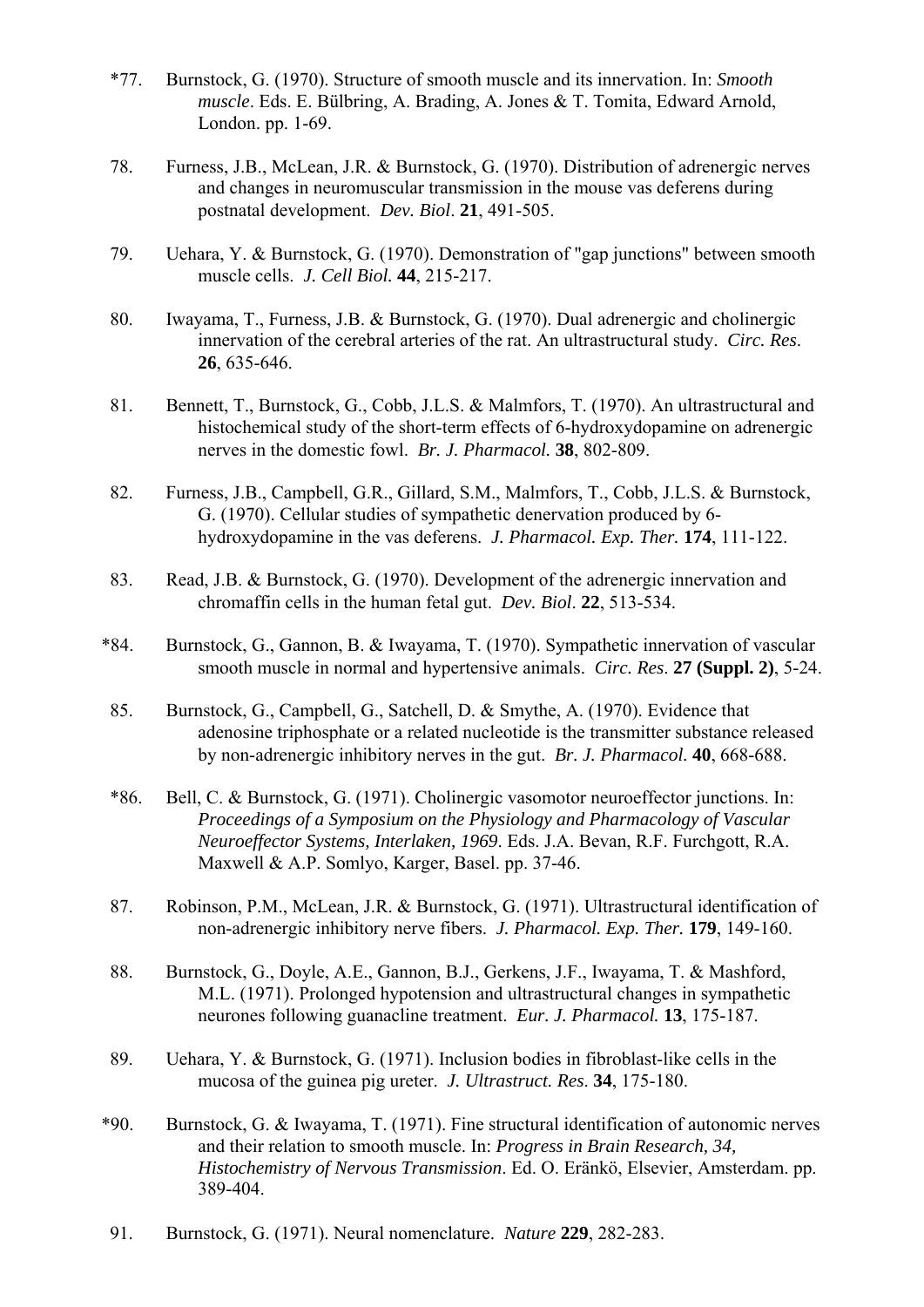- 92. Malmfors, T., Furness, J.B., Campbell, G.R. & Burnstock, G. (1971). Re-innervation of smooth muscle of the vas deferens transplanted into the anterior chamber of the eye. *J. Neurobiol*. **2**, 193-207.
- 93. Campbell, G.R., Uehara, Y., Mark, G. & Burnstock, G. (1971). Fine structure of smooth muscle cells grown in tissue culture. *J. Cell Biol.* **49**, 21-34.
- 94. Satchell, D.G. & Burnstock, G. (1971). Quantitative studies of the release of purine compounds following stimulation of non-adrenergic inhibitory nerves in the stomach. *Biochem. Pharmacol.* **20**, 1694-1697.
- 95. Uehara, Y., Campbell, G.R. & Burnstock, G. (1971). Cytoplasmic filaments in developing and adult vertebrate smooth muscle. *J. Cell Biol.* **50**, 484-497.
- 96. Su, C., Bevan, J.A. & Burnstock, G. (1971). [<sup>3</sup>H]Adenosine triphosphate: release during stimulation of enteric nerves. *Science* **173**, 337-339.
- 97. Campbell, G., Uehara, Y., Malmfors, T. & Burnstock, G. (1971). Degeneration and regeneration of smooth muscle transplants in the anterior eye chamber. An ultrastructural study. *Z. Zellforsch*. **117**, 155-175.
- 98. Burnstock, G., McLean, J.R. & Wright, M. (1971). Noradrenaline uptake by noninnervated smooth muscle. *Br. J. Pharmacol.* **43**, 180-189.
- 99. Gannon, B.J., Iwayama, T., Burnstock, G., Gerkens, J. & Mashford, M.L. (1971). Prolonged effects of chronic guanethidine treatment on the sympathetic innervation of the genitalia of male rats. *Med. J. Aust*. **2**, 207-208.
- 100. Burnstock, G., Gannon, B.J., Malmfors, T. & Rogers, D.C. (1971). Changes in the physiology and fine structure of the taenia of the guinea-pig caecum following transplantation into the anterior eye chamber. *J. Physiol. (Lond.)* **219**, 139-154.
- 101. Burnstock, G., Evans, B., Gannon, B.J., Heath, J.W. & James, V. (1971). A new method of destroying adrenergic nerves in adult animals using guanethidine. *Br. J. Pharmacol.* **43**, 295-301.
- 102. McLean, J.R. & Burnstock, G. (1972). Axoplasmic flow of adrenaline and monoamine oxidase in amphibian sympathetic nerves. *Z. Zellforsch*. **124**, 44-56.
- \*103. Burnstock, G. (1972). Purinergic nerves. *Pharmacol. Rev.* **24**, 509-581.
- 104. Burnstock, G., Dumsday, B. & Smythe, A. (1972). Atropine resistant excitation of the urinary bladder: the possibility of transmission via nerves releasing a purine nucleotide. *Br. J. Pharmacol.* **44**, 451-461.
- 105. Heath, J.W., Evans, B.K., Gannon, B.J., Burnstock, G. & James, V.B. (1972). Degeneration of adrenergic neurons following guanethidine treatment: an ultrastructural study. *Virchows Arch. Abt. B Zellpath*. **11**, 182-197.
- 106. Eränkö, O., Eränkö, L., Hill, C.E. & Burnstock, G. (1972). Hydrocortisone-induced increase in the number of small intensely fluorescent cells and their histochemically demonstrable catecholamine content in cultures of sympathetic ganglia of the newborn rat. *Histochem. J*. **4**, 49-58.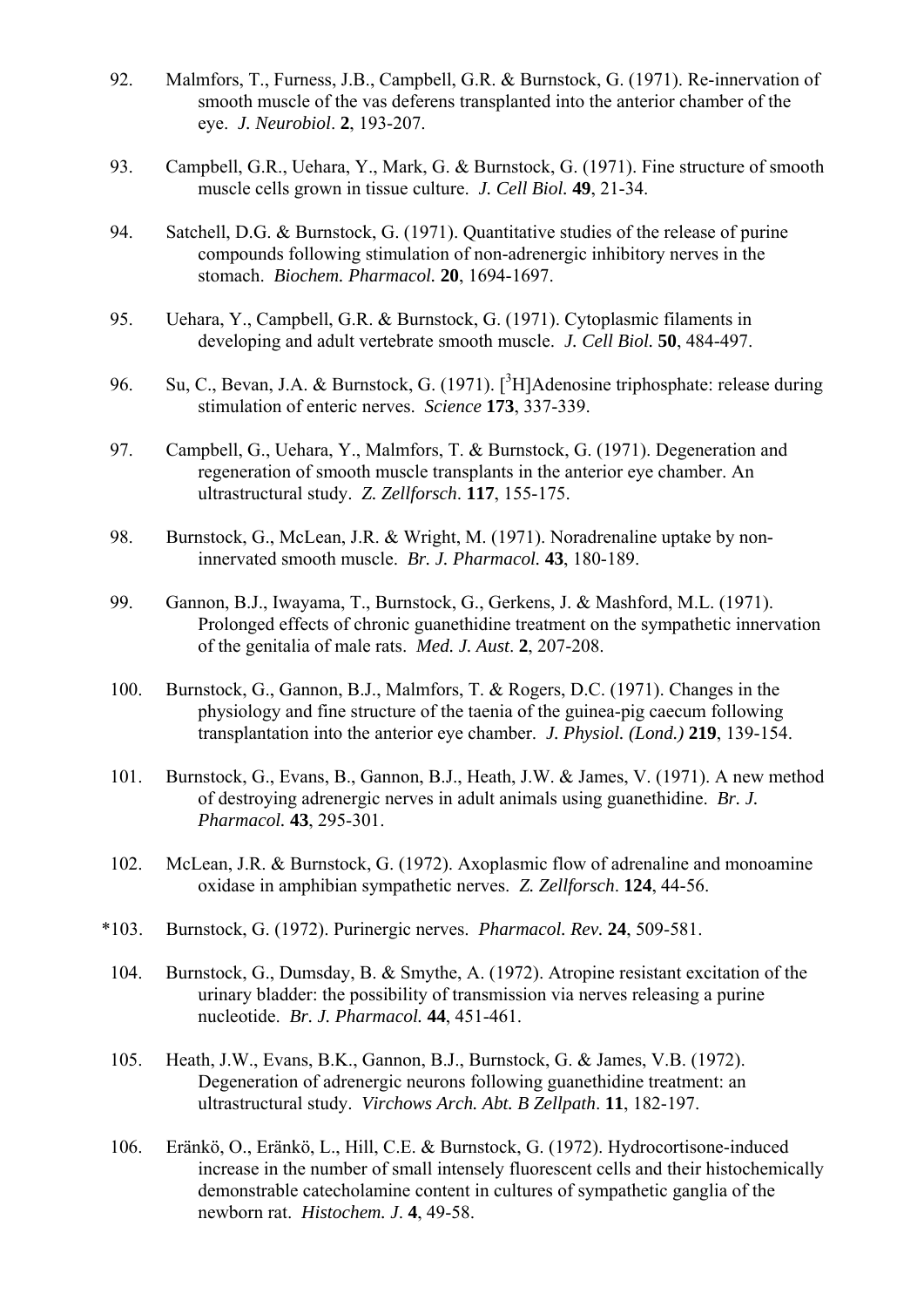- 107. Chamley, J.H., Mark, G.E., Campbell, G.R. & Burnstock, G. (1972). Sympathetic ganglia in culture. I. Neurons. *Z. Zellforsch.* **135**, 287-314.
- 108. Chamley, J.H., Mark, G.E. & Burnstock, G. (1972). Sympathetic ganglia in culture. II. Accessory cells. *Z. Zellforsch.* **135**, 315-327.
- 109. Uehara, Y. & Burnstock, G. (1972). Postsynaptic specialization of smooth muscle at close neuromuscular junctions in the guinea pig sphincter pupillae. *J. Cell Biol.* **53**, 849-853.
- 110. Satchell, D.G., Lynch, A., Bourke, P.M. & Burnstock, G. (1972). Potentiation of the effects of exogenously applied ATP and purinergic nerve stimulation on the guineapig taenia coli by dipyridamole and hexobendine. *Eur. J. Pharmacol.* **19**, 343-350.
- 111. Burnstock, G., Satchell, D.G. & Smythe, A. (1972). A comparison of the excitatory and inhibitory effects of non-adrenergic, non-cholinergic nerve stimulation and exogenously applied ATP on a variety of smooth muscle preparations from different vertebrate species. *Br. J. Pharmacol.* **46**, 234-242.
- 112. Eränkö, L., Hill, C., Eränkö, O. & Burnstock, G. (1972). Lack of toxic effect of guanethidine on nerve cells and small intensely fluorescent cells in cultures of sympathetic ganglia of newborn rats. *Brain Res.* **43**, 501-513.
- 113. Burnstock, G., McCulloch, M.W., Story, D.F. & Wright, M.E. (1972). Factors affecting the extraneuronal inactivation of noradrenaline in cardiac and smooth muscle. *Br. J. Pharmacol.* **46**, 243-253.
- 114. Evans, B., Gannon, B.J., Heath, J.W. & Burnstock, G. (1972). Long-lasting damage to the internal male genital organs and their adrenergic innervation in rats following chronic treatment with the antihypertensive drug guanethidine. *Fertil. Steril*. **23**, 657-667.
- \*115. Burnstock, G. (1972). Ultrastructural identification of purinergic nerves. In: *Histochemistry and Cytochemistry*. Eds. T. Takeuchi, K. Ogawa & S. Fujita, Nakanishi, Kyoto. pp. 53-54.
- \*116. Burnstock, G. (1972). *How Cells Work. (Monograph for National Science Curriculum)*. Jacaranda Press, Brisbane/London, pp. 1-76.
- 117. Chamley, J.H., Goller, I. & Burnstock, G. (1973). Selective growth of sympathetic nerve fibers to explants of normally densely innervated autonomic effector organs in tissue culture. *Dev. Biol*. **31**, 362-379.
- 118. Iwayama, T., Fleming, W.W. & Burnstock, G. (1973). Ultrastructure of mitochondria in atrial muscle associated with depression and supersensitivity produced by reserpine. *J. Pharmacol. Exp. Ther.* **184**, 95-105.
- \*119. Burnstock, G. & Costa, M. (1973). Inhibitory innervation of the gut. *Gastroenterology* **64**, 141-144.
- 120. Yohro, T. & Burnstock, G. (1973). Filament bundles and contractility of endothelial cells in coronary arteries. *Z. Zellforsch.* **138**, 85-95.
- 121. Hill, C.E., Mark, G.E., Eränkö, O., Eränkö, L. & Burnstock, G. (1973). Use of tissue culture to examine the actions of guanethidine and 6-hydroxydopamine. *Eur. J. Pharmacol.* **23**, 162-174.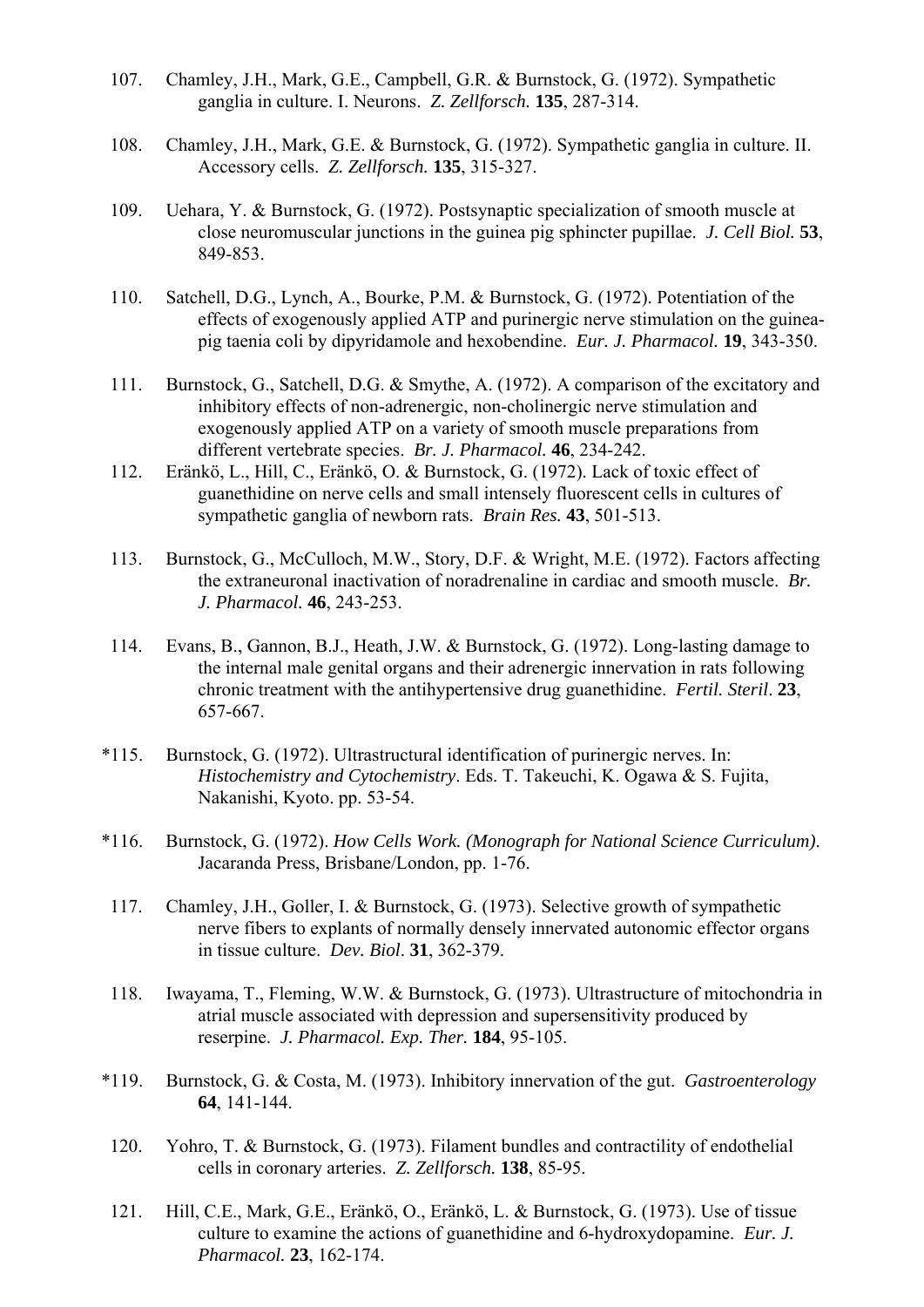- 122. Evans, B., Iwayama, T. & Burnstock, G. (1973). Long-lasting supersensitivity of the rat vas deferens to norepinephrine after chronic guanethidine administration. *J. Pharmacol. Exp. Ther.* **185**, 60-69.
- 123. Sneddon, J.D., Smythe, A., Satchell, D. & Burnstock, G. (1973). An investigation of the identity of the transmitter substance released by non-adrenergic, non-cholinergic excitatory nerves supplying the small intestine of some lower vertebrates. *Comp. Gen. Pharmacol*. **4**, 53-60.
- 124. Mark, G.E., Chamley, J.H. & Burnstock, G. (1973). Interactions between autonomic nerves and smooth and cardiac muscle cells in tissue culture. *Dev. Biol.* **32**, 194- 200.
- \*125. Campbell, G. & Burnstock, G. (1973). Pharmacology of cholinergic systems in lower vertebrates. In: *International Encyclopaedia of Pharmacology and Therapeutics, Section 85, Comparative Pharmacology. Vol. 1*. Ed. M.J. Michelson, Pergamon Press, Oxford. pp. 43-79.
- 126. Chamley, J.H., Campbell, G.R. & Burnstock, G. (1973). An analysis of the interactions between sympathetic nerve fibers and smooth muscle cells in tissue culture. *Dev. Biol.* **33**, 344-361.
- 127. Purves, R.D., Mark, G.E. & Burnstock, G. (1973). The electrical activity of single isolated smooth muscle cells. *Pflügers Arch.* **341**, 325-330.
- 128. Satchell, D., Burnstock, G. & Dann, P. (1973). Antagonism of the effects of purinergic nerve stimulation and exogenously applied ATP on the guinea-pig taenia coli by 2-substituted imidazolines and related compounds. *Eur. J. Pharmacol.* **23**, 264- 269.
- 129. Yohro, T. & Burnstock, G. (1973). Fine structure of "intimal cushions" at branching sites in coronary arteries of vertebrates. A scanning and transmission electron microscopic study. *Z. Anat. EntwGesch*. **140**, 187-202.
- \*130. Burnstock, G. (1973). The autonomic neuroeffector system. *Proc. Aust. Physiol. Pharmacol. Soc*. **4**, 6-22.
- 131. Armstrong, S., Burnstock, G., Evans, B. & Singer, G. (1973). The effects of intrahypothalamic injections of guanethidine on catecholamine fluorescence, food intake and temperature regulation in the rat. *Pharmacol. Biochem. Behav*. **1**, 307- 312.
- 132. Heath, J.W., Evans, B.K. & Burnstock, G. (1973). Axon retraction following guanethidine treatment. Studies of sympathetic neurons in vivo. *Z. Zellforsch.* **146**, 439-451.
- 133. Campbell, G.R., Chamley, J.H. & Burnstock, G. (1974). Development of smooth muscle cells in tissue culture. *J. Anat.* **117**, 295-312.
- 134. Campbell, G.R., Uehara, Y. & Burnstock, G. (1974). Lanthanum nitrate in a smooth muscle membrane system. *Z. Zellforsch.* **147**, 157-161.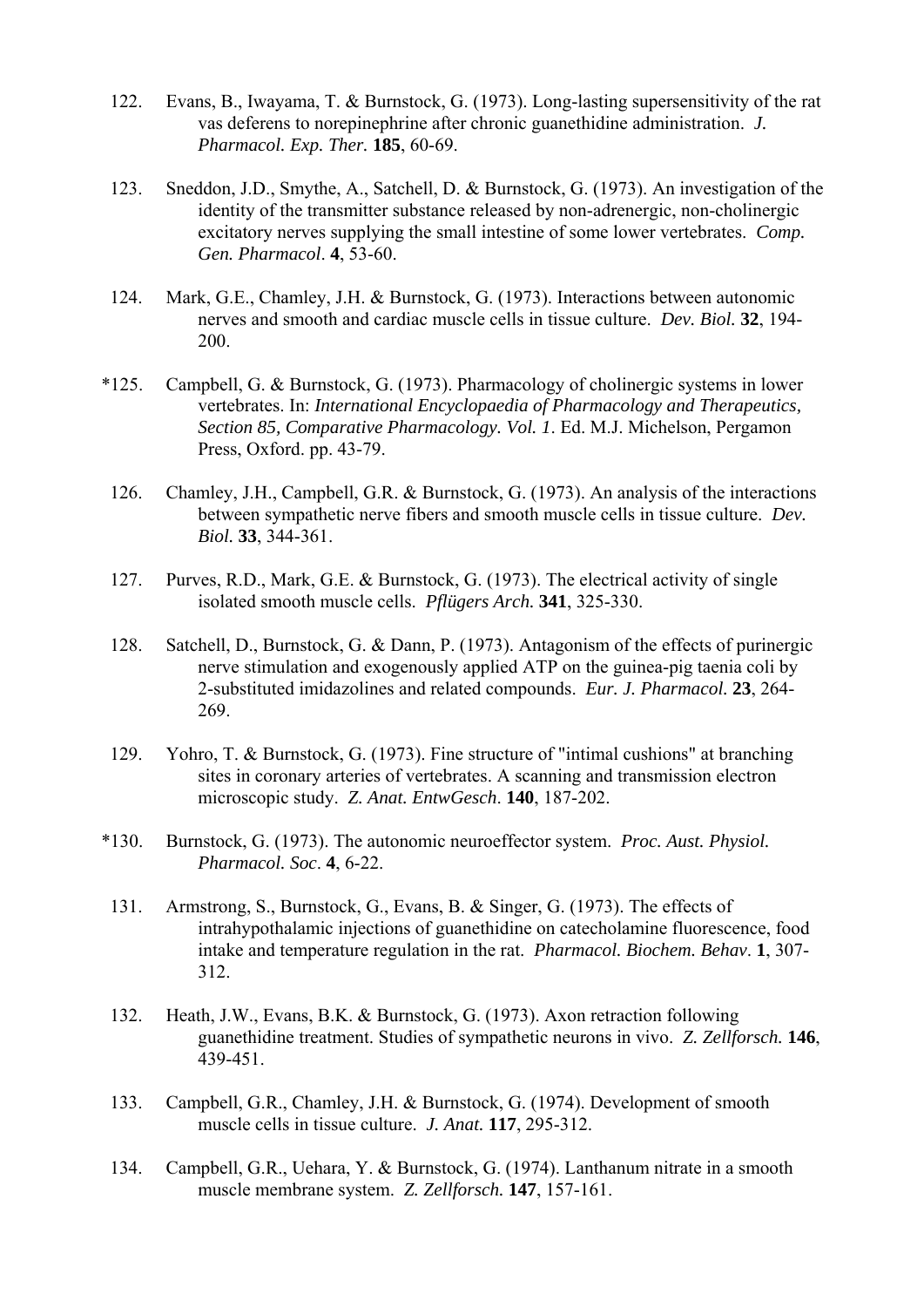- 135. Hill, C.E., Chamley, J.H. & Burnstock, G. (1974). Cell surfaces and fibre relationships in sympathetic ganglion cultures: a scanning electron-microscopic study. *J. Cell Sci.* **14**, 657-669.
- \*136. Burnstock, G. (1974). Some applications of fluorescence histochemistry to clinical problems in autonomic physiology and pharmacology. In: *Amine Fluorescence Histochemistry*. Eds. M. Fujiwara & C. Tanaka, Igaku-Shoin Medical Publications, Tokyo. pp.125-128.
- 137. Burnstock, G. (1974). Degeneration and oriented growth of autonomic nerves in relation to smooth muscle in joint tissue cultures and anterior eye chamber transplants. In: *Dynamics of Degeneration and Growth in Neurons*. Eds. K. Fuxe, L. Olson & Y. Zotterman, Pergamon Press, Oxford. pp. 509-519.
- 138. Heath, J.W., Hill, C.E. & Burnstock, G. (1974). Axon retraction following guanethidine treatment: studies of sympathetic neurons in tissue culture. *J. Neurocytol.* **3**, 263- 276.
- 139. Purves, R.D., Hill, C.E., Chamley, J.H., Mark, G.E., Fry, D.M. & Burnstock, G. (1974). Functional autonomic neuromuscular junctions in tissue culture. *Pflügers Arch*. **350**, 1-7.
- 140. Uehara, Y., Campbell, G.R. & Burnstock, G. (1974). Fine structure of earthworm blood vessels with special reference to the "myoendothelial" cells and their innervation. In: *Electronmicroscopy 1974. Proc. 8th Int. Congr. Electronmicrosc. Canberra Vol. II*. Eds. J.V. Sanders & D.J. Goodchild, Australian Academy of Science, Canberra. pp. 392-393.
- 141. Fry, D.M. & Burnstock, G. (1974). Ultrastructure and physiology of the innervation of smooth muscle in tissue culture. In: *Electronmicroscopy 1974. Proc. 8th Congr. Electronmiscrosc. Canberra Vol. II*. Eds. J.V. Sanders & D.J. Goodchild, Australian Academy of Science, Canberra. pp. 396-397.
- 142. Heath, J.W. & Burnstock, G. (1974). Ultrastructural changes in axon-sheath relationships in myelinated nerves after guanethidine-induced sympathectomy. In: *Electronmicroscopy 1974. Proc. 8th Int. Congr. Electronmicrosc. Vol. II*. Eds. J.V. Sanders & D.J. Goodchild, Australian Academy of Science, Canberra. pp. 298-299.
- 143. Campbell, G.R., Chamley, J.H. & Burnstock, G. (1974). Development of smooth muscle *in vitro*. In: *Electronmicroscopy 1974. Proc. 8th Int. Congr. Electronmiscrosc. Canberra Vol. II*. Eds. J.V. Sanders & D.J. Goodchild, Australian Academy of Science, Canberra. pp. 394-395.
- 144. Chamley, J.H., Campbell, G.R. & Burnstock, G. (1974). Dedifferentiation, redifferentiation and bundle formation of smooth muscle cells in tissue culture: the influence of cell number and nerve fibres. *J. Embryol. Exp. Cell Morphol*. **32**, 297- 323.
- \*145. Burnstock, G. & Bell, C. (1974). Peripheral autonomic transmission. In: *The Peripheral Nervous System*. Ed. J.I. Hubbard, Plenum Press, New York. pp. 277-327.
- 146. Paddle, B.M. & Burnstock, G. (1974). Release of ATP from perfused heart during coronary vasodilatation. *Blood Vessels* **11**, 110-119.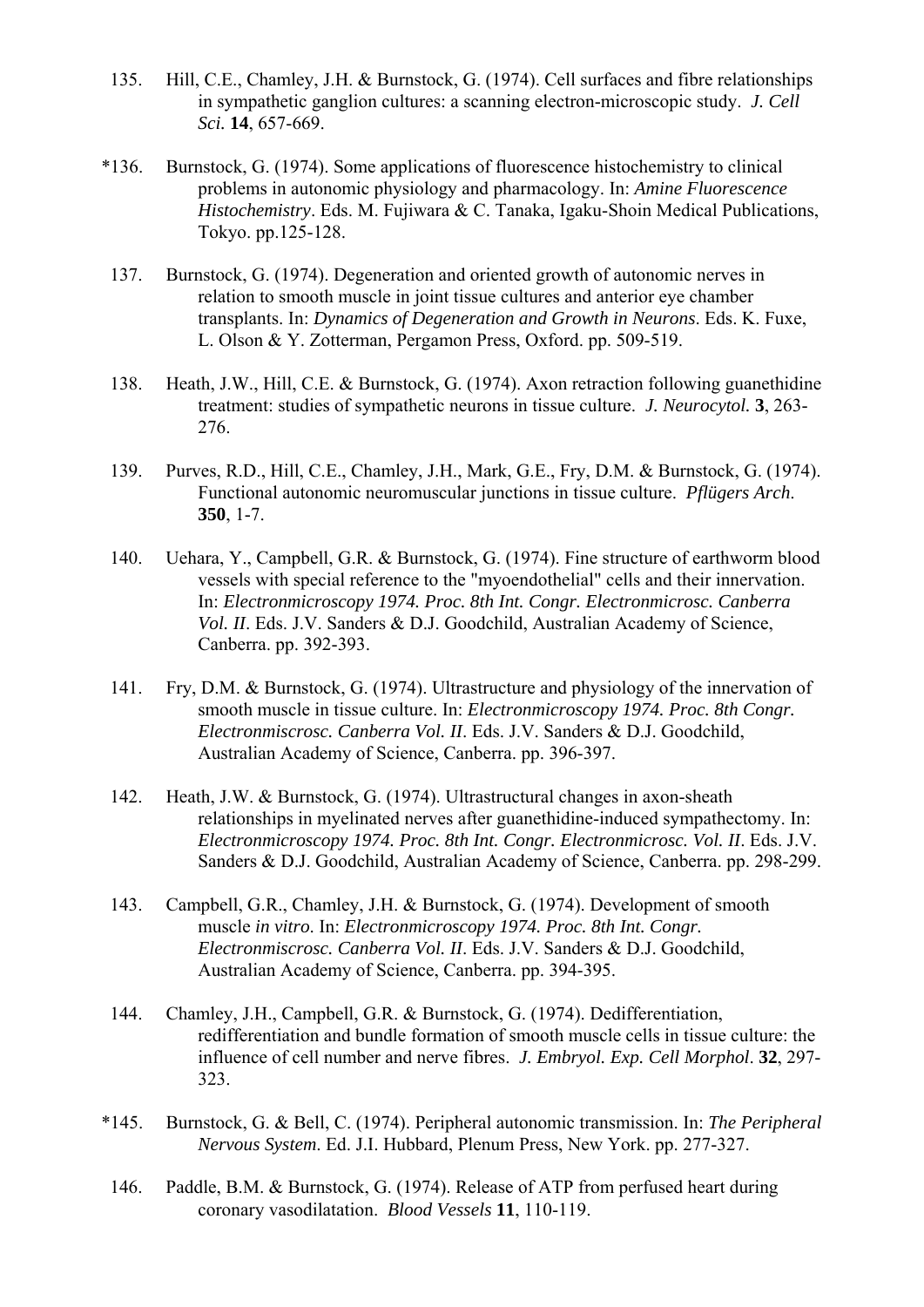- \*147. Burnstock, G. (1975). Ultrastructure of autonomic nerves and neuroeffector junctions; analysis and drug action. In: *Methods in Pharmacology, Vol. 3. Smooth Muscle*. Eds. E.E. Daniel & D.M. Paton, Plenum Press, New York. pp. 113-137.
- \*148. Burnstock, G. (1975). Purinergic transmission. In: *Handbook of Psychopharmacology, Vol. 5*. Eds. L.I. Iversen, S.D. Iversen & S.H. Snyder, Plenum Press, New York. pp. 131-194.
- 149. Satchell, D.G. & Burnstock, G. (1975). Comparison of the inhibitory effects on the guinea-pig taenia coli of adenine nucleotides and adenosine in the presence and absence of dipyridamole. *Eur. J. Pharmacol.* **32**, 324-328.
- \*150. Burnstock, G. & Costa, M. (1975). *Adrenergic Neurones: their Organisation, Function and Development in the Peripheral Nervous System*. Chapman and Hall, London, pp. 1-225.
- 151. Evans, B.K., Armstrong, S., Singer, G., Cook, R.D. & Burnstock, G. (1975). Intracranial injection of drugs: comparison of diffusion of 6-OHDA and guanethidine. *Pharmacol. Biochem. Behav*. **3**, 205-217.
- 152. Gröschel-Stewart, U., Chamley, J.H., McConnell, J.D. & Burnstock, G. (1975). Comparison of the reaction of cultured smooth and cardiac muscle cells and fibroblasts to specific antibodies to myosin. *Histochemistry* **43**, 215-224.
- 153. Burnstock, G., Cocks, T., Paddle, B. & Staszewska-Barczak, J. (1975). Evidence that prostaglandin is responsible for the 'rebound contraction' following stimulation of non-adrenergic, non-cholinergic ('purinergic') inhibitory nerves. *Eur. J. Pharmacol.* **31**, 360-362.
- 154. Evans, B.K., Singer, G., Armstrong, S., Saunders, P.E. & Burnstock, G. (1975). Effects of chronic intracranial injection of low and high concentrations of guanethidine in the rat. *Pharmacol. Biochem. Behav*. **3**, 219-228.
- \*155. Burnstock, G. (1975). Innervation of vascular smooth muscle: histochemistry and electron microscopy. In: *Physiological and Pharmacological Control of Blood Pressure. Clin. Exp. Pharmacol. Physiol.* **Suppl. 2**, 7-20.
- \*156. Singer, G., Armstrong, S., Evans, B. & Burnstock, G. (1975). Comparison of the effects of intracranial injections of 6-OHDA and guanethidine on consummatory behavior and monoamine depletion. *Pharmacol. Biochem. Behav*. **3 (Suppl. 1)**, 91-106.
- 157. Hill, C.E., Watanabe, H. & Burnstock, G. (1975). Distribution and morphology of amphibian extra-adrenal chromaffin tissue. *Cell Tissue Res.* **160**, 371-387.
- 158. Hill, C.E., Hoult, M. & Burnstock, G. (1975). Extra-adrenal chromaffin cells grown in tissue culture. *Cell Tissue Res.* **161**, 103-117.
- 159. Zawalinski, V.C., Constantinou, C.E. & Burnstock, G. (1975). Ureteral pacemaker potentials recorded with the sucrose gap technique. *Experientia* **31**, 931-932.
- \*160. Burnstock, G. (1975). Measurement of adenine nucleotides. In: *Methods in Pharmacology. Vol. 3. Smooth Muscle*. Eds. E.E. Daniel & D.M. Paton, Plenum Press, New York. pp. 629-636.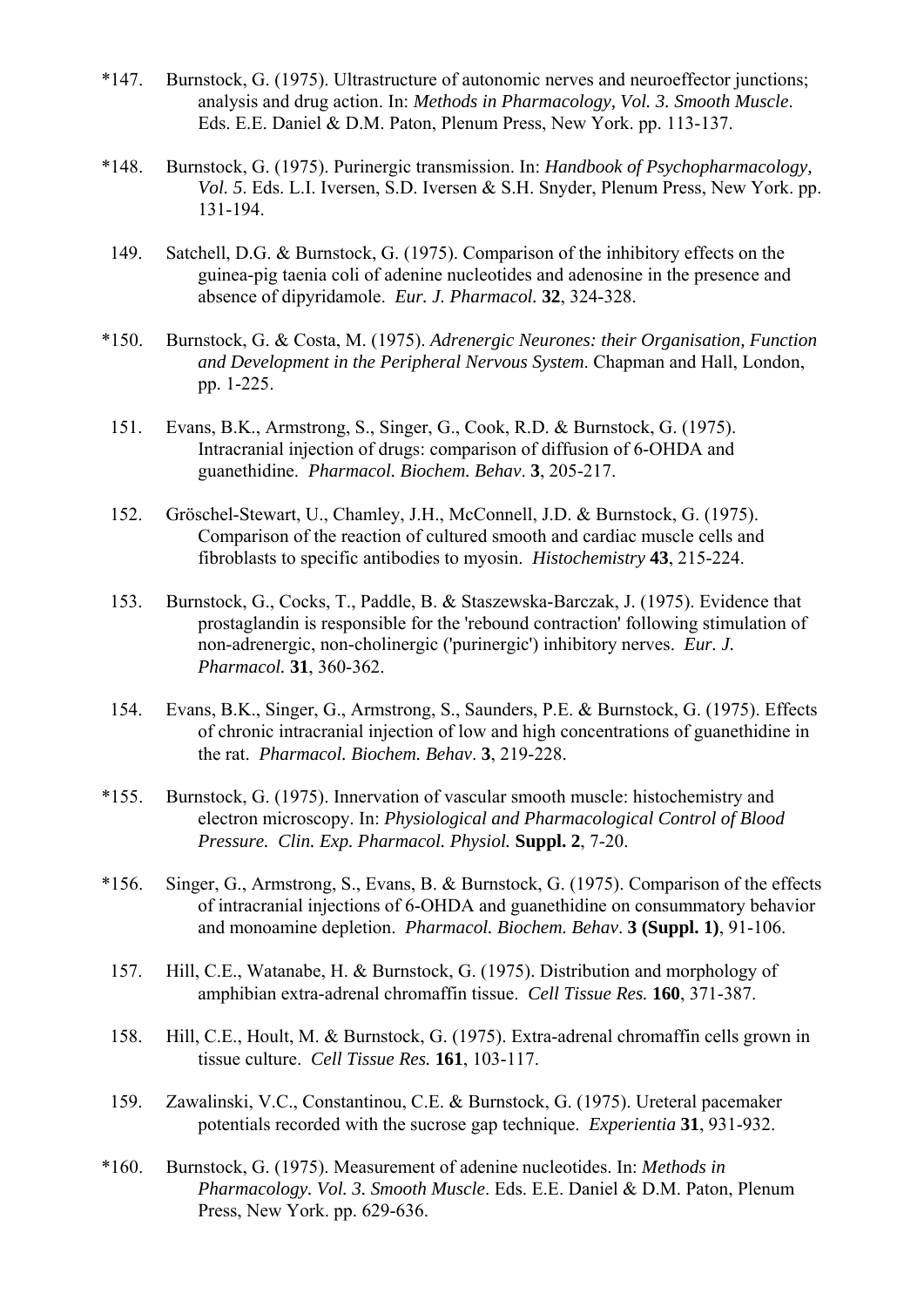- \*161. Furness, J.B. & Burnstock, G. (1975). Role of circulating catecholamines in the gastrointestinal tract. In: *Handbook of Physiology, Section 7, Endocrinology. Vol. VI. Adrenal Gland*. Eds. H. Blaschko & A.D. Smith, American Physiological Society, Washington. pp. 515-536.
- \*162. Burnstock, G. (1975). Comparative studies of purinergic nerves. *J. Exp. Zool*. **194**, 103-133.
- 163. Hill, C.E. & Burnstock, G. (1975). Amphibian sympathetic ganglia in tissue culture. *Cell Tissue Res.* **162**, 209-233.
- 164. Unsicker, K., McConnell, J. & Burnstock, G. (1975). Effect of 6-hydroxydopamine on non-nervous tissues. *In vivo* and *in vitro* studies of steroid producing cells. In: *Proceedings of 10th International Congress of Anatomy, Tokyo*. pp. 291.
- 165. Gröschel-Stewart, U., Chamley, J.H., Campbell, G.R. & Burnstock, G. (1975). Changes in myosin distribution in dedifferentiating and redifferentiating smooth muscle cells in tissue culture. *Cell Tissue Res.* **165**, 13-22.
- \*166. Burnstock, G. (1975). ATP and purinergic transmission. In: *Proceedings of 6th International Congress of Pharmacology, Vol. 2, Neurotransmission*. Ed. L. Ahttee, Forssan Kirjapaino Press, Finland. pp. 49-59.
- 167. Unsicker, K. & Burnstock, G. (1975). Myoid cells in the peritubular tissue (*lamina propria*) of the reptilian testis. *Cell Tissue Res.* **163**, 545-560.
- 168. Gröschel-Stewart, U., Chamley, J.H., Campbell, G.R. & Burnstock, G. (1975). Dedifferentiation and redifferentiation of vas deferens smooth muscle cells in culture. In: *Proceedings of 4th Workshop Meeting, European Muscle Club, Aarhus, August 1975*.
- \*169. Burnstock, G. (1975). Innervation of vascular smooth muscle. In: *Advances in Experimental Medicine, Vol. 57. The Smooth Muscle of the Artery*. Eds. S. Wolf & N.T. Werthessen, Plenum Press, New York. pp. 20-34.
- \*170. Burnstock, G. (1975). Control of smooth muscle activity in vessels by adrenergic nerves and circulating catecholamines. In: *Smooth Muscle Pharmacology and Physiology. Les Colloques de l'INSERM, Vol. 50*. INSERM, Paris. pp. 251-264.
- 171. Hill, C.E., Purves, R.D., Watanabe, H. & Burnstock, G. (1976). Specificity of innervation of iris musculature by sympathetic nerve fibres in tissue culture. *Pflügers Arch.* **361**, 127-134.
- 172. Watanabe, H. & Burnstock, G. (1976). Junctional subsurface organs in frog sympathetic ganglion cells. *J. Neurocytol.* **5**, 125-136.
- 173. Cook, R.D. & Burnstock, G. (1976). The ultrastructure of Auerbach's plexus in the guinea-pig. I. Neuronal elements. *J. Neurocytol.* **5**, 171-194.
- 174. Cook, R.D. & Burnstock, G. (1976). The ultrasructure of Auerbach's plexus in the guinea-pig. II. Non-neuronal elements. *J. Neurocytol.* **5**, 195-206.
- 175. Sathananthan, A.H. & Burnstock, G. (1976). Evidence for non-cholinergic, nonaminergic innervation of the Venus clam heart. *Comp. Biochem. Physiol.* **55C**, 111-118.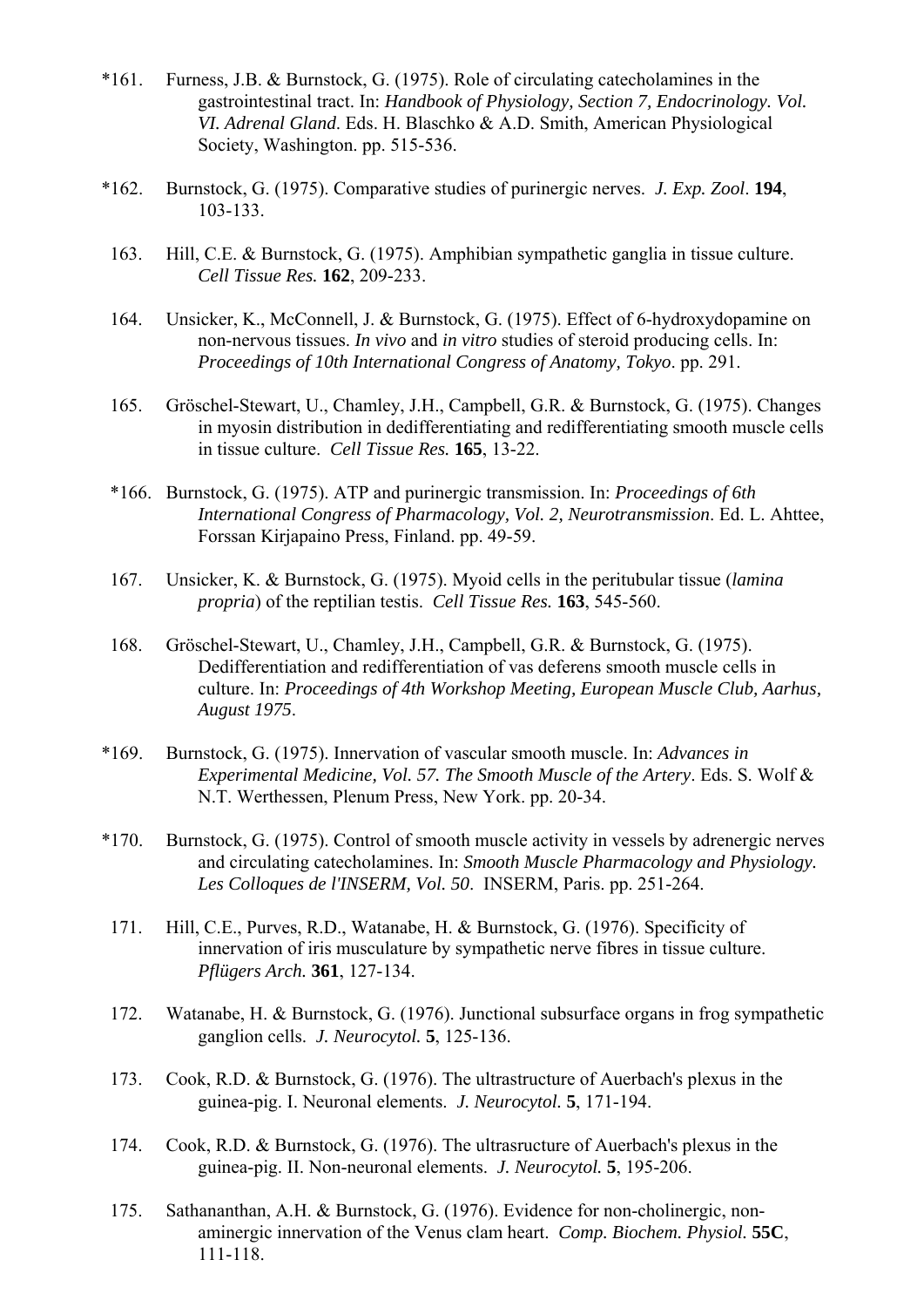- 176. Watanabe, H. & Burnstock, G. (1976). A special type of small granule-containing cell in the abdominal para aortic region of the frog. *J. Neurocytol.* **5**, 465-478.
- \*177. Burnstock, G. (1976). Do some nerve cells release more than one transmitter? *Neurosci* **1**, 239-248.
- \*178. Bevan, J.A., Johannasson, B., Maxwell, R.A., Nedergaard, O.A. & Burnstock, G. (1976). *Vascular Neuroeffector Mechanisms*. Karger, Basel, pp. 1-260.
- 179. Gröschel-Stewart, U., Chamley, J.H., McConnell, J.D. & Burnstock, G. (1976). Membrane alteration of trypsin-treated smooth muscle cells and penetration by antibodies to myosin. *Histochemistry* **47**, 285-289.
- \*180. Burnstock, G. (1976). Purinergic receptors. *J. Theor. Biol*. **62**, 491-503.
- \*181. Uehara, Y., Campbell, G.R. & Burnstock, G. (1976). *An Atlas of the Fine Structure of Muscle and its Innervation*. Edward Arnold, London, pp. 1-526.
- 182. Watanabe, H., Burnstock, G., Jarrott, B. & Louis, W.J. (1976). Mitochondrial abnormalities in human phaeochromocytoma. *Cell Tissue Res.* **172**, 281-288.
- \*183. Burnstock, G. (1976). Purine nucleotides. In: *Advances in Biochemical Psychopharmacology, 15. First and Second Messengers - New Vistas*. Eds. E. Costa, E. Giacobini & R. Paoletti, Raven Press, New York. pp. 225-235.
- \*184. Burnstock, G. (1976). Wiring. In: *Nervous Insights*. Australian Broadcasting Commis. pp. 7-12.
- \*185. Burnstock, G. (1976). Nerve growth factor and the long term interaction of autonomic nerves and smooth muscle in transplants and tissue culture. In: *Nerve Growth Factors, Table Ronde Roussel.* UCLAF, 28, pp. 26-30.
- 186. Fry, G.N., Devine, C.E. & Burnstock, G. (1977). Freeze-fracture studies of nexuses between smooth muscle cells. Close relationship to sarcoplasmic reticulum. *J. Cell Biol.* **72**, 26-34.
- \*187. Burnstock, G. (1977). Purine nucleotides and nucleosides as neurotransmitters or neuromodulators in the central nervous system. In: *Neuroregulators and Psychiatric Disorders*. Eds. E. Usdin, D.A. Hamburg & J.D. Barchas, Oxford University Press, New York. pp. 470-477.
- 188. Chamley, J.H., Gröschel-Stewart, U., Campbell, G.R. & Burnstock, G. (1977). Distinction between smooth muscle, fibroblasts and endothelial cells in culture by the use of fluoresceinated antibodies against smooth muscle actin. *Cell Tissue Res.* **177**, 445-457.
- \*189. Burnstock, G. (1977). The purinergic nerve hypothesis. In: *Purine and Pyramidine Metabolism, Ciba Foundation Symposium No.48*. Elsevier/Excerpta Medica/North Holland, Amsterdam. pp. 295-314.
- 190. Murdoch, S.D., Evans, B.K., Heath, J.W., Hill, C.E. & Burnstock, G. (1977). Effects of chronic bretylium treatment on the sympathetic neuron and the smooth musculature of the rat. *Eur. J. Pharmacol.* **43**, 225-235.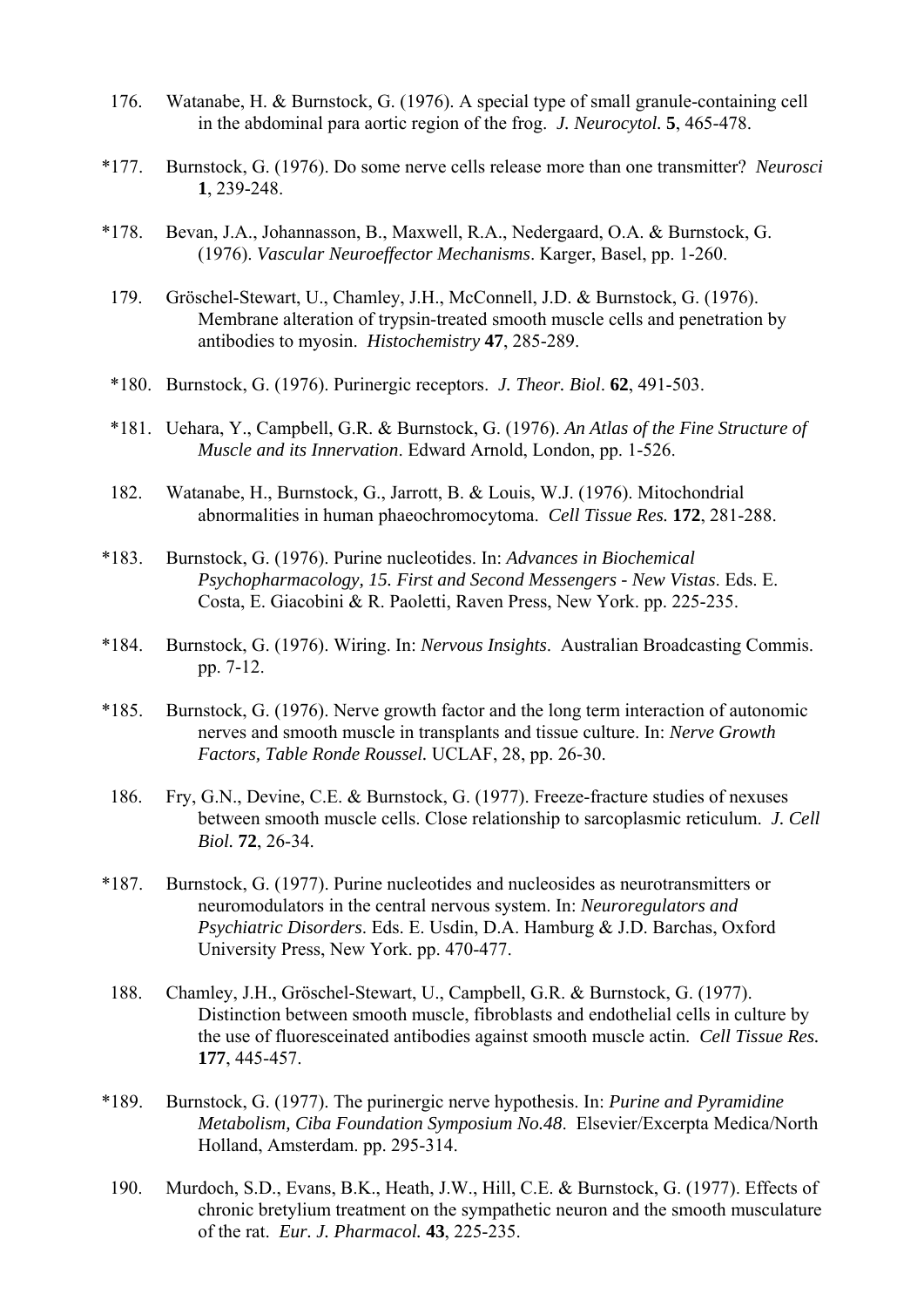- 191. Unsicker, K., Chamley, J.H. & Burnstock, G. (1977). Studies on the interactions between nerve fibres from para- and orthosympathetic ganglia and adreno-cortical and -medullary cells in joint culture. *Cell Tissue Res.* **178**, 533-549.
- 192. Heath, J.W. & Burnstock, G. (1977). Selectivity of neuronal degeneration produced by chronic guanethidine treatment. *J. Neurocytol.* **6**, 397-405.
- 193. Unsicker, K., Chamley, J.H. & Burnstock, G. (1977). Interactions between nerve fibres from guinea-pig ciliary ganglia and rat adreno-cortical and medullary cells in joint tissue culture. In: *Synapses*. Eds. G.A. Cottrell & P.N.R. Usherwood, Blackie, Glasgow/London. pp. 359.
- \*194. Burnstock, G. (1977). Cholinergic, adrenergic, and purinergic neuromuscular transmission. *Fed. Proc*. **36**, 2434-2438.
- 195. Burnstock, G. (1977). Autonomic neuroeffector junctions reflex vasodilatation of the skin. *J. Invest. Dermatol*. **69**, 47-57.
- \*196. Burnstock, G. (1977). Purinergic synapses and evolution. In: *Comparative Pharmacology of Synaptic Receptors*. Eds. M.J. Michelson & E.V. Zeimal, Nakua Science Publications, Leningrad. pp. 26-33.
- 197. Baer, H.P., Frew, R. & Burnstock, G. (1977). Effect of dipyridamole and 6-(2-hydroxy-5-nitro)-benzylthioguanosine on low-frequency-stimulated relaxation in the guinea pig taenia coli*. Can. J. Physiol. Pharmacol*. **55**, 394-398.
- 198. Louis, W.J., Jarrott, B., Burnstock, G. & Watanabe, H. (1977). Studies of neurotransmitter release in the pathogenesis of hypertension. *Contrib. Nephrol*. **8**, 182-189.
- 199. Burnstock, G. (1977). Interactions of autonomic nerves and smooth muscle in vitro. *Cell. Neurobiol.* **15**, 131-137.
- 200. Chamley-Campbell, J., Campbell, G.R., Gröschel-Stewart, U. & Burnstock, G. (1977). FITC-labelled antibody staining of tropomyosin-containing fibrils in smooth, cardiac and skeletal muscle cells, prefusion myoblasts, fibroblasts, endothelial cells and 3T3 cells in culture. *Cell Tissue Res.* **183**, 153-166.
- \*201. Burnstock, G. (1977). The ultrastructure of vascular neuroeffector apparatus, with special regard to brain vessels. In: *Neurogenic Control of Brain Circulation. Proceedings of International Symposium Wenner-Gren Vol. 30*. Eds. C. Owman & L. Edvinsson, Pergamon Press, Oxford/New York. pp. 3-14.
- 202. Burnstock, G., Greenberg, G. & Mongar, J. (1977). Release of granules from cultured mast cells. *Acta Anat*. **99**, 336.
- 203. Burnstock, G., Dennison, M. & Jones, R. (1978). Chronic stimulation of the hypogastric nerve in the male guinea-pig *in vivo*. [Proceedings of the Physiological Society]. *J. Physiol. (Lond.)* **276**, 2P-3P.
- 204. Watanabe, H. & Burnstock, G. (1978). Postsynaptic specializations at excitatory and inhibitory cholinergic synapses. *J. Neurocytol.* **7**, 119-133.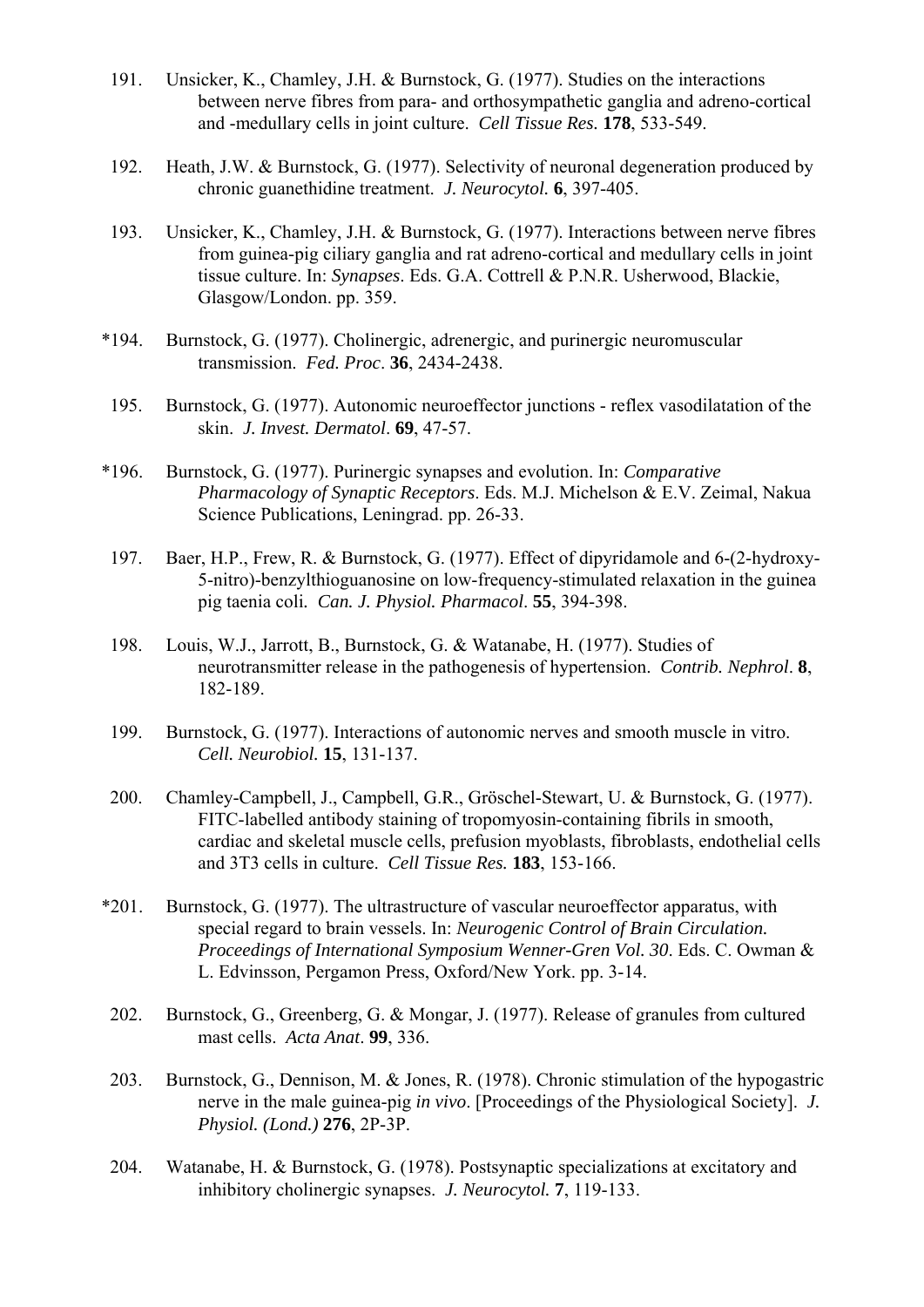- 205. Burnstock, G. & Wong, H. (1978). Comparison of the effects of ultraviolet light and purinergic nerve stimulation on the guinea-pig taenia coli. *Br. J. Pharmacol.* **62**, 293-302.
- \*206. Burnstock, G. (1978). An assessment of purinergic nerve involvement in vasodilatation. In: *Mechanisms of Vasodilatation*. Eds. P.M. Vanhoutte & I. Leusen, Karger, Basel. pp. 278-284.
- 207. Rutherford, A. & Burnstock, G. (1978). Neuronal and non-neuronal components in the overflow of labelled adenyl compounds from guinea-pig taenia coli. *Eur. J. Pharmacol.* **48**, 195-202.
- \*208. Burnstock, G. (1978). A basis for distinguishing two types of purinergic receptor. In: *Cell Membrane Receptors for Drugs and Hormones: A Multidisciplinary Approach*. Eds. R.W. Straub & L. Bolis, Raven Press, New York. pp. 107-118.
- 209. Campbell, G.R., Chamley, J.H. & Burnstock, G. (1978). Lack of effect of receptor blockers on the formation of long-lasting associations between sympathetic nerves and cardiac muscle cells in vitro. *Cell Tissue Res.* **187**, 551-553.
- 210. Burnstock, G., Cocks, T., Crowe, R. & Kasakov, L. (1978). Purinergic innervation of the guinea-pig urinary bladder. *Br. J. Pharmacol.* **63**, 125-138.
- 211. Burnstock, G., Cocks, T., Kasakov, L. & Wong, H.K. (1978). Direct evidence for ATP release from non-adrenergic, non-cholinergic ("purinergic") nerves in the guineapig taenia coli and bladder. *Eur. J. Pharmacol.* **49**, 145-149.
- 212. De Mey, J., Burnstock, G. & Vanhoutte, P.M. (1978). Differential effects of adenosine and adenosine-triphosphate in canine saphenous veins. *Blood Vessels* **16**, 212-213.
- 213. Yokota, R., Burnstock, G., Jones, R. & Brown, M.D. (1978). An ultrastructural study of regeneration of minced smooth muscle in the vas deferens of the guinea-pig. *Cell Tissue Res.* **190**, 481-493.
- 214. Burnstock, G., Yokota, R. & Jones, R. (1978). Reinnervation of regenerating smooth muscle cells in minced vas deferens of the guinea-pig. *Cell Tissue Res.* **190**, 495- 508.
- 215. Burnstock, G., Cocks, T. & Crowe, R. (1978). Evidence for purinergic innervation of the anococcygeus muscle. *Br. J. Pharmacol.* **64**, 13-20.
- 216. Jessen, K.R., McConnell, J.D., Purves, R.D., Burnstock, G. & Chamley-Campbell, J. (1978). Tissue culture of mammalian enteric neurons. *Brain Res.* **152**, 573-579.
- 217. Yokota, R. & Burnstock, G. (1978). A dividing granule-containing cell in the pelvic ganglion of the guinea-pig. *Cell Tissue Res.* **192**, 187-192.
- 218. Davison, J.S., Al-Hassani, M., Crowe, R. & Burnstock, G. (1978). The non-adrenergic, inhibitory innervation of the guinea-pig gallbladder. *Pflügers Arch.* **377**, 43-49.
- \*219. Burnstock, G. (1978). Evidence for ATP as a transmitter possible therapeutic implications. In: *Dimensions in Health Research: Search for the Medicines of Tomorrow*. Eds. H. Weissbach & R.M. Kunz, Academic Press, New York. pp. 167- 181.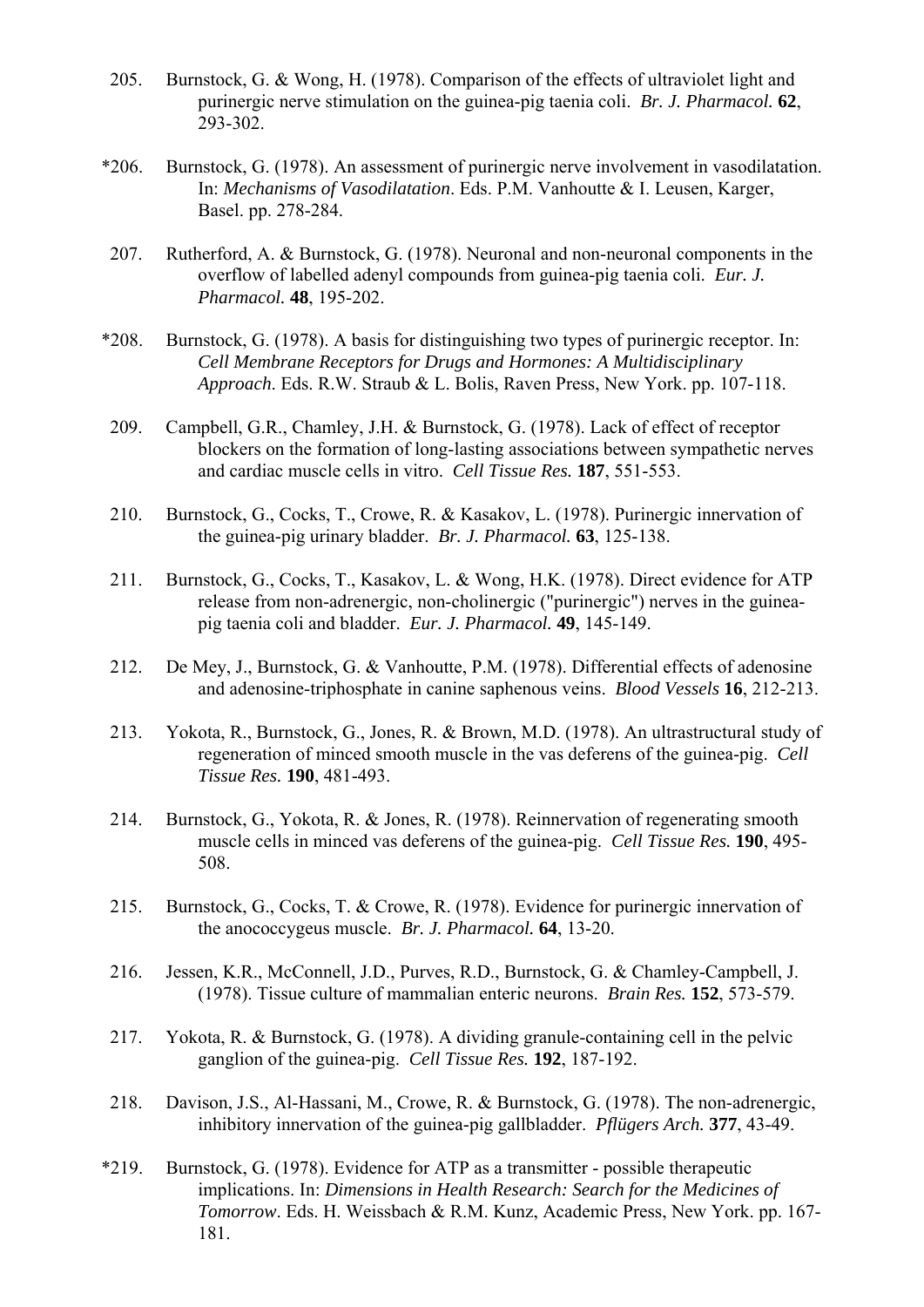- 220. Burnstock, G. (1978). Formation of autonomic neuromuscular junctions *in vitro*. *Zoon* **6**, 225-234.
- \*221. Burnstock, G. (1978). Do some sympathetic neurones synthesize and release both noradrenaline and acetylcholine. *Prog. Neurobiol*. **11**, 205-222.
- 222. Burnstock, G. (1979). Speculations on purinergic nerves in evolution. In: *Advances in Pharmacology and Therapeutics, Vol. 8. Drug-Action Modification - Comparative Pharmacology*. Ed. G. Olive, Pergamon Press, Oxford. pp. 267-273.
- 223. Brown, C., Burnstock, G. & Cocks, T. (1979). Effects of adenosine 5'-triphosphate (ATP) and β,γ-methylene ATP on the rat urinary bladder. *Br. J. Pharmacol.* **65**, 97-102.
- 224. Burnstock, G., Crowe, R. & Wong, H.K. (1979). Comparative pharmacological and histochemical evidence for purinergic inhibitory innervation of the portal vein of the rabbit, but not guinea-pig. *Br. J. Pharmacol.* **65**, 377-388.
- 225. Cocks, T. & Burnstock, G. (1979). Effects of neuronal polypeptides on intestinal smooth muscle; a comparison with non-adrenergic, non-cholinergic nerve stimulation and ATP. *Eur. J. Pharmacol.* **54**, 251-259.
- 226. Cocks, T., Crowe, R. & Burnstock, G. (1979). Non-adrenergic, non-cholinergic (purinergic?) inhibitory innervation of the rabbit rectococcygeus muscle. *Eur. J. Pharmacol.* **54**, 261-271.
- 227. Evans, B.K., Honey, M. & Burnstock, G. (1979). Interaction *in vivo* between chronically administered guanethidine and imipramine. *Gen. Pharmacol.* **10**, 79- 82.
- 228. Harper, G.P., Barde, Y.A., Burnstock, G., Carstairs, J.R., Dennison, M.E., Suda, K. & Vernon, C.A. (1979). Guinea pig prostate is a rich source of nerve growth factor. *Nature* **279**, 160-162.
- 229. Bannister, R., Crowe, R., Eames, R. & Burnstock, G. (1979). Defective catecholamine fluorescence in the sympathetic perivascular nerve plexuses in autonomic failure. *Neurology* **29**, 575.
- 230. De Mey, J., Burnstock, G. & Vanhoutte, P.M. (1979). Modulation of the evoked release of noradrenaline in canine saphenous vein via presynaptic receptors for adenosine but not ATP. *Eur. J. Pharmacol.* **55**, 401-405.
- 231. Evans, B.K., Heath, J.W. & Burnstock, G. (1979). Reinnervation following guanethidine-induced sympathectomy of adult rats. *J. Neurocytol.* **8**, 381-400.
- 232. Burnstock, G. (1979). Morphological changes produced by drugs acting on the autonomic nervous system. *Pharmacol. Ther. [B]* **5**, 49-53.
- 233. Burnstock, G. (1979). The ultrastructure of autonomic cholinergic nerves and junctions. *Prog. Brain Res.* **49**, 3-21.
- \*234. Burnstock, G. (1979). Past and current evidence for the purinergic nerve hypothesis. In: *Physiological and Regulatory Functions of Adenosine and Adenine Nucleotides*. Eds. H.P. Baer & G.I. Drummond, Raven Press, New York. pp. 3-32.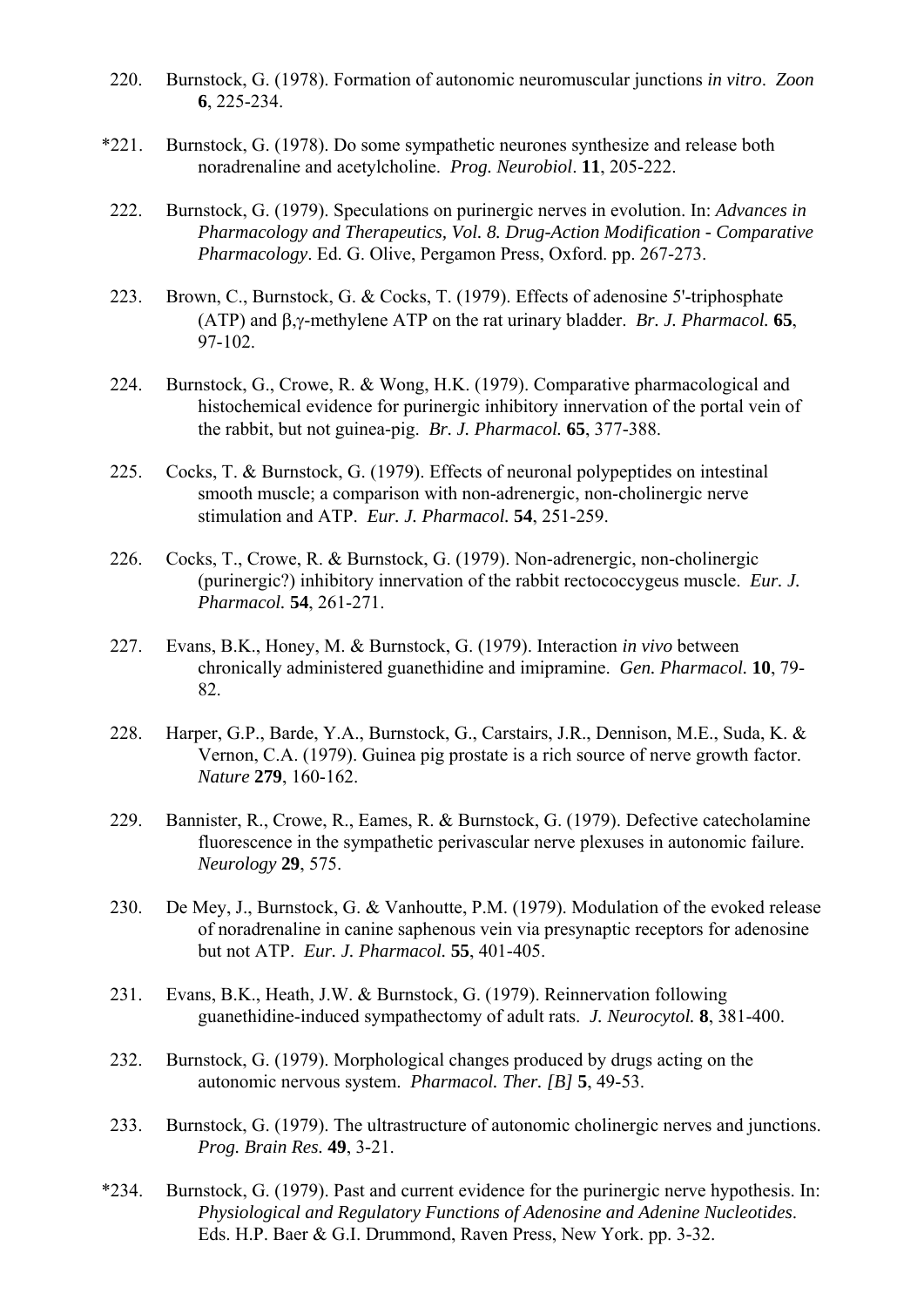- \*235. Burnstock, G. (1979). Non-adrenergic, non-cholinergic nerves in the intestine and their possible involvement in secretion. In: *Mechanisms of Intestinal Secretion. KROC Foundation Series, Vol. 12*. Ed. H.J. Binder, Alan Liss, New York. pp. 147-174.
- 236. Jessen, K.R., Polak, J.M., Van Noorden, S., Bryant, M.G., Bloom, S.R. & Burnstock, G. (1979). A new approach to the demonstration of the enteric plexus origin of peptide-containing nerves by immunocytochemistry and radioimmunoassay. *Gastroenterology* **76**, 1161(Abstract)
- 237. Evans, B.K. & Burnstock, G. (1979). Chronic guanethidine treatment of female rats including effects on the fetus. *J. Reprod. Fertil*. **56**, 715-724.
- 238. Banks, B.E.C., Brown, C., Burgess, G.M., Burnstock, G., Claret, M., Cocks, T., Jenkinson, D.H. & Parson, H. (1979). Some peripheral activities of apamin. *Toxicon* **17 (Suppl. 1)**, 4.
- 239. Evans, B.K., Heath, J.W. & Burnstock, G. (1979). Effects of chronic guanethidine on the sympathetic nervous system of mouse and toad. *Comp. Biochem. Physiol.* **63C**, 81-92.
- \*240. Burnstock, G. (1979). Autonomic innervation and transmission. *Br. Med. Bull*. **35**, 255- 262.
- 241. Jessen, K.R., Mirsky, R., Dennison, M.E. & Burnstock, G. (1979). GABA may be a neurotransmitter in the vertebrate peripheral nervous system. *Nature* **281**, 71-74.
- \*242. Burnstock, G. (1979). Interactions of cholinergic, adrenergic, purinergic and peptidergic neurons in the gut. In: *Integrative Functions of the Autonomic Nervous System.* Eds. C. Brooks, K. Koizumi & A. Sato, University of Tokyo Press, Tokyo. pp. 145- 158.
- \*243. Burnstock, G., Hökfelt, T., Gershon, M.D., Iverson, L.L., Kosterlitz, H.W. & Szurszewski, J.H. (1979). Non-adrenergic, non-cholinergic autonomic neurotransmission mechanisms. In: *Neuroscience Research Program Bulletin 17, No.3*. MIT Press, Cambridge, MA. pp. 1-149.
- \*244. Burnstock, G. (1979). Non-adrenergic, non-cholinergic enteric neurones: their roles and interactions with classical nerves. In: *Hormone Receptors in Digestion and Nutrition*. Eds. G. Rosselin, P. Fromageot & S. Bonfils, Elsevier/North-Holland, Amsterdam. pp. 481-492.
- 245. Banks, B.E.C., Brown, C., Burgess, G.M., Burnstock, G., Claret, M., Cocks, T.M. & Jenkinson, D.H. (1979). Apamin blocks certain neurotransmitter-induced increases in potassium permeability. *Nature* **282**, 415-417.
- \*246. Berger, P.J. & Burnstock, G. (1979). Autonomic nervous system. In: *The Biology of the Reptilia, Vol. 10, Neurology B*. Eds. C. Gans, R.G. Northcutt & P. Ulinski, Academic Press, London/New York. pp. 1-57.
- 247. Burnstock, G. (1980). Purinergic modulation of cholinergic transmission. *Gen. Pharmacol.* **11**, 15-18.
- 248. Jessen, K.R., Polak, J.M., Van Noorden, S., Bloom, S.R. & Burnstock, G. (1980). Peptide-containing neurones connect the two ganglionated plexuses of the enteric nervous system. *Nature* **283**, 391-393.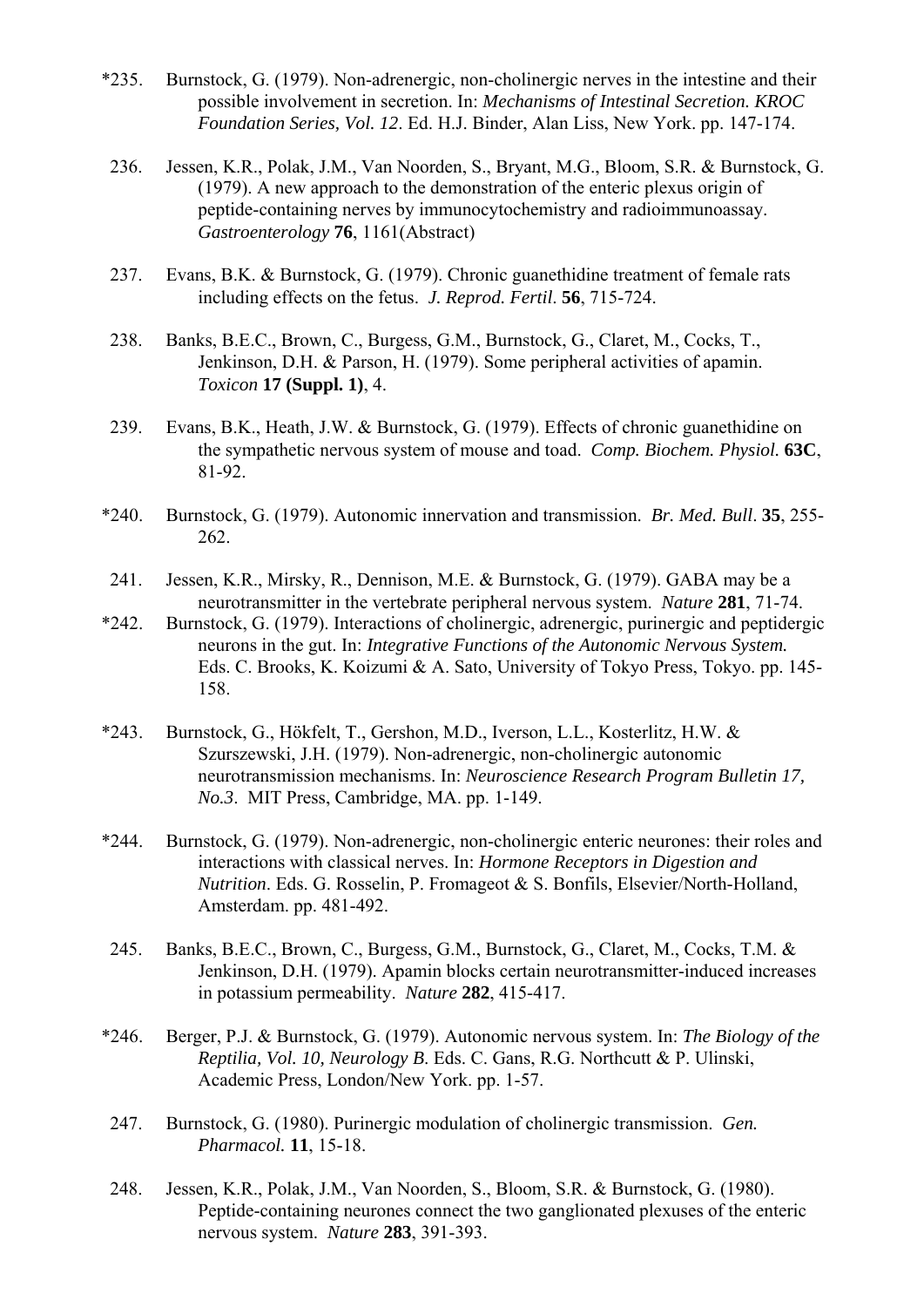- \*249. Burnstock, G. (1980). Evidence for purinergic nerves. In: *Vascular Neuroeffector Mechanisms*. Eds. J.A. Bevan, T. Godfraind, R.A. Maxwell & P.M. Vanhoutte, Raven Press, New York. pp. 181-182.
- 250. Travo, P., Barrett, G. & Burnstock, G. (1980). Differences in proliferation of primary cultures of vascular smooth muscle cells taken from male and female rats. *Blood Vessels* **17**, 110-116.
- \*251. Burnstock, G., Chamley, J. & Campbell, G.R. (1980). The innervation of the arteries. In: *Structure and Function of the Circulation, Vol. I*. Eds. C.J. Schwartz, N.T. Werthessen & S. Wolf, Plenum Press, New York. pp. 729-767.
- 252. Cowen, T. & Burnstock, G. (1980). Quantitative analysis of the density and pattern of adrenergic innervation of blood vessels. A new method. *Histochemistry* **66**, 19-34.
- \*253. Burnstock, G. (1980). Cholinergic and purinergic regulation of blood vessels. In: *Handbook of Physiology, Section 2: The Cardiovascular System. Vol. II. Vascular Smooth Muscle*. Eds. D.F. Bohr, A.D. Somlyo, H.W. Sparks & S.R. Geiger, American Physiological Society/Waverly Press, Baltimore, MD. pp. 567-612.
- 254. Ferrero, J.D., Cocks, T. & Burnstock, G. (1980). A comparison between ATP and bradykinin as possible mediators of the responses of smooth muscle to nonadrenergic non-cholinergic nerves. *Eur. J. Pharmacol.* **63**, 295-302.
- 255. Burnstock, G. (1980). Development of connections between autonomic neurones and muscle target tissues in cultures. In: *Proceedings of 1st Meeting of the International Society for Developmental Neuroscience*. pp. 163.
- \*256. Burnstock, G. (1980). Purinergic receptors in the heart. In: *Cardiovascular Receptors: Molecular, Pharmacological and Therapeutic Aspects*. Eds. P.I. Korner & J.A. Angus, *Circ.Res*. **46 (Suppl. 1)**, pp. 175-182.
- 257. Greenberg, G., Grant, A., Burnstock, G. & Hermon-Taylor, J. (1980). Pancreatic cancer and lymphocyte surveillance *in vitro*. *Cell Biol. Int. Rep*. **4**, 757.
- \*258. Burnstock, G. (1980). Neurotransmitters, cotransmitters, neuromodulators and trophic factors in the autonomic nervous system. *Pontificiae Academiae Scientiarum, Scripta Varia* **45**, 253-286.
- \*259. Burnstock, G. (1980). Do some nerve cells release more than one transmitter? In: *Commentaries in the Neurosciences*. Eds. A.D. Smith, R. Llinas & P.G. Kostyuk, Pergamon Press, Oxford. pp. 151-160.
- 260. Komuro, T. & Burnstock, G. (1980). The fine structure of smooth muscle cells and their relationship to connective tissue in the rabbit portal vein. *Cell Tissue Res.* **210**, 257-267.
- 261. Jessen, K.R., Saffrey, M.J., Van Noorden, S., Bloom, S.R., Polak, J.M. & Burnstock, G. (1980). Immunohistochemical studies of the enteric nervous system in tissue culture and *in situ*: localization of vascoactive intestinal polypeptide (VIP), substance-P and enkephalin immunoreactive nerves in the guinea-pig gut. *Neuroscience* **5**, 1717-1735.
- 262. Mackenzie, I. & Burnstock, G. (1980). Evidence against vasoactive intestinal polypeptide being the non-adrenergic, non-cholinergic inhibitory transmitter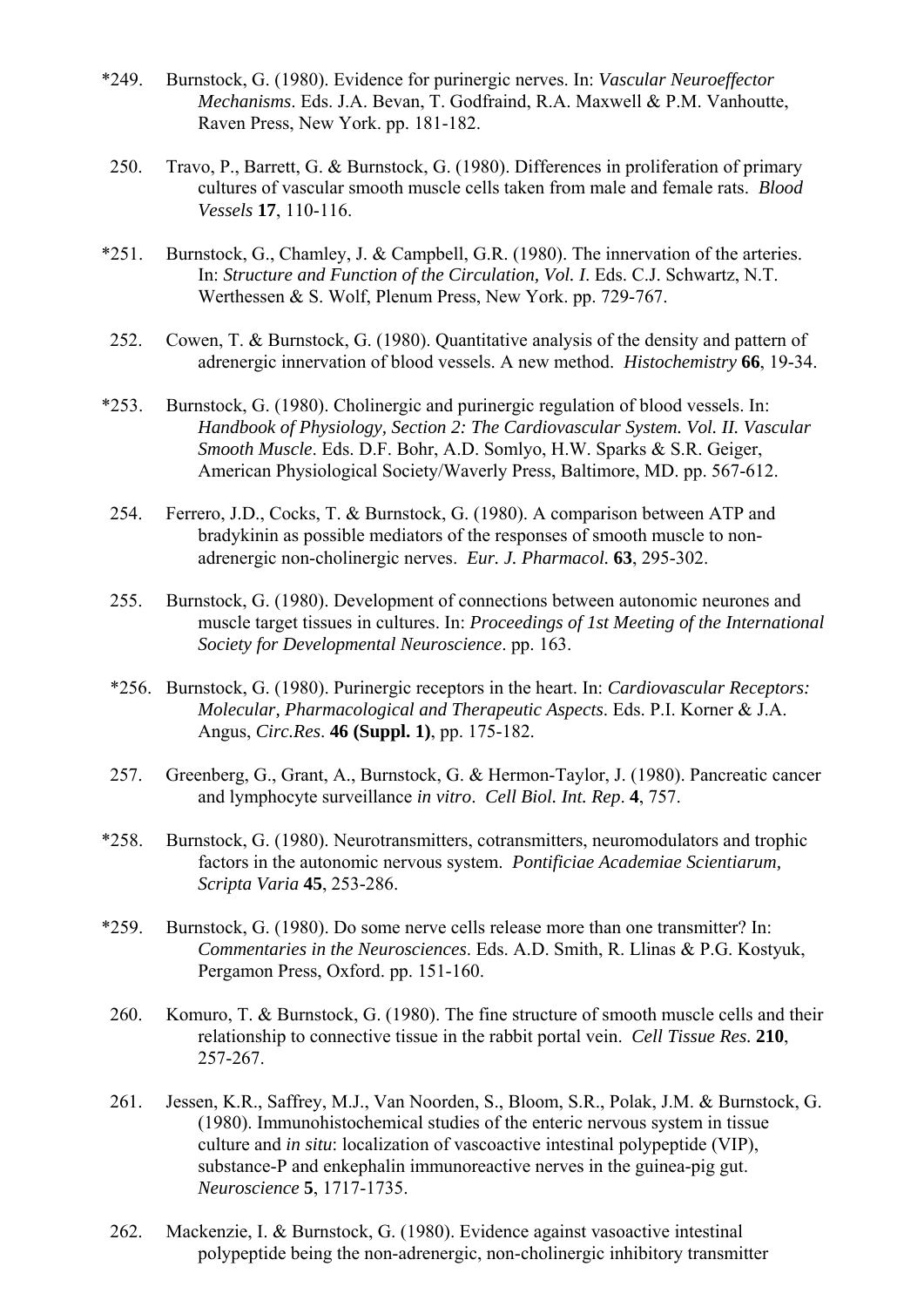released from nerves supplying the smooth muscle of the guinea-pig taenia coli. *Eur. J. Pharmacol.* **67**, 255-264.

- 263. Burnstock, G. (1980). Purinergic nerves and receptors. *Prog. Biochem. Pharmacol.* **16**, 141-154.
- 264. Trams, E.J., Kauffman, H. & Burnstock, G. (1980). A proposal for the role of ectoenzymes and adenylates in traumatic shock. *J. Theor. Biol.* **87**, 609-621.
- \*265. Burnstock, G. & Wong, H. (1980). Systematic pharmacology of adrenergic agonists and antagonists: Effects on the digestive system. In: *Adrenergic Activators and Inhibitors. Handbook of Experimental Pharmacology - Catecholamines, Vol. 54/II.* Ed. L. Szekeres, Springer-Verlag, Berlin/Heidelberg. pp. 129-159.
- 266. Brown, C.M. & Burnstock, G. (1981). The structural conformation of the polyphosphate chain of the ATP molecule is critical for its promotion of prostaglandin biosynthesis. *Eur. J. Pharmacol.* **69**, 81-86.
- \*267. Burnstock, G. (1981). Development of smooth muscle and its innervation. In: *Smooth Muscle: An Assessment of Current Knowledge*. Eds. E. Bülbring, A.F. Brading, A.W. Jones & T. Tomita, Edward Arnold, London. pp. 431-457.
- 268. Davies, A.M., Lumsden, A.G.S., Slavkin, H.C. & Burnstock, G. (1981). Influence of nerve growth factor on the embryonic mouse trigeminal ganglion in culture. *Dev. Neurosci.* **4**, 150-156.
- 269. Burnstock, G., Coutts, A.A., Greaves, M.W. & Jorizzo, J. (1981). Mechanism of vasodilatation due to adenosine triphosphate and its metabolites in humans. *Br. J. Pharmacol.* **72**, 516P.
- \*270. Burnstock, G. (1981). Review lecture. Neurotransmitters and trophic factors in the autonomic nervous system. *J. Physiol*. (Lond.) **313**, 1-35.
- 271. Brown, C.M. & Burnstock, G. (1981). Evidence in support of the  $P_1/P_2$  purinoceptor hypothesis in the guinea-pig taenia coli. *Br. J. Pharmacol.* **73**, 617-624.
- \*272. Burnstock, G. (1981). *Purinergic Receptors. Receptors and Recognition, Series B, Vol. 12*. Chapman & Hall, London, pp. 1-365.
- \*273. Burnstock, G. (1981). Physiology of gastrointestinal nerves. In: *Gut Hormones*. 2nd edn. Eds. S.R. Bloom & J.M. Polak, Churchill Livingtone, Edinburgh. pp. 482-486.
- 274. Burnstock, G. (1981). Pathophysiology of migraine: a new hypothesis. *Lancet* **i**, 1397- 1399.
- \*275. Burnstock, G. & Brown, C.M. (1981). An introduction to purinergic receptors. In: *Purinergic Receptors. Receptors and Recognition, Series B, Vol. 12*. Ed. G. Burnstock, Chapman & Hall, London. pp. 1-45.
- 276. Lumsden, A.G.S., Davies, A.M., Slavkin, H.C. & Burnstock, G. (1981). Neurite outgrowth from murine sensory ganglia cultured in a serumless medium. *Dev. Neurosci.* **4**, 176-180.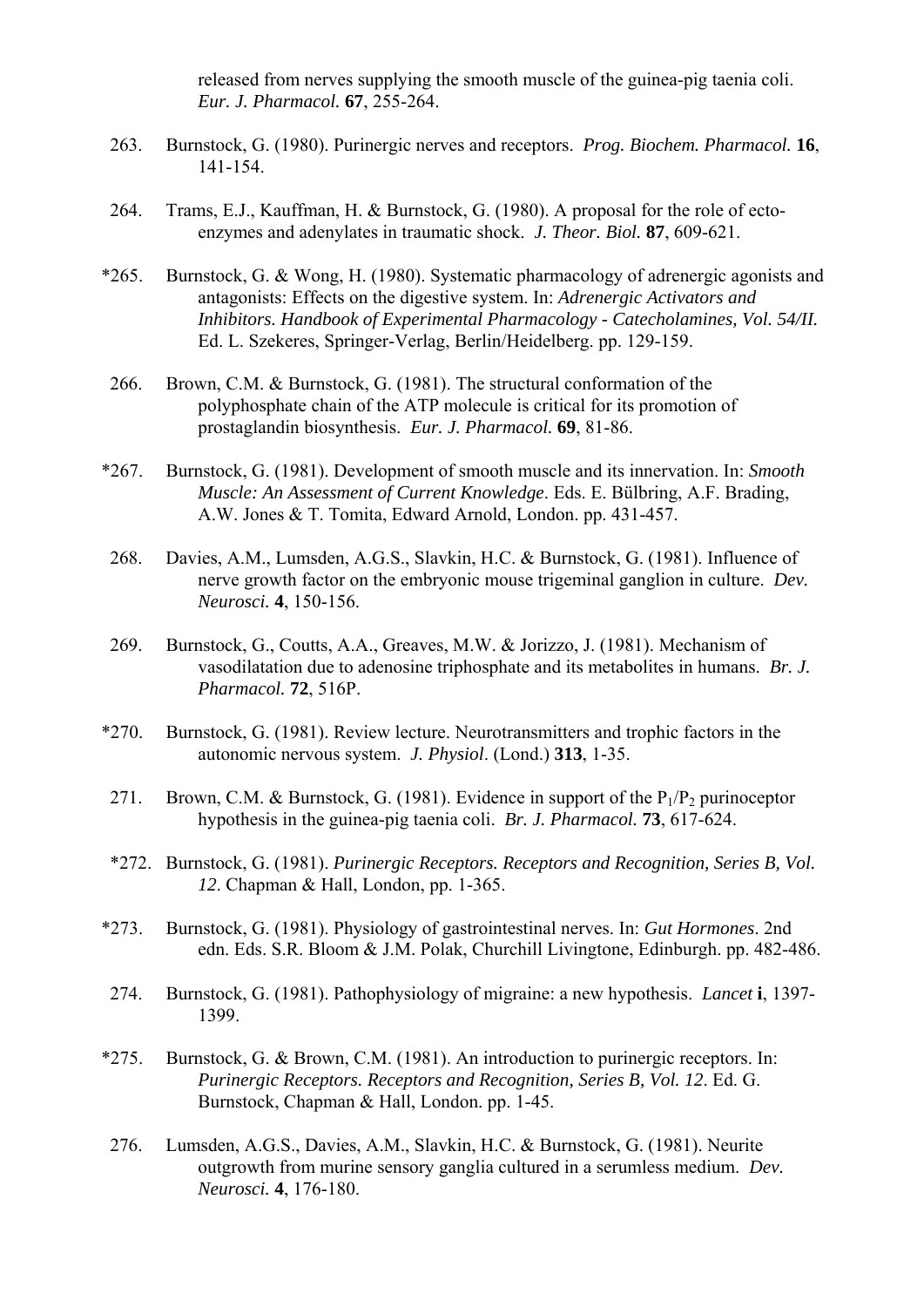- 277. Jorizzo, J.L., Coutts, A.A., Greaves, M.W. & Burnstock, G. (1981). A comparison of substance P and adenosine triphosphate, as mediators of cutaneous inflammation. *Clin. Res*. **29**, 600A.
- \*278. Chamley-Campbell, J.H., Campbell, G.R. & Burnstock, G. (1981). Contraction and innervation of smooth muscle cells in culture. In: *Structure and Function of the Circulation, Vol. 3*. Eds. C.J. Schwartz, N.T. Werthessen & S. Wolf, Plenum Press, New York. pp. 401-425.
- \*279. Campbell, G.R., Chamley-Campbell, J.H. & Burnstock, G. (1981). Differentiation and phenotypic modulation of arterial smooth muscle cells. In: *Structure and Function of the Circulation, Vol. 3*. Eds. C.J. Schwartz, N.T. Werthessen & S. Wolf, Plenum Press, New York. pp. 357-399.
- 280. Burnstock, G. & Meghii, P. (1981). Distribution of  $P_1$  and  $P_2$ -purinoceptors in the guinea-pig and frog heart. *Br. J. Pharmacol.* **73**, 879-885.
- 281. Crowe, R. & Burnstock, G. (1981). Perinatal development of quinacrine-positive neurons in the rabbit gastrointestinal tract. *J. Auton. Nerv. Syst*. **4**, 217-230.
- \*282. Burnstock, G. (1981). Current approaches to development of the autonomic nervous system: clues to clinical problems. pp. 1-18. Chairman's concluding remarks. pp. 371-373. In: *Development of the Autonomic Nervous System. Ciba Foundation Symposium 83*. Eds. K. Elliot & G. Lawrenson, Pitman Medical, London.
- \*283. Burnstock, G. (1981). Nervous control of cerebral blood vessels: a new hypothesis for the mechanisms underlying migraine. In: *Progress in Migraine Research 1*. Eds. F. Clifford-Rose & K.J. Zilkha, Pitman Medical, London. pp. 17-32.
- 284. Burnstock, G. (1981). Ultrastructural identification of neurotransmitters. *Scand. J. Gastroenterol*. **16 (Suppl. 70)**, 1-9.
- 285. White, T., Potter, P., Moody, C. & Burnstock, G. (1981). Tetrodotoxin-resistant release of ATP from guinea-pig taenia coli and vas deferens during electrical field stimulation in the presence of luciferin-luciferase. *Can. J. Physiol. Pharmacol*. **59**, 1094-1100.
- 286. Griffith, S.G., Meghji, P., Moody, C.J. & Burnstock, G. (1981). 8-phenyltheophylline: a potent P1-purinoceptor antagonist. *Eur. J. Pharmacol.* **75**, 61-64.
- 287. Coutts, A.A., Jorizzo, J.L., Greaves, M.W. & Burnstock, G. (1981). Mechanism of vasodilatation due to substance P in humans. *Br. J. Dermatol*. **105**, 354-355.
- 288. Crowe, R. & Burnstock, G. (1981). Comparative studies of quinacrine-positive neurones in the myenteric plexus of stomach and intestine of guinea-pig, rabbit and rat. *Cell Tissue Res.* **221**, 93-107.
- 289. Coutts, A.A., Jorizzo, J.L., Eady, R.A.J., Greaves, M.W. & Burnstock, G. (1981). Adenosine triphosphate-evoked vascular changes in human skin: mechanism of action. *Eur. J. Pharmacol.* **76**, 391-401.
- 290. Bannister, R., Crowe, R., Eames, R. & Burnstock, G. (1981). Adrenergic innervation in autonomic failure. *Neurology* **31**, 1501-1506.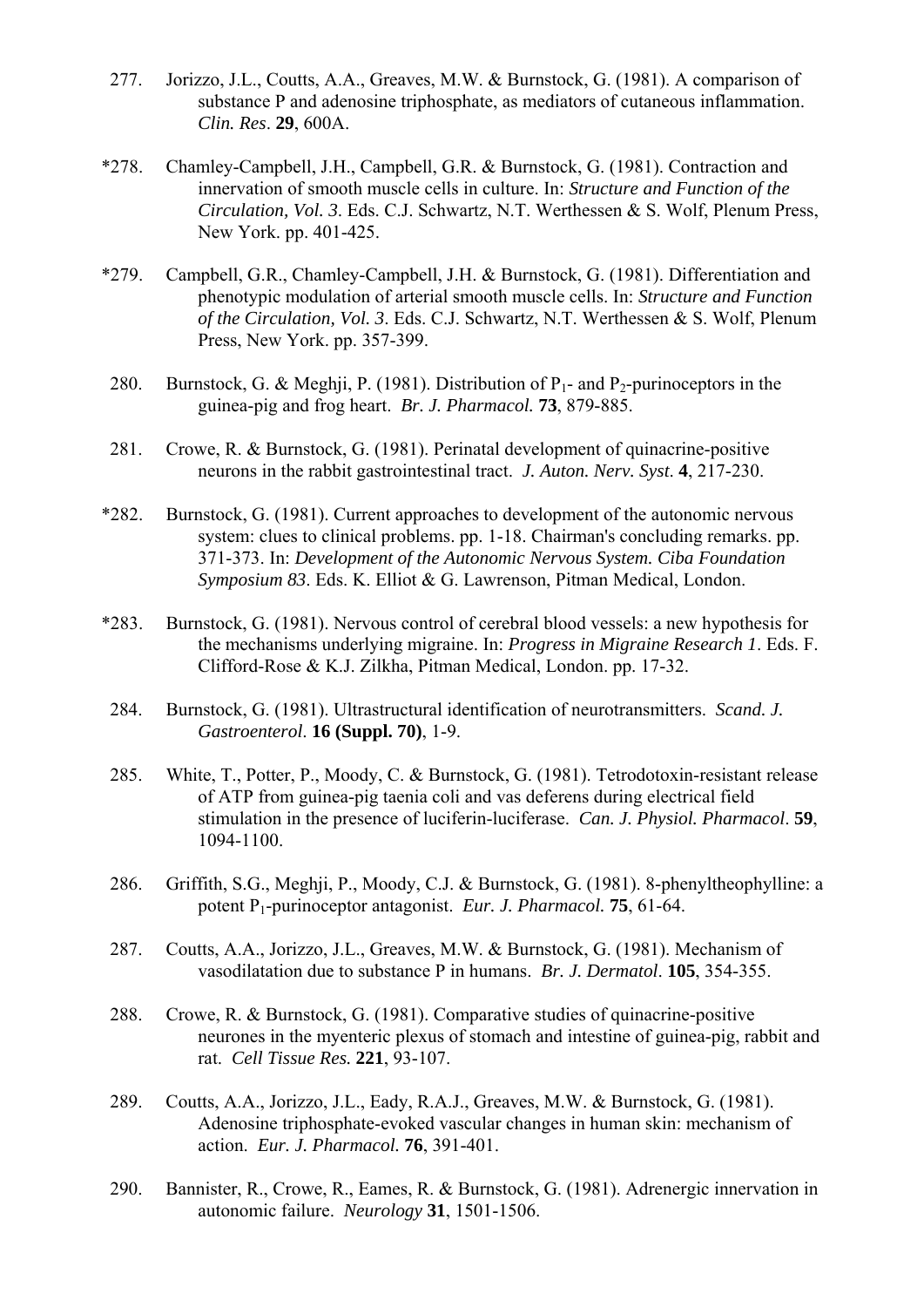- 291. Brown, C., Burnstock, G., Cusack, N.J., Meghji, P. & Moody, C.J. (1982). Evidence for stereospecificity of the P<sub>1</sub>-purinoceptor. *Br. J. Pharmacol.* **75**, 101-107.
- 292. Moody, C.J. & Burnstock, G. (1982). Evidence for the presence of  $P_1$ -purinoceptors on cholinergic nerve terminals in the guinea-pig ileum. *Eur. J. Pharmacol.* **77**, 1-9.
- 293. Saffrey, M.J., Polak, J.M. & Burnstock, G. (1982). Distribution of vasoactive intestinal polypeptide-, substance P-, enkephalin and neurotensin-like immunoreactive nerves in the chicken gut during development. *Neuroscience* **7**, 279-293.
- 294. Komuro, T., Baluk, P. & Burnstock, G. (1982). An ultrastructural study of nerve profiles in the myenteric plexus of the rabbit colon. *Neuroscience* **7**, 295-305.
- 295. Hanani, M., Baluk, P. & Burnstock, G. (1982). Myenteric neurons express electrophysiological and morphological diversity in tissue culture. *J. Auton. Nerv. Syst.* **5**, 155-164.
- 296. Griffith, S.G., Crowe, R., Lincoln, J., Haven, A.J. & Burnstock, G. (1982). Regional differences in the density of perivascular nerves and varicosities, noradrenaline content and responses to nerve stimulation in the rabbit ear artery. *Blood Vessels* **19**, 41-52.
- \*297. Burnstock, G. (1982). Studies of autonomic nerves of gut past, present and future. In: *Autonomic Nerves of the Gut*. Eds. J.M. Polak, S.R. Bloom, N.A. Wright & M.J. Daly, *Scand. J. Gastroenterol*. **17 (Suppl. 71)**, pp. 135-138.
- 298. Cowen, T., MacCormick, D.E.M., Toff, W.D., Burnstock, G. & Lumley, J.S.P. (1982). The effect of surgical procedures on blood vessel innervation. A fluorescence histochemical study of degeneration and regrowth of perivascular adrenergic nerves. *Blood Vessels* **19**, 65-78.
- \*299. Jessen, K.R. & Burnstock, G. (1982). The enteric nervous system in tissue culture: a new mammalian model for the study of complex nervous networks. In: *Trends in Autonomic Pharmacology, Vol. II*. Ed. S. Kalsner, Urban & Schwartzenberg, Baltimore/Munich. pp. 95-115.
- 300. Cowen, T., Haven, A.J., Wen-Qin, C., Gallen, D.D., Franc, F. & Burnstock, G. (1982). Development and ageing of perivascular adrenergic nerves in the rabbit. A quantitative fluorescence histochemical study using image analysis. *J. Auton. Nerv. Syst.* **5**, 317-336.
- 301. Mackenzie, I., Burnstock, G. & Dolly, J.O. (1982). The effects of purified botulinum neurotoxin type A on cholinergic, adrenergic and non-adrenergic, atropine-resistant autonomic neuromuscular transmission. *Neuroscience* **7**, 997-1006.
- 302. Burnstock, G. (1982). Adenine nucleotides and nucleosides in cerebral hypoxia. In: *Cerebral Hypoxia in the Pathogenesis of Migraine. Progress in Neurobiology Series*. Eds. F.C. Rose & W.K. Amery, Pitman Press, Bath. pp. 77-81.
- \*303. Burnstock, G. (1982). Cytochemical studies in the enteric nervous system. In: *Cytochemical Methods in Neuroanatomy. Neurology and Neurobiology Vol. 1.* Eds. V. Chan-Palay & S.L. Palay, Alan R.Liss, New York, NY. pp. 129-149.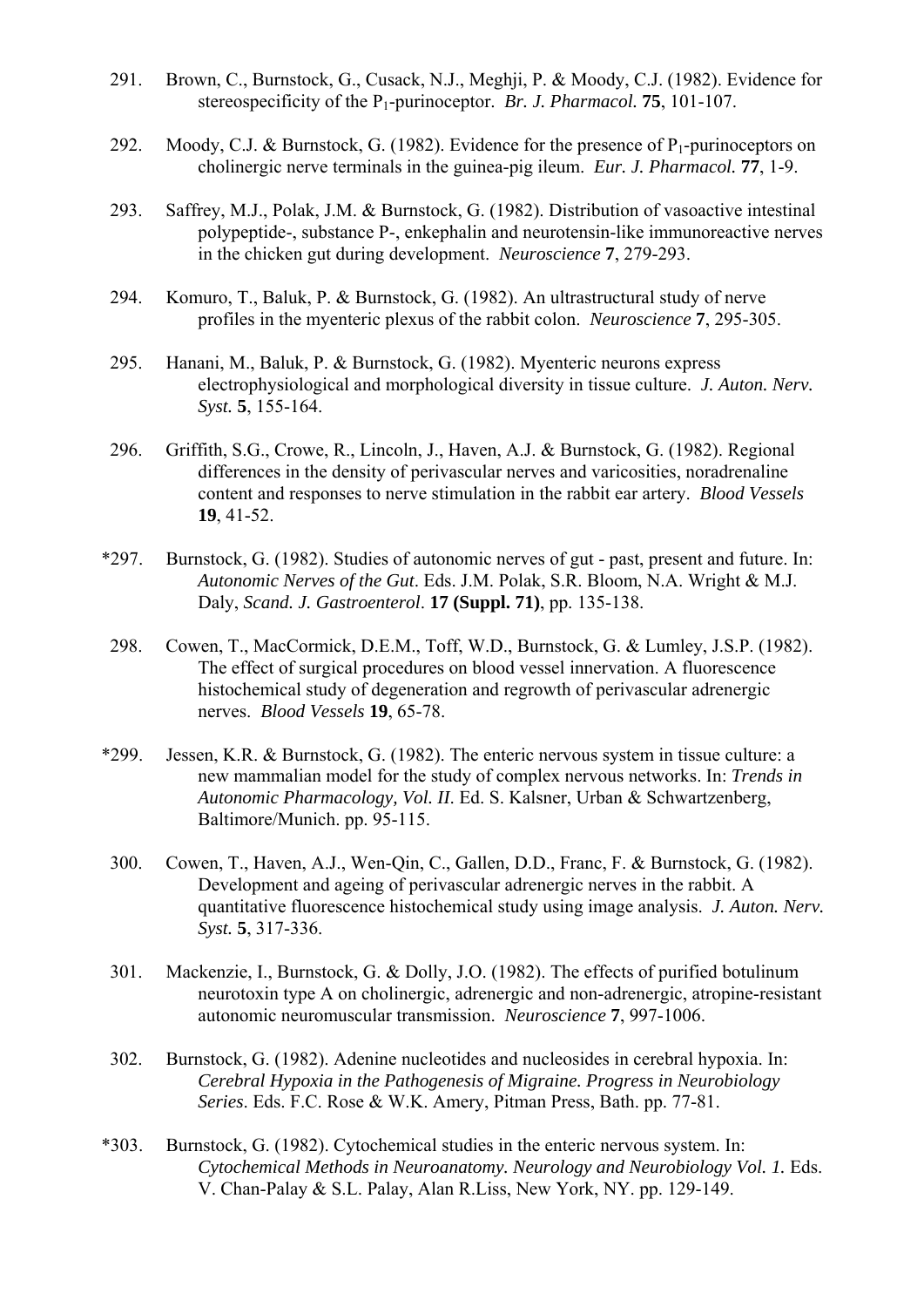- 304. Jessen, K.R., Saffrey, M.J., Baluk, P., Buckley, N. & Burnstock, G. (1982). Tissue culture of the enteric nervous system. *Scand. J. Gastroenterol.* **17 (Suppl. 171)**, 173.
- 305. Komuro, T., Baluk, P. & Burnstock, G. (1982). An ultrastructural study of neurons and non-neuronal cells in the myenteric plexus of the rabbit colon. *Neuroscience* **7**, 1797-1806.
- 306. Crowe, R. & Burnstock, G. (1982). Fluorescent histochemical localisation of quinacrine-positive neurones in the guinea-pig and rabbit atrium. *Cardiovasc. Res.* **16**, 384-390.
- 307. Burnstock, G. (1982). Structural and functional studies of autonomic nerves in the gut. *Acta Physiol. Scand.* **S508**, 25(Abstract)
- 308. Gallen, D.D., Cowen, T., Griffith, S.G., Haven, A.J. & Burnstock, G. (1982). Functional and non-functional nerve-smooth muscle transmission in the renal arteries of the newborn and adult rabbit and guinea-pig. *Blood Vessels* **19**, 237- 246.
- 309. Griffith, S.G., Lincoln, J. & Burnstock, G. (1982). Serotonin as a neurotransmitter in cerebral arteries. *Brain Res.* **247**, 388-392.
- 310. Hanani, M., Baluk, P. & Burnstock, G. (1982). Electrophysiology and morphology of myenteric neurons in tissue culture. *Neurosci. Lett*. **Suppl. 10**, S231(Abstract)
- \*311. Burnstock, G. (1982). Neuromuscular transmitters and trophic factors. In: *Advanced Medicine 18*. Ed. M. Sarner, Pitman Medical, London. pp. 143-148.
- \*312. Burnstock, G. (1982). The co-transmitter hypothesis, with special reference to the storage and release of ATP with noradrenaline and acetylcholine. In: *Cotransmission*. Ed. A.C. Cuello, Macmillan Press, London. pp. 151-163.
- 313. Crowe, R. & Burnstock, G. (1982). Small intensely fluorescent (SIF) cells and sympathetic nerves in the adult rabbit portal vein and during perinatal development. *Cell Tissue Res.* **227**, 601-607.
- 314. Cowen, T. & Burnstock, G. (1982). Image analysis of catecholamine fluorescence. *Brain Res. Bull*. **9**, 81-86.
- 315. Burnstock, G., Cusack, N.J. & Kasakov, L. (1982). An ATP-regenerating system potentiates the purinergic responses of the rat urinary bladder and guinea-pig taenia coli. In: *Proceedings of a Symposium on Physiology and Pharmacology of Smooth Muscle, Bulgaria, 1982*. pp. 45.
- 316. Cusack, N.J., Planker, M., Brown, C., Meghji, P., Moody, C.J., Hills, J.M., MacKenzie, I.A. & Burnstock, G. (1982). Effects of enantiomers of adenosine 5'-triphosphate (ATP) and of adenosine, and their analogues, on isolated smooth muscle. In: *Proceedings of a Symposium on Physiology and Pharmacology of Smooth Muscle, Bulgaria, 1982*. p. 49.
- 317. Török, J. & Burnstock, G. (1982). Modulation of sympathetic neurotransmission by ATP and adenosine in the portal vein. *Physiol. Bohemoslov*. **31**, 476(Abstract)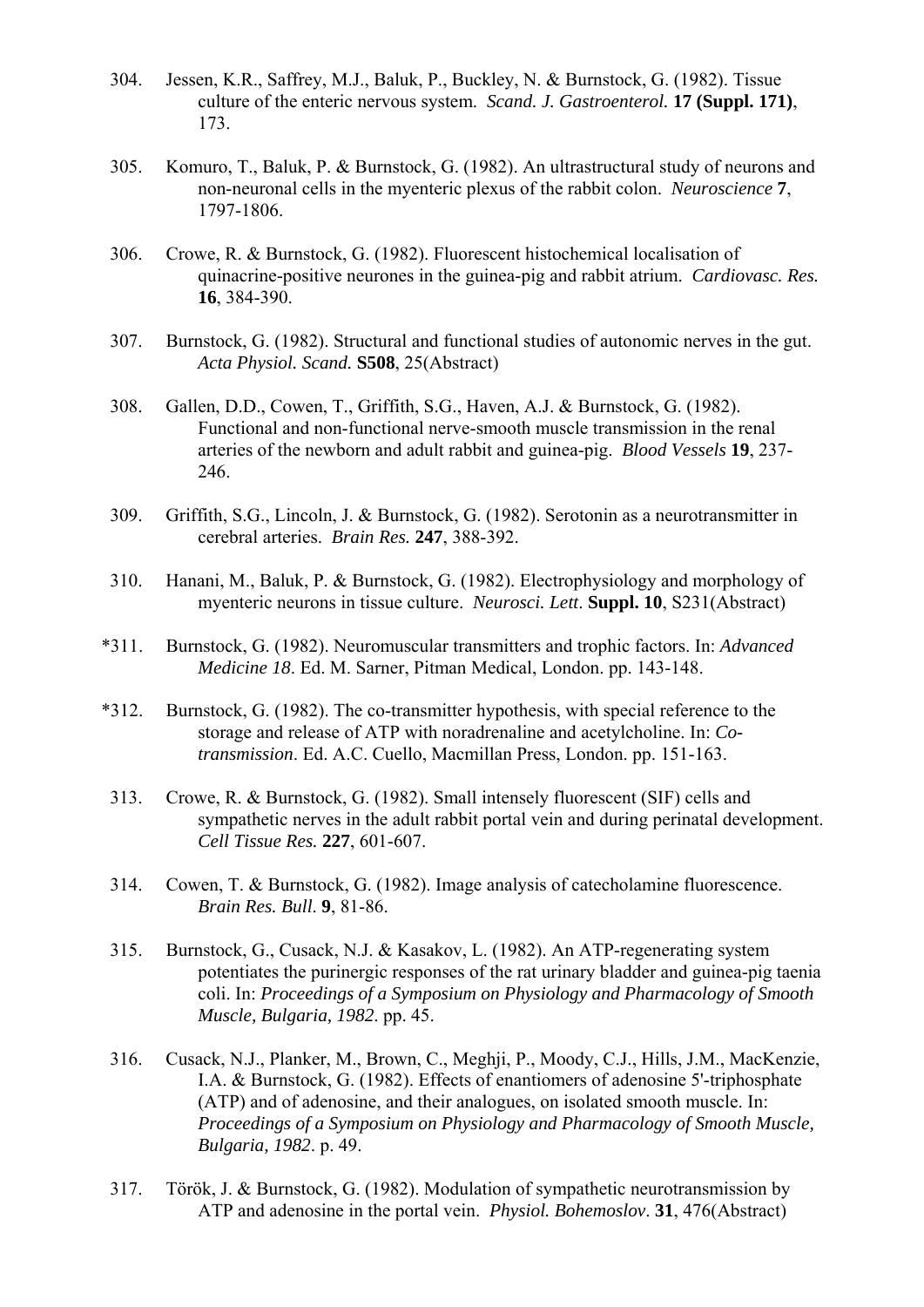- \*318. Burnstock, G. (1982). Neuropeptides as trophic factors. In: *Systemic Role of Regulatory Peptides. Symposia Medica Hoechst*. Eds. S. Bloom, J.M. Polak & E. Lindenlaub, Schattauer Verlag, Stuttgart/New York. pp. 423-441.
- 319. Kasakov, L. & Burnstock, G. (1983). The use of the slowly degradable analog,  $\alpha$ ,β-methylene ATP, to produce desensitisation of the P<sub>2</sub>-purinoceptor: effect on non-adrenergic, non-cholinergic responses of the guinea-pig urinary bladder. *Eur. J. Pharmacol.* **86**, 291-294.
- 320. Jessen, K.R., Saffrey, M.J. & Burnstock, G. (1983). The enteric nervous system in tissue culture. I. Cell types and their interactions in explants of the myenteric and submucous plexuses from guinea pig, rabbit and rat. *Brain Res.* **262**, 17-35.
- 321. Baluk, P., Jessen, K.R., Saffrey, M.J. & Burnstock, G. (1983). The enteric nervous system in tissue culture. II. Ultrastructural studies of cell types and their relationships. *Brain Res.* **262**, 37-47.
- 322. Jessen, K.R., Saffrey, M.J., Baluk, P., Hanani, M. & Burnstock, G. (1983). The enteric nervous system in tissue culture. III. Studies on neuronal survival and the retention of biochemical and morphological differentiation. *Brain Res.* **262**, 49-62.
- 323. Griffith, S.G. & Burnstock, G. (1983). Immunohistochemical demonstration of serotonin in nerves supplying human cerebral and mesenteric blood vessels: some speculations about their involvement in vascular disorders. *Lancet* **i**, 561-562.
- \*324. Burnstock, G. (1983). Purinergic nerves and smooth muscle of the gut. In: *Functional Disorders of the Digestive Tract*. Ed. W.Y. Chey, Raven Press, New York. pp. 79- 85.
- 325. Armati-Gulson, P. & Burnstock, G. (1983). The development of adrenergic innervation in some human foetal blood vessels. *J. Auton. Nerv. Syst.* **7**, 111-118.
- \*326. Burnstock, G. (1983). Autonomic neurotransmitters and trophic factors. *J. Auton. Nerv. Syst.* **7**, 213-217.
- 327. Hills, J.M., Collis, C.S. & Burnstock, G. (1983). The effects of vasoactive intestinal polypeptide on the electrical activity of guinea-pig intestinal smooth muscle. *Eur. J. Pharmacol.* **88**, 371-376.
- 328. Burnstock, G. & Meghji, P. (1983). The effect of adenyl compounds on the rat heart. *Br. J. Pharmacol.* **79**, 211-218.
- 329. Meghji, P. & Burnstock, G. (1983). An unusual excitatory action of adenosine on the ventricular muscle of the South African clawed toad (*Xenopus laevis*). *Eur. J. Pharmacol.* **89**, 251-258.
- \*330. Burnstock, G. (1983). A comparison of receptors for adenosine and adenine nucleotides. In: *Regulatory Functions of Adenosine*. Eds. R.M. Berne, T.W. Rall & R. Rubio, Martinus Nijhoff, The Hague. pp. 49-62.
- 331. Buckley, N. & Burnstock, G. (1983). Autoradiographic demonstration of peripheral adenosine binding sites using [<sup>3</sup>H]NECA. *Brain Res.* **269**, 374-377.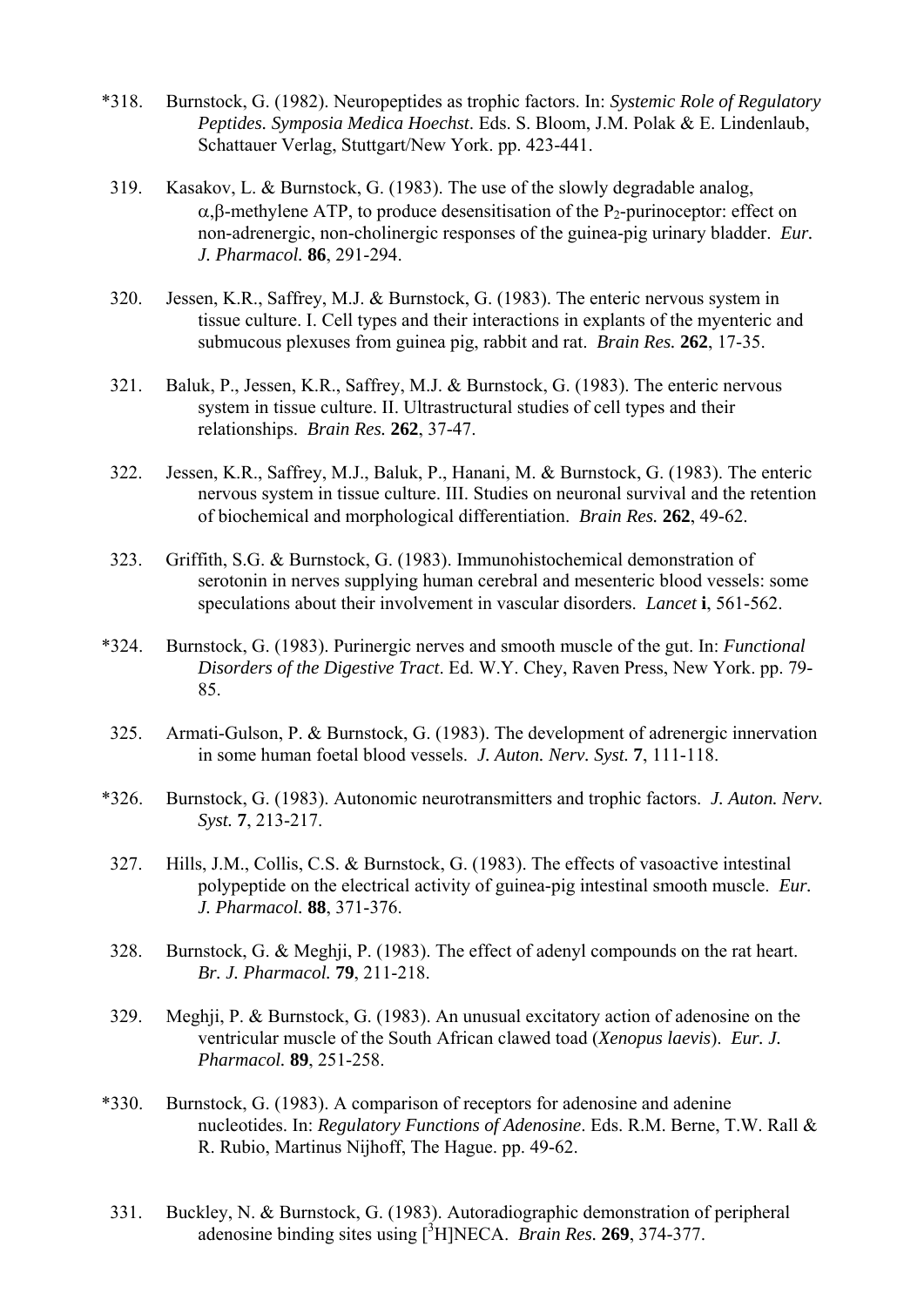- 332. Jones, R., Dennison, M.E. & Burnstock, G. (1983). The effect of decentralisation or chronic hypogastric nerve stimulation in vivo on the innervation and responses of the guinea-pig vas deferens. *Cell Tissue Res.* **232**, 265-279.
- 333. Jones, R., Yokota, R. & Burnstock, G. (1983). The long-term influence of decentralisation or preganglionic hypogastric nerve stimulation in vivo on the reinnervation of minced vas deferens in the guinea-pig. *Cell Tissue Res.* **232**, 281- 293.
- 334. Yokota, R. & Burnstock, G. (1983). Synaptic organisation of the pelvic ganglion in the guinea-pig. *Cell Tissue Res.* **232**, 379-397.
- 335. Yokota, R. & Burnstock, G. (1983). Decentralisation of neurones in the pelvic ganglion of the guinea-pig: reinnervation by adrenergic nerves. *Cell Tissue Res.* **232**, 399- 411.
- \*336. Burnstock, G. & Griffith, S.G. (1983). Neurohumoral control of the vasculature. In: *Biology and Pathology of the Vessel Wall. A Modern Appraisal*. Ed. N. Woolf, Praeger, Eastbourne. pp. 15-40.
- 337. Burnstock, G., Cusack, N.J., Hills, J.M., Mackenzie, I. & Meghji, P. (1983). Studies on the stereoselectivity of the  $P_2$ -purinoceptor. *Br. J. Pharmacol.* **79**, 907-913.
- 338. Burnstock, G. (1983). Recent concepts of chemical communication between excitable cells. In: *Dale's Principle and Communication between Neurones*. Ed. N.N. Osborne, Pergamon Press, Oxford. pp. 7-35.
- 339. Meldrum, L.A. & Burnstock, G. (1983). Evidence that ATP acts as a co-transmitter with noradrenaline in sympathetic nerves supplying the guinea-pig vas deferens. *Eur. J. Pharmacol.* **92**, 161-163.
- 340. Greenberg, G. & Burnstock, G. (1983). A novel cell-to-cell interaction between mast cells and other cell types. *Exp. Cell Res.* **147**, 1-13.
- \*341. Burnstock, G., Vrbová, G. & O'Brien, R.(Eds.). (1983). *Somatic and Autonomic Nerve-Muscle Interactions*. Elsevier/North-Holland, Amsterdam, pp. 1-390.
- 342. Saffrey, M.J., Marcus, N., Jessen, K.R. & Burnstock, G. (1983). Distribution of neurons with high-affinity uptake sites for GABA in the myenteric plexus of the guinea-pig, rat and chicken. *Cell Tissue Res.* **234**, 231-235.
- 343. Cole, D.F., Bloom, S.R., Burnstock, G., Butler, J.M., McGregor, G.P., Saffrey, M.J., Unger, W.G. & Zhang, S.Q. (1983). Increase in SP-like immunoreactivity in nerve fibres of rabbit iris and ciliary body one to four months following sympathetic denervation. *Exp. Eye Res*. **37**, 191-197.
- 344. Meghji, P. & Burnstock, G. (1983). Absence of purinoceptors in the heart of the turtle (*Emys orbicularis*). *Comp. Biochem. Physiol.* **76C**, 255-257.
- 345. Meghji, P. & Burnstock, G. (1983). The effects of adenyl compounds on the heart of the axolotl (*Ambystoma mexicanum*). *Comp. Biochem. Physiol.* **76C**, 319-326.
- 346. Griffith, S.G. & Burnstock, G. (1983). Serotoninergic neurons in human fetal intestine: an immunohistochemical study. *Gastroenterology* **85**, 929-937.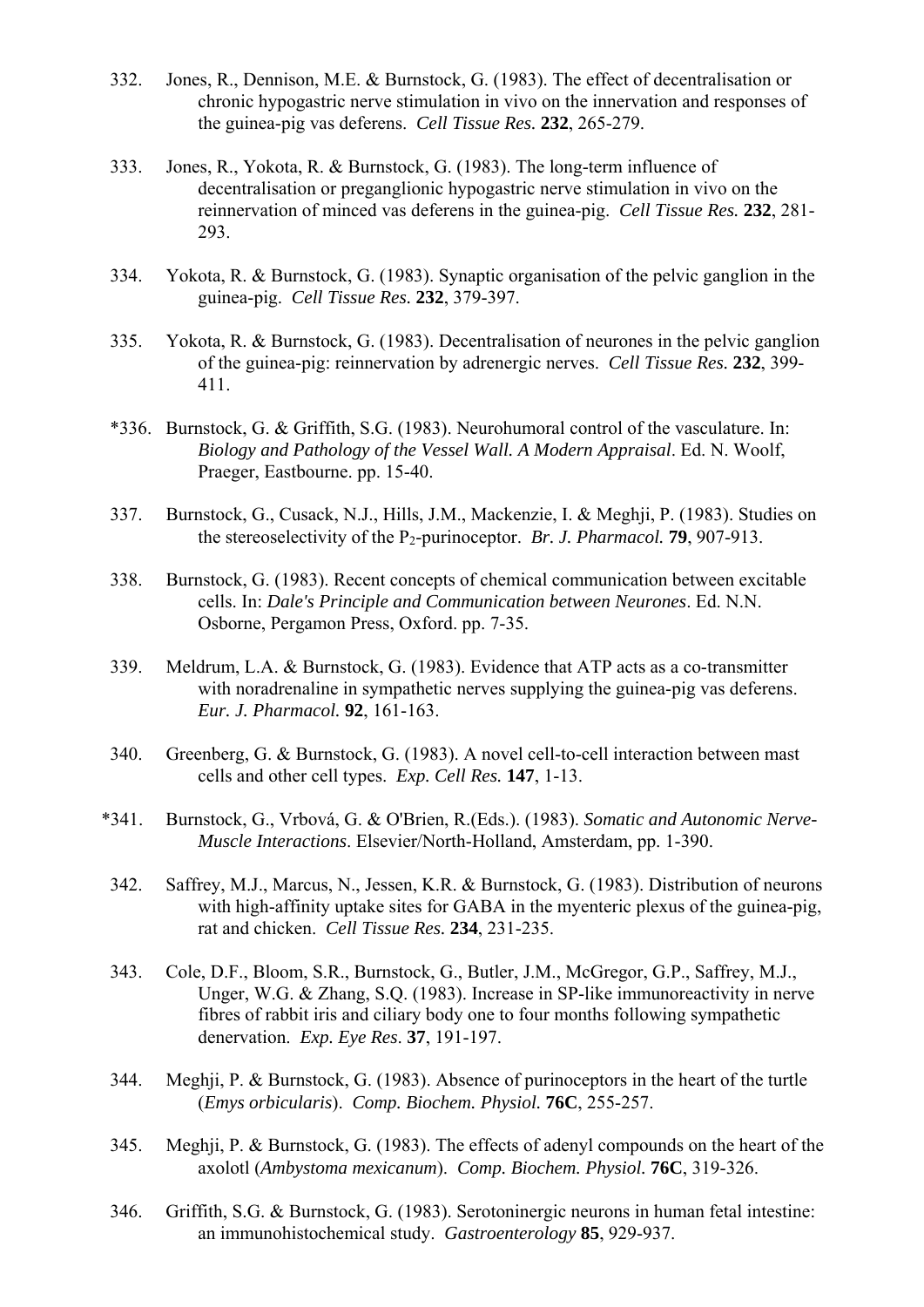- 347. Crowe, R., Lincoln, J., Blacklay, P.F., Pryor, J.P., Lumley, J.S.P. & Burnstock, G. (1983). Vasoactive intestinal polypeptide-like immunoreactive nerves in diabetic penis. A comparison between streptozotocin-treated rats and man. *Diabetes* **32**, 1075-1077.
- \*348. Burnstock, G. (1983). Non-adrenergic, non-cholinergic transmitters in the enteric nervous system. Lecture on GI motility. *Ital. J. Gastroenterol*. **15**, 267-273.
- 349. Buckley, N. & Burnstock, G. (1983). Autoradiographic localisation of binding sites for muscarinic and adenosine receptor ligands. *Neurosci. Lett.* **Suppl. 14**, S46.
- \*350. Burnstock, G. & Griffith, S.G. (1983). Innervation of microvascular smooth muscle. In: *Progress in Applied Microcirculation, Vol.3: Vasomotion and Quantitative Capillaroscopy*. Eds. K. Messmer & F. Hammersen, S.Karger, Basel. pp. 19-39.
- 351. Lincoln, J., Haven, A.J., Sawyer, M. & Burnstock, G. (1984). The smooth muscle of rat bladder in the early stages of streptozotocin-induced diabetes. *Br. J. Urol*. **56**, 24- 30.
- 352. Moody, C.J., Meghii, P. & Burnstock, G. (1984). Stimulation of  $P_1$ -purinoceptors by ATP depends partly on its conversion to AMP and adenosine and partly on direct action. *Eur. J. Pharmacol.* **97**, 47-54.
- 353. Lincoln, J., Crockett, M., Haven, A.J. & Burnstock, G. (1984). Rat bladder in the early stages of streptozotocin-induced diabetes: adrenergic and cholinergic innervation. *Diabetologia* **26**, 81-87.
- 354. Burnstock, G., Hills, J.M. & Hoyle, C.H.V. (1984). Evidence that the P1-purinoceptor in the guinea-pig taenia coli is an  $A_2$ -subtype. *Br. J. Pharmacol.* **81**, 533-541.
- \*355. Buckley, N. & Burnstock, G. (1984). Autoradiographic localization of peripheral muscarinic receptors. In: *Subtypes of Muscarinic Receptors. Trends in Pharmacological Sciences (Suppl*.*)*. Eds. B.I. Hirschowitz, R. Hammer, A. Giachetti, J.J. Keirns & R.R. Levine, Elsevier, Cambridge. pp. 55-59.
- 356. Buckley, N. & Burnstock, G. (1984). Autoradiographic localisation of muscarinic receptors in guinea-pig intestine: distribution of high and low affinity agonist binding sites. *Brain Res.* **294**, 15-22.
- 357. Lincoln, J., Bokor, J.T., Crowe, R., Griffith, S.G., Haven, A.J. & Burnstock, G. (1984). Myenteric plexus in streptozotocin-treated rats. Neurochemical and histochemical evidence for diabetic neuropathy in the gut. *Gastroenterology* **86**, 654-661.
- 358. Hills, J., Meldrum, L.A., Klarskov, P. & Burnstock, G. (1984). A novel non-adrenergic, non-cholinergic nerve-mediated relaxation of the pig bladder neck: an examination of possible neurotransmitter candidates. *Eur. J. Pharmacol.* **99**, 287-293.
- 359. Sneddon, P. & Burnstock, G. (1984). Inhibition of excitatory junction potentials in guinea-pig vas deferens by α,β-methylene-ATP: further evidence for ATP and noradrenaline as cotransmitters. *Eur. J. Pharmacol.* **100**, 85-90.
- 360. Burnstock, G., Cusack, N.J. & Meldrum, L.A. (1984). Effects of phosphorothioate analogues of ATP, ADP and AMP on guinea-pig taenia coli and urinary bladder. *Br. J. Pharmacol.* **82**, 369-374.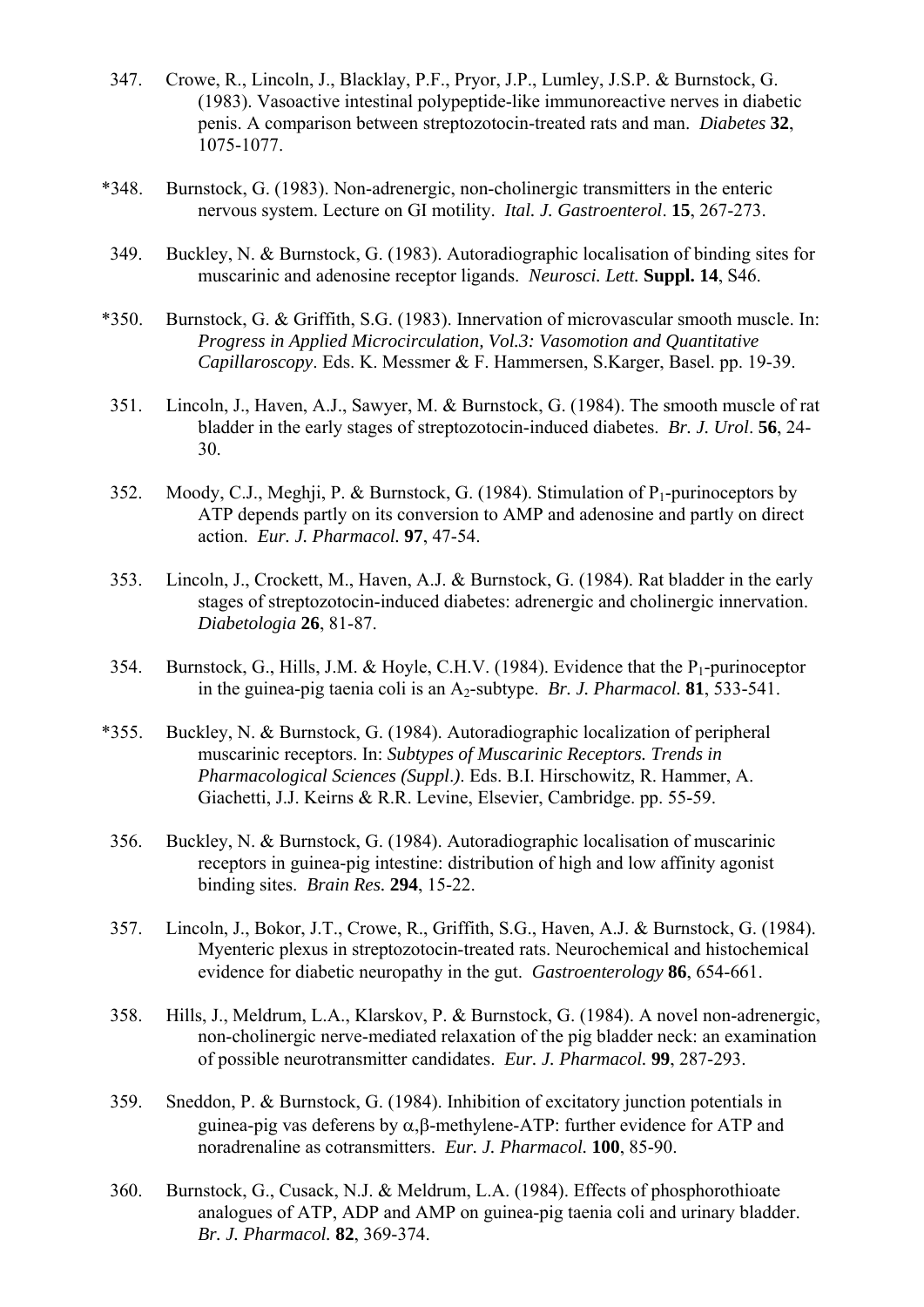- 361. Burnstock, G. & Sneddon, P. (1984). Evidence that excitatory junction potentials in response to sympathetic nerve stimulation of some smooth muscles are mediated by ATP. *J. Physiol. (Lond.)* **351**, 28P
- 362. Burnstock, G., Crowe, R., Kennedy, C. & Török, J. (1984). Indirect evidence that purinergic modulation of perivascular adrenergic neurotransmission in the portal vein is a physiological process. *Br. J. Pharmacol.* **82**, 359-368.
- 363. Meghji, P. & Burnstock, G. (1984). The effect of adenyl compounds on the heart of the dogfish, *Scyliorhinus canicula*. *Comp. Biochem. Physiol.* **77C**, 295-300.
- 364. Kennedy, C. & Burnstock, G. (1984). Evidence for an inhibitory prejunctional P1 purinoceptor in the rat portal vein with characteristics of the  $A_2$  rather than of the A subtype. *Eur. J. Pharmacol.* **100**, 363-368.
- 365. Meghji, P. & Burnstock, G. (1984). Actions of some autonomic agents on the heart of the trout (*Salmo gairdneri*) with emphasis on the effects of adenyl compounds. *Comp. Biochem. Physiol.* **78C**, 69-75.
- 366. Legay, C., Saffrey, M.J. & Burnstock, G. (1984). Coexistence of immunoreactive substance P and serotonin in neurones of the gut. *Brain Res.* **302**, 379-382.
- 367. Saba, H., Cowen, T., Haven, A.J. & Burnstock, G. (1984). Reduction in noradrenergic perivascular nerve density in the left and right cerebral arteries of old rabbits. *J. Cereb. Blood Flow Metab.* **4**, 284-289.
- 368. Saffrey, M.J., Legay, C. & Burnstock, G. (1984). Development of 5 hydroxytryptamine-like immunoreactive neurones in cultures of the myenteric plexus from the guinea-pig caecum. *Brain Res.* **304**, 105-116.
- 369. Crowe, R. & Burnstock, G. (1984). Quinacrine-positive neurones in some regions of the guinea-pig brain. *Brain Res. Bull.* **12**, 387-391.
- 370. Hanani, M. & Burnstock, G. (1984). Substance P evokes slow and fast responses in cultured myenteric neurons of the guinea pig. *Neurosci. Lett.* **48**, 19-23.
- 371. Burnstock, G., Griffith, S.G. & Sneddon, P. (1984). Autonomic nerves in the precapillary vessel wall. *J. Cardiovasc. Pharmacol.* **6**, S344-S353.
- 372. Appenzeller, O., Dhital, K.K., Cowen, T. & Burnstock, G. (1984). The nerves to blood vessels supplying blood to nerves: the innervation of vasa nervorum. *Brain Res.* **304**, 383-386.
- \*373. Sneddon, P. & Burnstock, G. (1984). "Do we need γ-receptors?". *Trends Pharmacol. Sci.* **5**, 264-265.
- 374. Burnstock, G. & Sneddon, P. (1984). Pre-junctional control of excitatory junction potentials in isolated guinea-pig vas deferens by P1-purinoceptors. *J. Physiol. (Lond.)* **353**, 94P.
- 375. Buckley, N.J. & Burnstock, G. (1984). Distribution of muscarinic receptors on cultured myenteric neurons. *Brain Res.* **310**, 133-137.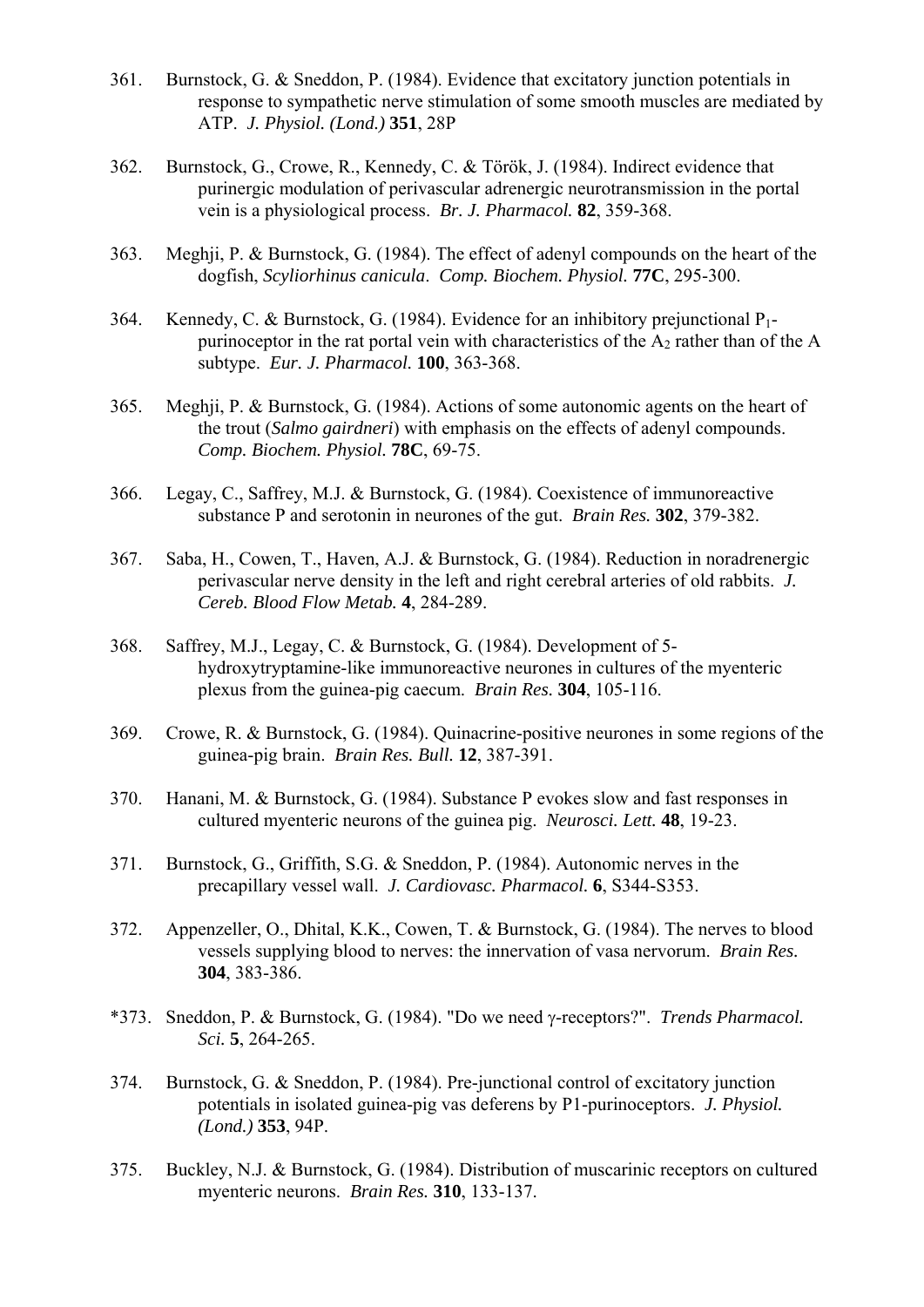- 376. Delbro, D., Hedlund, H., Kennedy, C. & Burnstock, G. (1984). Purinoceptor-mediated vasoconstriction and vasodilatation in the rat *in vivo*. *Acta Physiol. Scand.* **121**, A10.
- 377. Burnstock, G. & Sneddon, P. (1984). Is the contractile response of the guinea-pig vas deferens to neuronally released noradrenaline dependent upon membrane depolarization? *J. Physiol. (Lond.)* **354**, 51P.
- 378. Appenzeller, O., Albuquerque, N.M., Burnstock, G. & Dhital, K.K. (1984). Vasa nervorum: adrenergic, peptidergic and serotoninergic perivascular nerves. *Neurology* **34** (**Suppl. 1)**, 181-182.
- 379. Mackenzie, I. & Burnstock, G. (1984). Neuropeptide action on the guinea-pig bladder; a comparison with the effects of field stimulation and ATP. *Eur. J. Pharmacol.* **105**, 85-94.
- 380. Sneddon, P., Meldrum, L.A. & Burnstock, G. (1984). Control of transmitter release in guinea-pig vas deferens by prejunctional P1-purinoceptors. *Eur. J. Pharmacol.* **105**, 293-299.
- \*381. Burnstock, G. (1984). Drugs influencing purinergic mechanisms. In: *Pharmacology of the Vascular Wall*. Ed. J. Esplugues, University Press, Valencia. pp. 369-384.
- 382. Sneddon, P. & Burnstock, G. (1984). ATP as a co-transmitter in rat tail artery. *Eur. J. Pharmacol.* **106**, 149-152.
- 383. Saffrey, M.J. & Burnstock, G. (1984). Growth of myenteric plexus explant cultures in a serum free, hormone-supplemented culture medium. *Int. J. Dev. Neurosci.* **2**, 591- 602.
- 384. Joseph, R., Dhital, K.K., Adams, J., Rose, F.C., Burnstock, G. & Appenzeller, O. (1984). Fluorescent histochemical studies of skin in cluster headache. In: *Proceedings of the Fifth International Migraine Symposium, London, Migraine Trust*. pp. 24-25.
- 385. Hassall, C.J.S. & Burnstock, G. (1984). Neuropeptide Y-like immunoreactivity in cultured intrinsic neurones of the heart. *Neurosci. Lett.* **52**, 111-115.
- \*386. Burnstock, G. (1984). Autonomic neuroeffector mechanisms in smooth muscle. *Jap. J. Smooth Muscle Res*. **20**, 369-392.
- 386a. Pittam, B.S. & Burnstock, G. (1984). Actions of neuropeptides on intramural neurones cultured from guinea-pig urinary bladder. In: *Satellite Syposium of the 9th International Congress of Pharmacology, 1984. Electropharmacology of the in vitro synapse*. Ed. G.A. Cottrell, pp. 151.
- 386b. Burnstock, G. & Sneddon, P. (1984). Electrical events underlying contractile responses to sympathetic nerve stimulation in rat tail artery. *J. Physiol. (Lond.)* **357**, 130P.
- 387. Leake, L.D., Griffith, S.G. & Burnstock, G. (1985). 5-Hydroxytryptamine-like immunoreactivity in the peripheral and central nervous systems of the leech *Hirudo medicinalis*. *Cell Tissue Res.* **239**, 123-130.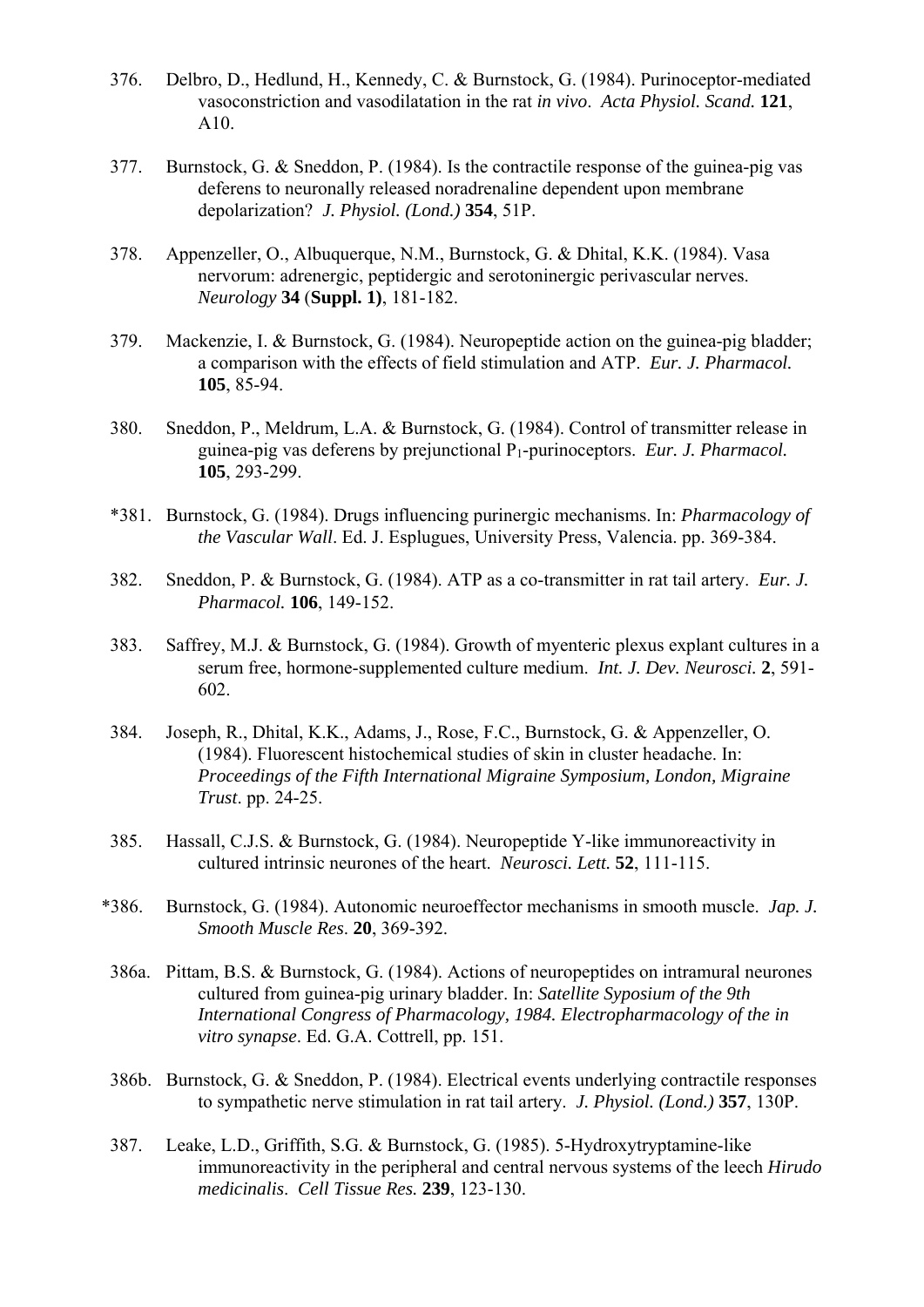- 388. Kennedy, C., Delbro, D. & Burnstock, G. (1985). P<sub>2</sub>-purinoceptors mediate both vasodilation (via the endothelium) and vasoconstriction of the isolated rat femoral artery. *Eur. J. Pharmacol.* **107**, 161-168.
- 389. Crowe, R., Light, J.K., Chilton, C.P. & Burnstock, G. (1985). Vasoactive intestinal polypeptide (VIP)-immunoreactive nerve fibres associated with the striated muscle of the human external urethral sphincter [letter]. *Lancet* **i**, 47-48.
- \*390. Burnstock, G. (1985). Purinergic mechanisms broaden their sphere of influence. *TiNS.* **8**, 5-6.
- 391. Burnstock, G. (1985). Citation Classic. "Purinergic Nerves", 1972. *Current Contents: Life Sciences* **28**, 18.
- 392. Crowe, R. & Burnstock, G. (1985). Perinatal development of adrenergic, cholinergic and non-adrenergic, non-cholinergic nerves and SIF cells in the rabbit urinary bladder. *Int. J. Dev. Neurosci.* **3**, 89-101.
- 393. Burnstock, G., Cusack, N.J. & Meldrum, L.A. (1985). Studies on the stereoselectivity of the P2-purinoceptor on the guinea-pig vas deferens. *Br. J. Pharmacol.* **84**, 431- 434.
- 394. Burnstock, G. & Sneddon, P. (1985). Evidence for ATP and noradrenaline as cotransmitters in sympathetic nerves. *Clin*. *Sci.* **68 (Suppl**. **10)**, 89S-92S.
- 395. Burnstock, G. & Hoyle, C.H.V. (1985). Actions of adenine dinucleotides in the guineapig taenia coli: NAD acts indirectly on  $P_1$ -purinoceptors; NADP acts like a  $P_2$ purinoceptor agonist. *Br. J. Pharmacol.* **84**, 825-831.
- 396. Meldrum, L.A. & Burnstock, G. (1985). Evidence that ATP is involved as a cotransmitter in the hypogastric nerve supplying the seminal vesicle of the guinea-pig. *Eur. J. Pharmacol.* **110**, 363-366.
- 397. Burnstock, G. & Hoyle, C.H.V. (1985). PACPX a substituted xanthine antagonizes both the  $A_1$  and  $A_2$  subclasses of the P<sub>1</sub>-purinoceptor: antagonism of the  $A_2$ subclass is competitive but antagonism of the A1 subclass is not. *Br. J. Pharmacol.* **85**, 291-296.
- 398. Kennedy, C. & Burnstock, G. (1985). Evidence for two types of  $P_2$ -purinoceptor in longitudinal muscle of the rabbit portal vein. *Eur. J. Pharmacol.* **111**, 49-56.
- \*399. Burnstock, G. (1985). Purinergic mechanisms: recent electrophysiological evidence. In: *Neurotransmitters in Action.* Ed. D. Bousfield, Elsevier Biomedical Press, Amsterdam. pp. 119-122.
- 400. Delbro, D., Hedlund, H., Kennedy, C. & Burnstock, G. (1985). Potent vasoconstrictor actions of  $\alpha$ ,  $\beta$ -methylene ATP, a stable analogue of ATP, on the rat vasculature, in vivo. *Acta Physiol. Scand.* **123**, 501-503.
- 401. Cowen, T., Haven, A.J. & Burnstock, G. (1985). Pontamine sky blue: a counterstain for background autofluorescence in fluorescence and immunofluorescence histochemistry. *Histochemistry* **82**, 205-208.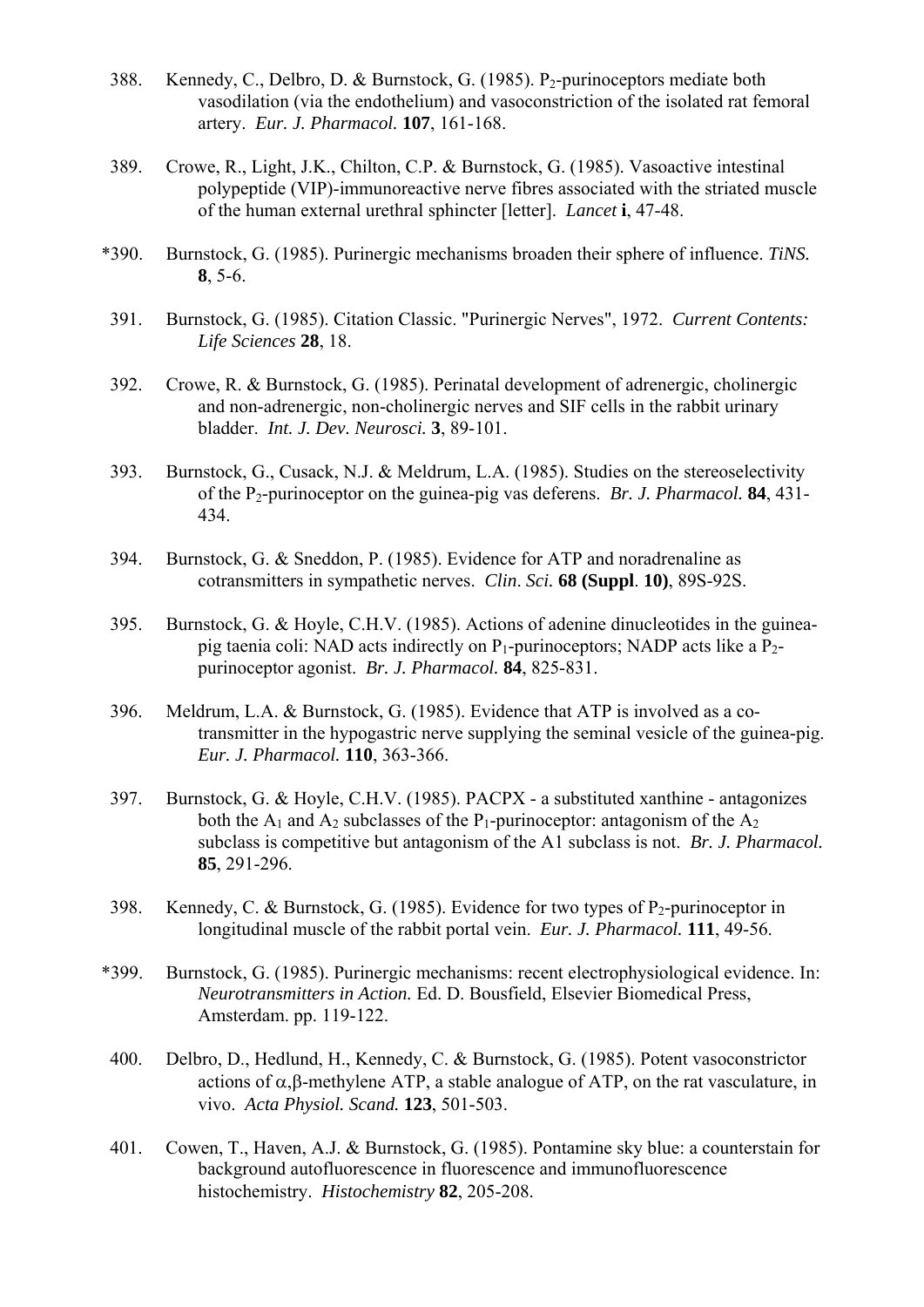- \*402. Burnstock, G. & Buckley, N. (1985). The classification of receptors for adenosine and adenine nucleotides. In: *Methods used in Adenosine Research. Methods in Pharmacology, Vol. 6*. Ed. D.M. Paton, Plenum Press, New York. pp. 193-212.
- \*403. Burnstock, G. (1985). Neurohumoral control of blood vessels: some future directions. *J. Cardiovasc. Pharmacol.* **7**, S137-S146.
- 404. Loesch, A. & Burnstock, G. (1985). Ultrastructural identification of VIP-containing nerve fibres in the myenteric plexus of the rat ileum. *J. Neurocytol.* **14**, 327-335.
- 405. Kennedy, C. & Burnstock, G. (1985). ATP produces vasodilation via P1 purinoceptors and vasoconstriction via P2 purinoceptors in the isolated rabbit central ear artery. *Blood Vessels* **22**, 145-155.
- \*406. Burnstock, G. (1985). Neurogenic control of cerebral circulation. *Cephalalgia* **Suppl. 2**, 25-33.
- 407. Burnstock, G. (1985). Nervous control of smooth muscle by transmitters, cotransmitters and modulators. *Experientia* **41**, 869-874.
- 408. Parnavelas, J.G., Kelly, W. & Burnstock, G. (1985). Ultrastructural localization of choline acetyltransferase in vascular endothelial cells in rat brain. *Nature* **316**, 724- 725.
- 409. Meldrum, L.A. & Burnstock, G. (1985). Investigations into the identity of the nonadrenergic, non-cholinergic excitatory transmitter in the smooth muscle of chicken rectum. *Comp. Biochem. Physiol.* **81C**, 307-309.
- \*410. Burnstock, G. & Kennedy, C. (1985). Is there a basis for distinguishing two types of P2-purinoceptor? *Gen. Pharmacol.* **16**, 433-440.
- 411. Meldrum, L.A. & Burnstock, G. (1985). Evidence against VIP or substance P being the transmitter in non-cholinergic excitatory nerves supplying the guinea-pig bladder. *J. Pharm. Pharmacol.* **37**, 432-434.
- 412. Adams, D.J., Sanders, K.M. & Burnstock, G. (1985). Whole cell and single channel recording for guinea-pig cultured myenteric neurons. *Biophys. J*. **47**, 268a.
- 413. Hoyle, C.H.V. & Burnstock, G. (1985). Atropine-resistant excitatory junction potentials in rabbit bladder are blocked by α,β-methylene ATP. *Eur. J. Pharmacol.* **114**, 239- 240.
- 414. Dhital, K., Steiner, T., Joseph, R., Clifford-Rose, F., Adams, J., Appenzeller, O. & Burnstock, G. (1985). Serotoninergic immunofluorescent nerve fibres appear in human temple skin after lithium treatment [letter]. *Lancet* **ii**, 779.
- 415. Hanani, M. & Burnstock, G. (1985). Synaptic activity of myenteric neurons in tissue culture. *J. Auton. Nerv. Syst.* **14**, 49-60.
- \*416. Burnstock, G. (1985). Purinergic transmitters and receptors: new directions. In: *Adenosine: Receptors and Modulation of Cell Function*. Eds. V. Stefanovich, K. Rudolphi & P. Schubert, IRL Press, Oxford. pp. 3-14.
- 417. Alafaci, C., Cowen, T., Crockard, H.A. & Burnstock, G. (1985). Origin and distribution of noradrenergic and NPY-containing nerves in cerebral blood vessels of the gerbil. *J. Cereb. Blood Flow Metab.* **5 (Suppl. 1)**, S543-S544.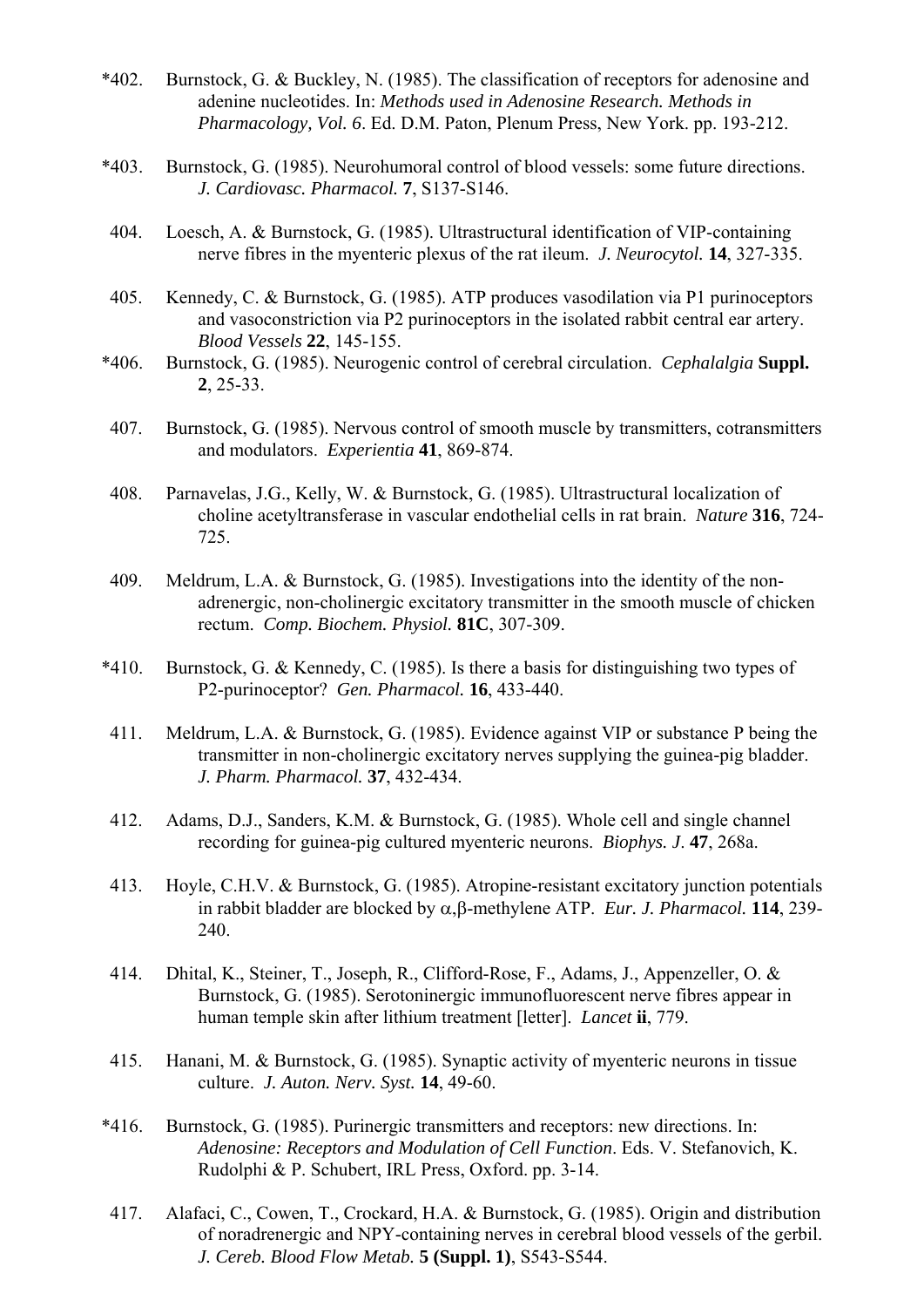- 418. Belai, A., Lincoln, J., Milner, P., Crowe, R., Loesch, A. & Burnstock, G. (1985). Enteric nerves in diabetic rats: increase in vasoactive intestinal polypeptide but not substance P. *Gastroenterology* **89**, 967-976.
- 419. Mathieson, J.J.I. & Burnstock, G. (1985). Purine-mediated relaxation and constriction of isolated rabbit mesenteric artery are not endothelium-dependent. *Eur. J. Pharmacol.* **118**, 221-229.
- \*420. Joseph, R., Dhital, K., Adams, J., Burnstock, G., Appenzeller, O. & Clifford Rose, F. (1985). Cluster headache: a new approach using fluorescent histochemistry of nerves in temple skin. In: *Migraine. Proceedings of 5th International Migraine Symposium, London, 1984*. Ed. F. Clifford Rose, Karger, Basel. pp. 162-165.
- 421. Moss, H.E. & Burnstock, G. (1985). A comparative study of electrical field stimulation of the guinea-pig, ferret and marmoset urinary bladder. *Eur. J. Pharmacol.* **114**, 311-316.
- 422. Hanani, M. & Burnstock, G. (1985). The actions of substance P and serotonin on myenteric neurons in tissue culture. *Brain Res.* **358**, 276-281.
- 422a. Cowen, T. & Burnstock, G. (1985). Image analysis of catecholamine fluoresence and immunofluorescence in studies on blood vessel innervation. In: *Wenner-Gren International Symposium Series: Vol. 42. Quantitative Neuroanatomy in Transmitter Research*. Eds. L.F. Aquati & K. Fuxe, Macmillan, London. pp. 213- 229.
- \*423. Burnstock, G. (1986). The changing face of autonomic neurotransmission. (The First von Euler Lecture in Physiology). *Acta Physiol. Scand.* **126**, 67-91.
- 424. Leake, L.D., Crowe, R. & Burnstock, G. (1986). Localisation of substance P-, somatostatin-, vasoactive intestinal polypeptide- and met-enkephalinimmunoreactive nerves in the peripheral and central nervous systems of the leech (*Hirudo medicinalis*). *Cell Tissue Res.* **243**, 345-351.
- 425. Hassall, C.J.S. & Burnstock, G. (1986). Intrinsic neurones and associated cells of the guinea-pig heart in culture. *Brain Res.* **364**, 102-113.
- 426. Buckley, N.J. & Burnstock, G. (1986). Localization of muscarinic receptors on cultured myenteric neurons: a combined autoradiographic and immunocytochemical approach. *J. Neurosci.* **6**, 531-540.
- 427. Lincoln, J., Crowe, R., Bokor, J., Light, J.K., Chilton, C.P. & Burnstock, G. (1986). Adrenergic and cholinergic innervation of the smooth and striated muscle components of the urethra from patients with spinal cord injury. *J. Urol.* **135**, 402- 408.
- 428. Crowe, R., Haven, A.J. & Burnstock, G. (1986). Intramural neurons of the guinea-pig urinary bladder: histochemical localization of putative neurotransmitters in cultures and newborn animals. *J. Auton. Nerv. Syst.* **15**, 319-339.
- 429. Dhital, K., Lincoln, J., Appenzeller, O. & Burnstock, G. (1986). Adrenergic innervation of vasa and nervi nervorum of optic, sciatic, vagus and sympathetic nerve trunks in normal and streptozotocin-diabetic rats. *Brain Res.* **367**, 39-44.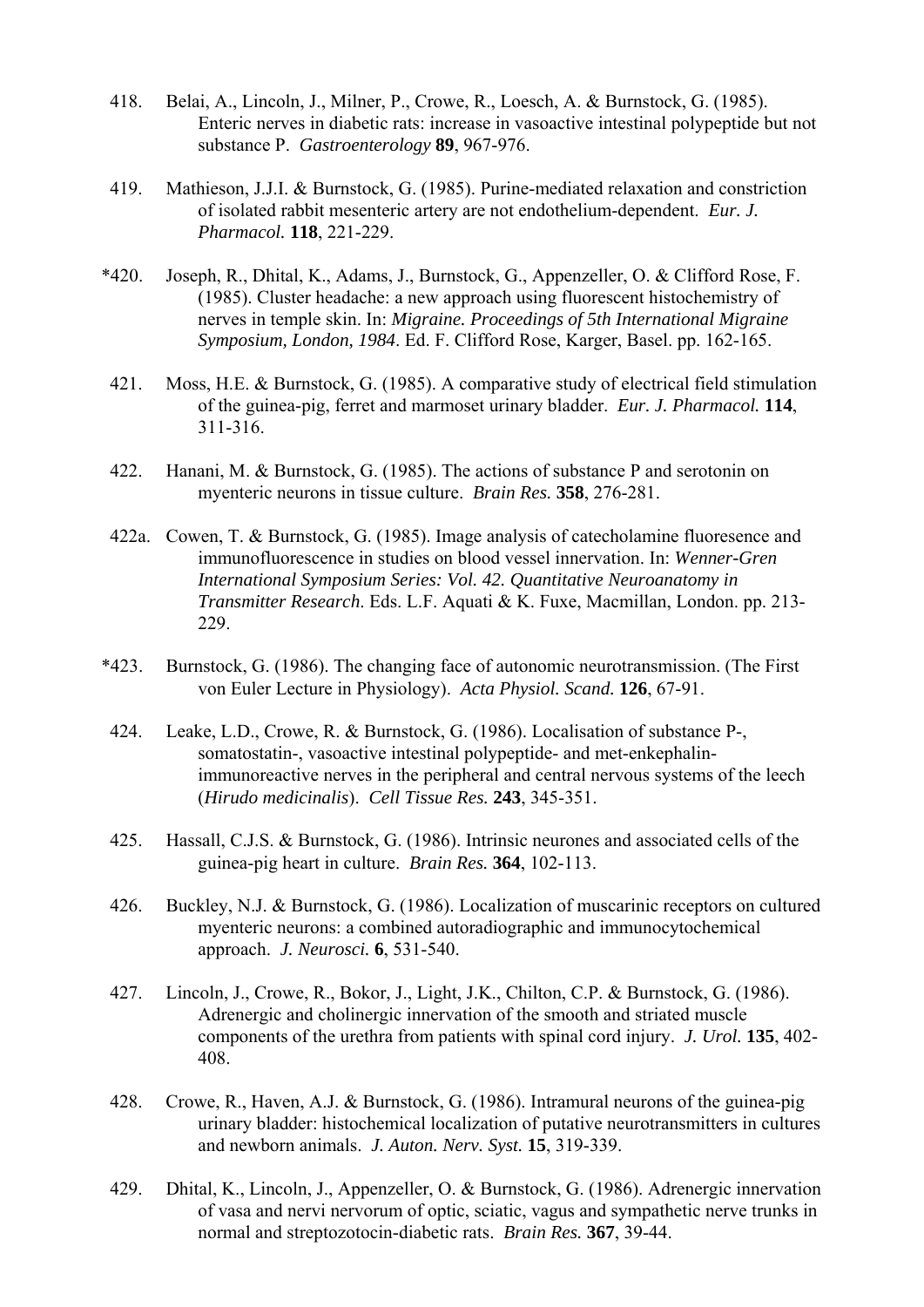- \*430. Burnstock, G. & Kennedy, C. (1986). A dual function for adenosine 5'-triphosphate in the regulation of vascular tone. Excitatory cotransmitter with noradrenaline from perivascular nerves and locally released inhibitory intravascular agent. *Circ. Res*. **58**, 319-330.
- 431. Kennedy, C., Saville, V.L. & Burnstock, G. (1986). The contributions of noradrenaline and ATP to the responses of the rabbit central ear artery to sympathetic nerve stimulation depend on the parameters of stimulation. *Eur. J. Pharmacol.* **122**, 291- 300.
- \*432. Burnstock, G. (1986). The non-adrenergic non-cholinergic nervous system. *Arch. Int. Pharmacodyn. Ther.* **280 (Suppl.)**, 1-15.
- 433. Alafaci, C., Cowen, T., Crockard, H.A. & Burnstock, G. (1986). Cerebral perivascular serotonergic fibres have a peripheral origin in the gerbil. *Brain Res. Bull.* **16**, 303- 304.
- 433a. Burnstock, G., Mackenzie, I. & Manzini, S. (1986). Regulation of voltage-dependent calcium channels in the guinea-pig vas deferens by the dihydropyridines nifedipine and Bay K 8644. *J. Physiol. (Lond.)* **373**, 62P.
- \*434. Burnstock, G. (1986). Non-adrenergic neurotransmitters in relation to sympathetic nervous control of the lower urinary tract. *Clin. Sci.* **70 (Suppl. 14**), 15S-20S.
- 435. Dhall, U., Cowen, T., Haven, A.J. & Burnstock, G. (1986). Perivascular noradrenergic and peptide-containing nerves show different patterns of changes during development and ageing in the guinea-pig. *J. Auton. Nerv. Syst.* **16**, 109-126.
- 436. Kennedy, C. & Burnstock, G. (1986). ATP causes postjunctional potentiation of noradrenergic contractions in the portal vein of guinea-pig and rat. *J. Pharm. Pharmacol.* **38**, 307-309.
- 437. Buckley, N.J. & Burnstock, G. (1986). Autoradiographic localization of peripheral M1 muscarinic receptors using [3 H]pirenzepine. *Brain Res.* **375**, 83-91.
- 438. Loesch, A., Belai, A., Lincoln, J. & Burnstock, G. (1986). Enteric nerves in diabetic rats: electron microscopic evidence for neuropathy of vasoactive intestinal polypeptide-containing fibres. *Acta Neuropathol. (Berlin)* **70**, 161-168.
- \*439. Burnstock, G. (1986). Autonomic neuromuscular junctions: current developments and future directions. The Third Anatomical Society Review Lecture. *J. Anat.* **146**, 1- 30.
- 440. Kobayashi, Y., Hassall, C.J.S. & Burnstock, G. (1986). Culture of intramural cardiac ganglia of the newborn guinea-pig. I. Neuronal elements. *Cell Tissue Res.* **244**, 595-604.
- 441. Kobayashi, Y., Hassall, C.J.S. & Burnstock, G. (1986). Culture of intramural cardiac ganglia of the newborn guinea-pig. II. Non-neuronal elements. *Cell Tissue Res.* **244**, 605-612.
- 442. Hoyle, C.H.V. & Burnstock, G. (1986). Evidence that ATP is a neurotransmitter in the frog heart. *Eur. J. Pharmacol.* **124**, 285-289.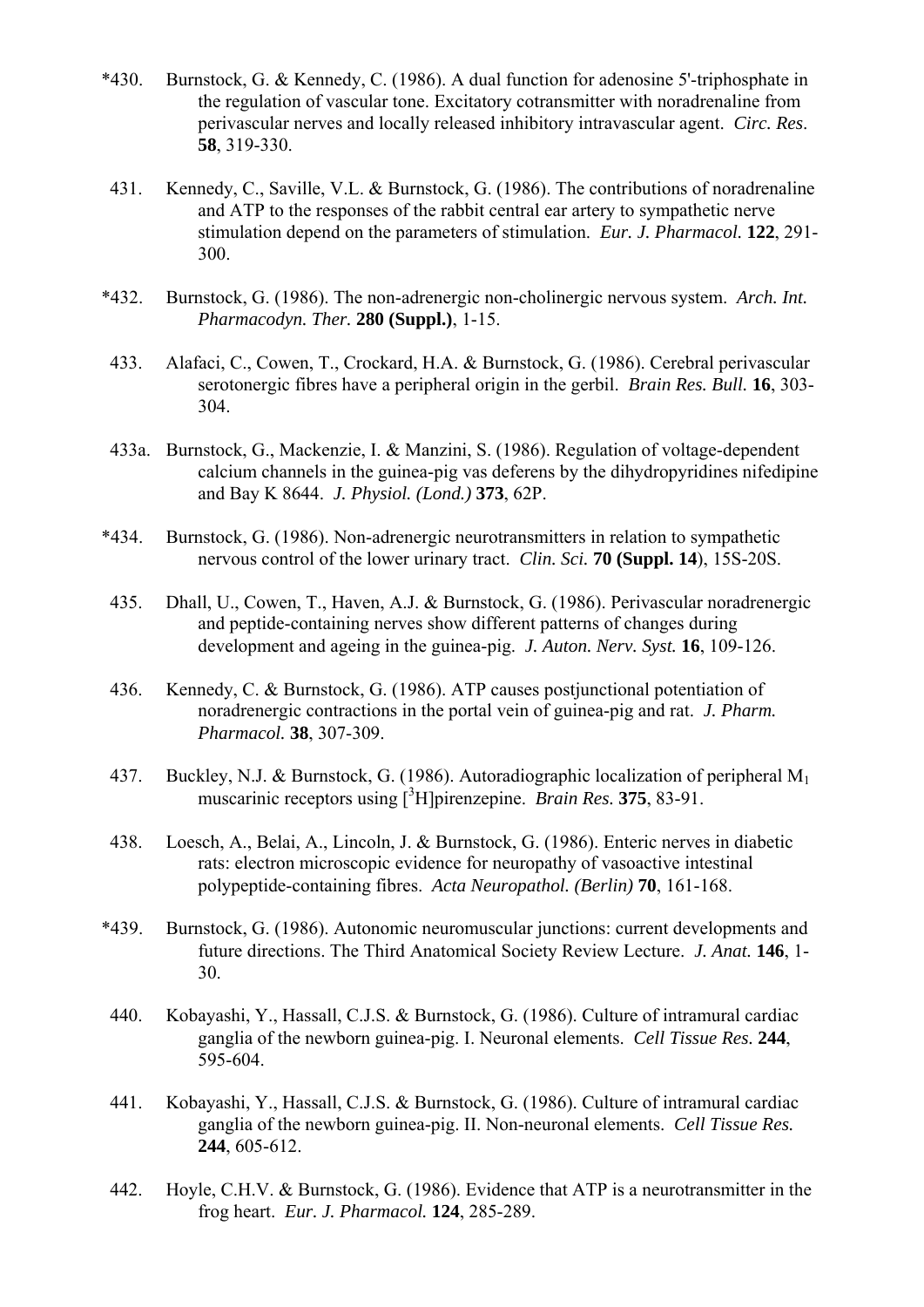- 443. Fehér, E. & Burnstock, G. (1986). Ultrastructural localisation of substance P, vasoactive intestinal polypeptide, somatostatin and neuropeptide Y immunoreactivity in perivascular nerve plexuses of the gut. *Blood Vessels* **23**, 125- 136.
- 444. Alafaci, C., Cowen, T., Crockard, H.A. & Burnstock, G. (1986). Noradrenergic innervation of gerbil large cerebral arteries. *Blood Vessels* **23**, 154-159.
- 445. Fehér, E., Burnstock, G., Varndell, I.M. & Polak, J.M. (1986). Calcitonin gene-related peptide-immunoreactive nerve fibres in the small intestine of the guinea-pig: electron-microscopic immunocytochemistry. *Cell Tissue Res.* **245**, 353-358.
- 446. Jones, R. & Burnstock, G. (1986). Effects of activity on restorative processes in the autonomic nervous system. In: *Electrical Stimulation and Neuromuscular Disorders*. Eds. W.A. Nix & G. Vrbová, Springer, Berlin. pp. 80-87.
- \*447. Cowen, T. & Burnstock, G. (1986). Development, aging and plasticity of perivascular autonomic nerves. In: *Developmental Neurobiology of the Autonomic Nervous System*. Ed. P.M. Gootman, Humana Press, Clifton, NJ. pp. 211-232.
- 448. Manzini, S., Hoyle, C.H.V. & Burnstock, G. (1986). An electrophysiological analysis of the effect of Reactive Blue 2, a putative  $P_2$ -purinoceptor antagonist, on inhibitory junction potentials of rat caecum. *Eur. J. Pharmacol.* **127**, 197-204.
- 449. Crowe, R., Light, K., Chilton, C.P. & Burnstock, G. (1986). Vasoactive intestinal polypeptide-, somatostatin- and substance P-immunoreactive nerves in the smooth and striated muscle of the intrinsic external urethral sphincter of patients with spinal cord injury. *J. Urol*. **136**, 487-491.
- \*450. Burnstock, G. (1986). Dynamic interaction between growing autonomic nerves and smooth muscle cells as demonstrated by time-lapse cinematography of tissue cultures. In: *Neural Regulation of Brain Circulation*. Eds. C. Owman & J.E. Hardebo, Elsevier, Amsterdam. pp. 561-568.
- 451. Hoyle, C.H.V., Moss, H.E. & Burnstock, G. (1986). Ethylcholine mustard aziridinium ion (AF64A) impairs cholinergic neuromuscular transmission in the guinea-pig ileum and urinary bladder, and cholinergic neuromodulation in the enteric nervous system of the guinea-pig distal colon. *Gen. Pharmacol.* **17**, 543-548.
- 452. Fehér, E. & Burnstock, G. (1986). Electron microscopic study of neuropeptide Ycontaining nerve elements of the guinea pig small intestine. *Gastroenterology* **91**, 956-965.
- 453. Cowen, T., Alafaci, C., Crockard, H.A. & Burnstock, G. (1986). 5-HT-containing nerves to major cerebral arteries of the gerbil originate in the superior cervical ganglia. *Brain Res.* **384**, 51-59.
- \*454. Burnstock, G. (1986). Neurotransmitters, neuromodulators and co-transmitters in the autonomic nervous system. *J. Auton. Nerv. Syst.* **Suppl**., 319-330.
- \*455. Burnstock, G. (1986). Purines as cotransmitters in adrenergic and cholinergic neurones. In: *Coexistence of Neuronal Messengers: A New Principle in Chemical Transmission. Progress in Brain Research, Vol. 68*. Eds. T. Hökfelt, K. Fuxe & B. Pernow, Elsevier, Amsterdam. pp. 193-203.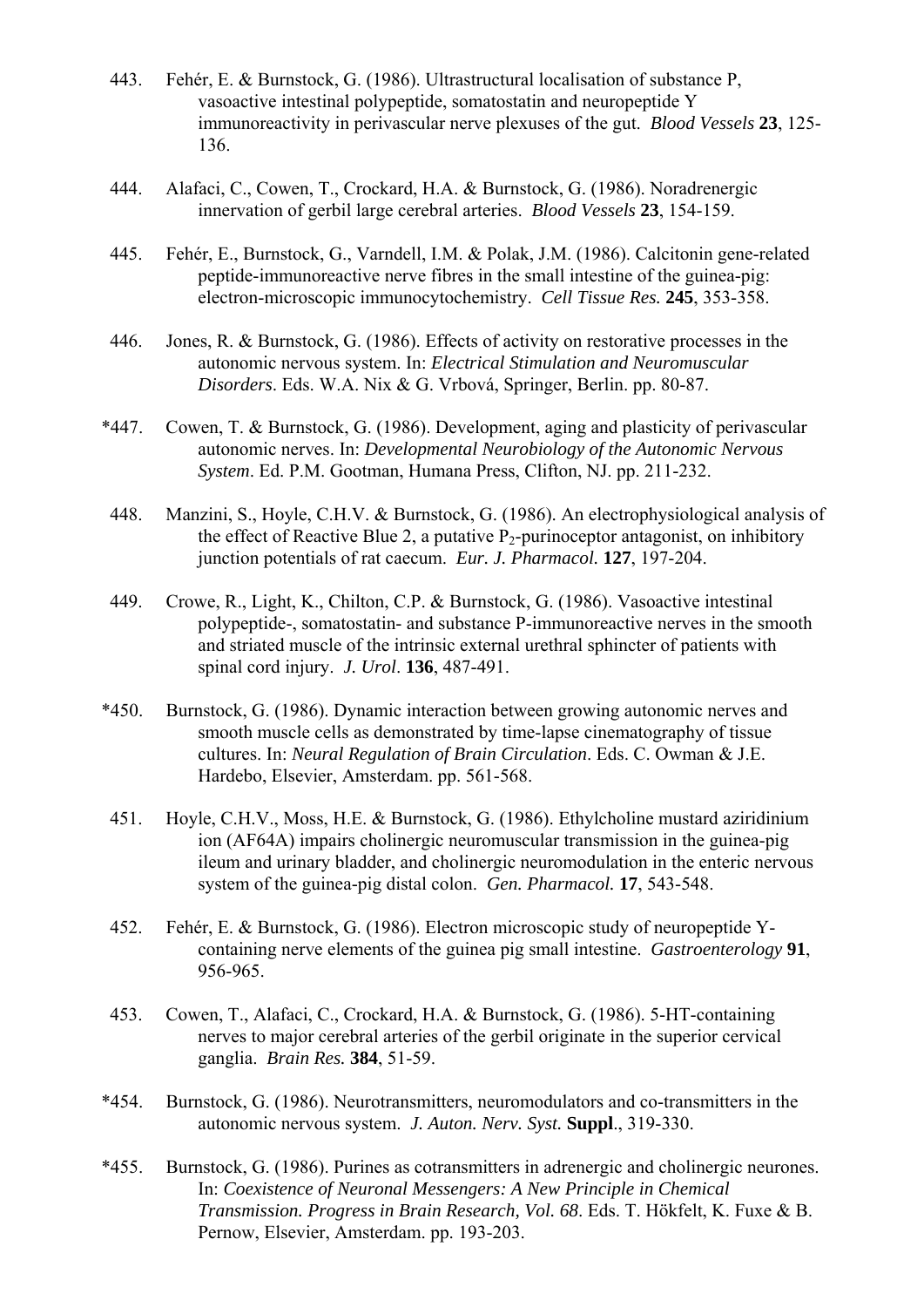- 456. Alafaci, C., Cowen, T., Crockard, H.A. & Burnstock, G. (1986). Perivascular nerve types supplying cerebral blood vessels of the gerbil. *Acta Physiol. Scand.* **127 (Suppl**. **552)**, 9-12.
- \*457. Burnstock, G. & Kennedy, C. (1986). Purinergic receptors in the cardiovascular system. In: *Receptors in the Cardiovascular System. Progress in Pharmacology, Vol. 6, No*. *2*. Eds. P.A. van Zwieten & E. Schönbaum, Gustav Fischer Verlag, Stuttgart. pp. 111-132.
- 458. Hoyle, C.H.V., Burnstock, G., Jass, J. & Lennard-Jones, J.E. (1986). Enkephalins inhibit non-adrenergic, non-cholinergic neuromuscular transmission in the human colon. *Eur. J. Pharmacol.* **131**, 159-160.
- 458a. Burnstock, G., Hopwood, A.M., Hoyle, C.H.V., Reilly, W.M., Saville, V.L., Stanley, M.D.A. & Warland, J.J.I. (1986). Reactive blue-2 selectively antagonises the relaxant responses to ATP and its analogues which are mediated by the  $P_{2Y}$ purinoceptor. *Br. J. Pharmacol.* **89**, 857P.
- 458b. Lincoln, J., Loesch, A. & Burnstock, G. (1986). Neuronal alterations in the hypothalamo-neurohypophysial complex in streptozotocin-diabetic rat. I. An electron microscopic study. *Xth Int. Congr. Neuropathol., Stockholm, Sweden 7-12 September 1986*, p105.
- 459. Burnstock, G. (1986). Purinergic receptors. In: *Discussions in Neurosciences, Vol. III, No. 3: Transduction of Neuronal Signals*. Eds. J.H. Magistretti, J.H. Morrison & T.D. Reisine, FESN, Geneva. pp. 48-55.
- 460. Burnstock, G. & Warland, J.J.I. (1987). A pharmacological study of the rabbit saphenous artery *in vitro*: a vessel with a large purinergic contractile response to sympathetic nerve stimulation. *Br. J. Pharmacol.* **90**, 111-120.
- 461. Burnstock, G. & Warland, J.J.I. (1987). P<sub>2</sub>-purinoceptors of two subtypes in the rabbit mesenteric artery: reactive blue 2 selectively inhibits responses mediated via the  $P_{2v}$ - but not the  $P_{2x}$ -purinoceptor. *Br. J. Pharmacol.* **90**, 383-391.
- 462. Pittam, B.S., Burnstock, G. & Purves, R.D. (1987). Urinary bladder intramural neurones: an electrophysiological study utilizing a tissue culture preparation. *Brain Res.* **403**, 267-278.
- 463. Hassall, C.J.S., Buckley, N.J. & Burnstock, G. (1987). Autoradiographic localisation of muscarinic receptors on guinea pig intracardiac neurones and atrial myocytes in culture. *Neurosci. Lett.* **74**, 145-150.
- 464. Hopwood, A.M. & Burnstock, G. (1987). ATP mediates coronary vasoconstriction via  $P_{2X}$ -purinoceptors and coronary vasodilatation via  $P_{2Y}$ -purinoceptors in the isolated perfused rat heart. *Eur. J. Pharmacol.* **136**, 49-54.
- 465. Belai, A. & Burnstock, G. (1987). Selective damage of intrinsic calcitonin gene-related peptide-like immunoreactive enteric nerve fibers in streptozotocin-induced diabetic rats. *Gastroenterology* **92**, 730-734.
- \*466. Burnstock, G. (1987). Therapeutic aspects of stimulating or blocking adenosine  $(P_1-)$ and ATP (P2-) purinoceptors. In: *Trends in Medicinal Chemistry*. Eds. E. Mutschler & E. Winterfeldt, VCH Verlagsgesellschaft, Weinheim. pp. 369-382.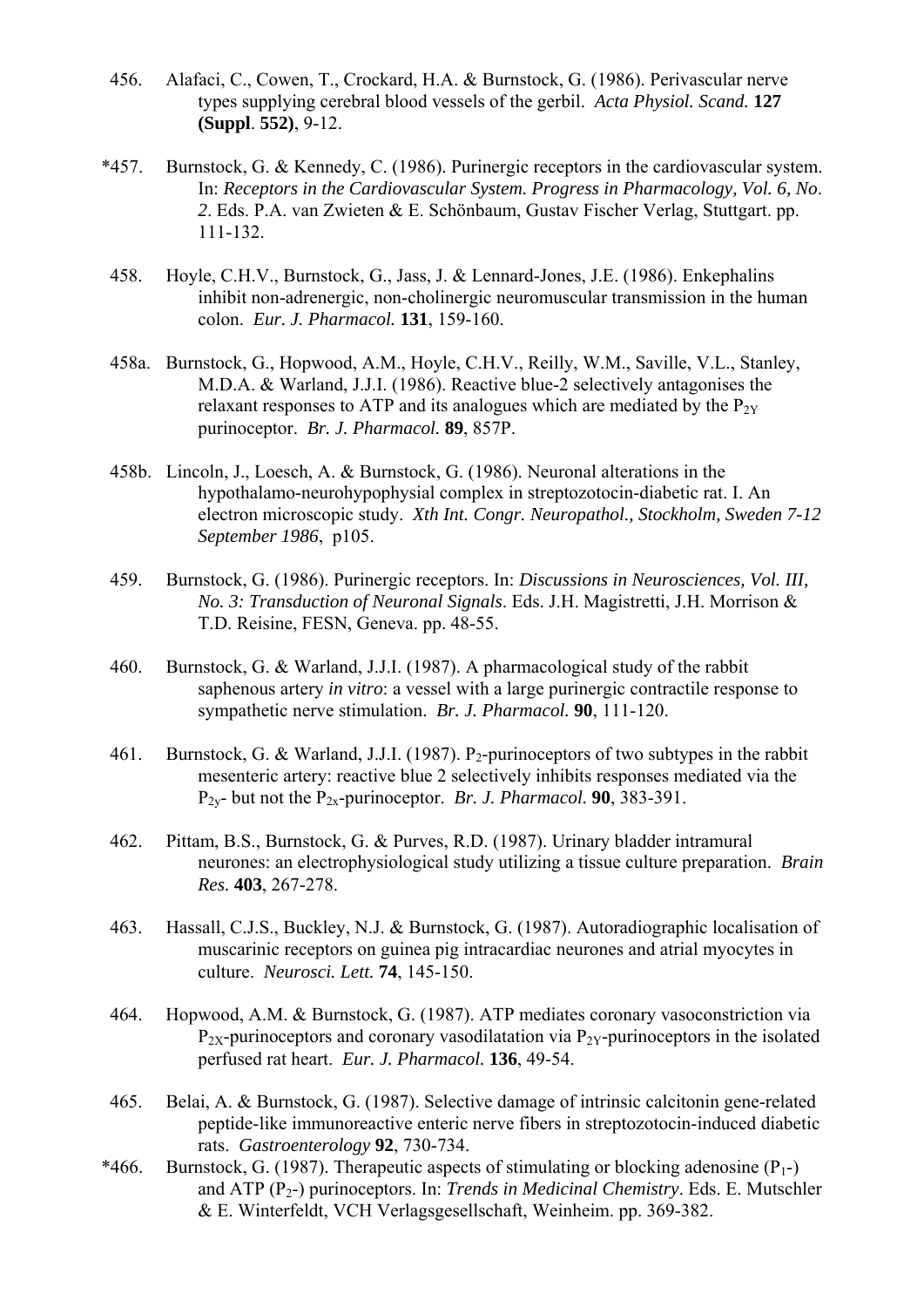- 467. Travo, P., Bodin, P., Burnstock, G. & Stoclet, J.-C. (1987). Quantitative method for the study of the morphological changes induced by vasoactive agents in single aortic myocytes grown in primary cultures. *Lab. Invest.* **56**, 335-343.
- 468. Houston, D.A., Burnstock, G. & Vanhoutte, P.M. (1987). Different P<sub>2</sub>-purinergic receptor subtypes of endothelium and smooth muscle in canine blood vessels. *J. Pharmacol. Exp. Ther.* **241**, 501-506.
- 469. Allen, T.G.J. & Burnstock, G. (1987). Intracellular studies of the electrophysiological properties of cultured intracardiac neurones of the guinea-pig. *J. Physiol. (Lond.)* **388**, 349-366.
- 470. Kirkpatrick, K. & Burnstock, G. (1987). Sympathetic nerve-mediated release of ATP from the guinea-pig vas deferens is unaffected by reserpine. *Eur. J. Pharmacol.* **138**, 207-214.
- \*471. Burnstock, G. (1987). Local control of blood pressure by purines. *Blood Vessels* **24**, 156-160.
- 472. Lincoln, J., Crowe, R., Blacklay, P.F., Pryor, J.P., Lumley, J.S.P. & Burnstock, G. (1987). Changes in the VIPergic, cholinergic and adrenergic innervation of human penile tissue in diabetic and non-diabetic impotent males. *J. Urol.* **137**, 1053-1059.
- 473. Fehér, E. & Burnstock, G. (1987). Ultrastructural identification of vasoactive intestinal polypeptide- and neuropeptide Y-containing nerve fibres in the vas deferens of the guinea-pig. *J. Auton. Nerv. Syst.* **19**, 235-242.
- 474. Reilly, W.M. & Burnstock, G. (1987). The effect of ATP analogues on the spontaneous electrical and mechanical activity of rat portal vein longitudinal muscle. *Eur. J. Pharmacol.* **138**, 319-325.
- 475. Lagnado, M.L.J., Crowe, R., Lincoln, J. & Burnstock, G. (1987). Reduction of nerves containing vasoactive intestinal polypeptide and serotonin, but not neuropeptide Y and catecholamine, in cerebral blood vessels of the 8-week streptozotocin-induced diabetic rat. *Blood Vessels* **24**, 169-180.
- 476. Reilly, W.M., Hoyle, C.H.V. & Burnstock, G. (1987). Pre- and postjunctional adrenoceptor types in the circular muscle of the guinea-pig caecum. *Naunyn Schmiedebergs Arch. Pharmacol*. **336**, 37-47.
- 477. Reilly, W.M., Saville, V.L. & Burnstock, G. (1987). An assessment of the antagonistic activity of reactive blue 2 at  $P_1$ - and  $P_2$ -purinoceptors: supporting evidence for purinergic innervation of the rabbit portal vein. *Eur. J. Pharmacol.* **140**, 47-53.
- 478. Cowen, T., Alafaci, C., Crockard, H.A. & Burnstock, G. (1987). Origin and postnatal development of nerves showing 5-hydroxytryptamine-like immunoreactivity supplying major cerebral arteries of the rat. *Neurosci. Lett.* **78**, 121-126.
- 479. Cook, R.D. & Burnstock, G. (1987). Citation Classic. "The ultrastructure of Auerbach's plexus in the guinea-pig. I. Neuronal elements", 1976. *Current Contents: Life Sciences* **30**, 14.
- 480. Hassall, C.J.S. & Burnstock, G. (1987). Evidence for uptake and synthesis of 5 hydroxytryptamine by a subpopulation of intrinsic neurons in the guinea-pig heart. *Neuroscience* **22**, 413-423.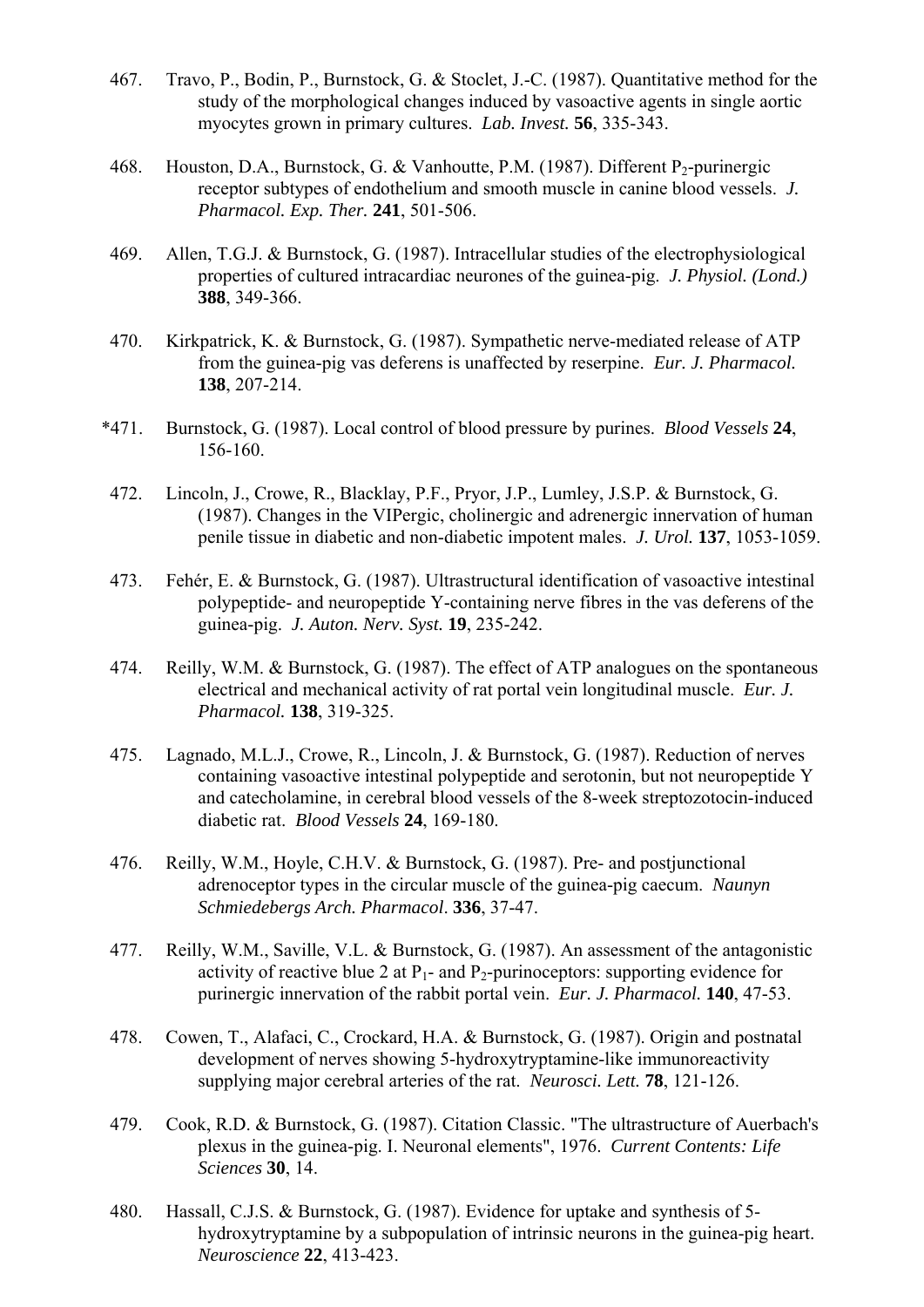- \*481. Burnstock, G. (1987). Adenosine triphosphate as a neurotransmitter. In: *Encyclopedia of Neuroscience, Vol. I*. Ed. G. Adelman, Birkhaeuser, Boston. p. 11.
- \*482. Burnstock, G. (1987). Purinergic nervous system. In: *Encylopedia of Neuroscience, Vol*. *II*. Ed. G. Adelman, Birkhaeuser, Boston. pp. 1015-1017.
- 483. Crowe, R., Milner, P., Lincoln, J. & Burnstock, G. (1987). Histochemical and biochemical investigation of adrenergic, cholinergic and peptidergic innervation of the rat ventral prostate 8 weeks after streptozotocin-induced diabetes. *J. Auton. Nerv. Syst.* **20**, 103-112.
- 484. Hassall, C.J.S. & Burnstock, G. (1987). Immunocytochemical localisation of neuropeptide Y and 5-hydroxytryptamine in a subpopulation of amine-handling intracardiac neurones that do not contain dopamine β-hydroxylase in tissue culture. *Brain Res.* **422**, 74-82.
- 485. Belai, A., Ralevic, V. & Burnstock, G. (1987). VIP release from enteric nerves is independent of extracellular calcium. *Regul. Pept*. **19**, 79-89.
- \*486. Burnstock, G., Allen, T.G.J., Hassall, C.J.S. & Pittam, B.S. (1987). Properties of intramural neurones cultured from the heart and bladder. In: *Histochemistry and Cell Biology of Autonomic Neurons and Paraganglia. Exp. Brain Res. Ser. 16*. Ed. C. Heym, Springer Verlag, Heidelberg. pp. 323-328.
- 487. Delbro, D. & Burnstock, G. (1987). Depressor and pressor actions of purine nucleosides and nucleotides in the anaesthetized rat. *Acta Physiol. Scand.* **130**, 373-380.
- 488. James, S., Hoyle, C.H.V., Burnstock, G., Jass, J.R., Jeffrey, I.J.M. & Lennard-Jones, J.E. (1987). Autoradiographic localization of δ-opioid binding sites in human sigmoid colon. *Eur. J. Pharmacol.* **142**, 185-186.
- 489. Dhital, K.K. & Burnstock, G. (1987). Contrôle neurogène adrénergique et nonadrénergique de la paroi artérielle. In: *Les Maladies de la Paroi Artérielle*. Eds. J.-P. Camilleri, C.L. Berry, J.-N. Fiessinger & J. Bariéty, Flammarion, Paris. pp. 77-105.
- 490. Hamid, Q., Wharton, J., Terenghi, G., Hassall, C.J.S., Aimi, J., Taylor, K.M., Nakazato, H., Dixon, J.E., Burnstock, G. & Polak, J.M. (1987). Localization of atrial natriuretic peptide mRNA and immunoreactivity in the rat heart and human atrial appendage. *Proc. Natl. Acad. Sci. USA.* **84**, 6760-6764.
- 491. Milner, P., Crowe, R., Burnstock, G. & Light, J.K. (1987). Neuropeptide Y- and vasoactive intestinal polypeptide-containing nerves in the intrinsic external urethral sphincter in the areflexic bladder compared to detrusor-sphincter dyssynergia in patients with spinal cord injury. *J. Urol.* **138**, 888-892.
- 492. Warland, J.J.I. & Burnstock, G. (1987). Effects of reserpine and 6-hydroxydopamine on the adrenergic and purinergic components of sympathetic nerve responses of the rabbit saphenous artery. *Br. J. Pharmacol.* **92**, 871-880.
- \*493. Burnstock, G. (1987). Present status of purinergic neurotransmission implications for vascular control. In: *Fernström Foundation Series, No. 10: Neuronal Messengers in Vascular Function.* Eds. A. Nobin, C. Owman & B. Arneklo-Nobin, Elsevier, Amsterdam. pp. 327-340.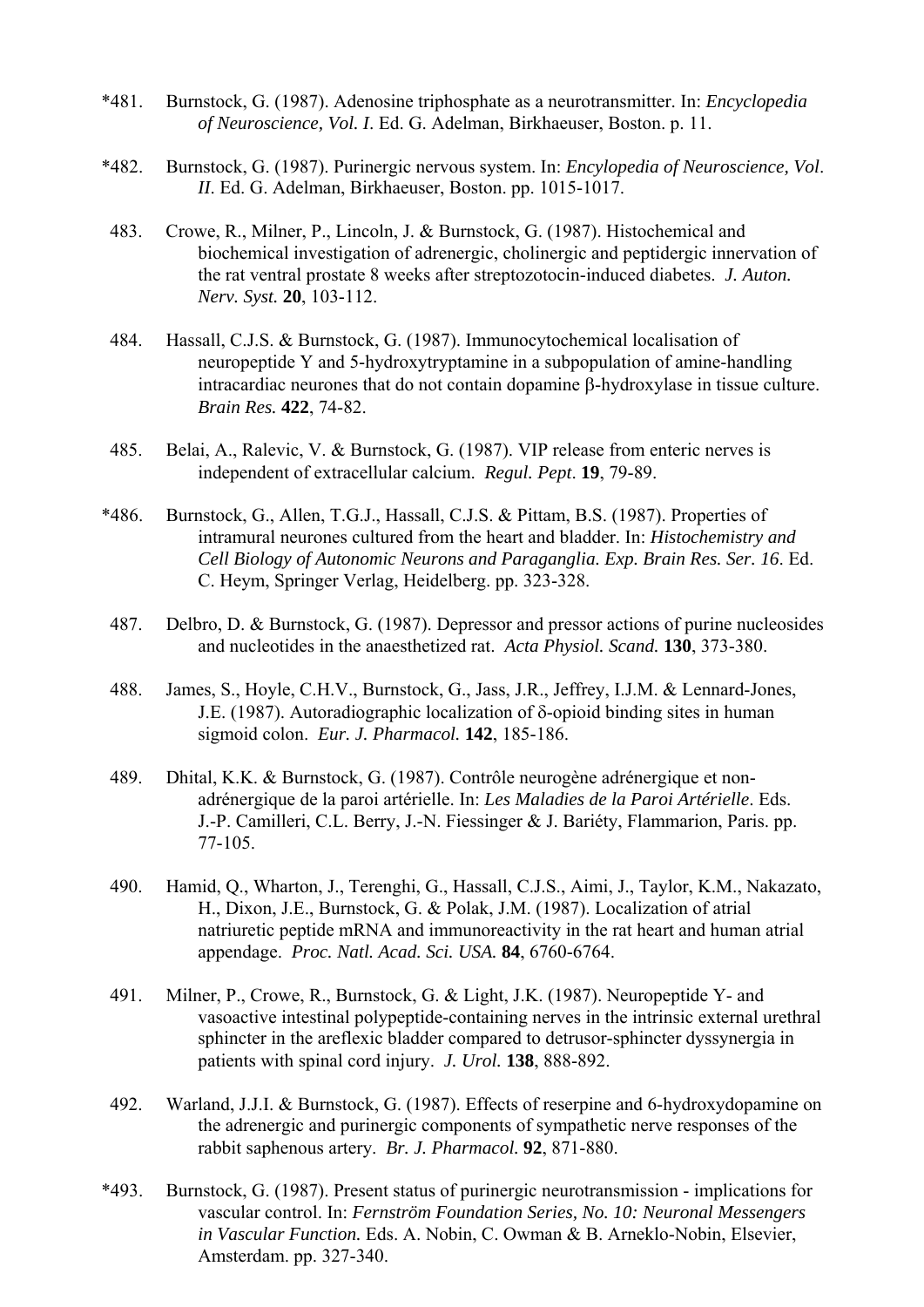- 494. Belai, A., Lincoln, J. & Burnstock, G. (1987). Lack of release of vasoactive intestinal polypeptide and calcitonin gene-related peptide during electrical stimulation of enteric nerves in streptozotocin-diabetic rats. *Gastroenterology* **93**, 1034-1040.
- \*495. Burnstock, G. (1987). Dual control of blood pressure by purines. In: *Pharmacology. Proceedings of the Xth International Congress of Pharmacology*. Eds. M.J. Rand & C. Raper, Elsevier, Amsterdam. pp. 245-254.
- \*496. Burnstock, G. (1987). Mechanisms of interaction of peptide and nonpeptide vascular neurotransmitter systems. *J. Cardiovasc. Pharmacol.* **10 (Suppl. 12)**, S74-S81.
- 497. Moss, H.E., Crowe, R. & Burnstock, G. (1987). The seminal vesicle in eight and 16 week streptozotocin-induced diabetic rats: adrenergic, cholinergic and peptidergic innervation. *J. Urol.* **138**, 1273-1278.
- 498. Moss, H.E., Lincoln, J. & Burnstock, G. (1987). A study of bladder dysfunction during streptozotocin-induced diabetes in the rat using an in vitro whole bladder preparation. *J. Urol.* **138**, 1279-1284.
- 499. Alafaci, C., Tomasello, F. & Burnstock, G. (1987). Histochemical and immunohistochemical study of noradrenergic, serotonergic and peptidergic innervation of the cerebral circulation. *Funct. Neurol*. **2**, 417-420.
- \*500. Burnstock, G. (1987). Autonomic neuroeffector mechanisms: recent developments. *Funct. Neurol*. **2**, 427-436.
- 501. Burnstock, G., Allen, T.G.J. & Hassall, C.J.S. (1987). The electrophysiologic and neurochemical properties of paratracheal neurones in situ and in dissociated cell culture. *Am. Rev. Respir. Dis*. **136**, S23-S26.
- 502. Hassall, C.J.S., Wharton, J., Gulbenkian, S., Anderson, J.V., Frater, J., Bailey, D.J., Merighi, A., Bloom, S.R., Polak, J.M. & Burnstock, G. (1988). Ventricular and atrial myocytes of newborn rats synthesise and secrete atrial natriuretic peptide in culture: Light- and electron-microscopical localisation and chromatographic examination of stored and secreted molecular forms. *Cell Tissue Res.* **251**, 161- 169.
- 503. Loesch, A., Lincoln, J. & Burnstock, G. (1988). The hypothalamo-neurohypophysial system in streptozotocin-diabetic rats: ultrastructural and immunocytochemical evidence for alterations of oxytocin- and vasopressin-containing neuronal profiles. *Acta Neuropathol. (Berl.)* **75**, 391-401.
- 504. Dhall, U., Cowen, T., Haven, A.J. & Burnstock, G. (1988). Effect of oestrogen and progesterone on noradrenergic nerves and on nerves showing serotonin-like immunoreactivity in the basilar artery of the rabbit. *Brain Res.* **442**, 335-339.
- 505. Jackowski, A., Crockard, A. & Burnstock, G. (1988). Ultrastructure of serotonincontaining nerve fibres in the middle cerebral artery of the rat and evidence for its localization within catecholamine-containing nerve fibres by immunoelectron microscopy. *Brain Res.* **443**, 159-165.
- 506. Kasakov, L., Ellis, J., Kirkpatrick, K., Milner, P. & Burnstock, G. (1988). Direct evidence for concomitant release of noradrenaline, adenosine 5'-triphosphate and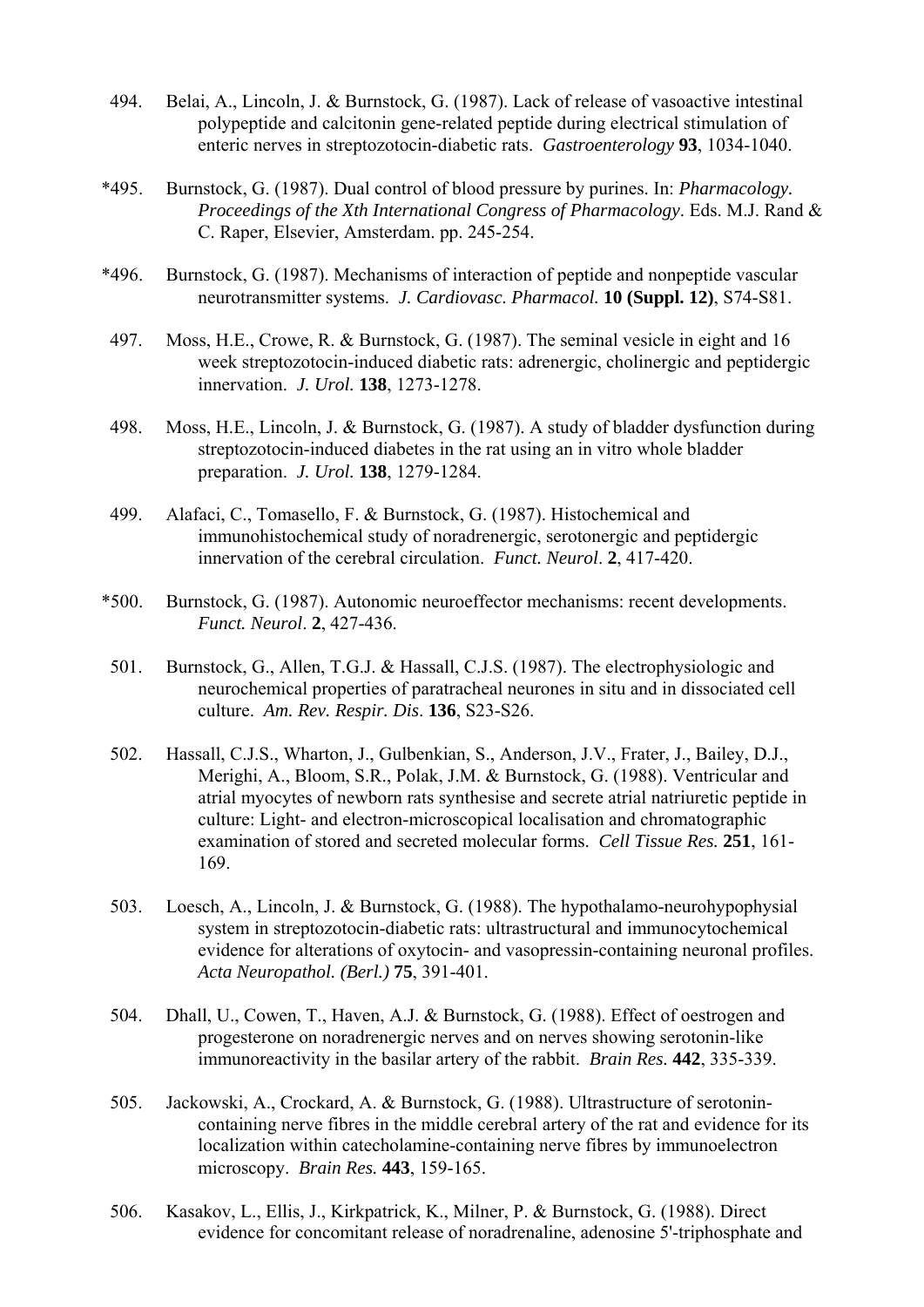neuropeptide Y from sympathetic nerve supplying the guinea-pig vas deferens. *J. Auton. Nerv. Syst.* **22**, 75-82.

- 507. Dhital, K.K., Gerli, R., Lincoln, J., Milner, P., Tanganelli, P., Weber, G., Fruschelli, C. & Burnstock, G. (1988). Increased density of perivascular nerves to the major cerebral vessels of the spontaneously hypertensive rat: differential changes in noradrenaline and neuropeptide Y during development. *Brain Res.* **444**, 33-45.
- \*508. Burnstock, G. (1988). Autonomic neural control mechanisms. With special reference to the airways. In: *The Airways. Neural Control in Health and Disease*. Eds. M.A. Kaliner & P.J. Barnes, Marcel Dekker, New York. pp. 1-22.
- 509. Buckley, N.J., Saffrey, M.J., Hassall, C.J.S. & Burnstock, G. (1988). Localization of muscarinic receptors on peptide-containing neurones of the guinea pig myenteric plexus in tissue culture. *Brain Res.* **445**, 152-156.
- \*510. Burnstock, G. (1988). Sympathetic purinergic transmission in small blood vessels. *Trends Pharmacol. Sci.* **9**, 116-117.
- 511. Mione, M.C., Cavallotti, C., Burnstock, G. & Amenta, F. (1988). The peptidergic innervation of the guinea pig uterine artery in pregnancy. *Basic Appl. Histochem*. **32**, 153-159.
- 512. Loesch, A. & Burnstock, G. (1988). Ultrastructural localisation of serotonin and substance P in vascular endothelial cells of rat femoral and mesenteric arteries. *Anat. Embryol.* **178**, 137-142.
- 513. Mackenzie, I., Kirkpatrick, K.A. & Burnstock, G. (1988). Comparative study of the actions of  $AP_5A$  and  $\alpha$ ,  $\beta$ -methylene ATP on nonadrenergic, noncholinergic neurogenic excitation in the guinea-pig vas deferens. *Br. J. Pharmacol.* **94**, 699- 706.
- \*514. Burnstock, G. (1988). Regulation of local blood flow by neurohumoral substances released from perivascular nerves and endothelial cells. *Acta Physiol. Scand.* **133 (Suppl. 571)**, 53-59.
- 515. Saffrey, M.J. & Burnstock, G. (1988). Distribution of peptide-immunoreactive nerves in the foetal and newborn guinea-pig caecum. *Cell Tissue Res.* **253**, 105-114.
- 516. Hoyle, C.H.V., Reilly, W.M., Lincoln, J. & Burnstock, G. (1988). Adrenergic, but not cholinergic or purinergic, responses are potentiated in the cecum of diabetic rats. *Gastroenterology* **94**, 1357-1367.
- \*517. Burnstock, G. & Griffith, S.G.(Eds.). (1988). *Nonadrenergic Innervation of Blood Vessels, Vols.I (pp. 1-149) and II (pp. 1-233)*. CRC Press, Boca Raton, FL.
- \*518. Burnstock, G. (1988). Nonadrenergic innervation of blood vessels some historical perspectives and future directions. In: *Nonadrenergic Innervation of Blood Vessels, Vol. I*. Eds. G. Burnstock & S.G. Griffith, CRC Press, Boca Raton, FL. pp. 1-14.
- \*519. Alafaci, C., Dhital, K.K. & Burnstock, G. (1988). Purinergic mechanisms in cerebral circulation. In: *Basic Mechanisms of Headache*. Eds. J. Olesen & L. Edvinsson, Elsevier, Amsterdam. pp. 163-176.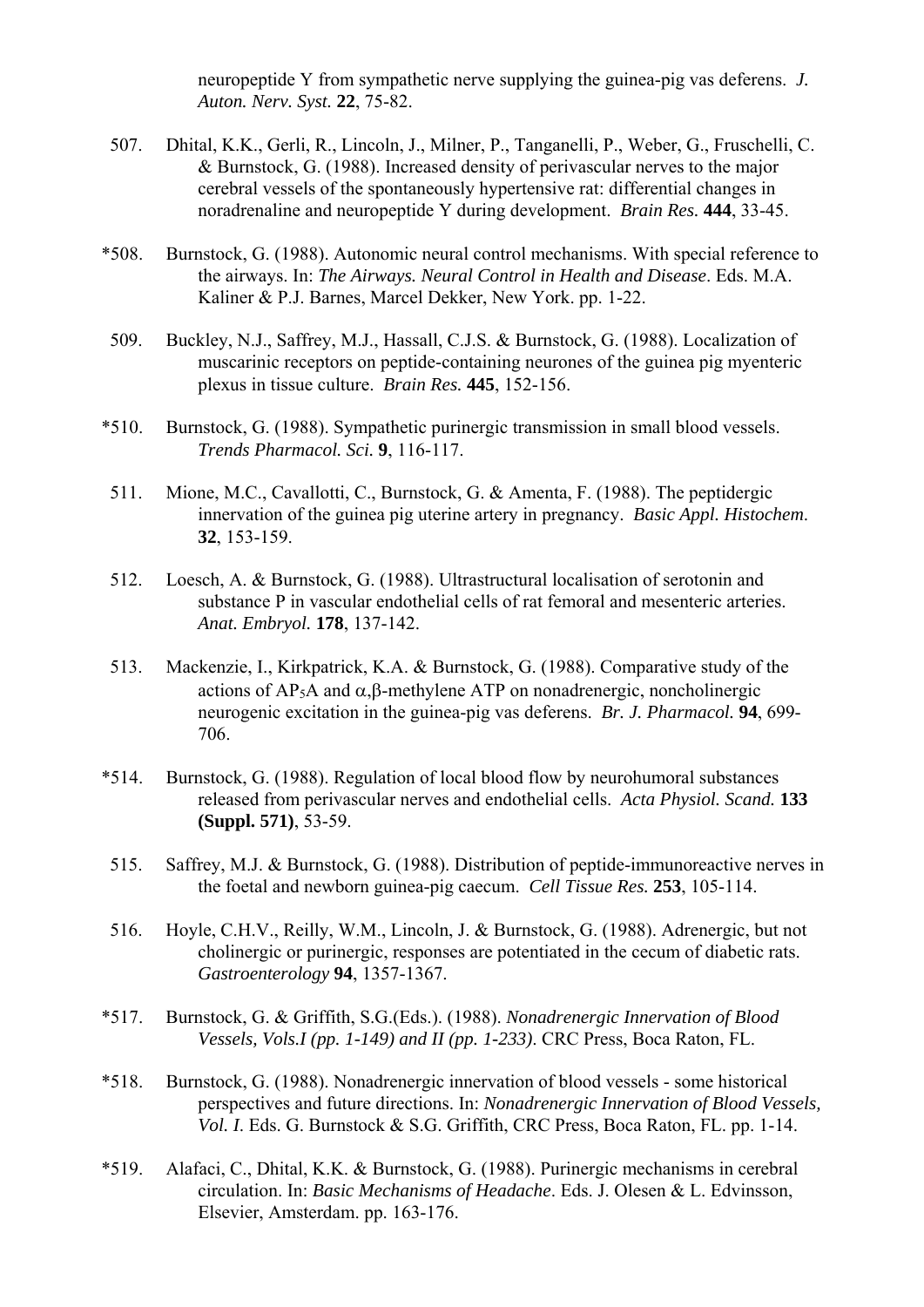- 520. Franco, R., Hoyle, C.H.V., Centelles, J.J. & Burnstock, G. (1988). Degradation of adenosine by extracellular adenosine deaminase in the rat duodenum. *Gen. Pharmacol.* **19**, 679-681.
- 521. James, S. & Burnstock, G. (1988). Autoradiographic localization of binding sites for 125I-substance P on neurones from cultured rat superior cervical ganglion. *Brain Res.* **458**, 205-211.
- \*522. Burnstock, G. (1988). Local purinergic regulation of blood pressure. (The First John T. Shepherd Lecture). In: *Vasodilatation: Vascular Smooth Muscle, Peptides, Autonomic Nerves, and Endothelium*. Ed. P.M. Vanhoutte, Raven Press, New York. pp. 1-14.
- 523. Burnstock, G., Lincoln, J., Fehér, E., Hopwood, A.M., Kirkpatrick, K., Milner, P. & Ralevic, V. (1988). Serotonin is localized in endothelial cells of coronary arteries and released during hypoxia: a possible new mechanism for hypoxia-induced vasodilatation of the rat heart. *Experientia* **44**, 705-707.
- 523a. Aberdeen, J., Corr, L., Milner, P., Lincoln, J. & Burnstock, G. (1988). Increases in calcitonin gene-related peptide (CGRP) after guanethidine sympathectomy in the rat. *Regul. Pept*. **22**, 387.
- 523b. Ralevic, V., Milner, P., Hudlická, O., Kristek, F. & Burnstock, G. (1988). Shear stress causes release of substance P from rat hindlimb vascular endothelial cells. *Regul. Pept*. **22**, 427.
- 524. Crowe, R., Burnstock, G. & Light, J.K. (1988). Intramural ganglia in the human urethra. *J. Urol.* **140**, 183-187.
- 525. Mione, M.C., Dhital, K.K., Amenta, F. & Burnstock, G. (1988). An increase in the expression of neuropeptidergic vasodilator, but not vasoconstrictor, cerebrovascular nerves in aging rats. *Brain Res.* **460**, 103-113.
- 526. Fehér, E. & Burnstock, G. (1988). Galanin-like immunoreactive nerve elements in the small intestine of the rat. An electron microscopic immunocytochemical study. *Neurosci. Lett.* **92**, 137-142.
- 527. Hoyle, C.H.V., Vladimirova, I.A. & Burnstock, G. (1988). Pre- and postjunctional actions of purine and xanthine compounds in the guinea-pig caecum circular muscle. *Br. J. Pharmacol.* **95**, 653-663.
- 528. Ralevic, V. & Burnstock, G. (1988). Actions mediated by  $P_2$ -purinoceptor subtypes in the isolated perfused mesenteric bed of the rat. *Br. J. Pharmacol.* **95**, 637-645.
- 529. Saffrey, M.J. & Burnstock, G. (1988). Peptide-containing neurons in explant cultures of guinea-pig myenteric plexus during development in vitro: gross morphology and growth patterns. *Cell Tissue Res.* **254**, 167-176.
- 530. Mackenzie, I., Manzini, S. & Burnstock, G. (1988). Regulation of voltage-dependent excitatory responses to  $\alpha$ ,  $\beta$ -methylene ATP, ATP and non-adrenergic nerve stimulation by dihydropyridines in the guinea-pig vas deferens. *Neuroscience* **27**, 317-332.
- 531. Belai, A. & Burnstock, G. (1988). Release of calcitonin gene-related peptide from rat enteric nerves is  $Ca^{2+}$ -dependent but is not induced by  $K^+$  depolarization. *Regul. Pept*. **23**, 227-235.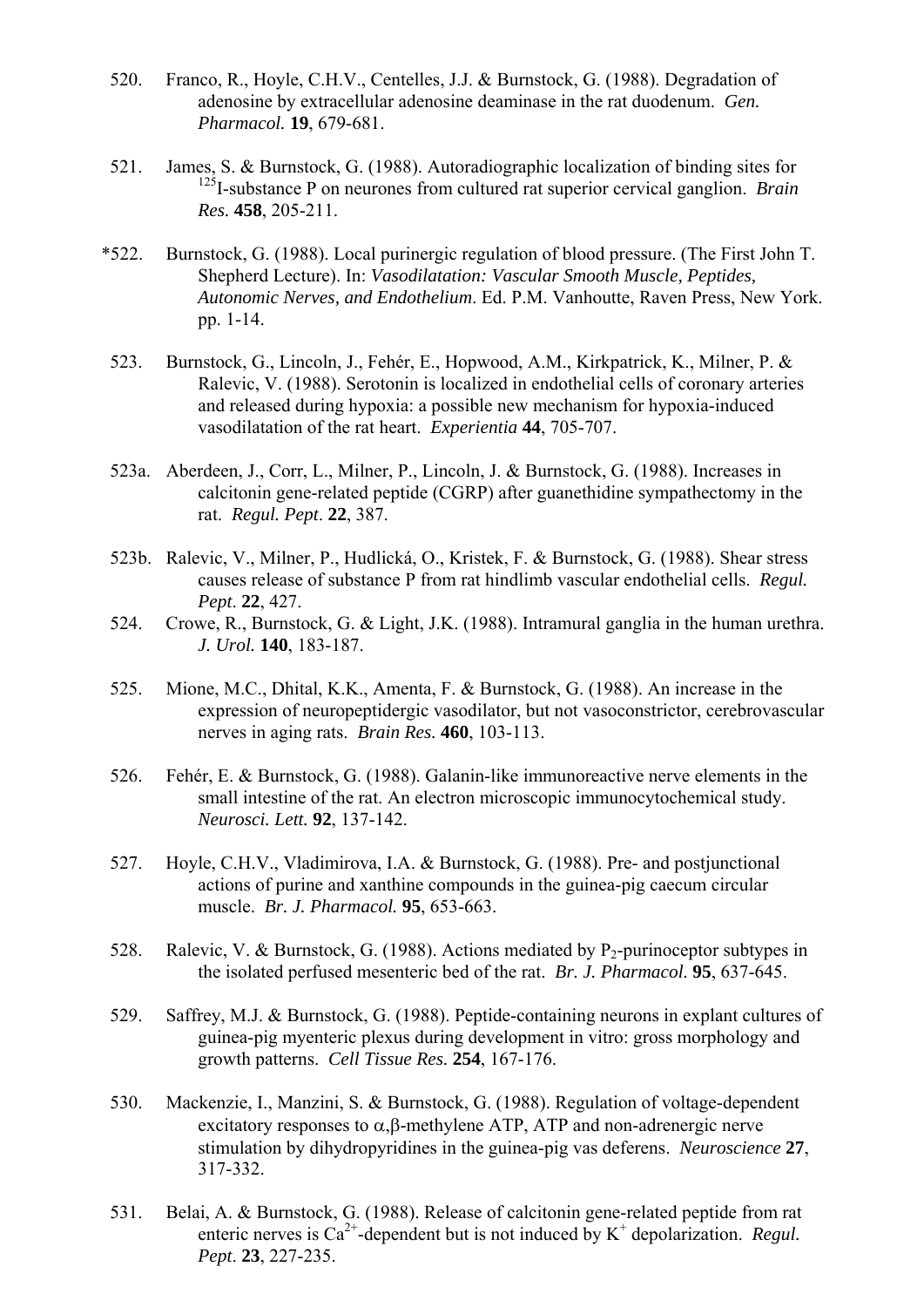- 532. James, S. & Burnstock, G. (1988). Neuropeptide Y-like immunoreactivity in intramural ganglia of the newborn guinea pig urinary bladder. *Regul. Pept*. **23**, 237-245.
- 533. Crowe, R. & Burnstock, G. (1988). An increase of vasoactive intestinal polypeptide-, but not neuropeptide Y-, substance P- or catecholamine-containing nerves in the iris of the streptozotocin-induced diabetic rat. *Exp. Eye Res*. **47**, 751-759.
- 534. Saville, V.L. & Burnstock, G. (1988). Use of reserpine and 6-hydroxydopamine supports evidence for purinergic cotransmission in the rabbit ear artery. *Eur. J. Pharmacol.* **155**, 271-277.
- 535. Burnstock, G., Mirsky, R. & Belai, A. (1988). Reversal of nerve damage in streptozotocin-diabetic rats by acute application of insulin *in vitro*. *Clin. Sci.* **75**, 629-635.
- 536. Belai, A., Lincoln, J., Milner, P. & Burnstock, G. (1988). Progressive changes in adrenergic, serotonergic, and peptidergic nerves in proximal colon of streptozotocin-diabetic rats. *Gastroenterology* **95**, 1234-1241.
- 537. Cowen, T., Haven, A.J., Milner, P., Lincoln, J. & Burnstock, G. (1988). Increase in neuropeptide Y, but not noradrenaline, in the superior cervical ganglion of rabbits chronically exposed to cold. *J. Auton. Nerv. Syst.* **24**, 175-178.
- 538. Crowe, R., Burnstock, G. & Light, J.K. (1988). Spinal cord lesions at different levels affect either the adrenergic or vasoactive intestinal polypeptide-immunoreactive nerves in the human urethra. *J. Urol.* **140**, 1412-1414.
- 538a. Burnstock, G. (1988). Adenosine: recognition of physiological importance. *Proceedings of 1st Cardiothoracic Institute Workshop, 30 March 1988*, Cardiothoracic Intitute, Brompton Hospital, London. *Postgrad. Med. J*. **64**, 823.
- 539. Vizi, E.S. & Burnstock, G. (1988). Origin of ATP release in the rat vas deferens: concomitant measurement of  $[{}^3H]$ noradrenaline and  $[{}^{14}C]ATP$ . *Eur. J. Pharmacol.* **158**, 69-77.
- \*540. Burnstock, G., Alafaci, C. & Dhital, K.K. (1988). Neural transmitters in the cerebrovascular bed. In: *Cerebral Circulation and Neurotransmitters: from Basic to Clinical Sciences. VIII International Symposium on Morphological Sciences*. Eds. C. Cavallotti & L. Fumagalli, Edizioni Universitarie Romane, Rome. pp. 7-26.
- \*541. Hassall, C.J.S., Allen, T.G.J., Pittam, B.S. & Burnstock, G. (1989). The use of cell and tissue culture techniques in the study of regulatory peptides. In: *Regulatory Peptides. Experientia Suppl*. Ed. J.M. Polak, Birkhaüser, Basel. pp. 113-116.
- 542. Reilly, W.M., Saville, V.L. & Burnstock, G. (1989). Vessel reactivity and prejunctional modulatory changes in the portal vein of mature spontaneously hypertensive rats. *Eur. J. Pharmacol.* **160**, 283-289.
- 543. Milner, P., Ralevic, V., Hopwood, A.M., Fehér, E., Lincoln, J., Kirkpatrick, K.A. & Burnstock, G. (1989). Ultrastructural localisation of substance P and choline acetyltransferase in endothelial cells of rat coronary artery and release of substance P and acetylcholine during hypoxia. *Experientia* **45**, 121-125.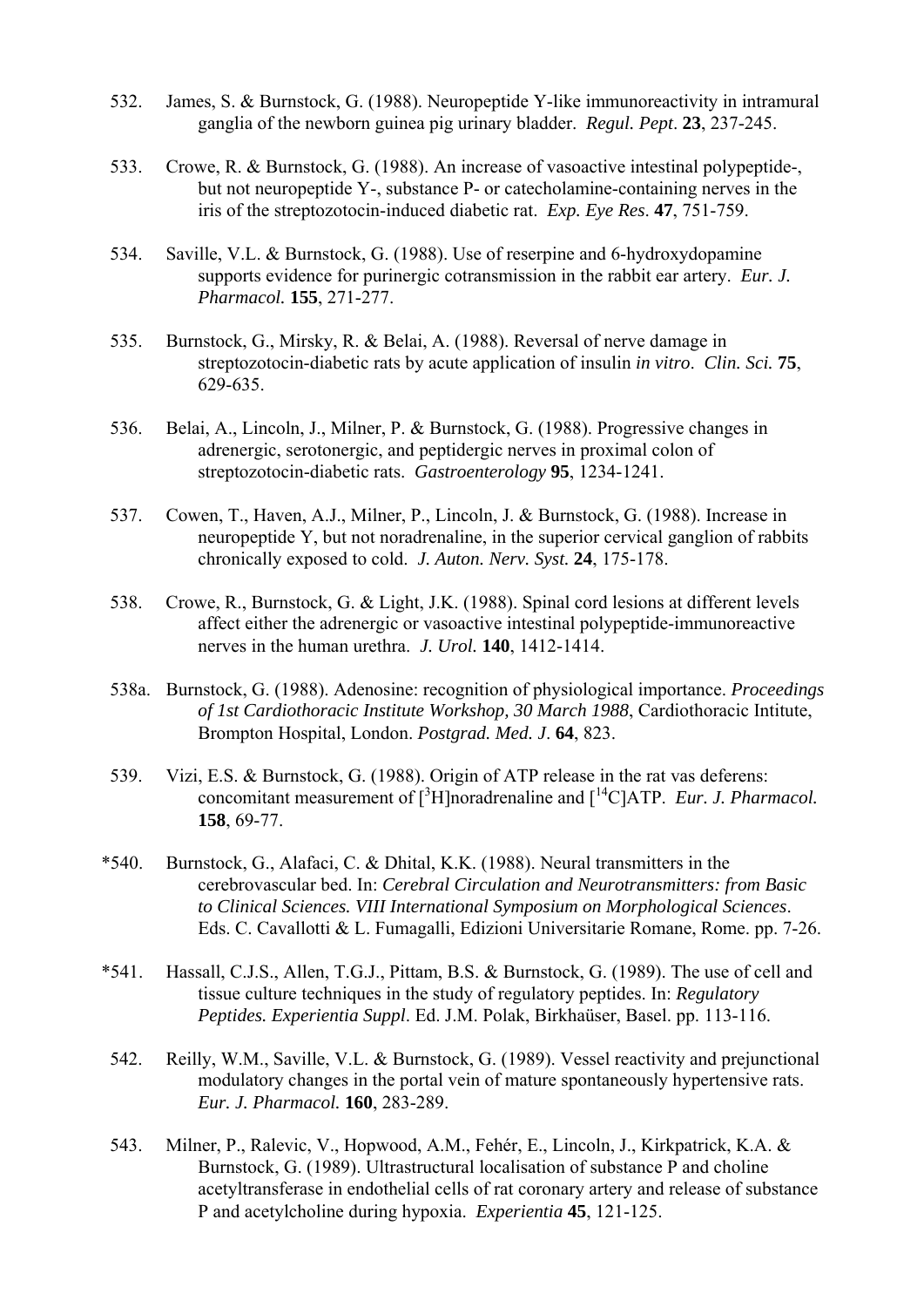- 544. Crowe, R., Burnstock, G. & Light, J.K. (1989). Adrenergic innervation of the striated muscle of the intrinsic external urethral sphincter from patients with lower motor spinal cord lesion. *J. Urol.* **141**, 47-49.
- 545. Crowe, R. & Burnstock, G. (1989). A histochemical and immunohistochemical study of the autonomic innervation of the lower urinary tract of the female pig. Is the pig a good model for the human bladder and urethra. *J. Urol.* **141**, 414-422.
- 546. Jackowski, A., Crockard, A. & Burnstock, G. (1989). 5-Hydroxytryptamine demonstrated immunohistochemically in rat cerebrovascular nerves largely represents 5-hydroxytryptamine uptake into sympathetic nerve fibres. *Neuroscience* **29**, 453-462.
- \*547. Dhital, K.K. & Burnstock, G. (1989). Adrenergic and non-adrenergic neural control of the arterial wall. In: *Diseases of the Arterial Wall*. Eds. J.-P. Camilleri, C.L. Berry, J.-N. Fiessinger & J. Bariéty, Springer, London. pp. 97-126.
- 548. Jackowski, A., Crockard, A., Burnstock, G. & Lincoln, J. (1989). Alterations in serotonin and neuropeptide Y content of cerebrovascular sympathetic nerves following experimental subarachnoid hemorrhage. *J. Cereb. Blood Flow Metab.* **9**, 271-279.
- 549. Ralevic, V., Kristek, F., Hudlická, O. & Burnstock, G. (1989). A new protocol for removal of the endothelium from the perfused rat hind-limb preparation. *Circ. Res.* **64**, 1190-1196.
- 549a. Cavanagh, J.F.R., Mione, M.C. & Burnstock, G. (1989). Colocalization of NPY and VIP in the cerebrovascular nerves originating from the pterygopalatine ganglion in the rat. *J. Cereb. Blood Flow Metab.* **9 (Suppl. 1)**, S34.
- 549b. Alafaci, C., Fehér, E., Crockard, H.A. & Burnstock, G. (1989). Appearance of serotonin immunoreactivityin Schwann cells of gerbil cerebral arteries following sympathetic denervation. *J. Cereb. Blood Flow Metab.* **9 (Suppl 1)**, S244.
- 549c. Jackowski, A., Crockard, H.A. & Burnstock, G. (1989). Experimental subarachnoid haemhorrage: temporal changes im NPY and 5-HT levels within cerebrovascular sympathetics. *J. Cereb. Blood Flow Metab.* **9 (Suppl 1)**, S371.
- 550. Hopwood, A.M., Lincoln, J., Kirkpatrick, K.A. & Burnstock, G. (1989). Adenosine 5' triphosphate, adenosine and endothelium-derived relaxing factor in hypoxic vasodilatation of the heart. *Eur. J. Pharmacol.* **165**, 323-326.
- \*551. Hoyle, C.H.V. & Burnstock, G. (1989). Neuromuscular transmission in the gastrointestinal tract. In: *Handbook of Physiology, Section 6: The Gastrointestinal System, Vol. I: Motility and Circulation*. Ed. J.D. Wood, American Physiological Society, Bethesda, MD. pp. 435-464.
- 552. Ellis, J.L. & Burnstock, G. (1989). Angiotensin neuromodulation of adrenergic and purinergic co-transmission in the guinea-pig vas deferens. *Br. J. Pharmacol.* **97**, 1157-1164.
- 553. Stewart-Lee, A.L. & Burnstock, G. (1989). Actions of tachykinins on the rabbit mesenteric artery: substance P and  $\left[\text{Glp}^6,\text{L-Pro}^9\right]\text{SP}_{6-11}$  are potent agonists for endothelial neurokinin-1 receptors. *Br. J. Pharmacol.* **97**, 1218-1224.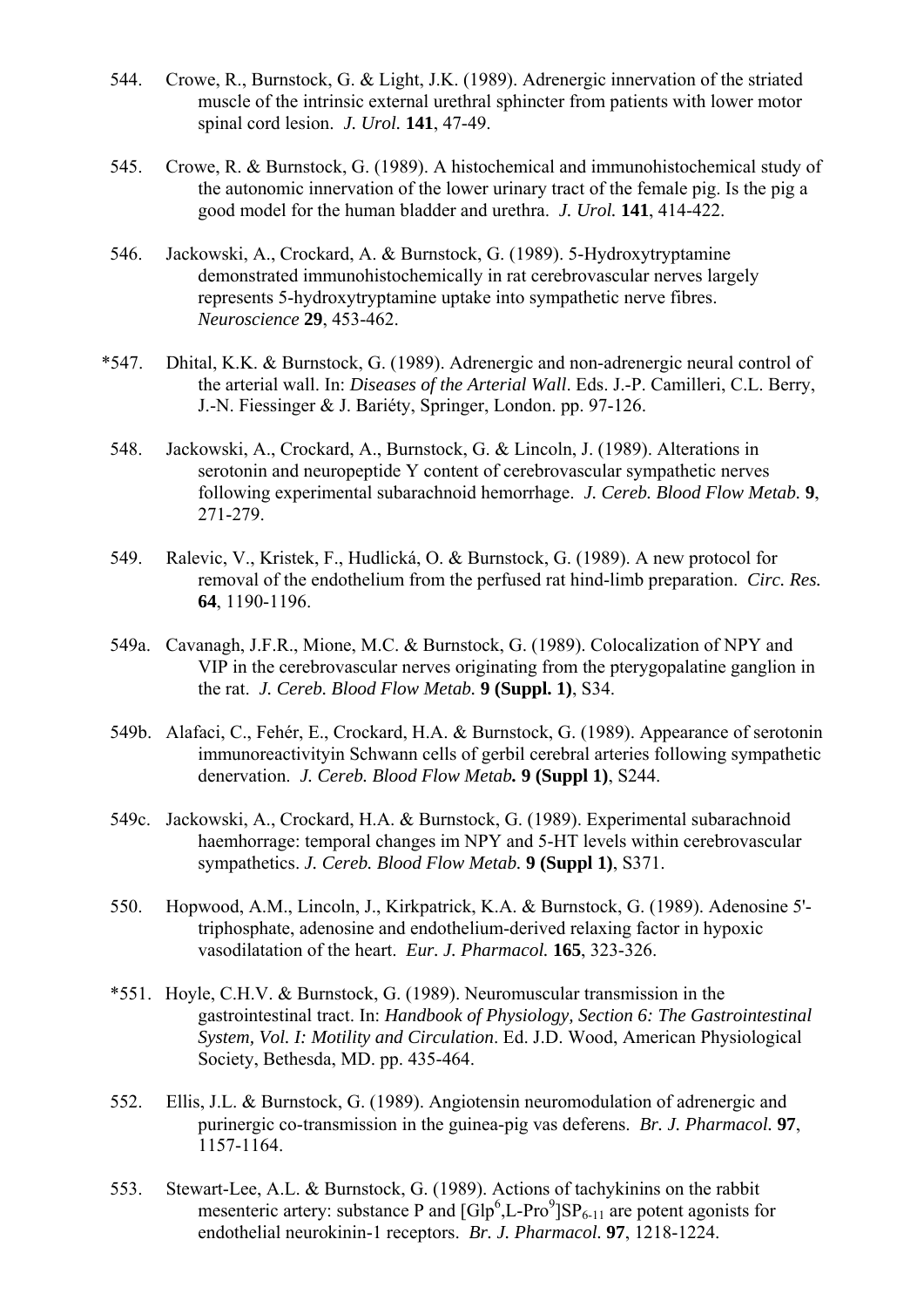- 554. Chapple, C.R., Aubry, M.L., James, S., Greengrass, P.M., Burnstock, G., Turner-Warwick, R.T., Milroy, E.J.G. & Davey, M.J. (1989). Characterisation of human prostatic adrenoceptors using pharmacology receptor binding and localisation. *Br. J. Urol.* **63**, 487-496.
- 554a. Lincoln, J., Crowe, R., Burnstock, G., Kamm, M. & Lennard-Jones, J.E. (1989). Serotonin, but not noradrenaline, levels are increased in the circular muscle and mucosa of the sigmoid colon from patients with severe idiopathic constipation. *J. Auton. Nerv. Syst.* **27**, 87.
- \*555. Burnstock, G. (1989). Purine receptors. In: *Adenosine Receptors in the Nervous System*. Ed. J.A. Ribeiro, Taylor & Francis, London. pp. 1-14.
- 556. Lincoln, J., Loesch, A. & Burnstock, G. (1989). The hypothalamo-neurohypophysial system in streptozotocin-diabetic rats. Ultrastructural evidence for neuronal alterations in the supraoptic and paraventricular nuclei and in the neurohypophysis. *J. Hirnforsch*. **30**, 425-435.
- 557. Ellis, J.L. & Burnstock, G. (1989). Modulation of neurotransmission in the guinea-pig vas deferens by capsaicin: involvement of calcitonin gene-related peptide and substance P. *Br. J. Pharmacol.* **98**, 707-713.
- 558. Dhall, U. & Burnstock, G. (1989). Distribution of serotonin-like immunoreactive nerves in major cerebral arteries of rabbit: an immunohistochemical study. *J. Histochem. Cytochem*. **37**, 1383-1386.
- 559. James, S. & Burnstock, G. (1989). Autoradiographic localization of muscarinic receptors on cultured, peptide-containing neurones from newborn rat superior cervical ganglion. *Brain Res.* **498**, 205-214.
- 560. James, S., Chapple, C.R., Phillips, M.I., Greengrass, P.M., Davey, M.J., Turner-Warwick, R.T., Milroy, E.J.G. & Burnstock, G. (1989). Autoradiographic analysis of alpha-adrenoceptors and muscarinic cholinergic receptors in the hyperplastic human prostate. *J. Urol.* **142**, 438-444.
- 561. Fehér, E. & Burnstock, G. (1989). Occurrence of FMRF amide-like immunoreactive nerve fibers in guinea pig small intestine. *J. Histochem. Cytochem*. **37**, 1427-1433.
- 562. Hoyle, C.H.V. & Burnstock, G. (1989). Neuronal populations in the submucous plexus of the human colon. *J. Anat.* **166**, 7-22.
- 563. Hoyle, C.H.V. & Burnstock, G. (1989). Galanin-like immunoreactivity in enteric neurons of the human colon. *J. Anat.* **166**, 23-33.
- 564. Jackowski, A., Crockard, A., Ross-Russell, R. & Burnstock, G. (1989). Serial determinations of regional cerebral blood flow in the rat using simple chronically implanted platinum wire microelectrodes. *J. Neurosci. Methods* **30**, 133-139.
- 565. James, S. & Burnstock, G. (1989). Localization of muscarinic receptors on somatostatin-like immunoreactive neurones of the newborn guinea pig urinary bladder in culture. *Neurosci. Lett.* **106**, 13-18.
- 566. Moss, H.E., Tansey, E.M. & Burnstock, G. (1989). Abnormalities of responses to autonomic stimulation in the mouse urinary bladder associated with Semliki Forest virus-induced demyelination. *J. Urol.* **142**, 850-854.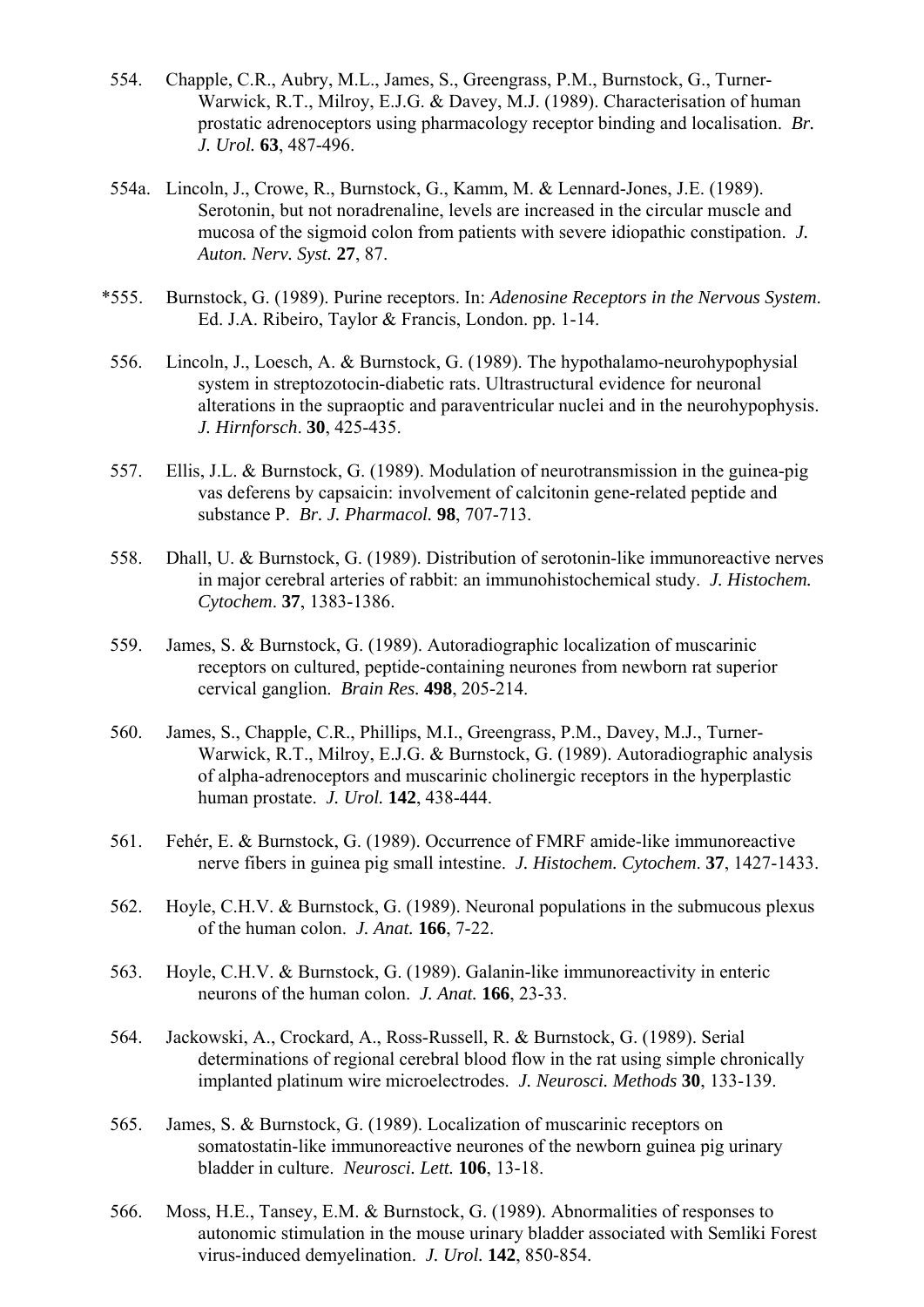- 567. Bo, X. & Burnstock, G. (1989). [<sup>3</sup>H]- α, β-methylene ATP, a radioligand labelling P<sub>2</sub>purinoceptors. *J. Auton. Nerv. Syst.* **28**, 85-88.
- 568. Fehér, E., Görcs, T. & Burnstock, G. (1989). Somatostatin-immunoreactive nerve fibers in close association with capillaries in the small intestine. *Peptides* **10**, 945-949.
- \*569. Burnstock, G. (1989). Vascular control by purines with emphasis on the coronary system. *Eur. Heart J*. **10 (Suppl. F)**, 15-21.
- 570. Hoyle, C.H.V., Chapple, C. & Burnstock, G. (1989). Isolated human bladder: evidence for an adenine dinucleotide acting on  $P_{2X}$ -purinoceptors and for purinergic transmission. *Eur. J. Pharmacol.* **174**, 115-118.
- 571. Hoyle, C.H.V., Knight, G.E. & Burnstock, G. (1989). Actions of adenylyl compounds in the pedal disc of the cnidarian *Actinia equina*. *Comp. Biochem. Physiol.* **94C**, 111-114.
- \*572. Burnstock, G., Dhital, K.K. & Alafaci, C. (1989). Structural and chemical organization of the autonomic neuroeffector system. In: *Autonomic Neuropathies. New Issues in Neurosciences I*. Ed. P.K. Thomas, pp. 277-289.
- \*573. Burnstock, G. (1989). The role of adenosine triphosphate in migraine. *Biomed. Pharmacother.* **43**, 727-736.
- 574. Ellis, J.L., Kasakov, L., Vlaskovska, M. & Burnstock, G. (1990). Prejunctional  $\alpha_1$ adrenoceptors modify release of  $[{}^{3}H]$ noradrenaline in the guinea-pig vas deferens. *Gen. Pharmacol.* **21**, 53-57.
- 575. James, S., Hassall, C.J.S., Polak, J.M. & Burnstock, G. (1990). Visualisation of specific binding sites for atrial natriuretic peptide on non-neuronal cells of cultured rat sympathetic ganglia. *Cell Tissue Res.* **259**, 129-137.
- 576. Ralevic, V. & Burnstock, G. (1990). Postjunctional synergism of noradrenaline and adenosine 5'-triphosphate in the mesenteric arterial bed of the rat. *Eur. J. Pharmacol.* **175**, 291-299.
- \*577. Mione, M.C., Ralevic, V. & Burnstock, G. (1990). Peptides and vasomotor mechanisms. *Pharmacol. Ther.* **46**, 429-468.
- 578. Lincoln, J., Loesch, A. & Burnstock, G. (1990). Localization of vasopressin, serotonin and angiotensin II in endothelial cells of the renal and mesenteric arteries of the rat. *Cell Tissue Res.* **259**, 341-344.
- 579. Saville, V.L., Maynard, K.I. & Burnstock, G. (1990). Neuropeptide Y potentiates purinergic as well as adrenergic responses of the rabbit ear artery. *Eur. J. Pharmacol.* **176**, 117-125.
- 580. Belai, A., Dale, M.M. & Burnstock, G. (1990). Enhancement of A23187-induced release of enteric vasoactive intestinal polypeptide by phorbol 12,13-dibutyrate. *Eur. J. Pharmacol.* **177**, 103-105.
- 581. Hoyle, C.H.V., Knight, G.E. & Burnstock, G. (1990). Suramin antagonizes responses to P2-purinoceptor agonists and purinergic nerve stimulation in the guinea-pig urinary bladder and taenia coli. *Br. J. Pharmacol.* **99**, 617-621.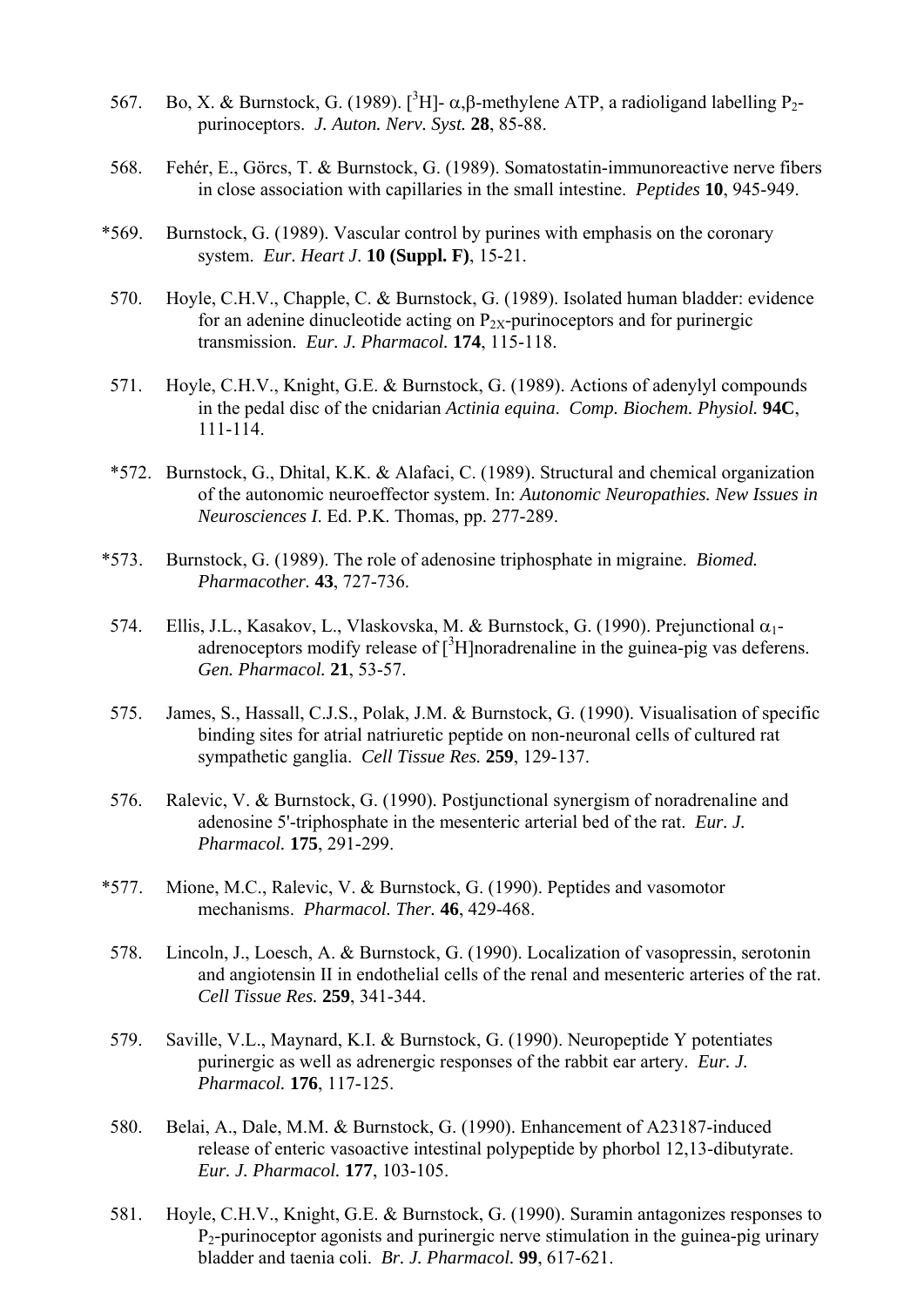- 582. Allen, T.G.J. & Burnstock, G. (1990).  $M_1$  and  $M_2$  muscarinic receptors mediate excitation and inhibition of guinea-pig intracardiac neurones in culture. *J. Physiol. (Lond.)* **422**, 463-480.
- 583. Carlisle, L., Aberdeen, J., Forge, A. & Burnstock, G. (1990). Neural basis for regulation of cochlear blood flow: Peptidergic and adrenergic innervation of the spiral modiolar artery of the guinea pig. *Hear. Res.* **43**, 107-114.
- 584. Mione, M.C., Cavanagh, J.F.R., Lincoln, J., Milner, P. & Burnstock, G. (1990). Longterm chemical sympathectomy leads to an increase of neuropeptide Y immunoreactivity in cerebrovascular nerves and iris of the developing rat. *Neuroscience* **34**, 369-378.
- 585. Mione, M.C., Cavanagh, J.F.R., Lincoln, J., Milner, P. & Burnstock, G. (1990). Pregnancy reduces noradrenaline but not neuropeptide levels in the uterine artery of the guinea-pig. *Cell Tissue Res.* **259**, 503-509.
- 586. Brizzolara, A.L. & Burnstock, G. (1990). Evidence for noradrenergic-purinergic cotransmission in the hepatic artery of the rabbit. *Br. J. Pharmacol.* **99**, 835-839.
- 587. Allen, T.G.J. & Burnstock, G. (1990). A voltage-clamp study of the electrophysiological characteristics of the intramural neurones of the rat trachea. *J. Physiol. (Lond.)* **423**, 593-614.
- 588. James, S., Bailey, D.J. & Burnstock, G. (1990). Autoradiographic visualization of muscarinic receptors on rat paratracheal neurones in dissociated cell culture. *Brain Res.* **513**, 74-80.
- 589. Aberdeen, J., Corr, L., Milner, P., Lincoln, J. & Burnstock, G. (1990). Marked increases in calcitonin gene-related peptide-containing nerves in the developing rat following long-term sympathectomy with guanethidine. *Neuroscience* **35**, 175-184.
- 590. Lincoln, J., Crowe, R., Burnstock, G., Kamm, M.A. & Lennard-Jones, J.E. (1990). Serotonin and 5-hydroxyindoleacetic acid are increased in the sigmoid colon in severe idiopathic constipation. *Gastroenterology* **98**, 1219-1225.
- 591. Lefebvre, R.A. & Burnstock, G. (1990). Effect of adenosine triphosphate and related purines in the rat gastric fundus. *Arch. Int. Pharmacodyn. Ther.* **303**, 199-215.
- 592. James, S. & Burnstock, G. (1990). Colocalization of peptides and a catecholaminesynthesizing enzyme in intramural neurones of the newborn guinea-pig urinary bladder in culture. *Regul. Pept*. **28**, 177-188.
- 593. Ralevic, V., Milner, P., Hudlická, O., Kristek, F. & Burnstock, G. (1990). Substance P is released from the endothelium of normal and capsaicin-treated rat hindlimb vasculature, *in vivo*, by increased flow. *Circ. Res.* **66**, 1178-1183.
- 594. Allen, T.G.J. & Burnstock, G. (1990). GABAA receptor-mediated increase in membrane chloride conductance in rat paratracheal neurones. *Br. J. Pharmacol.* **100**, 261-268.
- 595. Allen, T.G.J. & Burnstock, G. (1990). The actions of adenosine 5'-triphosphate on guinea-pig intracardiac neurones in culture. *Br. J. Pharmacol.* **100**, 269-276.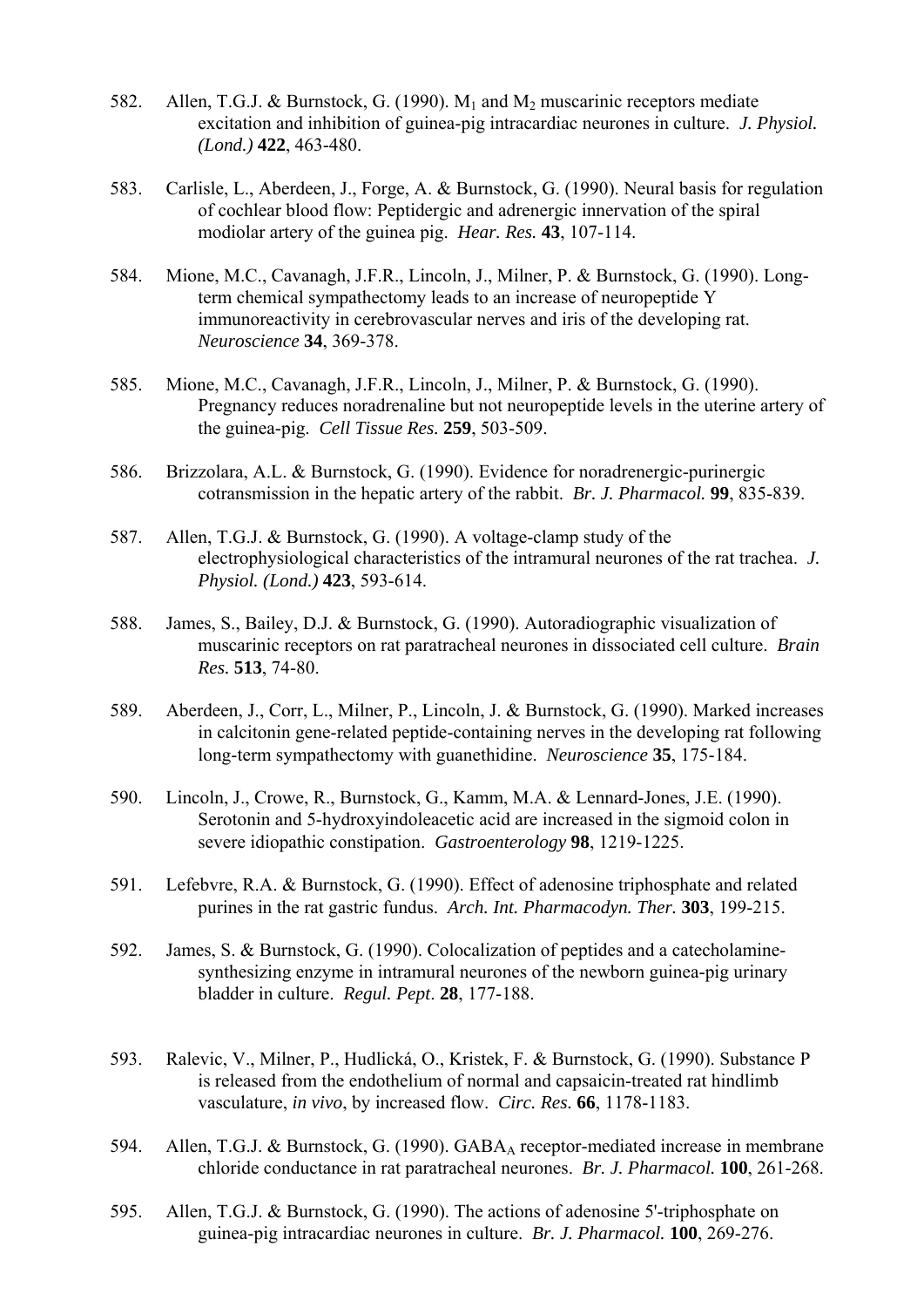- 596. Corr, L.A., Aberdeen, J.A., Milner, P., Lincoln, J. & Burnstock, G. (1990). Sympathetic and nonsympathetic neuropeptide Y-containing nerves in the rat myocardium and coronary arteries. *Circ. Res.* **66**, 1602-1609.
- 597. Belai, A. & Burnstock, G. (1990). Changes in adrenergic and peptidergic nerves in the submucous plexus of streptozotocin-diabetic rat ileum. *Gastroenterology* **98**, 1427- 1436.
- \*598. Burnstock, G. (1990). Classification and characterization of purinoceptors. In: *Purines in Cellular Signalling: Targets for New Drugs*. Eds. K.A. Jacobson, J.W. Daly & V. Manganiello, Springer, New York. pp. 241-253.
- \*599. Burnstock, G. (1990). Innervation of bladder and bowel. In: *Neurobiology of Incontinence. CIBA Foundation Symposium No. 15*. Eds. G. Bock & J. Whelan, John Wiley, Chichester. pp. 2-26.
- 600. Ellis, J.L. & Burnstock, G. (1990). Neuropeptide Y neuromodulation of sympathetic cotransmission in the guinea-pig vas deferens. *Br. J. Pharmacol.* **100**, 457-462.
- \*601. Burnstock, G. (1990). Co-transmission. The Fifth Heymans Lecture Ghent, February 17, 1990. *Arch. Int. Pharmacodyn. Ther.* **304**, 7-33.
- 602. James, S., Hassall, C.J.S., Polak, J.M. & Burnstock, G. (1990). Autoradiographic localization of specific atrial natriuretic peptide binding sites on immunocytochemically identified cells in cultures from rat and guinea-pig hearts. *Cell Tissue Res.* **261**, 301-312.
- \*603. Burnstock, G. (1990). Noradrenaline and ATP as cotransmitters in sympathetic nerves. *Neurochem. Int*. **17**, 357-368.
- 604. Milner, P., Bodin, P., Loesch, A. & Burnstock, G. (1990). Rapid release of endothelin and ATP from isolated aortic endothelial cells exposed to increased flow. *Biochem. Biophys. Res. Commun.* **170**, 649-656.
- \*605. Burnstock, G. (1990). Changes in expression of autonomic nerves in aging and disease. *J. Auton. Nerv. Syst.* **30**, S25-S34.
- 606. Milner, P., Crowe, R., Kamm, M., Lennard-Jones, J.E. & Burnstock, G. (1990). Vasoactive intestinal polypeptide levels of the distal sigmoid colon are reduced in

 idiopathic constipation and increased in diverticular disease. *Gastroenterology* **99**, 666-675.

- 607. Bo, X. & Burnstock, G. (1990). High- and low-affinity binding sites for [ ${}^{3}$ H]-α,βmethylene ATP in rat urinary bladder membranes. *Br. J. Pharmacol.* **101**, 291-296.
- 608. Bo, X. & Burnstock, G. (1990). The effects of Bay K8644 and nifedipine on the responses of rat urinary bladder to electrical field stimulation, β,γ-methylene ATP and acetylcholine. *Br. J. Pharmacol.* **101**, 494-498.
- 609. Moss, H.E., Tansey, E.M., Milner, P., Lincoln, J. & Burnstock, G. (1990). Neuropeptide immunoreactivity and choline acetlytransferase activity in the mouse urinary bladder following inoculation with Semliki Forest Virus. *J. Auton. Nerv. Syst.* **31**, 47-56.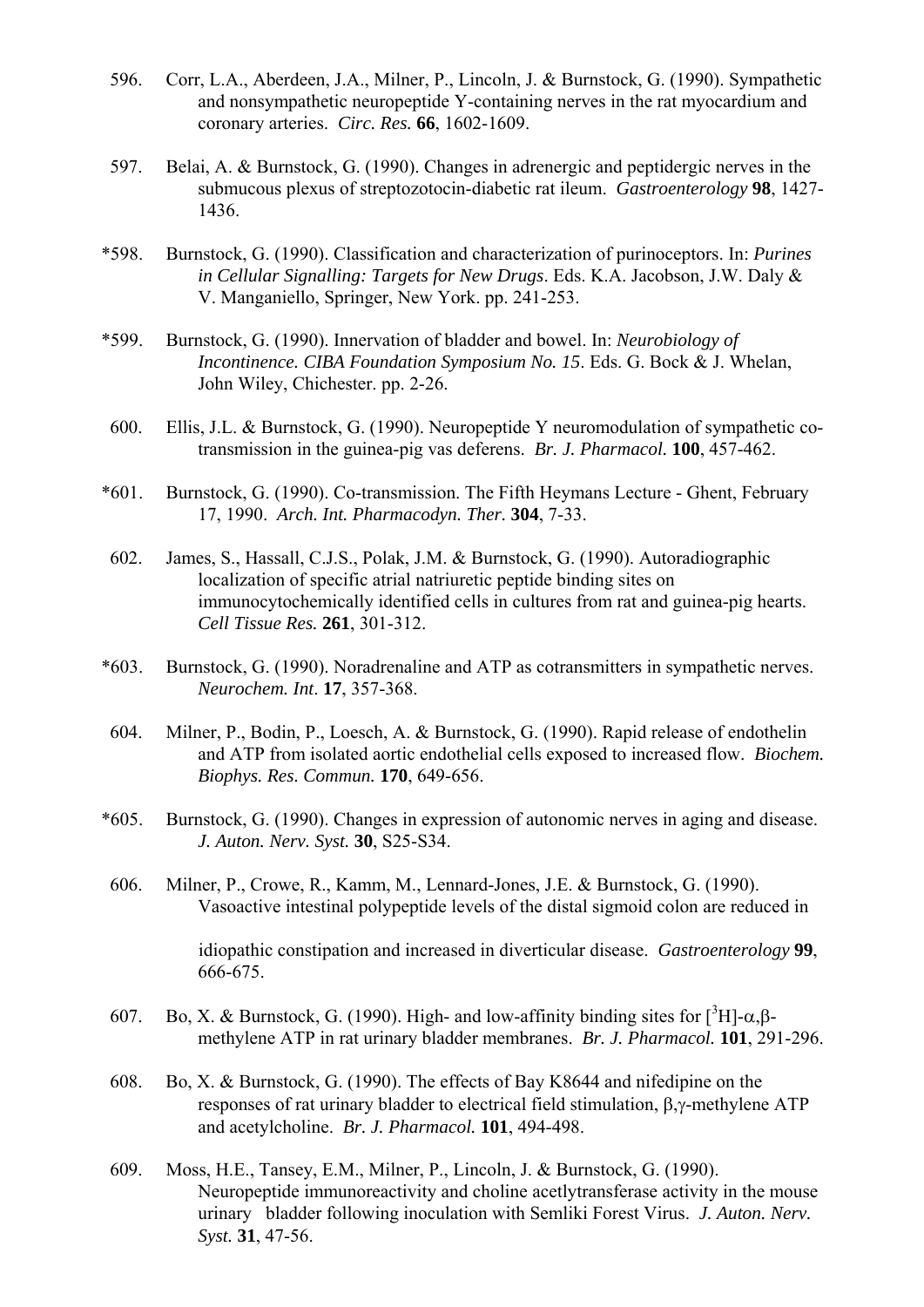- 610. Milner, P., Kirkpatrick, K.A., Ralevic, V., Toothill, V., Pearson, J.D. & Burnstock, G. (1990). Endothelial cells cultured from human umbilical vein release ATP, substance P and acetylcholine in response to increased flow. *Proc. Roy. Soc. B* **241**, 245-248.
- 611. Burnstock, G. (1990). Citation Classic "A basis for distinguishing two types of purinergic receptor", 1978. *Current Contents: Life Sciences* **33**, 18.
- 612. Maynard, K.I., Saville, V.L. & Burnstock, G. (1990). Sensory-motor neuromodulation of sympathetic vasoconstriction in the rabbit central ear artery. *Eur. J. Pharmacol.* **187**, 171-182.
- \*613. Lincoln, J. & Burnstock, G. (1990). Neural-endothelial interactions in control of local blood flow. In: *The Endothelium: An Introduction to Current Research*. Ed. J. Warren, Wiley-Liss, New York. pp. 21-32.
- 614. Hassall, C.J.S., Penketh, R., Rodeck, C. & Burnstock, G. (1990). The intracardiac neurones of the fetal human heart in culture. *Anat. Embryol*. **182**, 329-337.
- 615. Hassall, C.J.S., Penketh, R., Rodeck, C. & Burnstock, G. (1990). Immunocytochemical studies of cardiac myocytes and other non-neuronal cells of the fetal human heart in culture. *Anat. Embryol*. **182**, 339-346.
- 616. Hoyle, C.H.V., Kamm, M.A., Burnstock, G. & Lennard-Jones, J.E. (1990). Enkephalins modulate inhibitory neuromuscular transmission in circular muscle of human colon via d-opioid receptors. *J. Physiol. (Lond.)* **431**, 465-478.
- 617. Crowe, R. & Burnstock, G. (1990). The subserosal ganglia of the human taenia. *Neurosci. Lett.* **119**, 203-206.
- \*618. Burnstock, G. (1990). Overview purinergic mechanisms. In*: Biological Actions of Extracellular ATP. Ann. N.Y. Acad. Sci. vol. 603*. Eds. G.R. Dubyak & J.A. Fedan, New York Academy of Sciences, New York. pp. 1-18.
- \*619. Burnstock, G. (1990). Dual control of local blood flow by purines. In: *Biological Actions of Extracellular ATP. N.Y. Acad. Sci. vol. 603*. Eds. G.R. Dubyak & J.A. Fedan, New York Academy of Sciences, New York. pp. 31-45.
- 620. Ralevic, V., Hoyle, C.H.V. & Burnstock, G. (1990). Effects of long-term laxative treatment on rat mesenteric resistance vessel responses in vitro. *Gastroenterology* **99**, 1352-1357.
- 621. Jackowski, A., Crockard, A., Burnstock, G., Ross Russell, R. & Kristek, F. (1990). The time course of intracranial pathophysiological changes following experimental subarachnoid haemorrhage in the rat. *J. Cereb. Blood Flow Metab.* **10**, 835-849.
- 622. Knight, G.E., Hoyle, C.H.V. & Burnstock, G. (1990). Glibenclamide antagonises the responses to ATP, but not adenosine or adrenaline, in the gastric ligament of the starfish *Asterias rubens*. *Comp. Biochem. Physiol.* **97C**, 363-367.
- 623. Cavanagh, J.F.R., Mione, M.C. & Burnstock, G. (1990). Use of enhanced silver staining combined with electron microscopical immunolabelling to demonstrate the colocalization of neuropeptide Y and vasoactive intestinal polypeptide in cerebrovascular nerves. *Neuroscience* **39**, 775-785.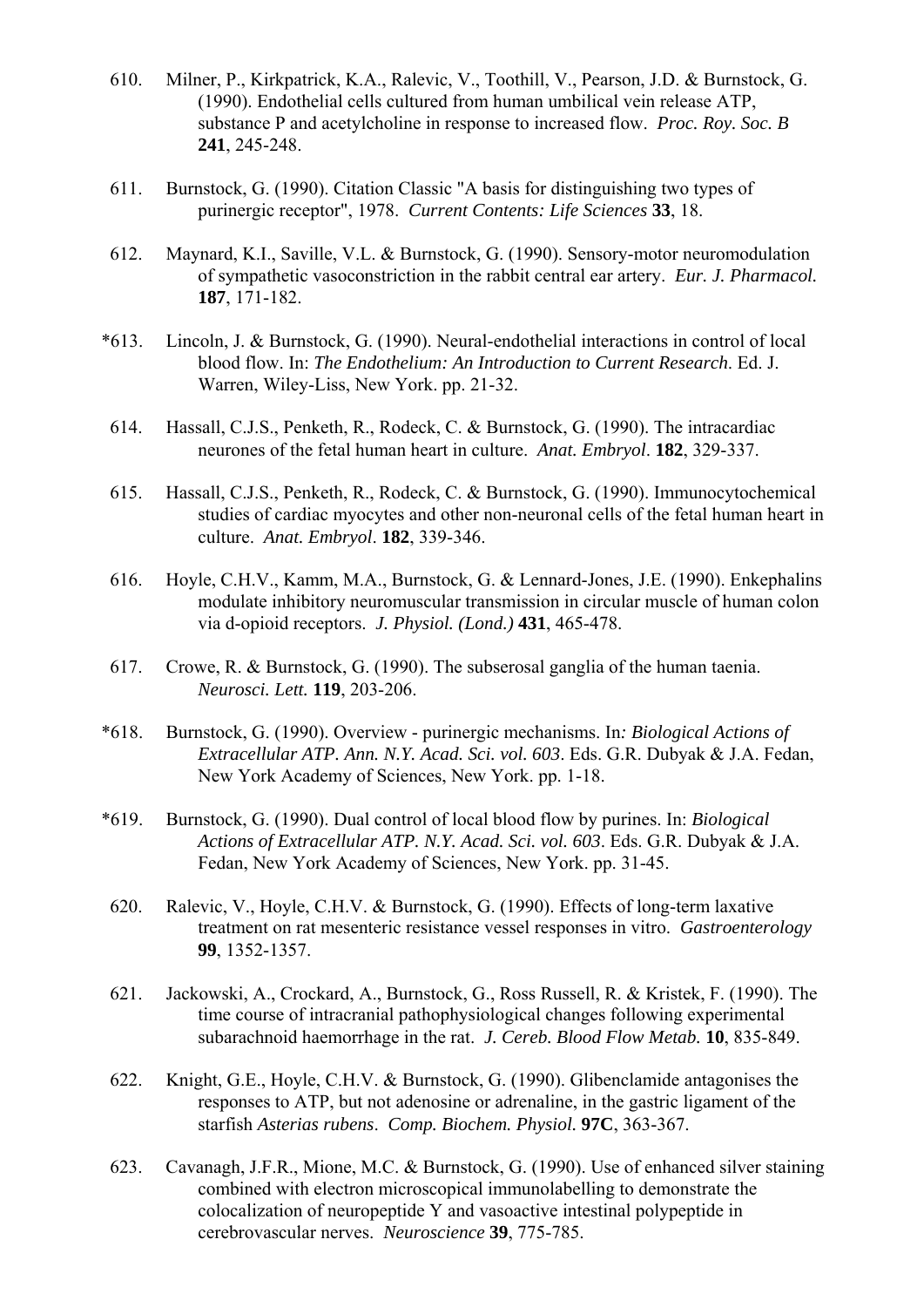- \*624. Burnstock, G. (1990). Local mechanisms of blood flow control by perivascular nerves and endothelium. *J. Hypertens*. **8 (Suppl.7)**, S95-S106.
- 625. Speakman, C.T.M., Hoyle, C.H.V., Kamm, M.A., Henry, M.M., Nicholls, R.J. & Burnstock, G. (1990). Adrenergic control of the internal anal sphincter is abnormal in patients with idiopathic faecal incontinence. *Br. J. Surg*. **77**, 1342-1344.
- 626. Ellis, J.L. & Burnstock, G. (1990). Modulation by prostaglandin E2 of ATP and noradrenaline co-transmission in the guinea-pig vas deferens. *J. Auton. Pharmacol*. **10**, 363-372.
- \*627. Pelleg, A. & Burnstock, G. (1990). Physiologic importance of adenosine 5'-triphosphate released from nerve terminals and its degradation to adenosine in humans. *Circulation* **82**, 2269-2272.
- 628. Török, J. & Burnstock, G. (1990). Chybanie inhibicného úcinku ATP a adenozínu na sympatikovú neurotransmisiu vo v.portae morcat'a. *Bratisl. lek. Listy* **91**, 833-838.
- 629. Gaw, A.J., Aberdeen, J., Humphrey, P.A., Wadsworth, R.M. & Burnstock, G. (1990). Characterisation of 5-hydroxytryptamine uptake mechanisms in the sympathetic perivascular nerves of the sheep middle cerebral artery. *J. Vasc. Med. Biol*. **2**, 229- 305.
- 630. Stewart-Lee, A.L., Maynard, K., Lincoln, J. & Burnstock, G. (1991). Sympathetic neurotransmission in the isolated rabbit ear artery is affected as early as one week following a single dose of X-irradiation. *Br. J. Pharmacol.* **102**, 23-26.
- 631. Tomlinson, A., Van Vlijmen, H., Loesch, A. & Burnstock, G. (1991). An immunohistochemical study of endothelial cell heterogeneity in the rat: observation in "en face" Häutchen preparations. *Cell Tissue Res.* **263**, 173-181.
- \*632. Bloom, S. & Burnstock, G.(Eds.). (1991). *Peptides: A Target for New Drug Development*. IBC Technical Services Ltd. London, pp. 1-151.
- 633. Loesch, A., Tomlinson, A. & Burnstock, G. (1991). Localization of argininevasopressin in endothelial cells of rat pulmonary artery. *Anat. Embryol*. **183**, 129- 134.
- 634. Gaw, A.J., Aberdeen, J., Humphrey, P.A.A., Wadsworth, R.M. & Burnstock, G. (1991). Relaxation of sheep cerebral arteries by vasoactive intestinal polypeptide and neurogenic stimulation: inhibition by  $L-N<sup>G</sup>$ -monomethyl arginine in endotheliumdenuded vessels. *Br. J. Pharmacol.* **102**, 567-572.
- 635. Corr, L.A., Burnstock, G. & Poole-Wilson, P. (1991). Responses of the rabbit epicardial coronary artery to acetylcholine and adrenoceptor agonists. *Cardiovasc. Res.* **25**, 256-262.
- 636. Fehér, E. & Burnstock, G. (1991). Ultrastructure and distribution of somatostatin-like immunoreactive neurons and nerve fibres in the coeliac ganglion of cats. *Cell Tissue Res.* **263**, 567-572.
- \*637. Lincoln, J., Ralevic, V. & Burnstock, G. (1991). Neurohumoral substances and the endothelium. In: *Cardiovascular Significance of Endothelium-Derived Vasoactive Factors*. Ed. G.M. Rubanyi, Futura, Mount Kisco, NY. pp. 83-110.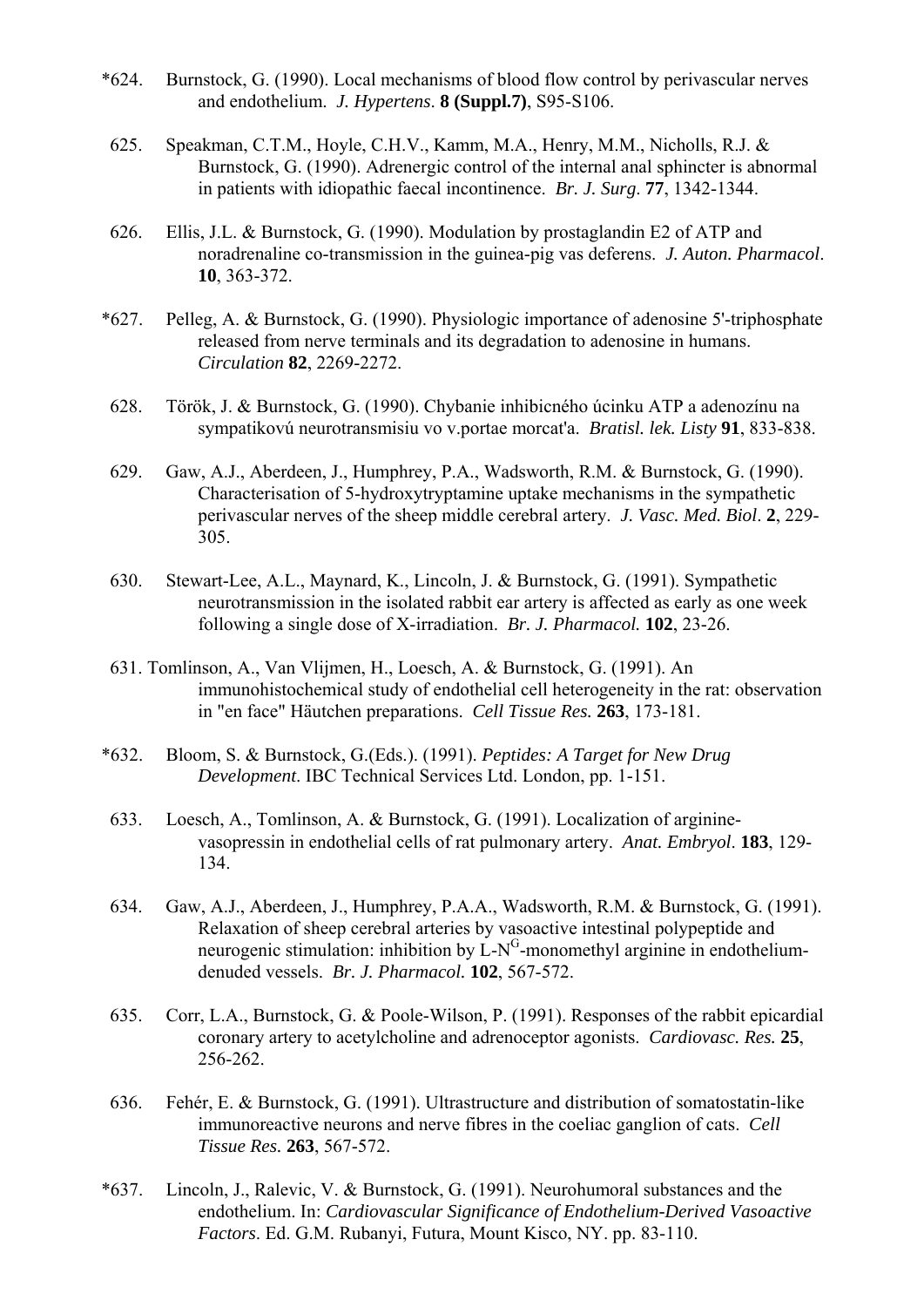- 638. Crowe, R., Moss, H.E., Chapple, C.R., Light, J.K. & Burnstock, G. (1991). Patients with lower motor spinal cord lesion: a decrease of vasoactive intestinal polypeptide, calcitonin gene-related peptide and substance P, but not neuropeptide Y and somatostatin-immunoreactive nerves in the detrusor muscle of the bladder. *J. Urol.* **145**, 600-604.
- 639. Belai, A., Lincoln, J., Milner, P. & Burnstock, G. (1991). Differential effect of streptozotocin-induced diabetes on the innervation of the ileum and distal colon. *Gastroenterology* **100**, 1024-1032.
- 640. Corr, L., Burnstock, G. & Poole-Wilson, P. (1991). Magnesium inhibits the responses to neuropeptide Y in the rabbit coronary artery. *J. Mol. Cell. Cardiol*. **23**, 231-235.
- 641. Mathie, R.T., Alexander, B., Ralevic, V. & Burnstock, G. (1991). Adenosine-induced dilatation of the rabbit hepatic arterial vasculature is mediated by  $A_2$ -purinoceptors. *Br. J. Pharmacol.* **103**, 1103-1107.
- 642. Ralevic, V., Mathie, R.T., Alexander, B. & Burnstock, G. (1991). Characterization of P2X- and P2Y-purinoceptors in the rabbit hepatic arterial vasculature. *Br. J. Pharmacol.* **103**, 1108-1113.
- 643. Bodin, P., Bailey, D.J. & Burnstock, G. (1991). Increased flow-induced ATP release from isolated vascular endothelial but not smooth muscle cells. *Br. J. Pharmacol.* **103**, 1203-1205.
- 644. Brizzolara, A.L. & Burnstock, G. (1991). Endothelium-dependent and endotheliumindependent vasodilatation of the hepatic artery of the rabbit. *Br. J. Pharmacol.* **103**, 1206-1212.
- 645. Maynard, K.I., Saville, V.L. & Burnstock, G. (1991). Somatostatin modulates vascular sympathetic neurotransmission in the rabbit ear artery. *Eur. J. Pharmacol.* **196**, 125-131.
- \*645a. Burnstock, G. (1991). Plasticity of autonomic transmission. *J. Auton. Nerv. Syst.* **33**, 137-138.
- 646. Mathie, R.T., Ralevic, V., Alexander, B. & Burnstock, G. (1991). Nitric oxide is the mediator of ATP-induced dilatation of the rabbit hepatic arterial vascular bed. *Br. J. Pharmacol.* **103**, 1602-1606.
- 647. Ralevic, V., Aberdeen, J.A. & Burnstock, G. (1991). Acrylamide-induced autonomic neuropathy of rat mesenteric vessels: histological and pharmacological studies. *J. Auton. Nerv. Syst.* **34**, 77-88.
- 648. Dikranian, K., Petrov, M., Georgieva, K. & Burnstock, G. (1991). Distribution of anionic sites in gut tissue: an electron-microscopical study. *Cell Tissue Res.* **264**, 385-387.
- 649. Aberdeen, J., Moffitt, D. & Burnstock, G. (1991). Increases in NPY in non-sympathetic nerve fibres supplying rat mesenteric vessels after immunosympathectomy. *Regul. Pept*. **34**, 43-54.
- 650. Crowe, R., Burnstock, G., Dickinson, I.K. & Pryor, J.P. (1991). The human penis: an unusual penetration of NPY immunoreactive nerves within the medial muscle coat of the deep dorsal vein. *J. Urol.* **145**, 1292-1296.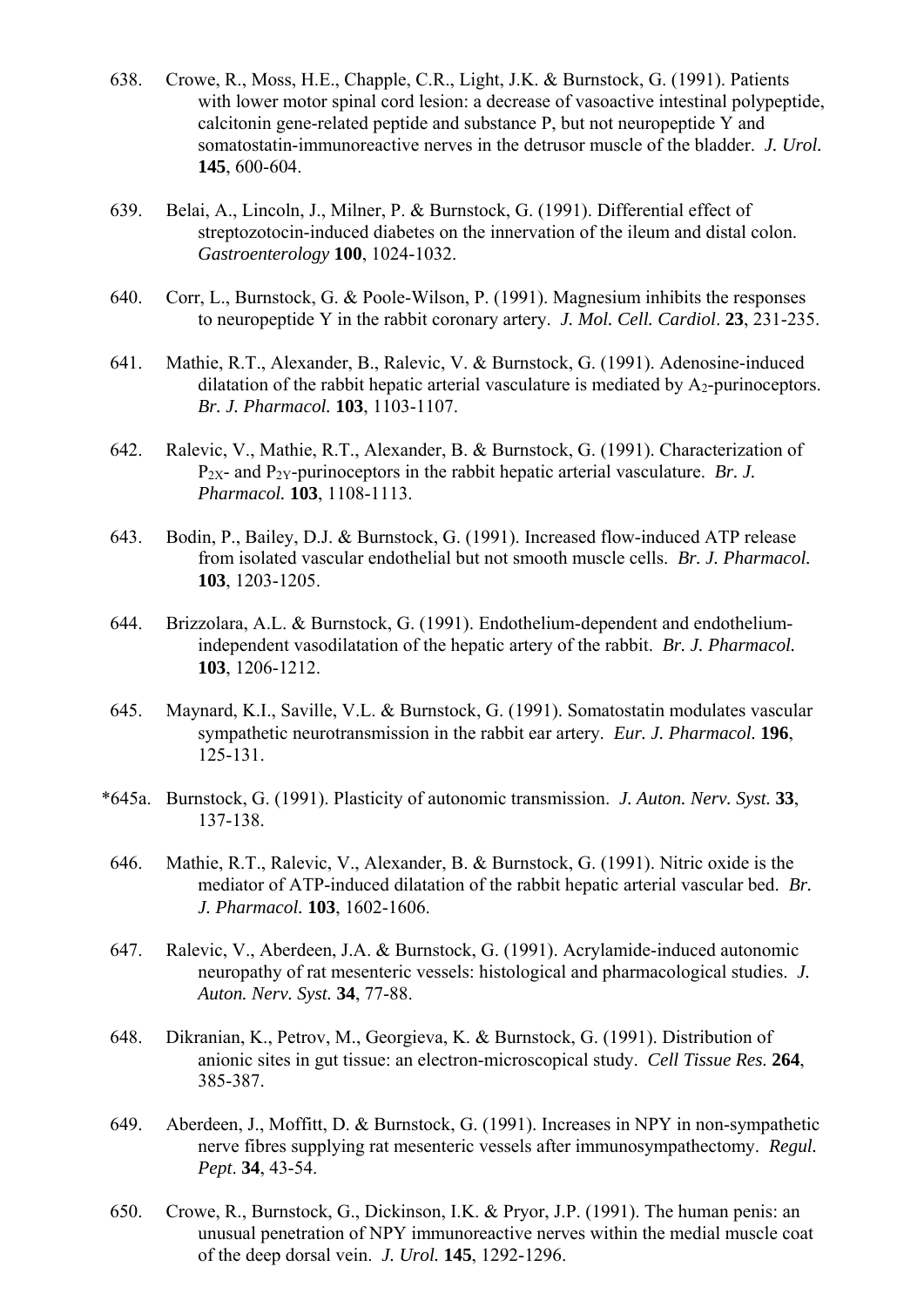- 651. Milner, P., Lincoln, J., Corr, L.A., Aberdeen, J.A. & Burnstock, G. (1991). Neuropeptide Y in non-sympathetic nerves of the rat: changes during maturation but not after guanethidine sympathectomy. *Neuroscience* **43**, 661-669.
- 652. Crowe, R., Chapple, C.R. & Burnstock, G. (1991). The human prostate gland: a histochemical and immunohistochemical study of neuropeptides, serotonin, dopamine β-hydroxylase and acetlycholinesterase in autonomic nerves and ganglia. *Br. J. Urol.* **68**, 53-61.
- \*653. Ralevic, V. & Burnstock, G. (1991). Roles of P2-purinoceptors in the cardiovascular system. *Circulation* **84**, 1-14.
- \*654. Burnstock, G. (1991). Distribution and roles of purinoceptor subtypes. *Nucleosides Nucleotides* **10**, 917-930.
- 655. Corr, L., Poole-Wilson, P. & Burnstock, G. (1991). Responses of coronary arteries to neurotransmitters: changes with sexual maturity in the female rabbit. *J. Cardiovasc. Pharmacol.* **18**, 144-150.
- \*656. Burnstock, G. (1991). Overview (purinergic receptors). In: *Adenosine and Adenine Nucleotides in the Biological System*. Eds. S. Imai & M. Nakazawa, Elsevier, Amsterdam. pp. 1-16.
- 657. Saffrey, M.J., Bailey, D.J. & Burnstock, G. (1991). Growth of enteric neurones from isolated myenteric ganglia in dissociated cell culture. *Cell Tissue Res.* **265**, 527- 534.
- 658. James, S. & Burnstock, G. (1991). Atrial and brain natriuretic peptides share binding sites on cultured cells from the rat trachea. *Cell Tissue Res.* **265**, 555-565.
- 659. Corr, L. & Burnstock, G. (1991). Vasodilator response of coronary smooth muscle to the sympathetic co-transmitters noradrenaline and adenosine 5'-triphosphate. *Br. J. Pharmacol.* **104**, 337-342.
- 660. Maynard, K.I., Lincoln, J., Milner, P. & Burnstock, G. (1991). Changes in sympathetic and endothelium-mediated responses in the rabbit central ear artery after acrylamide treatment. *J. Auton. Nerv. Syst.* **36**, 55-64.
- \*661. Hoyle, C.H.V. & Burnstock, G. (1991). Purinergic receptors. In: *Receptor Data for Biological Experiments*. Eds. H.N. Doods & J.C.A. van Meel, Ellis Horwood, Chichester. pp. 54-61.
- \*662. Hoyle, C.H.V. & Burnstock, G. (1991). ATP receptors and their physiological roles. In: *Adenosine in the Nervous System*. Ed. T.W. Stone, Academic Press, London. pp. 43-76.
- 663. Stewart-Lee, A.L. & Burnstock, G. (1991). Changes in vasoconstrictor and vasodilator responses of the basilar artery during maturation in the Watanabe heritable hyperlipidemic rabbit differ from those in the New Zealand white rabbit. *Arterioscler. Thromb*. **11**, 1147-1155.
- 664. Loesch, A., Bodin, P. & Burnstock, G. (1991). Colocalization of endothelin, vasopressin and serotonin in cultured endothelial cells of rabbit aorta. *Peptides* **12**, 1095-1103.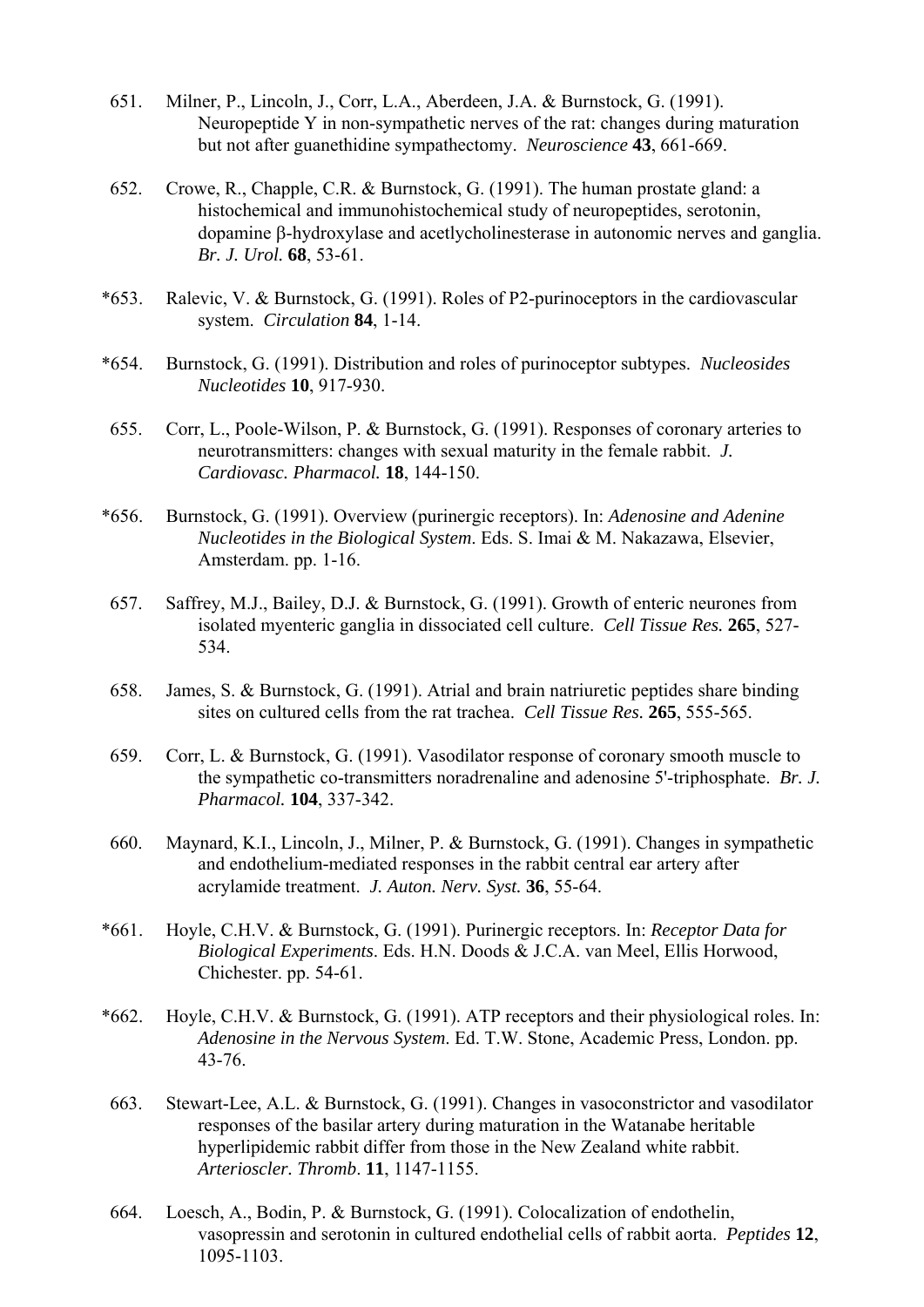- \*665. Burnstock, G. (1991). Plasticity in expression of cotransmitters and autonomic nerves in aging and disease. In: *Plasticity and Regeneration of the Nervous System. Advances in Experimental Medicine and Biology*. Eds. P.S. Timiras & A. Privat, Plenum Press, New York. pp. 291-301.
- 666. Ralevic, V., Mathie, R.T., Alexander, B. & Burnstock, G. (1991). N<sup>G</sup>-nitro-L-arginine methyl ester attenuates vasodilator responses to acetylcholine but enhances those to sodium nitroprusside. *J. Pharm. Pharmacol.* **43**, 871-874.
- 667. Ralevic, V. & Burnstock, G. (1991). Effects of purines and pyrimidines in the rat mesenteric arterial bed. *Circ. Res.* **69**, 1583-1590.
- 668. Belai, A., Lefebvre, R.A. & Burnstock, G. (1991). Motor activity and neurotransmitter release in the gastric fundus of streptozotocin-diabetic rats. *Eur. J. Pharmacol.* **194**, 225-234.
- 669. Stewart-Lee, A.L., Aberdeen, J.A. & Burnstock, G. (1991). Sympathetic neurotransmission in the Watanabe heritable hyperlipidemic rabbit mesenteric artery. *Cardiovasc. Res.* **25**, 1035-1041.
- \*670. Lincoln, J., Crowe, R. & Burnstock, G. (1991). Neuropeptides and impotence. In: *The Diagnosis and Management of Male Erectile Dysfunction*. Eds. R.S. Kirby, C. Carson & G.D. Webster, Butterworths-Heinemann, Oxford. pp. 3-18.
- \*671. Burnstock, G. (1991). Smooth muscle. *J. Vasc. Med. Biol*. **3**, 81-83.
- \*672. Burnstock, G., Stewart-Lee, A.L., Brizzolara, A.L., Tomlinson, A. & Corr, L. (1991). Dual control by nerves and endothelial cells of arterial blood flow in atherosclerosis. In: *Atherosclerotic Plaques*. Eds. R.W. Wissler, M.G. Bond, M. Mercuri & P. Tanganelli, Plenum Press, New York. pp. 285-292.
- 673. Chapple, C.R., Crowe, R., Gilpin, S.A., Gosling, J. & Burnstock, G. (1991). The innervation of the human prostate gland - the changes associated with benign enlargement. *J. Urol.* **146**, 1637-1644.
- \*674. Ralevic, V., Lincoln, J. & Burnstock, G. (1992). The release of vasoactive substances from endothelial cells. In: *Endothelial Regulation of Vascular Tone*. Eds. U.S. Ryan & G.M. Rubanyi, Marcel Dekker, New York. pp. 297-328.
- 675. Maynard, K.I., Stewart-Lee, A.L., Milner, P. & Burnstock, G. (1992). X-irradiation attenuates relaxant responses in the rabbit ear artery. *Br. J. Pharmacol.* **105**, 126- 128.
- 676. Brizzolara, A.L., Tomlinson, A., Aberdeen, J., Gourdie, R.G. & Burnstock, G. (1992). Sex and age as factors influencing the vascular reactivity in Watanabe heritable hyperlipideamic (WHHL) rabbits: A pharmacological and morphological study of the hepatic artery. *J. Cardiovasc. Pharmacol.* **19**, 86-95.
- 677. Ralevic, V., Milner, P., Kirkpatrick, K.A. & Burnstock, G. (1992). Flow-induced release of adenosine 5'-triphosphate from endothelial cells of the rat mesenteric arterial bed. *Experientia* **48**, 31-34.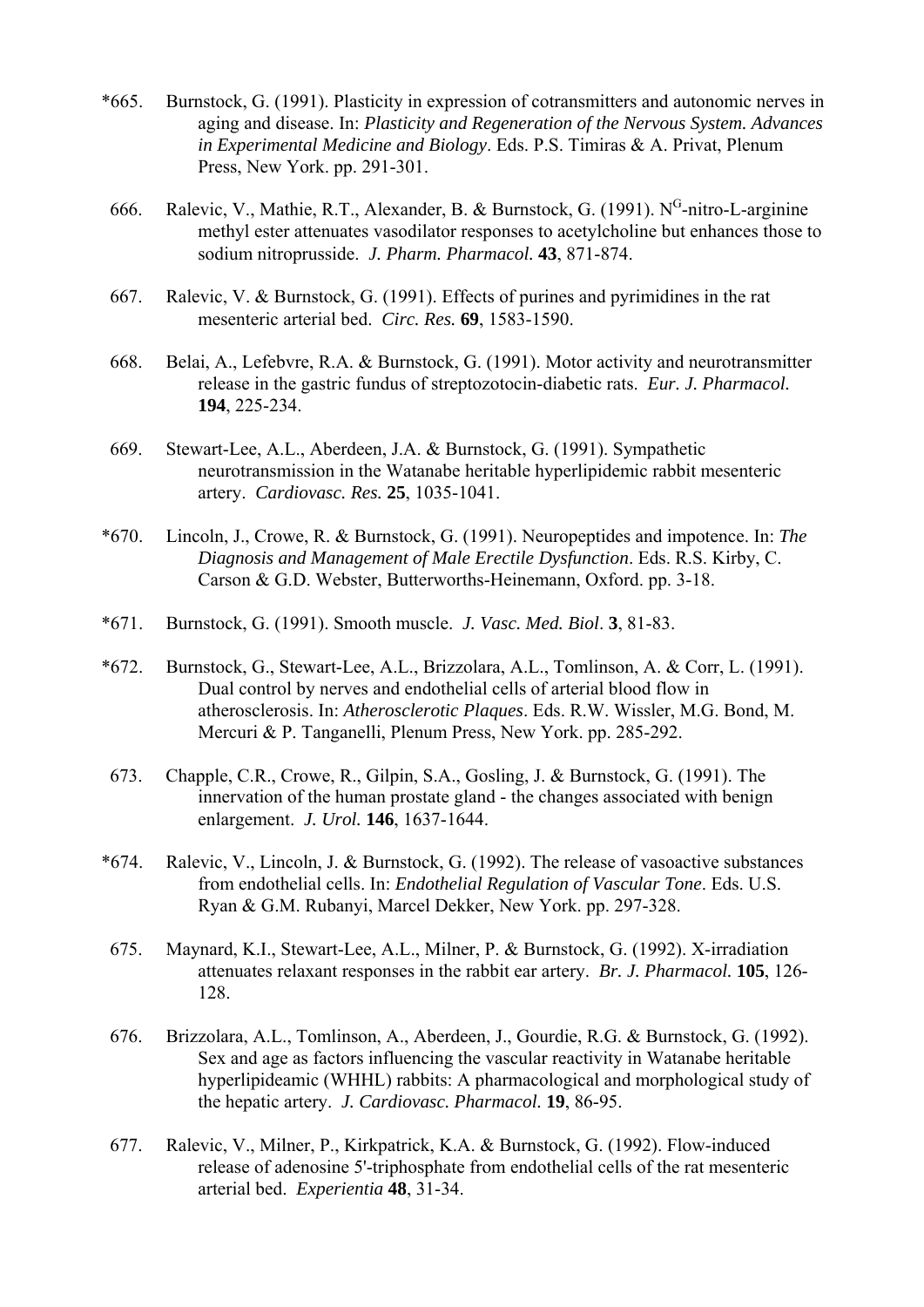- \*678. Burnstock, G. (1992). (Series Editor) *The Autonomic Nervous System. Vol. 1. Autonomic Neuroeffector Mechanisms*. Eds. Burnstock,G. and Hoyle, C.H.V.Harwood Academic Publishers, Switzerland, pp. 1-515.
- 679. Aberdeen, J., Milner, P., Lincoln, J. & Burnstock, G. (1992). Guanethidine sympathectomy of mature rats leads to increases in CGRP- and VIP-containing nerves. *Neuroscience* **47**, 453-461.
- 680. Bodin, P., Milner, P., Winter, R. & Burnstock, G. (1992). Chronic hypoxia changes the ratio of endothelin to ATP release from rat aortic endothelial cells exposed to high flow. *Proc. Roy. Soc. Lond. Ser. B* **247**, 131-135.
- \*681. Burnstock, G. (1992). Development of nerve-muscle interactions. In: *Gastrointestinal Motility. Proceedings of the Twelfth BSG.SB International Workshop 1991*. Ed. D.L. Wingate, SmithKline Beecham Pharmaceuticals, UK. pp. 1-2.
- \*682. Belai, A. & Burnstock, G. (1992). The myenteric plexus: neuropeptides and their receptors. In: *Coloproctology and the Pelvic Floor*, *2nd edn*. Eds. M.M. Henry & M. Swash, Butterworth Heinemann, Oxford. pp. 20-36.
- 683. Milner, P., Appenzeller, O., Qualls, C. & Burnstock, G. (1992). Differential vulnerability of neuropeptides in nerves of the vasa nervorum to streptozotocininduced diabetes. *Brain Res.* **574**, 56-62.
- 684. Belai, A. & Burnstock, G. (1992). Restoration of diabetes-induced changes in enteric nerves by phorbol 12,13-dibutyrate. *Brain Res.* **575**, 356-358.
- 685. Knight, G.E., Hoyle, C.H.V. & Burnstock, G. (1992). Effects of adenine nucleosides and nucleotides on the isolated heart of the snail *Helix aspersa* and the slug *Arion ater*. *Comp. Biochem. Physiol.* **101C**, 175-181.
- 686. Saffrey, M.J., Hassall, C.J.S., Hoyle, C.H.V., Belai, A., Moss, J., Schmidt, H.H.H.W., Förstermann, U., Murad, F. & Burnstock, G. (1992). Colocalisation of nitric oxide synthase and NADPH-diaphorase in cultured myenteric neurones. *Neuroreport* **3**, 333-336.
- 687. Alexander, B., Mathie, R.T., Ralevic, V. & Burnstock, G. (1992). An isolated dualperfused rabbit liver preparation for the study of hepatic blood flow regulation. *J. Pharmacol. Toxicol. Meth*. **27**, 17-22.
- 688. Loesch, A., Maynard, K.I. & Burnstock, G. (1992). Calcitonin gene-related peptideand Neuropeptide Y-like immunoreactivity in endothelial cells after long-term stimulation of perivascular nerves. *Neuroscience* **48**, 723-726.
- 689. Mione, M.C., Cavanagh, J.C., Kirkpatrick, K.A. & Burnstock, G. (1992). Plasticity in expression of calcitonin-gene-related peptide- and substance P-immunoreactivity in ganglia and fibres following guanethidine and/or capsaicin denervation. *Cell Tissue Res.* **268**, 491-504.
- 690. Belai, A., Aberdeen, J. & Burnstock, G. (1992). Differential effect of immunosympathectomy on the expression of enteric neurotransmitters. *Neurosci. Lett*. **139**, 157-160.
- 691. Bo, X. & Burnstock, G. (1992). Species differences in localization of [ $^3$ H] α,βmethylene ATP binding sites in urinary bladder and urethra of rat, guinea-pig and rabbit. *Eur. J. Pharmacol.* **216**, 59-66.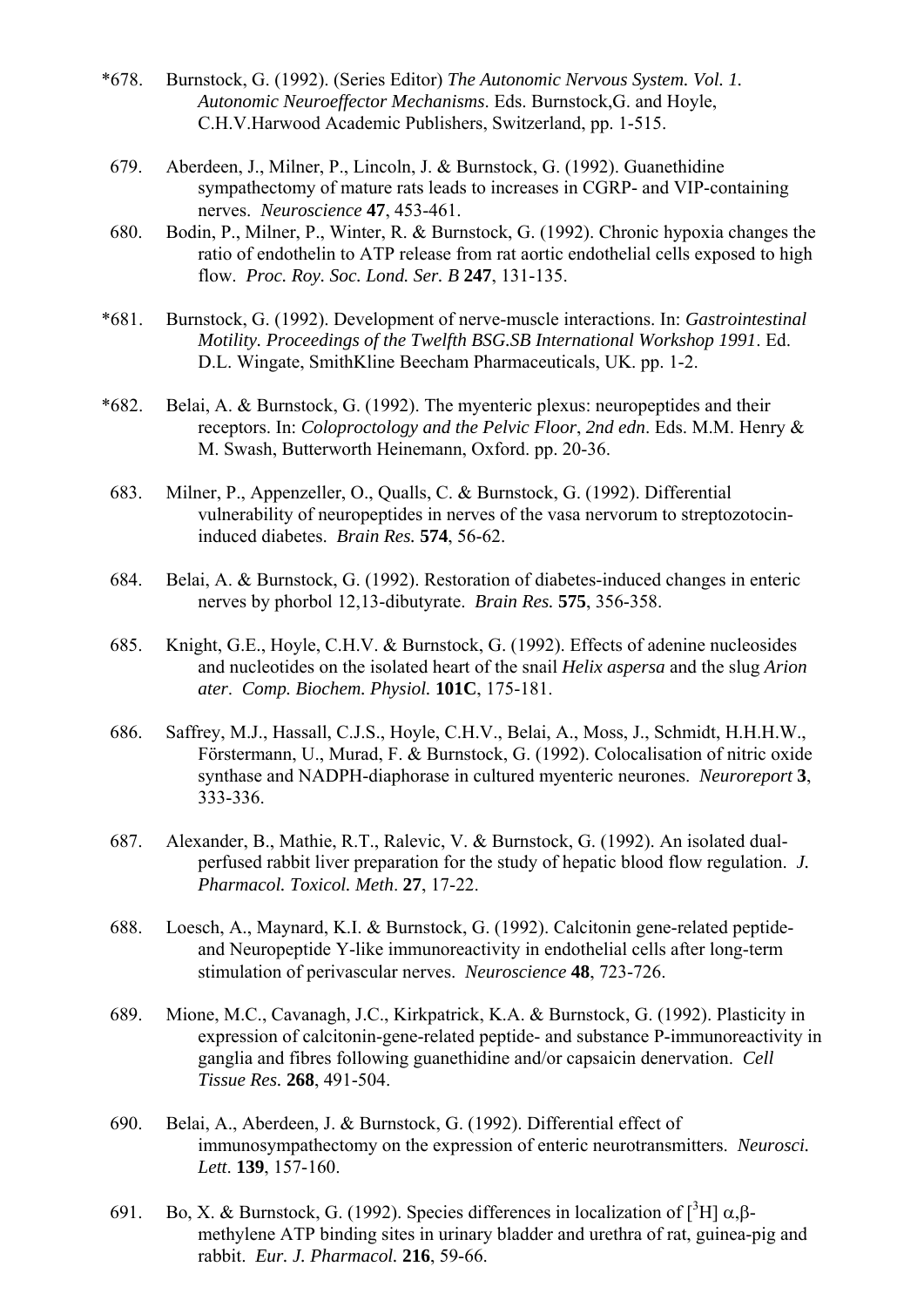- 692. Stewart-Lee, A.L., Aberdeen, J. & Burnstock, G. (1992). The effect of atherosclerosis on neuromodulation of sympathetic neurotransmission by NPY and CGRP in the rabbit mesenteric artery. *Eur. J. Pharmacol.* **216**, 167-174.
- \*693. Burnstock, G. & Milner, P. (1992). Structural and chemical organisation of the autonomic nervous system with special reference to nonadrenergic, noncholinergic transmission. In: *Autonomic Failure*. 3rd edn. Ed. R. Bannister, Oxford University Press, Oxford. pp. 107-125.
- \*694. Burnstock, G. (1992). Neuromuscular transmission and neuromodulation in the gastrointestinal tract. In: *Gastrointestinal Dysmotility: Focus on Cisapride. Proc. 2nd Int. Cisapride Investigators Meeting, Nice, December 3-4 1990*. Eds. R.C. Heading & J.D. Wood, Raven Press, New York. pp. 41-60.
- 695. Knight, G.E., Hoyle, C.H.V. & Burnstock, G. (1992). Quinacrine-staining of neurones, and activity of purine nucleosides and nucleotides in marine and terrestrial invertebrates from several phyla. *Comp. Biochem. Physiol.* **102C**, 305-314.
- 696. Crowe, R., Kamm, M.A., Burnstock, G. & Lennard-Jones, J.E. (1992). Peptidecontaining neurons in different regions of the submucous plexus of the human sigmoid colon. *Gastroenterology* **102**, 461-467.
- \*697. Saffrey, M.J., Hassall, C.J.S., Allen, T.G.J. & Burnstock, G. (1992). Ganglia within the gut, heart, urinary bladder and airways: studies in tissue culture. *Int. Rev. Cytol*. **136**, 93-144.
- 698. Reekie, F.M. & Burnstock, G. (1992). Effects of noradrenaline on rat paratracheal neurones and localization of an endogenous source of noradrenaline. *Br. J. Pharmacol.* **107**, 471-475.
- 699. Fehér, E., Fodor, M. & Burnstock, G. (1992). Distribution of somatostatinimmunoreactive nerve fibres in Peyer's patches. *Gut* **33**, 1195-1198.
- 700. Rubino, A., Ralevic, V. & Burnstock, G. (1992). Prejunctional modulation of sensorymotor nerve mediated vasodilation of the rat mesenteric arterial bed by adenosine. *Eur. J. Pharmacol.* **220**, 95-98.
- 701. Vials, A. & Burnstock, G. (1992). Effects of nitric oxide synthase inhibitors,  $L-N<sup>G</sup>$ nitroarginine and  $L-N<sup>G</sup>$ -nitroarginine methyl ester on responses to vasodilators of the guinea-pig coronary vasculature. *Br. J. Pharmacol.* **107**, 604-609.
- 702. Speakman, C.T.M., Hoyle, C.H.V., Kamm, M.A., Henry, M.M., Nicholls, R.J. & Burnstock, G. (1992). Decreased sensitivity of muscarinic but not 5 hydroxytryptamine receptors of the internal anal sphincter in neurogenic faecal incontinence. *Br. J. Surg*. **79**, 829-832.
- 703. Milner, P., Belai, A., Tomlinson, A., Hoyle, C.H.V., Sarner, S. & Burnstock, G. (1992). Effects of a long-term laxative treatment on neuropeptides in rat mesenteric vessels and caecum. *J. Pharm. Pharmacol.* **44**, 777-779.
- 704. Chapple, C.R., Milner, P., Moss, H. & Burnstock, G. (1992). Loss of sensory neuropeptides in the obstructed human bladder. *Br. J. Urol.* **70**, 373-381.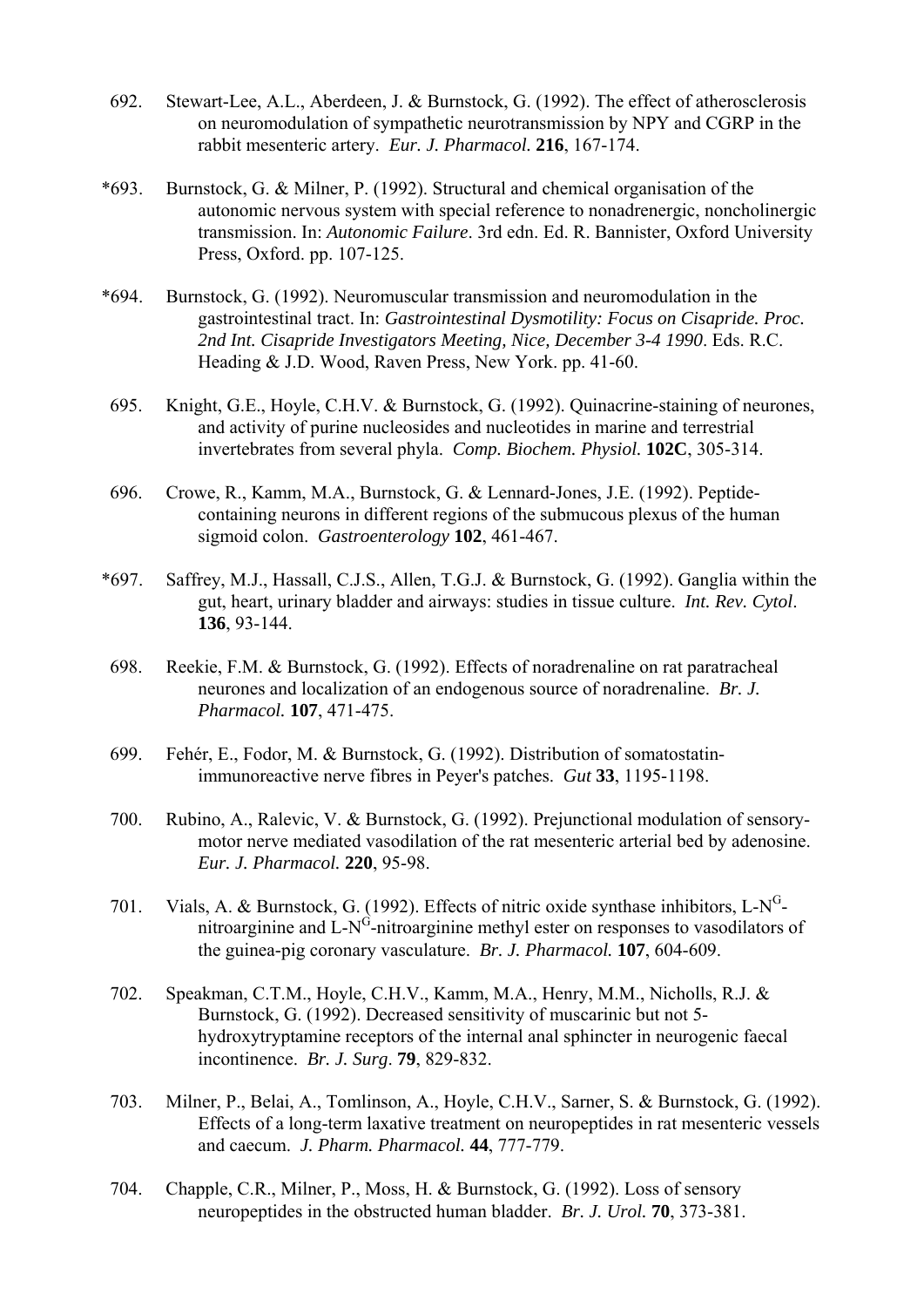- 705. Gray, C., Hukkanen, M., Konttinen, Y.T., Terenghi, G., Arnett, T.R., Jones, S.J., Burnstock, G. & Polak, J.M. (1992). Rapid neural growth: calcitonin gene-related peptide (CGRP)- substance P- and vasoactive intestinal peptide (VIP)-containing nerves attain exceptional growth rates in regenerating deer antler. *Neuroscience* **50**, 953-963.
- 706. Tew, E.M.M., Anderson, P.N. & Burnstock, G. (1992). Implantation of the myenteric plexus into the corpus striatum of adult rats: survival of the neurones and glia and interactions with host brain. *Restor. Neurol. Neurosci*. **4**, 311-321.
- 707. Belai, A., Schmidt, H.H.H.W., Hoyle, C.H.V., Hassall, C.J.S., Saffrey, M.J., Moss, J., Förstermann, U., Murad, F. & Burnstock, G. (1992). Colocalisation of nitric oxide synthase and NADPH-diaphorase in the myenteric plexus of the rat gut. *Neurosci. Lett.* **143**, 60-64.
- 708. Hassall, C.J.S., Saffrey, M.J., Belai, A., Hoyle, C.H.V., Moules, E.W., Moss, J., Schmidt, H.H.H.W., Förstermann, U. & Burnstock, G. (1992). Nitric oxide synthase immunoreactivity and NADPH-diaphorase activity in a subpopulation of intrinsic neurones of the guinea pig heart. *Neurosci. Lett.* **143**, 65-68.
- 709. Afework, M., Tomlinson, A., Belai, A. & Burnstock, G. (1992). Colocalisation of nitric oxide synthase and NADPH-diaphorase in rat adrenal gland. *Neuro*R*eport* **3**, 893- 896.
- 710. Bo, X., Simon, J., Burnstock, G. & Barnard, E.A. (1992). Solubilization and molecular size determination of the  $P_{2X}$ - purinoceptor from rat vas deferens. *J. Biol. Chem.* **267**, 17581-17587.
- 711. Maynard, K.I., Loesch, A. & Burnstock, G. (1992). Changes in purinergic responses of the rabbit isolated central ear artery after chronic electrical stimulation in vivo. *Br. J. Pharmacol.* **107**, 833-836.
- 712. Hoyle, C.H.V., Kamm, M., Lennard-Jones, J.E. & Burnstock, G. (1992). An *in vitro* electrophysiological study of the colon from patients with idiopathic constipation. *Clin. Auton. Res*. **2**, 327-333.
- 713. Siou, G., Belai, A. & Burnstock, G. (1992). Age-related changes in the expression of galanin- and calretinin-immunoreactive nerves of guinea-pig gall bladder. *NeuroReport* **3**, 990-992.
- 714. Parkhouse, N., Crowe, R., McGrouther, D.A. & Burnstock, G. (1992). Painful hypertrophic scarring and neuropeptides. *Lancet* **340**, 1410.
- 715. Rennick, R.E., Loesch, A. & Burnstock, G. (1992). Endothelin-, vasopressin- and substance P-like immunoreactivity in cultured and intact epithelium from rabbit trachea. *Thorax* **47**, 1044-1049.
- 716. Kirkpatrick, K.A. & Burnstock, G. (1992). Evidence that inhibition of ATP release from sympathetic nerves by adenosine is a physiological mechanism. *Gen Pharm.* **23**, 1045-1050.
- \*717. Burnstock, G. (1992). (Series Editor). *The Autonomic Nervous System. Volume 2. Development, Regeneration and Plasticity of the Autonomic Nervous System*. Eds. Henry I.A. and Hill C.E. Harwood Academic Publishers, Switzerland, pp. 1-472.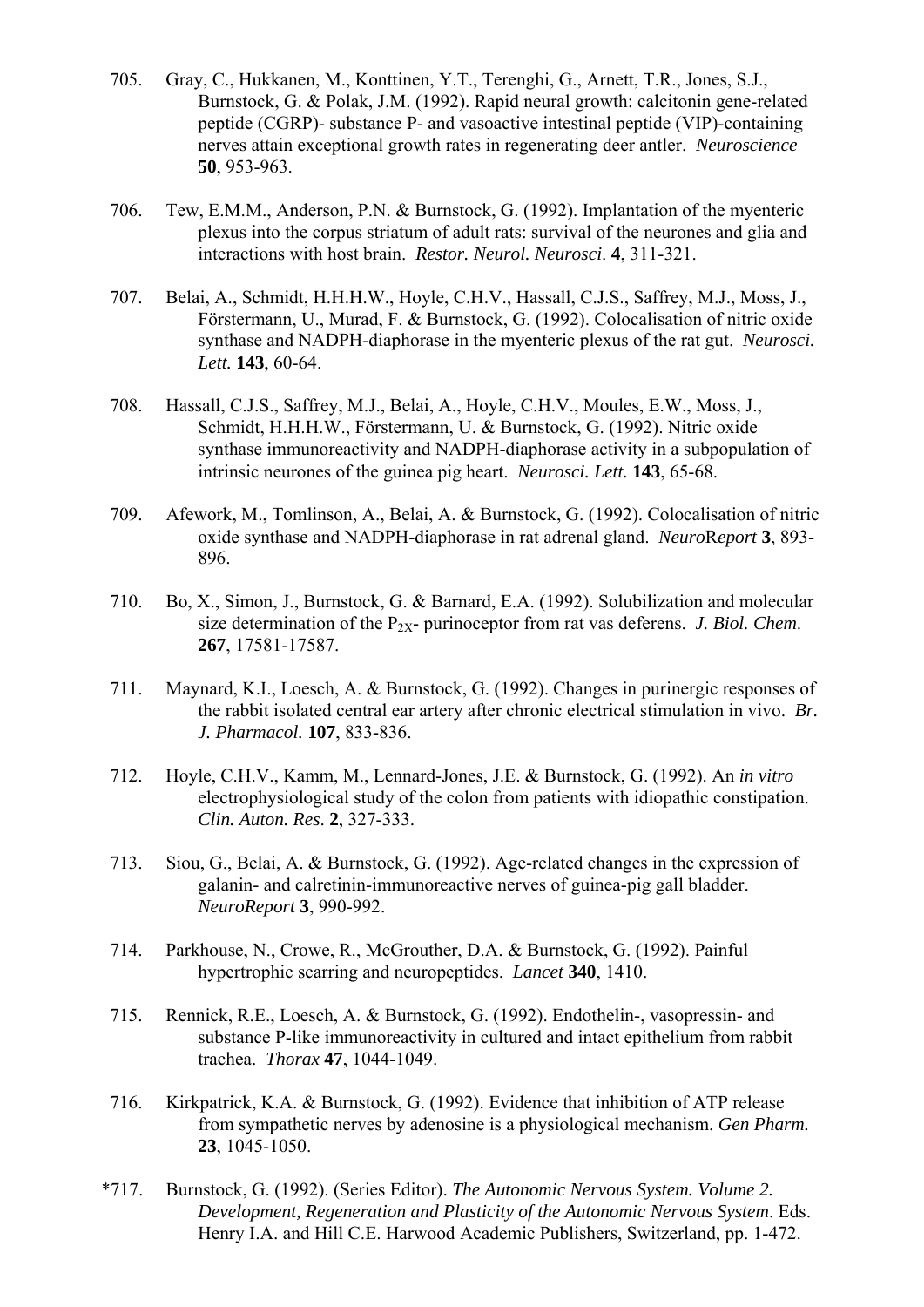- 718. Milner, P., Bodin, P., Loesch, A. & Burnstock, G. (1992). Increased shear stress leads to differential release of endothelin and ATP from isolated endothelial cells from 4 and 12-month-old male rabbit aorta. *J. Vasc. Res*. **29**, 420-425.
- 719. Knight, G.E., Hoyle, C.H.V. & Burnstock, G. (1992). Responses of the rectum and oesophagus of the snail Helix aspersa to purine nucleotides and nucleosides. *Comp. Biochem. Physiol.*  **103C**, 535-540.
- \*719a. Mathie, R.T., Ralevic, V., Alexander, B. & Burnstock, G. (1992). Nitric oxide is involved in ATP-induced dilatation of the rabbit hepatic arterial vascular bed. In: *Biology of Nitric Oxide, Part 1, Physiological and Clinical Aspects*. Eds. S. Moncada, M.A. Marletta, J.B. Higgs, Jr. & E.A. Higgs, Portland Press, London. pp. 90-92.
- 720. Rennick, R.E., Milner, P. & Burnstock, G. (1993). Thrombin stimulates release of endothelin and vasopressin, but not substance P, from isolated rabbit tracheal epithelial cells. *Eur. J. Pharmacol.* **230**, 367-370.
- 721. Hassall, C.J.S., Saffrey, M.J. & Burnstock, G. (1993). Expression of NADPHdiaphorase activity by guinea-pig paratracheal neurones. *Neuroreport* **4**, 49-52.
- 722. Rennick, R.E., Connat, J.-L., Burnstock, G., Rothery, S., Severs, N.J. & Green, C.R. (1993). Expression of connexin43 gap junctions between cultured vascular smooth muscle cells is dependent upon phenotype. *Cell Tissue Res.* **271**, 323-332.
- 723. Belai, A., Facer, P., Bishop, A., Polak, J.M. & Burnstock, G. (1993). Effect of streptozotocin-diabetes on the level of VIP mRNA in myenteric neurons. *Neuroreport* **4**, 291-294.
- 724. Mione, M.C., Cavanagh, J.F.R. & Burnstock, G. (1993). Uptake of 5-hydroxydopamine in sensory nerves of guinea-pig uterine arteries in late pregnancy. *J. Neurocytol.* **22**, 164-175.
- 725. James, S., Patel, N.J., Thomas, P.K. & Burnstock, G. (1993). Immunocytochemical localisation of insulin receptors on rat superior cervical ganglion neurons in dissociated cell culture. *J. Anat.* **182**, 95-100.
- 726. Cai, W.Q., Bodin, P., Sexton, A., Loesch, A. & Burnstock, G. (1993). Localization of neuropeptide Y and atrial natriuretic peptide in the endothelial cells of human umbilical blood vessels. *Cell Tissue Res.* **272**, 175-181.
- \*727. Burnstock, G. (1993). Introduction: Changing face of autonomic and sensory nerves in the circulation. In: *Vascular Innervation and Receptor Mechanisms: New Perspectives*, Eds. L.Edvinsson and R. Uddman, Academic Press Inc, USA, pp. 1- 22.
- \*728. Burnstock, G. (1993). Physiological and pathological roles of purines: an update. *Drug Dev. Res*. **28**, 195-206.
- \*729. Lincoln, J. & Burnstock, G. (1993). Autonomic innervation of the urinary bladder and urethra. In: *The Autonomic Nervous System, Vol. 3. Nervous Control of the Urogenital System*. Ed. C. Maggi, Harwood Academic Publishers, Switzerland. pp. 33-69.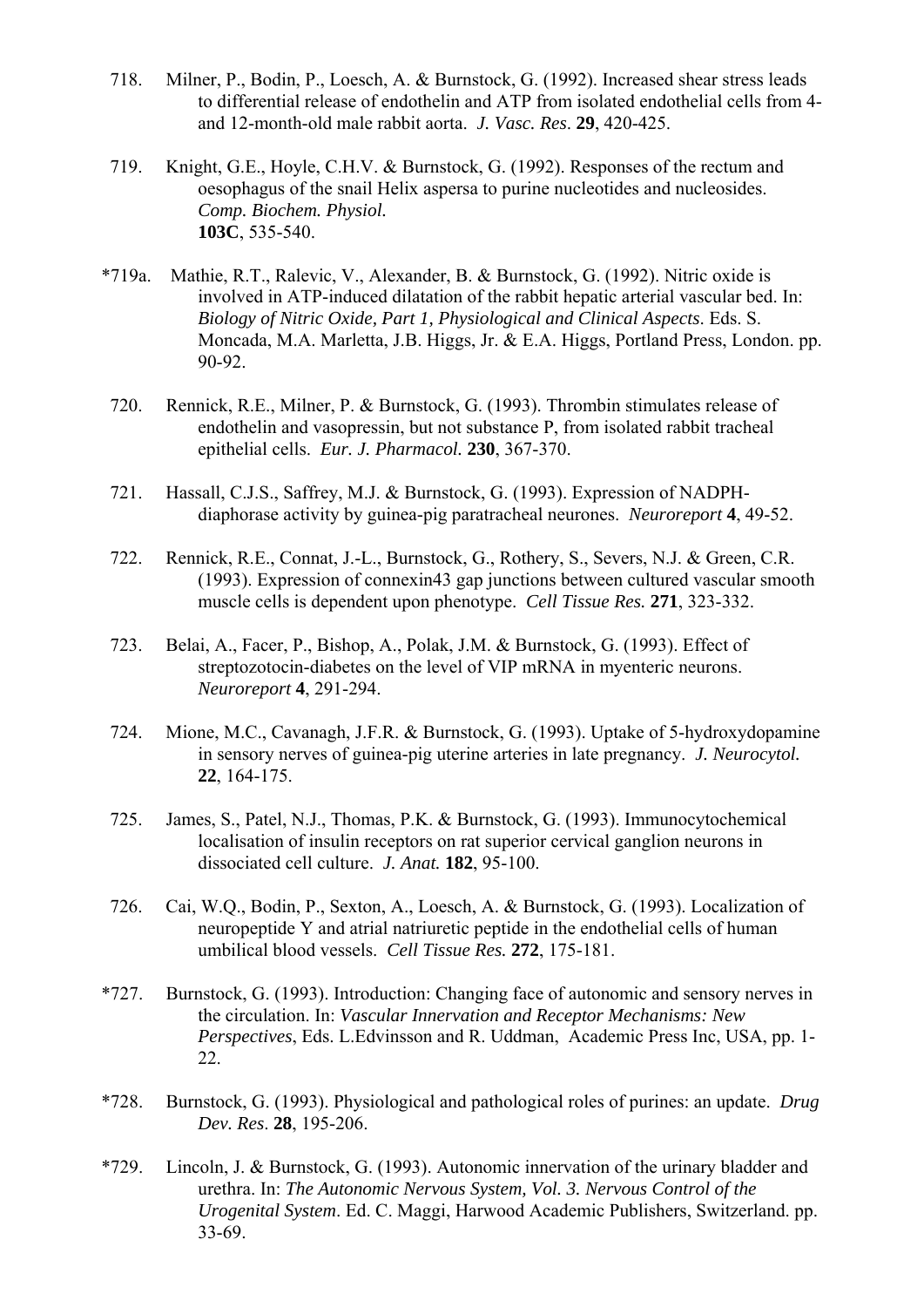- \*730. Hoyle, C.H.V. & Burnstock, G. (1993). Postganglionic efferent transmission to the bladder and urethra. In: *The Autonomic Nervous System, Vol. 3. Nervous Control of the Urogenital System*. Ed. C. Maggi, Harwood Academic Publishers, Switzerland. pp. 349-383.
- \*731. Burnstock, G. (1993). (Series Editor). *The Autonomic Nervous System. Volume 3. Nervous Control of the Urogenital System*. Ed. C.A. Maggi. Harwood Academic Publishers, Switzerland, pp. 1-588.
- \*732. Burnstock, G. (1993). Hypoxia, endothelium and purines. *Drug Dev. Res*. **28**, 301-305.
- 733. Soediono, P., Belai, A. & Burnstock, G. (1993). Prevention of neuropathy in the pyloric sphincter of streptozotocin - diabetic rats by gangliosides. *Gastroenterology* **104**, 1072-1082.
- 734. Corr, L., Burnstock, G. & Poole-Wilson, P. (1993). Effects of age and hyperlipidemia on rabbit coronary responses to neuropeptide Y and the interaction with norepinephrine. *Peptides* **14**, 359-364.
- \*735. Ralevic, V. & Burnstock, G. (1993). *Monograph. Neural-Endothelial Interactions in the Control of Local Vascular Tone*. Medical Intelligence Unit. R.G. Landes Company, Medical Publishers, Austin, Texas, pp. 1-117.
- 736. Hasséssian, H., Bodin, P. & Burnstock, G. (1993). Blockade by glibenclamide of the flow-induced endothelial release of ATP that contributes to vasodilatation in the pulmonary vascular bed of the rat. *Br. J. Pharmacol.* **109**, 466-472.
- 737. Vials, A. & Burnstock, G. (1993). A2-purinoceptor-mediated relaxation in the guineapig coronary vasculature: a role for nitric oxide. *Br. J. Pharmacol.* **109**, 424-429.
- 738. Bo, X. & Burnstock, G. (1993). Heterogeneous distribution of [<sup>3</sup>H] α, β-methylene ATP binding sites in blood vessels. *J. Vasc. Res*. **30**, 87-101.
- \*739. Burnstock, G. (1993). Determinants of signal transmission in healthy and diseased autonomic neuromuscular junctions. *Diabetic Med.* **10**, 64S-69S.
- 740. Bo, X. & Burnstock, G. (1993). Triphosphate, the key structure of the ATP molecule responsible for interaction with P2X purinoceptors. *Gen. Pharmacol.* **24**, 637-640.
- 741. Brizzolara, A.L., Crowe, R. & Burnstock, G. (1993). Evidence for the involvement of both ATP and nitric oxide in non-adrenergic, non-cholinergic inhibitory neurotransmission in the rabbit portal vein. *Br. J. Pharmacol. (Special Report)* **109**, 606-608.
- 742. Zagorodnyuk, V., Hoyle, C.H.V. & Burnstock, G. (1993). An electrophysiological study of developmental changes in the innervation of the guinea-pig taenia coli. *Pflügers Arch*. **423**, 427-433.
- 743. Webb, T.E., Simon, J., Krishek, B.J., Bateson, A.N., Smart, T.G., King, B.F., Burnstock, G. & Barnard, E.A. (1993). Cloning and functional expression of a brain G-protein coupled ATP receptor. *FEBS Lett*. **324**, 219-225.
- 744. Loesch, A. & Burnstock, G. (1993). Ultrastructural localization of nitric oxide synthase in intima of rabbit aorta. *Endothelium* **1**, 23-29.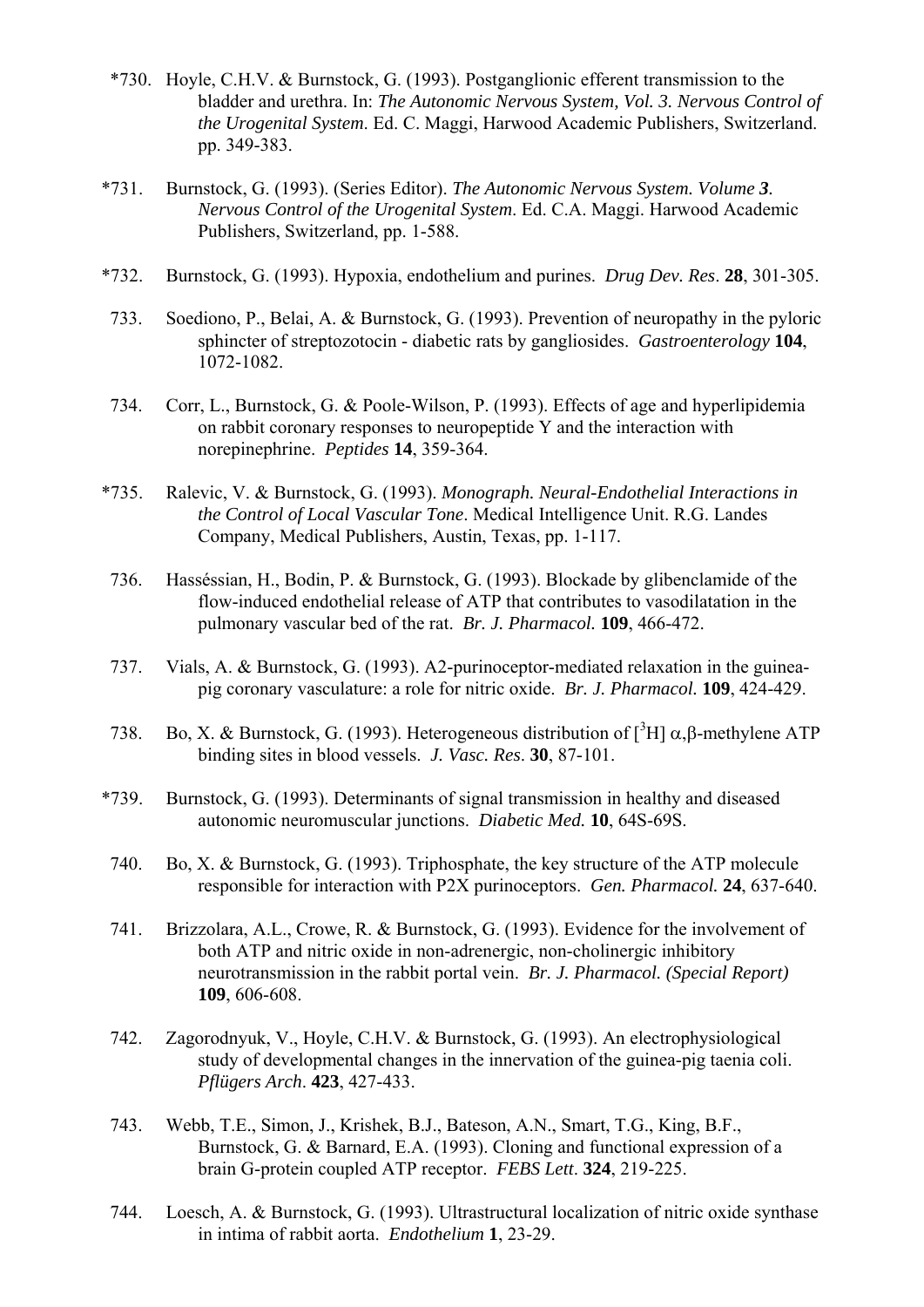- 745. Tanaka, K., Hassall, C.J.S. & Burnstock, G. (1993). Distribution of intracardiac neurones and nerve terminals that contain a marker for nitric oxide, NADPHdiaphorase, in the guinea-pig heart. *Cell Tissue Res.* **273**, 293-300.
- 746. Loesch, A., Domer, F.R., Alexander, B. & Burnstock, G. (1993). Electronimmunocytochemistry of peptides in endothelial cells of rabbit cerebral vessels following perfusion with a perfluorocarbon emulsion. *Brain Res.* **611**, 333-337.
- 747. Hassall, C.J.S., Stanford, S.C., Burnstock, G. & Buckley, N.J. (1993). Coexpression of four muscarinic receptor genes by the intrinsic neurones of the rat and guinea-pig heart. *Neuroscience* **56**, 1041-1048.
- 748. Knight, G.E. & Burnstock, G. (1993). Identification of purinoceptors in the isolated stomach and intestine of the three spined stickleback gasterosteus aculeatus L. *Comp. Biochem. Physiol.* **106C**, 71-78.
- 749. Vials, A.J. & Burnstock, G. (1993). Effects of pyrimidines on the guinea-pig coronary vasculature. *Br. J. Pharmacol.* **110**, 1091-1097.
- 750. Ralevic, V., Belai, A. & Burnstock, G. (1993). Impaired sensory-motor nerve function in the isolated mesenteric arterial bed of streptozotocin-diabetic and gangliosidetreated streptozotocin-diabetic rats. *Br. J. Pharmacol.* **110**, 1105-1111.
- 751. Crowe, R., Mitsou, J., McGrouther, D.A. & Burnstock, G. (1993). An increase in the growth of hair associated with hyperinnervation of the underlying vessels in rabbit skin. *Neurosci. Lett*. **161**, 105-108.
- 752. Cai, W.Q., Terenghi, G., Bodin, P., Burnstock, G. & Polak, J.M. (1993). In situ hybridization of atrial natriuretic peptide mRNA in the endothelial cells of human umbilical vessels. *Histochemistry* **100**, 277-283.
- 753. Andrews, T., Lincoln, J., Milner, P., Burnstock, G. & Cowen, T. (1993). Differential regulation of tyrosine hydroxylase protein and activity in rabbit sympathetic neurones after long-term cold exposure: altered responses in ageing. *Brain Res.* **624**, 69-74.
- 754. Trouslard, J., Mirsky, R., Jessen, K., Burnstock, G. & Brown, D.A. (1993). Intracellular calcium changes associated with cholinergic nicotinic receptor activation in cultured myenteric plexus neurones. *Brain Res.* **624**, 103-108.
- 755. Knight, G.E. & Burnstock, G. (1993). Acetylcholine induces relaxation via the release of nitric oxide from endothelial cells of the garter snake (*Thamnophis sirtalis parietalis*) aorta. *Comp. Biochem. Physiol.* **106C**, 383-388.
- 756. Ziganshin, A.U., Hoyle, C.H.V., Bo, X., Lambrecht, G., Mutschler, E., Baumert, H.G. & Burnstock, G. (1993). PPADS selectively antagonizes  $P_{2X}$ -purinoceptormediated responses in the rabbit urinary bladder. *Br. J. Pharmacol.* **110**, 1491- 1495.
- 757. Domer, F., Alexander, B., Milner, P., Bodin, P. & Burnstock, G. (1993). Effect of changes in rate of vascular perfusion on release of substances into the effluent from the brain of the rabbit. *Brain Res.* **630**, 88-94.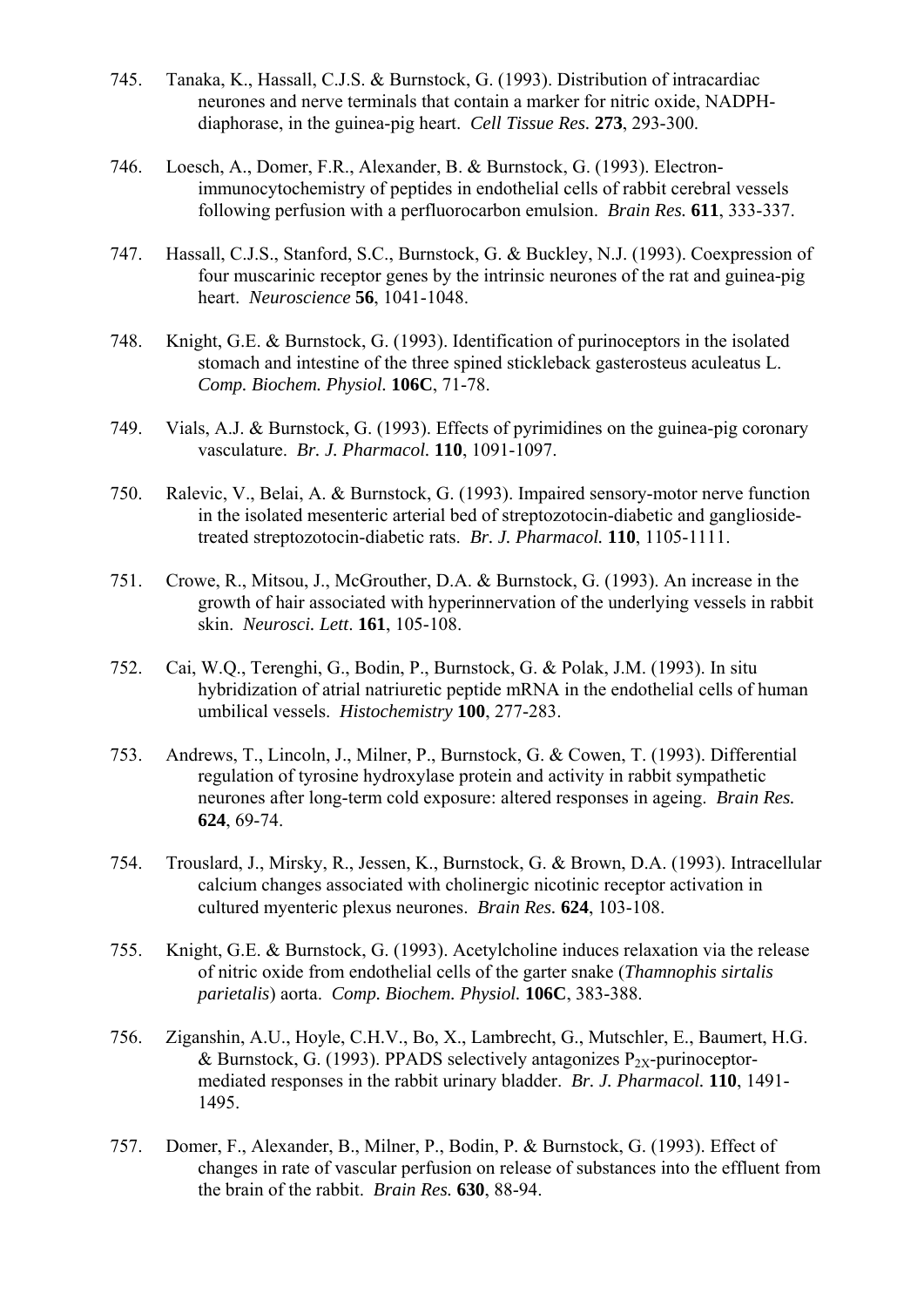- 758. Cai, W.Q., Bodin, P., Loesch, A., Sexton, A. & Burnstock, G. (1993). Endothelium of human umbilical blood vessels: Ultrastructural immunolocalization of neuropeptides. *J. Vasc. Res*. **30**, 348-355.
- 759. Loesch, A., Belai, A. & Burnstock, G. (1993). Ultrastructural localization of NADPHdiaphorase and colocalization of nitric oxide synthase in endothelial cells of the rabbit aorta. *Cell Tissue Res.* **274**, 539-545.
- 760. Cai, W.Q., Dikranian, K., Bodin, P., Turmaine, M. & Burnstock, G. (1993). Colocalization of vasoactive substances in the endothelial cells of human umbilical vessels. *Cell Tissue Res.* **274**, 533-538.
- 761. Fischer, B., Boyer, J.L., Hoyle, C.H.V., Ziganshin, A.U., Brizzolara, A.L., Knight, G.E., Zimmet, J., Burnstock, G., Kendall Harden, T. & Jacobson, K.A. (1993). Identification of potent selective  $P_{2Y}$  purinoceptor agonists: Structure-activity relationships for 2-thioether derivatives of adenosine 5'-triphosphate. *J. Med. Chem*. **36**, 3937-3946.
- 762. Ationu, A., Hassall, C.J.S., Moules, E., Mascaro, G., Carter, N.D., Burnstock, G. & Singer, D.R.J. (1993). Expression of insulin-like growth factor-1 by human ventricular explants in culture. *J. Human Hypertens* **7**, 407-409.
- 763. Lincoln, J., Milner, P., Appenzeller, O., Burnstock, G. & Qualls, C. (1993). Innervation of normal human sural and optic nerves by noradrenaline - and peptide-containing nervi vasorum and nervorum: effect of diabetes and alcoholism. *Brain Res.* **632**, 48-56.
- 764. Tew, E.M.M., Saffrey, M.J., Anderson, P.T. & Burnstock, G. (1993). Post-natal rat NADPH-diaphorase-containing myenteric neurons extend processes when transplanted into adult rat corpus striatum. *Exp. Neurol*. **124**, 265-273.
- \*765. Burnstock, G. (1993). Respiratory and gastro-intestinal parallels: real or contrived? In: *Pathophysiology of the Gut and Airways. An Introduction*. Eds. P. Andrews & J. Widdicombe, Physiology Society Study Guide, Portland Press, London. pp. 1-4.
- \*766. Burnstock, G. (1993). Integration of factors controlling vascular tone. Overview. *Anesthesiology*. **79**, 1368-1380.
- 767. Rubino, A., Ralevic, V. & Burnstock, G. (1993). The P1-purinoceptors that mediate the prejunctional inhibitory effect of adenosine on capsaicin-sensitive non-adrenergic non-cholinergic neurotransmission in the rat mesenteric arterial bed of the A1 subtype. *J. Pharmacol. Exp. Ther.* **267**, 1100-1104.
- 768. Speakman, C.T.M., Hoyle, C.H.V., Kamm, M.A., Henry, M.M., Nicholls, R.J. & Burnstock, G. (1993). Neuropeptides in the internal anal sphincter in neurogenic faecal incontinence. *Int. J. Colorectal Dis*. **8**, 201-205.
- 768a. Speakman, C.T.M., Hoyle, C.H.V., Kamm, M.A., Henry, M.M., Nicholls, R.J. & Burnstock, G. (1993). Abnormalities of innervation of internal anal sphincter in faecal incontinence. *Dig. Dis. Sci.* **38**, 1961-1969.
- \*769. Burnstock, G. (1994). Cotransmitters of catecholamines. *J. Auton. Pharmacol*. **14**, 5-6.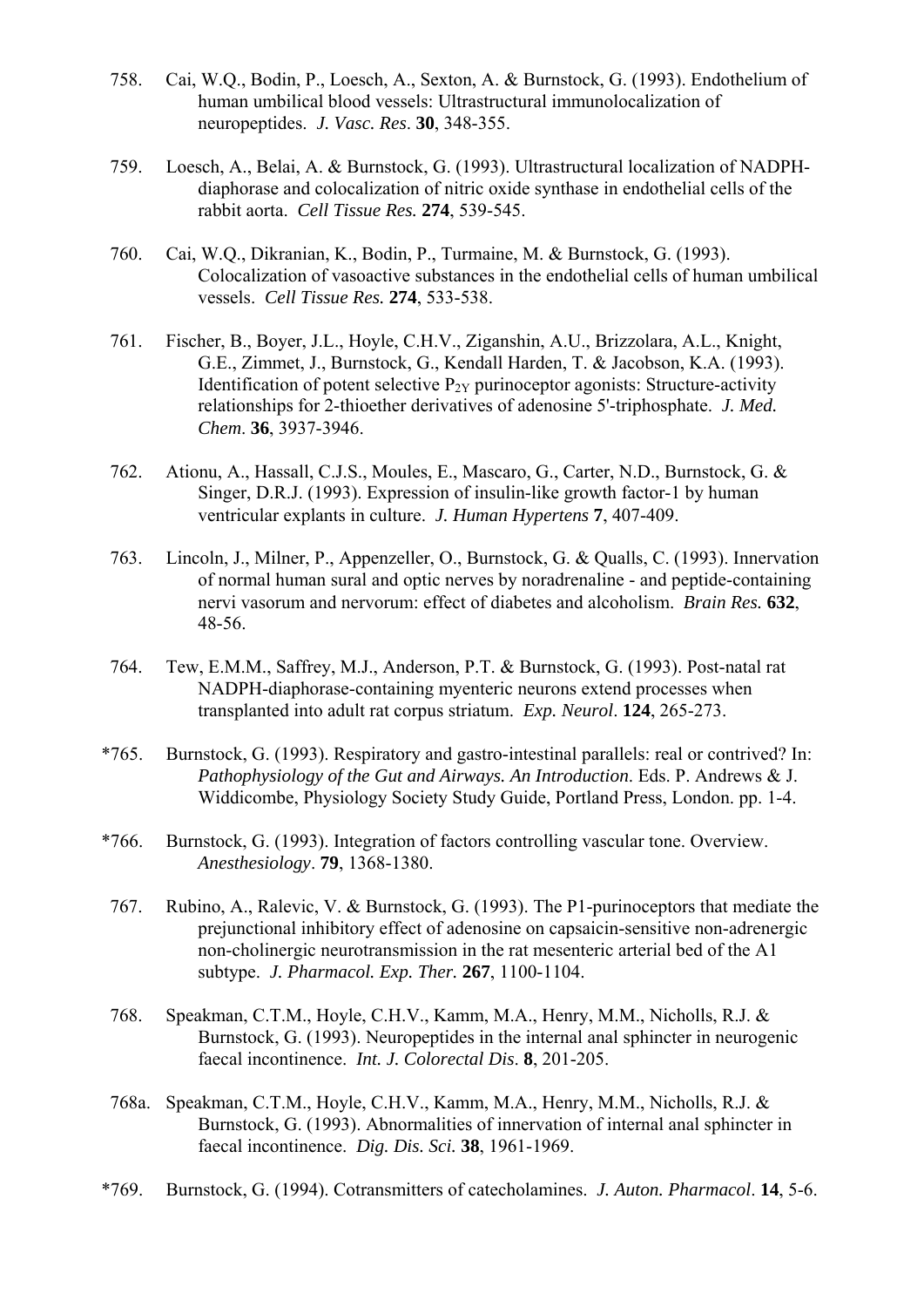- 770. Vials, A.J. & Burnstock, G. (1994). The effect of suramin on vasodilator responses to ATP and 2-methylthio-ATP in the Sprague-Dawley rat coronary vasculature. *Eur. J. Pharmacol.* **251**, 299-302.
- 771. Loesch, A., Belai, A. & Burnstock, G. (1994). An Ultrastructural study of NADPHdiaphorase and nitric oxide synthase in the perivascular nerves and vascular endothelium of the rat basilar artery. *J. Neurocytol.* **23**, 49-59.
- 772. Reekie, F.M. & Burnstock, G. (1994). Some effects of purines on neurones of guineapig superior cervical ganglia. *Gen. Pharmacol.* **25**, 143-148.
- 773. Abbracchio, M.P., Saffrey, M.J., Hopker, V. & Burnstock, G. (1994). Modulation of astroglial cell proliferation by analogues of adenosine and ATP in primary cultures of rat striatum. *Neuroscience* **59**, 67-76.
- 774. Ziganshin, A.U., Hoyle, C.H.V., Lambrecht, G., Mutschler, E., Baumert, H.G. & Burnstock, G. (1994). Selective antagonism by PPADS at  $P_{2X}$ -purinoceptors in rabbit isolated blood vessels. *Br. J. Pharmacol.* **111**, 923-929.
- 775. Ralevic, V., Rubino, A. & Burnstock, G. (1994). Prejunctional modulation of sensorymotor nerve-mediated vasodilatation of the rat mesenteric arterial bed by opioid peptides. *J. Pharmacol. Exp. Ther.* **268**, 772-778.
- \*776. Barnard, E.A., Burnstock, G. & Webb, T.E. (1994). G protein-coupled receptors for ATP and other nucleotides: a new receptor family. *Trends Pharmacol. Sci.* **15**, 67- 70.
- 777. Brizzolara, A.L., Stewart-Lee, A.L. & Burnstock, G. (1994). Responses of rabbit basilar arteries to vasoconstrictor and vasodilator agents: the effects of atherosclerosis, age and sex. *J. Vasc. Res*. **31**, 106-113.
- 778. Brizzolara, A.L., Morris, D.G. & Burnstock, G. (1994). Ethanol affects sympathetic cotransmission and endothelium-dependent relaxation in the rat. *Eur. J. Pharmacol.* **254**, 175-181.
- 779. Afework, M., Tomlinson, A. & Burnstock, G. (1994). Distribution and colocalization of nitric oxide synthase and NADPH-diaphorase in adrenal gland of developing, adult and aging Sprague-Dawley rats. *Cell Tissue Res.* **276**, 133-141.
- 780. Siou, G., Belai, A. & Burnstock, G. (1994). A developmental study of the localization of NADPH-diaphorase in the ganglionated plexus of the guinea-pig gall bladder. *Cell Tissue Res.* **276**, 61-68.
- 781. Burnstock, G., Fischer, B., Hoyle, C.H.V., Maillard, M., Ziganshin, A.U., Brizzolara, A.L., von Isakovics, A., Boyer, J.L., Kendall Harden, T. & Jacobson, K.A. (1994). Structure activity relationships for derivatives of adenosine 5'-triphosphate as agonists at  $P_2$  purinoceptors: heterogeneity within  $P_{2X}$  and  $P_{2Y}$  subtypes. *Drug Dev. Res.* **31**, 206-219.
- \*782. Milner, P. & Burnstock, G. (1994). Neurotransmitters in the gut. In: *Constipation and related disorders:Pathophysiology and management in adults and children*. Eds. M. Kamm. & J. Lennard-Jones. Wrightson Biomedical Publishing Ltd, Hampshire, UK. pp. 41-49.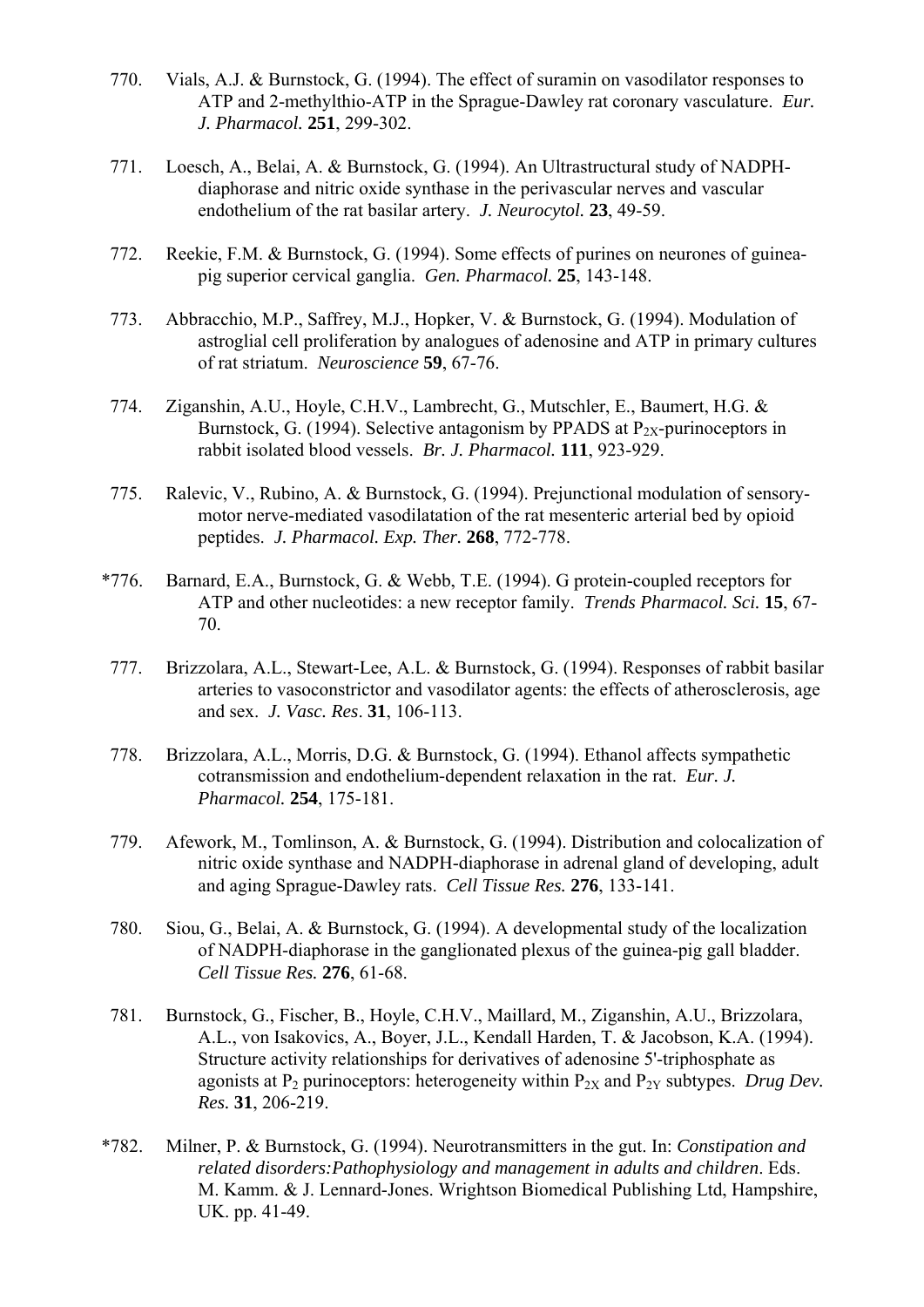- 783. Maynard, K.I. & Burnstock, G. (1994). Evoked noradrenaline release in the rabbit ear artery: enhancement by purines, attenuation by neuropeptide Y and lack of effect of calcitonin gene-related peptide. *Br. J. Pharmacol.* **112**, 123-126.
- \*784. Bodin, P., Loesch, A., Milner, P. & Burnstock, G. (1994). Effect of increased flow on release of vasoactive substances from vascular endothelial cells. In: *The Society of Experimental Biology Seminar Series 54: Biomechanics and Cells. Part I. Soft Tissue*. Eds. F. Lyall & A.J. El Haj, Cambridge University Press, Cambridge. pp. 37-60.
- 785. Crowe, R., Parkhouse, N., McGrouther, D. & Burnstock, G. (1994). Neuropeptidecontaining nerves in painful hypertrophic human scar tissue. *Br. J. Dermatol*. **130**, 444-452.
- 786. Brauer, M.M., Lincoln, J., Sarner, S., Blundell, D., Milner, P., Passaro, M. & Burnstock, G. (1994). Maturational changes in sympathetic and sensory innervation of the rat uterus: effects of neonatal capsaicin treatment. *Int. J. Dev. Neurosci.* **12**, 157-171.
- 787. Corr, L. & Burnstock, G. (1994). Analysis of P2-purinoceptor subtypes on the smooth muscle and endothelium of rabbit coronary artery. *J. Cardiovasc. Pharmacol.* **23**, 709-715.
- 788. Vials, A. & Burnstock, G. (1994). Differential effects of ATP- and 2-methylthioATPinduced relaxation in guinea pig coronary vasculature. *J. Cardiovasc. Pharmacol.* **23**, 757-764.
- 789. Kasakov, L., Belai, A., Vlaskovska, M. & Burnstock, G. (1994). Noradrenergicnitrergic interactions in the rat anococcygeus muscle: evidence for postjunctional modulation by nitric oxide. *Br. J. Pharmacol.* **112**, 403-410.
- 790. Rubino, A. & Burnstock, G. (1994). Recovery after dietary vitamin E supplementation of impaired endothelial function in vitamin E-deficient rats. *Br. J. Pharmacol.* **112**, 515-518.
- 791. Tay, S.S.W., Moules, E.W. & Burnstock, G. (1994). Colocalisation of NADPHdiaphorase with nitric oxide synthase and vasoactive intestinal polypeptide in newborn pancreatic neurons. *J. Anat*. **184**, 545-552.
- 792. Dikranian, K., Loesch, A. & Burnstock, G. (1994). Localisation of nitric oxide synthase and its colocalisation with vasoactive peptides in coronary and femoral arteries. An electron microscope study. *J. Anat*. **184**, 583-590.
- 793. Ationu, A., Hassall, C., Moules, E., Patton, M., Singer, D.R.J., Burnstock, G. & Carter, N.D. (1994). Secretion of atrial and brain natriuretic peptides from human cardiac atrial explants in culture: effect of dynorphin. *Cardioscience* **5**, 81-85.
- 794. Bo, X., Fischer, B., Maillard, M., Jacobson, K.A. & Burnstock, G. (1994). Comparative studies on the affinities of ATP derivatives for P2X-purinoceptors in rat urinary bladder. *Br. J. Pharmacol.* **112**, 1151-1159.
- \*795. Milner, P. & Burnstock, G. (1994). Trophic factors and the control of smooth muscle development and innervation. Volume 1. In: *Airways Smooth Muscle: Development and Regulation of Contractility*. Eds. D. Raeburn & M.A. Giembycz, Birkhauser Verlag, Switzerland. pp. 1-39.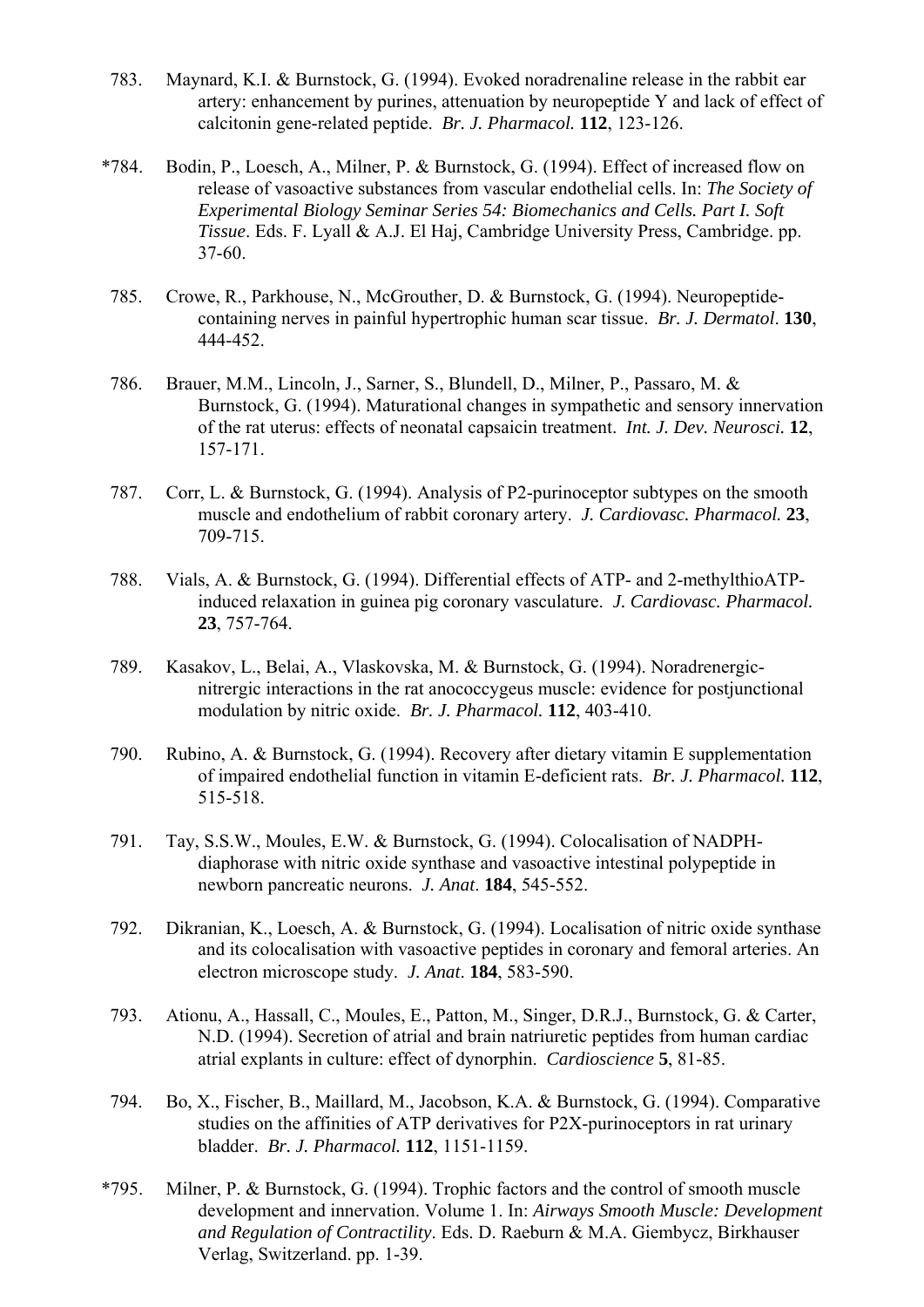- \*796. Ziganshin, A.U., Hoyle, C.H.V. & Burnstock, G. (1994). Ecto-enzymes and metabolism of extracellular ATP. *Drug Dev. Res*. **32**, 134-146.
- 797. Ralevic, V., Edvinsson, L. & Burnstock, G. (1994). Inhibition of neuropeptide Yinduced augmentation of noradrenaline-induced vasoconstriction by D-myoinositol 1,2,6-trisphosphate in the rat mesenteric arterial bed. *Acta. Physiol. Scand*. **151**, 309-317.
- 798. Tay, S.S.W. & Burnstock, G. (1994). Localization of age-related changes in NADPHdiaphorase activity in pancreatic neurones. *Neuroscience* **615**, 597-602.
- 799. Fredholm, B.B., Abbracchio, M.P., Burnstock, G., Daly, J.W., Harden, T.K., Jacobson, K.A., Leff, P. & Williams, M. (1994). VI. Nomenclature and classification of purinoceptors. *Pharmacol. Rev.* **46**, 143-156.
- 800. Hopker, V.H., Saffrey, M.J. & Burnstock, G. (1994). Myenteric plexus explants promote neurite elongation and survival of striatal neurons in vitro. *Brain Res.* **648**, 332-336.
- 801. Inoue, K., Watano, T., Koizumi, S., Nakazawa, K. & Burnstock, G. (1994). Dual modulation by adenosine of ATP-activated channels through GTP-binding proteins in rat pheochromocytoma PC12 cells. *Eur. J. Pharmacol.* **268**, 223-229.
- 802. Stones, R.W., Beard, R.W. & Burnstock, G. (1994). Pharmacology of the human ovarian vein: responses to putative neurotransmitters and endothelin-1. *Br. J. Obs. Gynae*. **101**, 701-706.
- \*803. Hoyle, C.H.V., Lincoln, J. & Burnstock, G. (1994). Neural control of pelvic organs. In: *Handbook of Neuro-Urology*. Ed. D.N.Rushton, Marcel Dekker, Inc. New York. pp. 1-54.
- 804. Bo, X. & Burnstock, G. (1994). Distribution of  $[^{3}H]\alpha, \beta$ -methylene ATP binding sites in rat brain and spinal cord. *Neuroreport* **5**, 1601-1604.
- \*805. Allen, T.G.J., Hassall, C.J.S. & Burnstock, G. (1994). Mammalian intrinsic cardiac neurons in cell culture. In: *Neurocardiology*. Eds. J.A. Armour & J.L. Ardell, Oxford University Press, Oxford. pp. 115-138.
- 806. Saffrey, M.J. & Burnstock, G. (1994). Growth factors and the development and plasticity of the enteric nervous system. *J. Auton. Nerv. Syst.* **49**, 183-196.
- 807. Münch, G., Lincoln, J., Maynard, K., Belai, A. & Burnstock, G. (1994). Effects of acrylamide on cotransmission in perivascular sympathetic and sensory nerves. *J. Auton. Nerv. Syst.* **49**, 197-205.
- 808. Belai, A. & Burnstock, G. (1994). Evidence for coexistence of ATP and nitric oxide in non-adrenergic, non-cholinergic (NANC) inhibitory neurones in the rat ileum, colon and anococcygeus muscle. *Cell Tissue Res*. **278**, 197-200.
- 809. Stones, R.W., Turmaine, M., Beard, R.W. & Burnstock, G. (1994). The fine structure of the human ovarian vein. *J. Anat.* **185**, 285-294.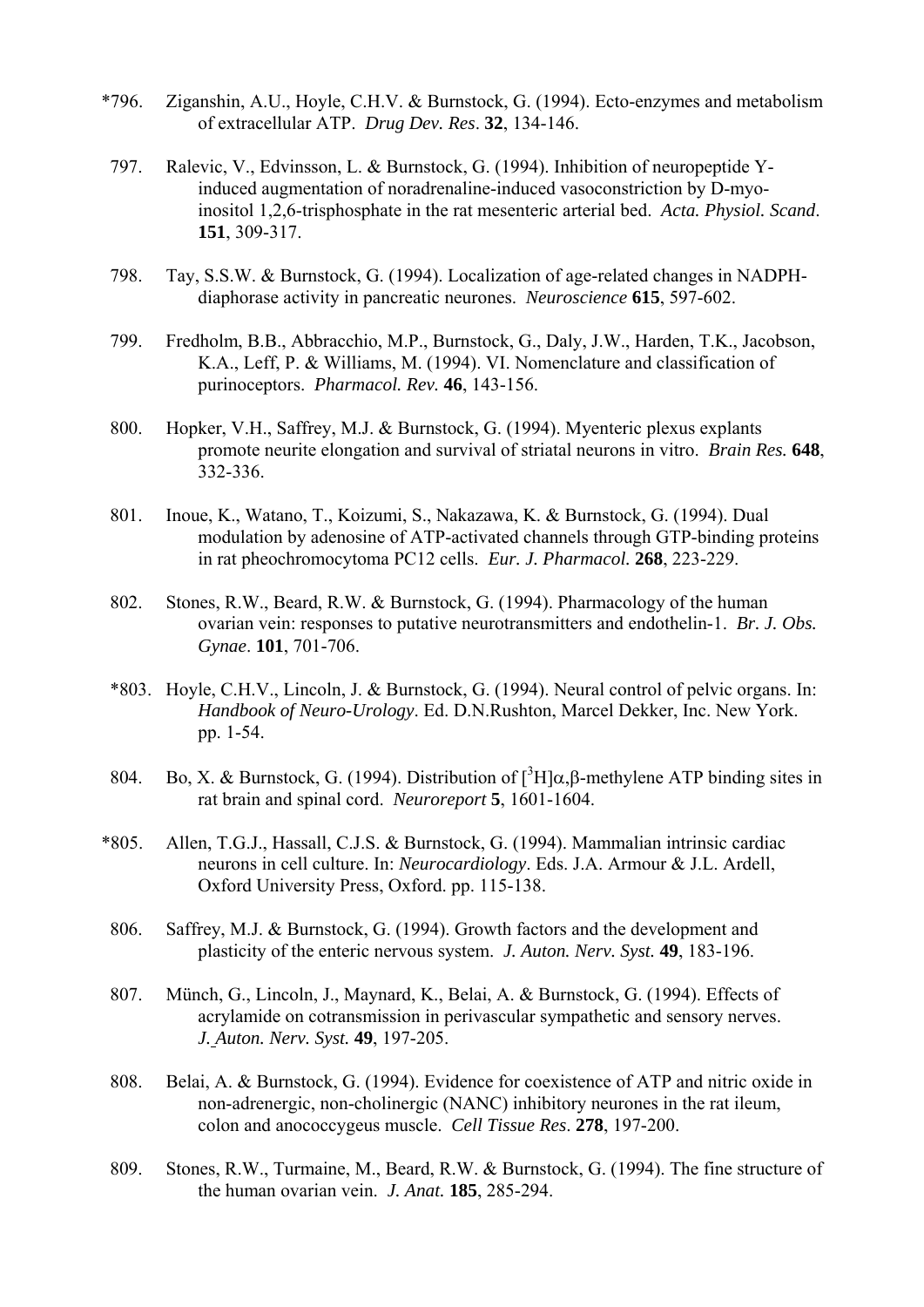- 810. Kirkpatrick, K.A. & Burnstock, G. (1994). Release of endogenous ATP from the vasa deferentia of the rat and guinea-pig by the indirect sympathomimetic tyramine. *J. Auton. Pharmacol*. **14**, 325-335.
- 811. Windscheif, U., Ralevic, V., Bäumert, H.G., Mutschler, E., Lambrecht, G. & Burnstock, G. (1994). Vasoconstrictor and vasodilator responses to various agonists in the rat perfused mesenteric arterial bed: selective inhibition by PPADS of contractions mediated via P2X-purinoceptors. *Br. J. Pharmacol.* **113**, 1015-1021.
- 812. Soediono, P. & Burnstock, G. (1994). Contribution of ATP and nitric oxide to NANC inhibitory transmission in rat pyloric sphincter. *Br. J. Pharmacol.* **113**, 681-686.
- 813. Ziganshin, A.U., Hoyle, C.H.V., Ziganshina, L.E. & Burnstock, G. (1994). Effects of cyclopiazonic acid on contractility and ecto-ATPase activity in guinea-pig urinary bladder and vas deferens. *Br. J. Pharmacol.* **113**, 669-674.
- 814. Tew, E.M.M., Anderson, P.N., Saffrey, M.J. & Burnstock, G. (1994). Transplantation of the postnatal rat myenteric plexus into the adult rat corpus striatum: an electron microscopic study. *Exp. Neurol*. **129**, 120-129.
- 815. Brauer, M.M., Lincoln, J., Milner, P., Sarner, S., Blundell, D., Passaro, M., Corbacho, A. & Burnstock, G. (1994). Plasticity of autonomic nerves: differential effects of long-term guanethidine sympathectomy on the sensory innervation of the rat uterus during maturation. *Int. J. Dev. Neurosci.* **12**, 579-586.
- 816. Abbracchio, M. & Burnstock, G. (1994). Purinoceptors: are there families of P2X and P2Y purinoceptors? *Pharmacol. Ther.* **64**, 445-475.
- \*817. Burnstock, G. & Ralevic, V. (1994). New insights into the local regulation of blood flow by perivascular nerves and endothelium. *Br. J. Plast. Surg*. **47**, 527-543.
- \*818. Burnstock, G. (1994). (Series Editor). *The Autonomic Nervous System. Volume 4 Comparative Physiology and Evolution of the Autonomic Nervous System*. Eds. S. Nilsson & S. Holmgren. Harwood Academic Publishers, Switzerland, pp. 1-376.
- 819. Saffrey, M.J., Hassall, C.J.S., Moules, E.W. & Burnstock, G. (1994). NADPH diaphorase and nitric oxide synthase are expressed by the majority of intramural neurons in the neonatal guinea pig urinary bladder. *J. Anat*. **185**, 487-495.
- 820. Dikranian, K., Tomlinson, A., Loesch, A., Winter, R. & Burnstock, G. (1994). Increase in immunoreactivity to endothelin-1 in the mucosal vasculature and epithelium of the large intestine during chronic hypoxia. *J. Anat.* **185**, 609-615.
- \*821. Hoyle, C.H.V. & Burnstock, G. (1994). The peripheral nervous system. In*: The Encyclopedia of Molecular Biology*. Ed. J. Kendrew, Blackwell Scientific Publications, Oxford. pp. 807-810.
- 822. Knight, G.E. & Burnstock, G. (1995). Responses of the aorta of the garter snake (*Thamnophis sirtalis parietalis*) to purines. *Br. J. Pharmacol.* **114**, 41-48.
- 823. Ziganshin, A.U., Ziganshina, L.E., Hoyle, C.H.V. & Burnstock, G. (1995). Effects of divalent cations and  $La^{3+}$  on contractility and ecto-ATPase activity in the guineapig urinary bladder. *Br. J. Pharmacol.* **114**, 632-639.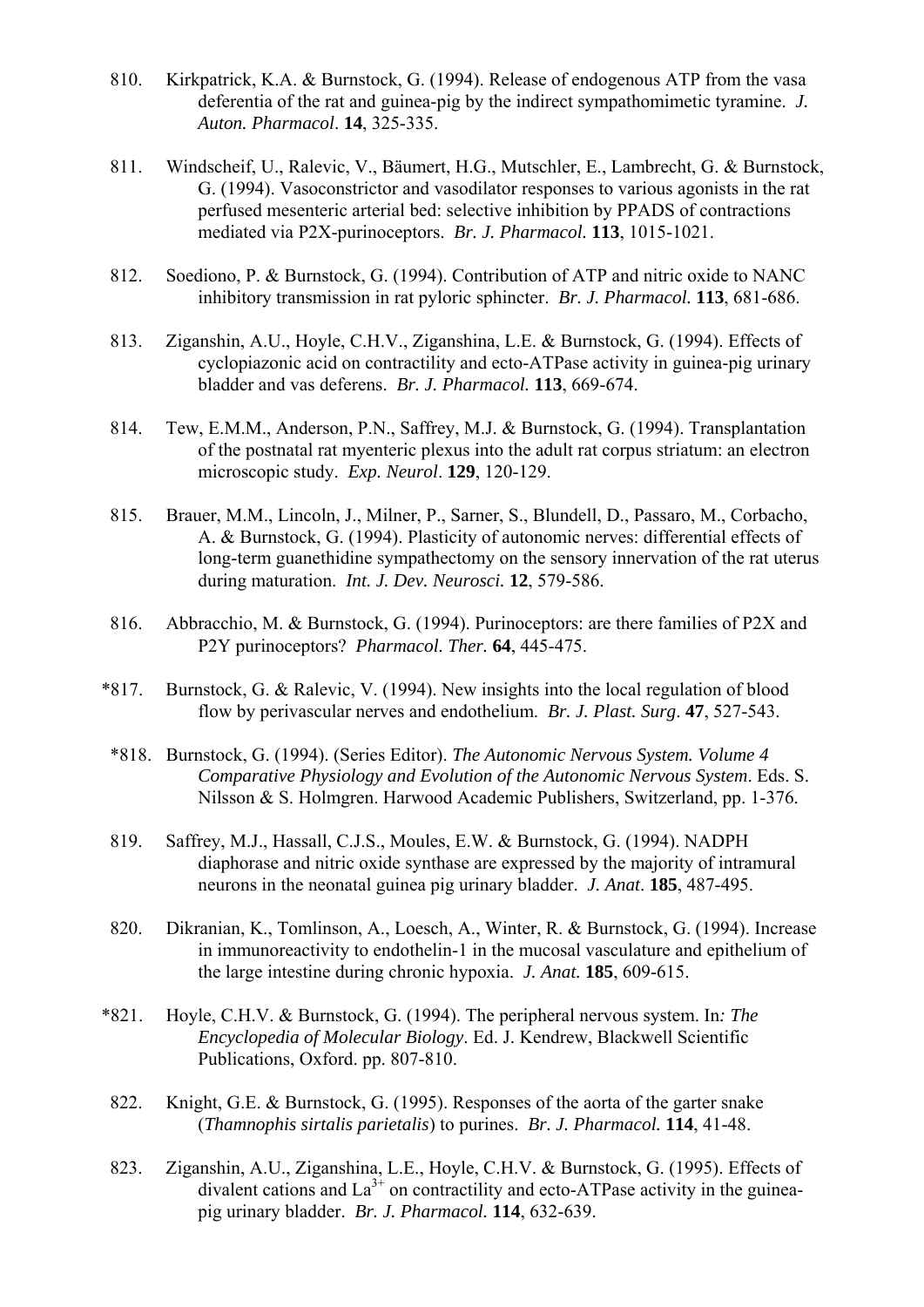- 824. Belai, A., Cooper, S. & Burnstock, G. (1995). Effect of age on NADPH-diaphorasecontaining myenteric neurones of rat ileum and proximal colon. *Cell Tissue Res.* **279**, 379-383.
- 825. Ziganshin, A.U., Ziganshina, L.E., King, B.F. & Burnstock, G. (1995). Characteristics of ecto-ATPase of *Xenopus* oocytes and the inhibitory actions of suramin on ATP breakdown. *Pflügers Arch.* **429**, 412-418.
- 826. Hasséssian, H. & Burnstock, G. (1995). Interacting roles of nitric oxide and ATP in the pulmonary circulation of the rat. *Br. J. Pharmacol.* **114**, 846-850.
- 827. Saiag, B., Bodin, P., Shacoori, V., Catheline, M., Rault, B. & Burnstock, G. (1995). Uptake and flow-induced release of uridine nucleotides from isolated vascular endothelial cells. *Endothelium* **2**, 279-285.
- \*828. Lincoln, J., Hoyle, C.H.V. & Burnstock, G. (1995). Transmission: Nitric Oxide. In: *The Autonomic Nervous System, Volume 1 (reprinted) : Autonomic Neuroeffector Mechanisms*. Eds. G. Burnstock & C.H.V. Hoyle, Harwood Academic Publishers, Switzerland. pp. 509-539.
- \*829. Milner, P. & Burnstock, G. (1995). Neurotransmitters in the autonomic nervous system. In: *Handbook of Autonomic Nervous System Dysfunction*. Ed. A.D. Korczyn, Marcel Dekker, New York. pp. 5-32.
- \*830. Ralevic, V. & Burnstock, G. (1995). Neuropeptides in blood pressure control. In: *Hypertension: Pathophysiology, Diagnosis and Management. 2nd edn*. Eds. J.H. Laragh & B.M. Brenner, Raven Press, NY. pp. 801-831.
- 831. Loesch, A. & Burnstock, G. (1995). Ultrastructural localization of nitric oxide synthase and endothelin in coronary and pulmonary arteries of newborn rats. *Cell Tissue Res*. **279**, 475-483.
- 832. Stones, R.W., Loesch, A., Beard, R.W. & Burnstock, G. (1995). Substance P: endothelial localization and pharmacology in the human ovarian vein. *Obs. Gynae*. **85**, 273-278.
- 833. Ziganshin, A.U., Berdnikov, E.A., Ziganshina, L.E., Tantasheva, F.R., Hoyle, C.H.V. & Burnstock, G. (1995). Effects of  $\alpha$ ,  $\beta$ -unsaturated sulphones and phosphonium salts on ecto-ATPase activity and contractile responses mediated via P2Xpurinoceptors. *Gen. Pharmacol.* **26**, 527-532.
- 834. Ralevic, V., Hoyle, C.H.V. & Burnstock, G. (1995). Pivotal role of phosphate chain length in vasoconstrictor *versus* vasodilator actions of adenine dinucleotides in rat mesenteric arteries. *J. Physiol.* **483**, 703-713.
- 835. Bodin, P. & Burnstock, G. (1995). Synergistic effect of acute hypoxia on flow-induced release of ATP from cultured endothelial cells. *Experientia* **51**, 256-259.
- 836. Schäfer, K., Saffrey, M.J. & Burnstock, G. (1995). Trophic actions of 2 chloroadenosine and bFGF on cultured myenteric neurones. *Neuroreport* **6**, 937- 941.
- 837. Sexton, A.J., Loesch, A., Turmaine, M., Miah, S. & Burnstock, G. (1995). Nitric oxide and human umbilical vessels: pharmacological and immunohistochemical studies. *Placenta* **16**, 277-288.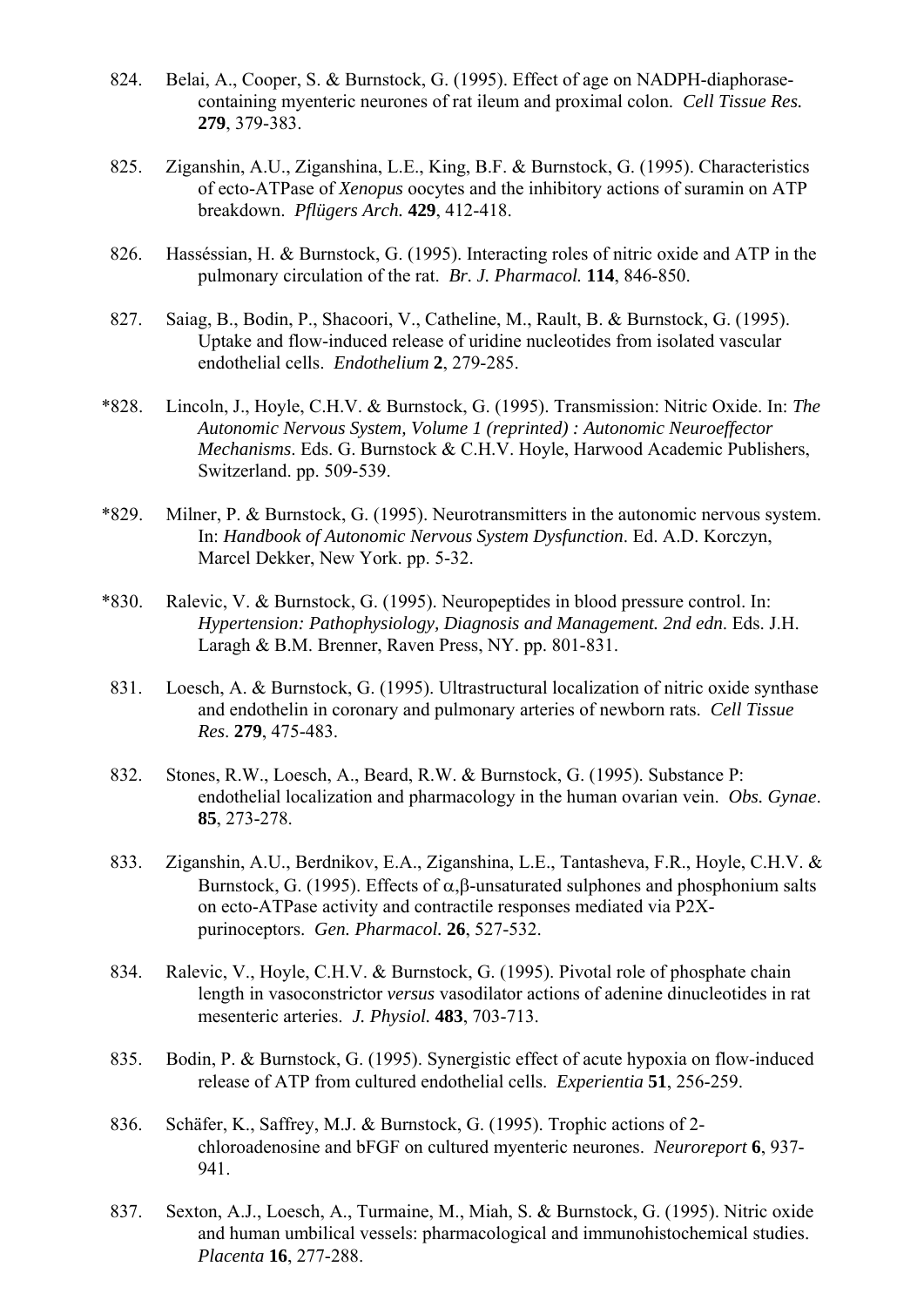- 838. Mockett, B.G., Bo, X., Housley, G.D., Thorne, P.R. & Burnstock, G. (1995). Autoradiographic labelling of P2 purinoceptors in the guinea-pig cochlea. *Hear. Res*. **84**, 177-193.
- \*839. Burnstock, G. (1995). Receptors for ATP at peripheral neuroeffector junctions. In: *Adenosine and Adenine Nucleotides: from Molecular Biology to Integrative Physiology*. Eds. L. Belardinelli & A. Pelleg, Kluwer Academic Publishers, Norwell,MA,USA. pp. 289-295.
- \*840. Abbracchio, M.P., Ceruti, S., Burnstock, G. & Cattabeni, F. (1995). Purinoceptors on glial cells of the central nervous system: functional and pathologic implications. In: *Adenosine and Adenine Nucleotides: from Molecular Biology to Integrative Physiology*. Eds. L. Belardinelli & A. Pelleg, Kluwer Academic Publishers, Norwell, MA, USA. pp. 271-280.
- \*841. Jacobson, K.A., Fischer, B., Maillard, M., Boyer, J.L., Hoyle, C.H.V., Kendall-Harden, T. & Burnstock, G. (1995). Novel ATP agonists reveal receptor heterogeneity within P<sub>2X</sub> and P<sub>2Y</sub> subtypes. In: *Adenosine and Adenine Nucleotides: from Molecular Biology to Integrative Physiology*. Eds. L. Belardinelli & A. Pelleg, Kluwer Academic Publishers, Norwell, MA, USA. pp. 149-156.
- 842. Belai, A., Wheeler, H. & Burnstock, G. (1995). Innervation of the rat gastrointestinal sphincters: changes during development and aging. *Int. J. Dev. Neurosci.* **13**, 81-95.
- 843. Ralevic, V., Milner, P. & Burnstock, G. (1995). Augmented flow-induced endothelin release from the rat mesenteric arterial bed after long-term sympathectomy. *Endothelium* **3**, 67-73.
- 844. Speakman, C.T.M., Hoyle, C.H.V., Kamm, M.A., Swash, M., Henry, M.M., Nicholls, R.J. & Burnstock, G. (1995). Abnormal internal anal sphincter fibrosis and elasticity in fecal incontinence. *Dis. Colon Rectum* **38**, 407-410.
- 845. Rubino, A., Loesch, A., Goss-Sampson, M.A., Milla, P. & Burnstock, G. (1995). Effects of vitamin E deficiency on vasomotor activity and ultrastructural organisation of rat thoracic aorta. *Br. J. Pharmacol.* **115**, 415-420.
- 846. Höpker, V., Saffrey, M.J. & Burnstock, G. (1995). The neuritogenic effect of myenteric plexus on striatal neurones in co-culture involves nitric oxide. *Neuroreport* **6**, 1153-1156.
- 847. Rubino, A., Ralevic, V. & Burnstock, G. (1995). Contribution of  $P_1$  (A<sub>2b</sub> subtype) and P2-purinoceptors to the control of vascular tone in the rat isolated mesenteric arterial bed. *Br. J. Pharmacol.* **115**, 648-652.
- 848. Afework, M. & Burnstock, G. (1995). Colocalization of neuropeptides and NADPHdiaphorase in the intra-adrenal neuronal cell bodies and fibres of the rat. *Cell Tissue Res.* **280**, 291-295.
- 849. Afework, M., Ralevic, V. & Burnstock, G. (1995). The intra-adrenal distribution of intrinsic and extrinsic nitrergic nerve fibres in the rat. *Neurosci. Lett*. **190**, 109- 112.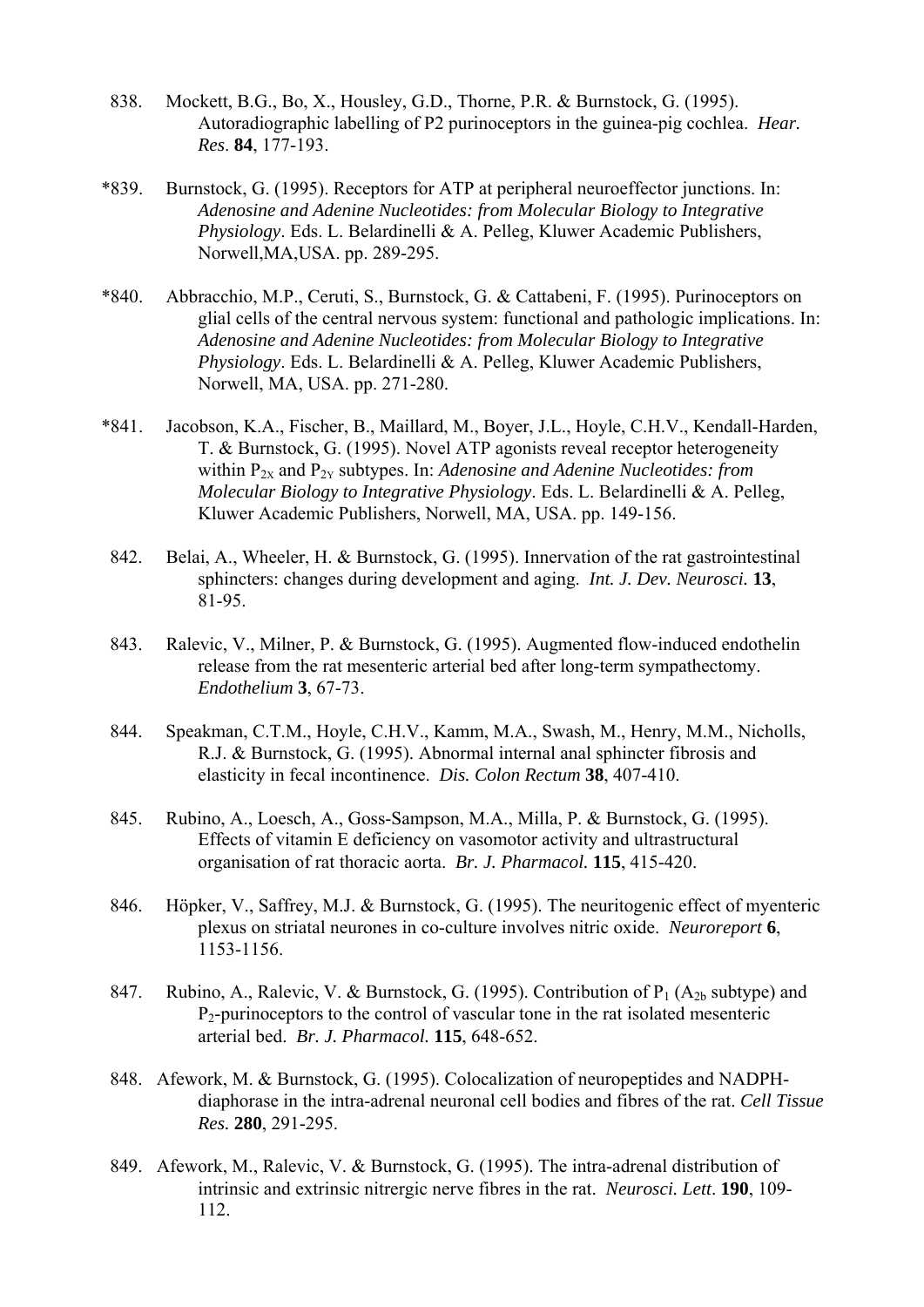- 850. Milner, P., Bodin, P., Loesch, A. & Burnstock, G. (1995) Interactions between sensory perivascular nerves and the endothelium in brain microvessels. *Int. J. Microcirc*. **15**, 1-9.
- 851. Sosunov, A.A., Hassall, C.J.S., Loesch, A., Turmaine, M. & Burnstock, G. (1995). Ultrastructural investigation of nitric oxide synthase-immunoreactive nerves associated with coronary blood vessels of rat and guinea-pig. *Cell Tissue Res.* **280**, 575-582.
- 852. Knight, G.E., Brizzolara, A.L., Soediono, P., Karoon, P. & Burnstock, G. (1995). Chronic ethanol consumption affects cholinoceptor- and purinoceptor- mediated contractions of the isolated rat bladder. *Alcohol* **12**, 183-188.
- 853. Milner, P., Lincoln, J., Belai, A. & Burnstock, G. (1995). Plasticity in the myenteric plexus of the rat ileum after long-term sympathectomy. *Int. J. Dev. Neurosci.* **13**, 385-392.
- 854. Milner, P., Crowe, R., Fernyhough, P., Diemel, L.T., Tomlinson, D.R. & Burnstock, G. (1995). Nerve growth factor treatment of adult rat selectively enhances innervation of urinogenital tract rather than vascular smooth muscle. *Int. J. Dev. Neurosci.* **13**, 393-401.
- 855. Tew, E.M.M., Fearon, A., Anderson, P.N. & Burnstock, G. (1995). Tyrosine hydroxylase-containing fibres extend from the rat corpus striatum into grafts of muscularis externa and myenteric plexus. *Neurosci. Lett.* **194**, 33-36.
- 856. Ralevic, V., Karoon, P. & Burnstock, G. (1995). Long-term sensory denervation by neonatal capsaicin treatment augments sympathetic neurotransmission in rat mesenteric arteries by increasing levels of norepinephrine and selectively enhancing postjunctional actions. *J. Pharmacol. Exp. Ther.* **274**, 64-71.
- 857. Meghji, P. & Burnstock, G. (1995). Inhibition of extracellular ATP degradation in endothelial cells. *Life Sci.* **57**, 763-771.
- 858. Dowd, P., Goldsmith, P., Bull, H., Burnstock, G., Foreman, J. & Marshall, I. (1995). Grand round: Raynaud's phenomenon. *Lancet* **346**, 283-290.
- \*859. Burnstock, G. (1995) Current state of purinoceptor research. *Pharm. Acta Helv*. **69**, 231-242.
- 860. Windscheif, U., Pfaff, O., Ziganshin, A.U., Hoyle, C.H.V., Bäumert, H.G., Mutschler, E., Burnstock, G. & Lambrecht, G. (1995). Inhibitory action of PPADS on the relaxant responses to adenine nucleotides or electrical field stimulation in guineapig taenia-coli and rat duodenum. *Br. J. Pharmacol.* **115**, 1509-1517.
- 861. Crowe, R., Noble, J., Robson, T., Soediono, P., Milroy, E.J.G. & Burnstock, G. (1995). An increase of neuropeptide Y but not nitric oxide synthase-immunoreactive nerves in the bladder neck from male patients with bladder-neck dyssynergia. *J. Urol.* **154**, 1231-1236.
- 862. Afework, M. & Burnstock, G. (1995). Calretinin immunoreactivity in adrenal glands of developing, adult and ageing Sprague-Dawley rats. *Int. J. Dev. Neurosci.* **13**, 515- 521.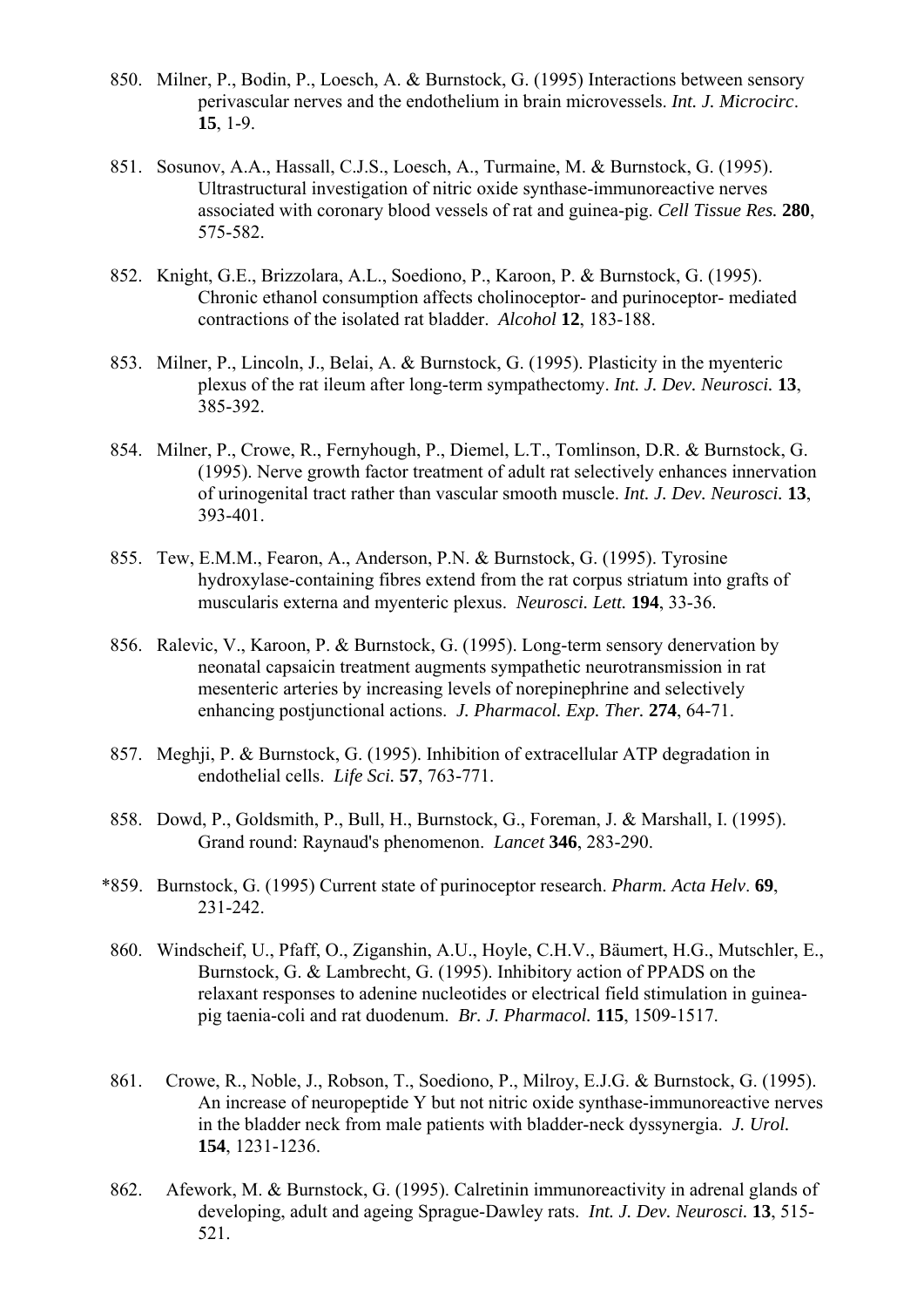- 863. Karoon, P., Rubino, A. & Burnstock, G. (1995). Enhanced sympathetic neurotransmission in the tail artery of 1,3-dipropyl-8-sulfophenylxanthine (DPSPX)-treated rats. *Br. J. Pharmacol.* **116**, 1918-1922.
- 864. Hoyle, C.H.V., Ralevic, V., Lincoln, J., Knight, G.E., Goss-Sampson, M.A., Milla, P.J. & Burnstock, G. (1995). Effects of vitamin E deficiency on autonomic neuroeffector mechanisms in the rat caecum, vas deferens and urinary bladder. *J. Physiol.* **487**, 773-786.
- 865. Hassall, C.J.S., James, S. & Burnstock, G. (1995). A subpopulation of intracardiac neurons from the guinea pig heart expresses substance P binding sites. *Cardioscience* **6**, 157-163.
- 866. Bates, T.E., Loesch, A., Burnstock, G. & Clark, J.B. (1995). Immunocytochemical evidence for a mitochondrially located nitric oxide synthase in brain and liver. *Biochem. Biophys. Res. Commun.* **213**, 896-900.
- 867. Balaskas, C., Saffrey, M.J. & Burnstock, G. (1995). Distribution and colocalization of NADPH-diaphorase activity, nitric oxide synthase immunoreactivity and VIP immunoreactivity in the newly hatched chicken gut. *Anat. Rec*. **243**, 10-18.
- \*868. Burnstock, G. (1995). (Series Editor). *The Autonomic Nervous System. Volume 5. Disorders of the Autonomic Nervous System*. Eds. D. Robertson & I. Biaggioni. Harwood Academic Publishers, Switzerland, pp. 1-444.
- \*869. Burnstock, G. (1995). (Series Editor). *The Autonomic Nervous System. Volume 6. Autonomic Ganglia*. Ed. E.M. McLachlan. Harwood Academic Publishers, Switzerland, pp. 1-518.
- 870. Bo, X. & Burnstock, G. (1995). Characterization and autoradiographic localization of <sup>3</sup>H | α, β-methylene adenosine 5'-triphosphate binding sites in human urinary bladder. *Br. J. Urol.* **76**, 297-302.
- 871. Ziganshin, A.U., Ziganshina, L.E., Bodin, P., Bailey, D. & Burnstock, G. (1995). Effects of P2-purinoceptor antagonists on ecto-nucleotidase activity of guinea-pig vas deferens cultured smooth muscle cells. *Biochem. Mol. Biol. Intl*. **36**, 863-869.
- 872. Balaskas, C., Saffrey, M.J. & Burnstock, G. (1995). Distribution of NADPH-diaphorase activity in the embryonic chicken gut. *Anat. Embryol*. **192**, 239-245.
- 873. Chen, C.-C., Akopian, A.N., Sivilotti, L., Colquhoun, D., Burnstock, G. & Wood, J.N. (1995). A subset of sensory neurons express a novel P2X receptor. *Nature* **377**, 428-431.
- 874. Rubino, A. & Burnstock, G. (1995). Changes in sympathetic neurotransmission and adrenergic control of cardiac contractility during 1,3-dipropyl-8 sulfophenylxanthine-induced hypertension. *J. Pharmacol. Exp. Ther.* **275**, 422-428.
- 875. Abbracchio, M.P., Ceruti, S., Barbieri, D., Franceschi, C., Malorni, W., Biondo, L., Burnstock, G. & Cattabeni, F. (1995). A novel action for adenosine: apoptosis of astroglial cells in rat brain primary cultures. *Biochem. Biophys. Res. Commun.* **213**, 908-915.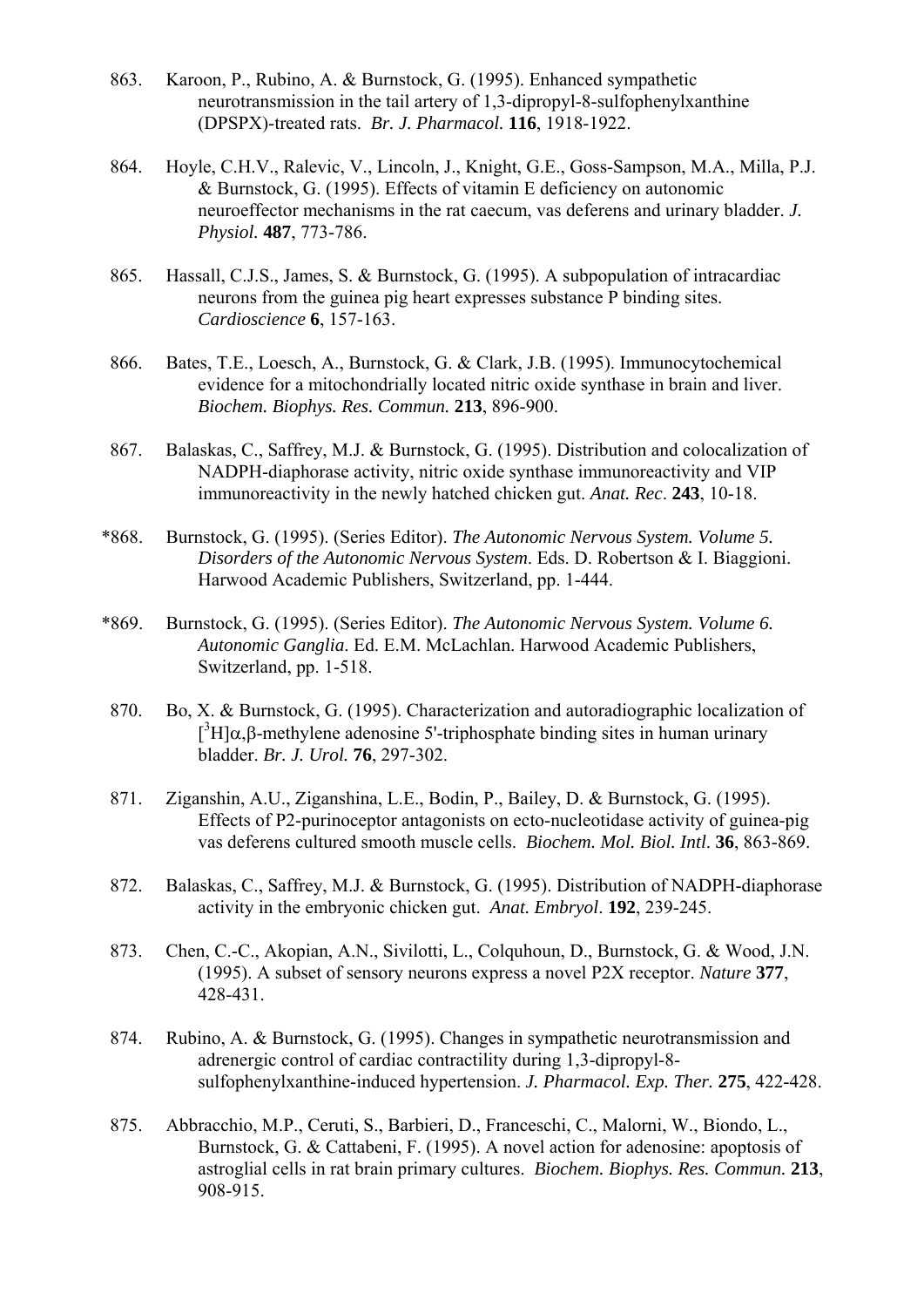- 876. Ralevic, V., Dikranian, K. & Burnstock, G. (1995). Long-term sensory denervation does not modify endothelial function or endothelial substance P and nitric oxide synthase in rat mesenteric arteries. *J. Vasc. Res*. **32**, 320-327.
- 877. Ralevic, V., Belai, A. & Burnstock, G. (1995). Effects of streptozotocin-diabetes on sympathetic nerve, endothelial and smooth muscle funtion in the rat mesenteric arterial bed. *Eur. J. Pharmacol.* **286**, 193-199.
- \*878. Hoyle, C.H.V. & Burnstock, G. (1995). Chapter 6. Criteria for defining enteric neurotransmitters. In: *Handbook of Methods in Gastrointestinal Pharmacology*. Ed. T.S. Gaginella, CRC Press, Boca Raton. pp. 123-140.
- 879. Aliev, G., Miah, S., Turmaine, M. & Burnstock, G. (1995). An ultrastructural and immunochemical study of thoracic aortic endothelium in aged Sprague-Dawley rats. *J. Submicrosc. Cytol. Pathol*. **27**, 477-490.
- 880. Bo, X., Zhang, Y., Nassar, M., Burnstock, G. & Schoepfer, R. (1995). A P2X purinoceptor cDNA conferring a novel pharmacological profile. *FEBS Lett*. **375**, 129-133.
- 881. Ralevic, V., Milla, P.J. & Burnstock, G. (1995). Effects of chronic vitamin E deficiency and a high polyunsaturated fatty acid diet on rat mesenteric arterial function. *Br. J. Pharmacol.* **116**, 3075-3081.
- 882. Ralevic, V., Milla, P.J. & Burnstock, G. (1995). Effects of chronic vitamin E deficiency on vascular function - a study of sympathetic nerves, smooth muscle and endothelium of the mesenteric arterial bed of the rat. *Br. J. Pharmacol.* **116**, 2983- 2988.
- \*883. Milner, P. & Burnstock, G. (1995). The autonomic nervous system (revision). In: *38th Edition of Grays Anatomy*. 38th edn. Eds. M.M. Berry, S.M. Standring & L.H. Bannister, Churchill Livingstone, Edinburgh. pp. 1292-1312.
- 884. Simon, J., Webb, T.E., King, B.F., Burnstock, G. & Barnard, E.A. (1995). Characterization of a recombinant P2Y purinoceptor. *Eur. J. Pharmacol. (Mol. Pharmacol.)* **291**, 281-289.
- 885. Abbracchio, M.P., Ceruti, S., Langfelder, R., Cattabeni, F., Saffrey, M.J. & Burnstock, G. (1995). Effects of ATP analogues and basic fibroblast growth factor on astroglial cell differentiation in primary cultures of rat striatum. *Int. J. Dev. Neurosci.* **13**, 685-693.
- 886. Hoyle, C.H.V., Posterino, A. & Burnstock, G. (1995). Pre- and postjunctional effects of diadenosine polyphosphates in the guinea-pig vas deferens. *J. Pharm. Pharmacol.* **47**, 926-931.
- 887. Bodin, P., Milner, P., Marshall, J. & Burnstock, G. (1995). Cytokines suppress the shear-stress stimulated release of vasoactive peptides from human endothelial cells. *Peptides* **16**, 1433-1438.
- 888. Ziganshin, A.U., Ralevic, V. & Burnstock, G. (1995). Contractility of urinary bladder and vas deferens after sensory denervation by capsaicin treatment of newborn rats. *Br. J. Pharmacol.* **114**, 166-170.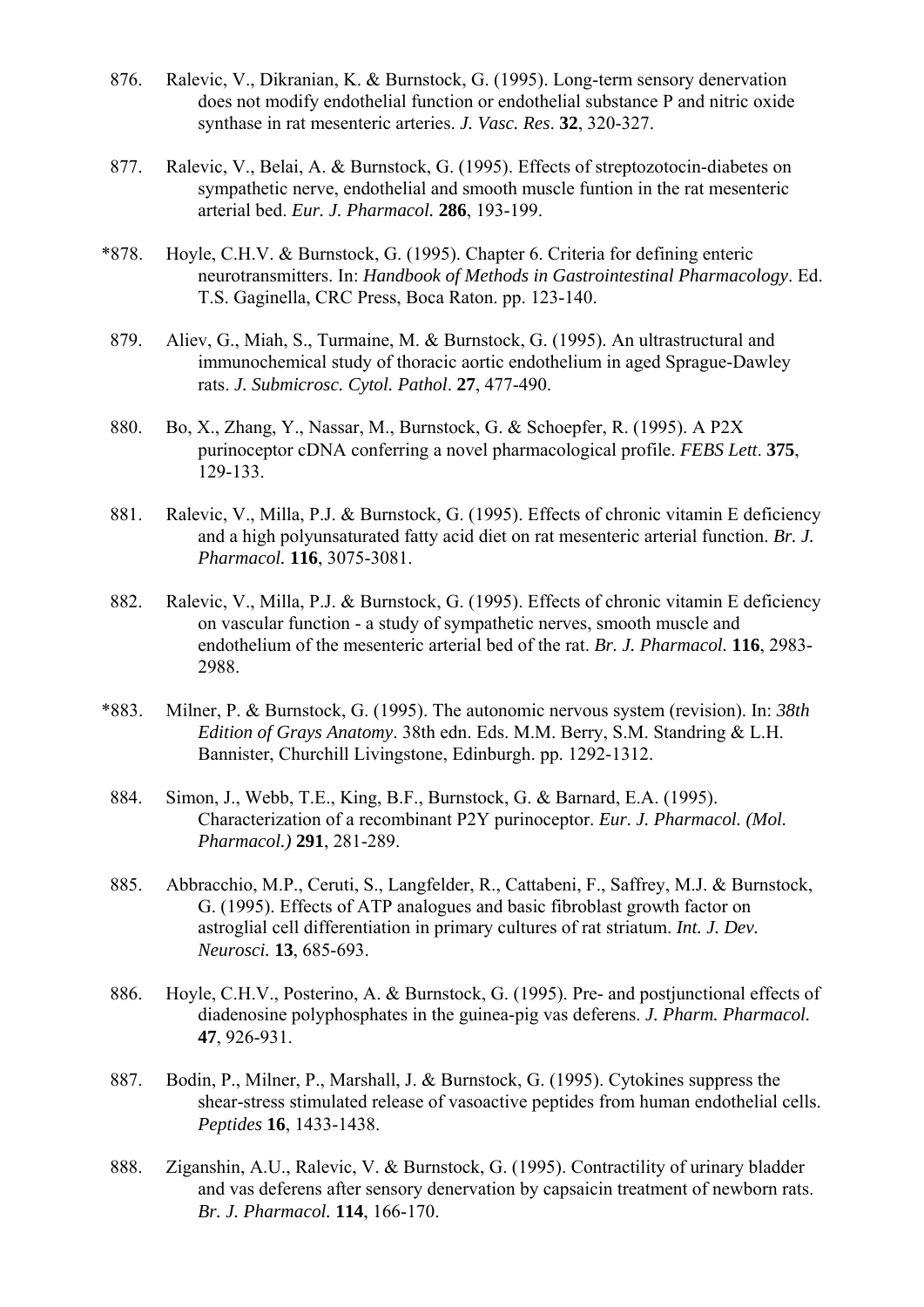- 889. Brauer, M.M., Corbacho, A.M. & Burnstock, G. (1995). Effects of chronic and acute oestrogen treatment on the developing noradrenaline-containing nerves of the rat uterus. *Int. J. Dev. Neurosci.* **13**, 791-798.
- \*890. Burnstock, G. (1995). Noradrenaline and ATP: cotransmitters and neuromodulators. *J. Physiol. Pharmacol*. **46**, 365-384.
- 890a. White, P.N., Thorne, P.R., Housley, G.D., Mockett, B.E., Billett, T.E. & Burnstock, G. (1995). Quinacrine staining of marginal cells in the stria vasculares of the guineapig cochlea: a possible source of extracellular ATP? *Hear. Res*. **90**, 97-105.
- 891. Ralevic, V., Hoyle, C.H.V., Goss-Sampson, M.A., Milla, P.J. & Burnstock, G. (1996). Effect of chronic vitamin E deficiency on sympathetic and sensorimotor function in rat mesenteric arteries. *J. Physiol*. **490**, 181-189.
- 892. Ashraf, S., Crowe, R., Loizidou, M.C., Turmaine, M., Taylor, I. & Burnstock, G. (1996). The absence of autonomic perivascular nerves in human colorectal liver metastases. *Br. J. Cancer* **73**, 349-359.
- 893. Neary, J., Rathbone, M., Cattabeni, F., Abbracchio, M. & Burnstock, G. (1996). Trophic actions of extracellular nucleotides and nucleosides on glial and neuronal cells. *Trends Neurosci.* **19**, 13-18.
- 894. King, B.F., Pintor, J., Wang, S., Ziganshin, A.U., Ziganshina, L.E. & Burnstock, G. (1996). A novel P1 purinoceptor activates an outward  $K^+$  current in follicular oocytes of *Xenopus laevis*. *J. Pharmacol. Exp. Ther.* **276**, 93-100.
- 895 Vials, A. & Burnstock, G. (1996). ATP release from the isolated perfused guinea pig heart in response to increased flow. *J. Vasc. Res*. **33**, 1-4.
- 896 Bates, T.E., Loesch, A., Burnstock, G. & Clark, J.B. (1996). Mitochondrial nitric oxide synthase: a ubiquitous regulator of oxidative phosphorylation? *Biochem. Biophys. Res. Commun.* **218**, 40-44.
- 897 Knight, G.E. & Burnstock, G. (1996). The effects of purine compounds on the isolated aorta of the frog *Rana temporaria*. *Br. J. Pharmacol.* **117**, 873-878.
- 898. Ziganshina, L., Ziganshin, A.U., Hoyle, C.H.V. & Burnstock, G. (1996). Acute paw oedema formation induced by ATP: Re-evaluation of the mechanisms involved. *Inflamm. Res*. **145**, 96-102.
- 899. Loesch, A. & Burnstock, G. (1996). Ultrastructural localization of nitric oxide synthase and endothelin in rat pulmonary artery and vein during postnatal development and ageing. *Cell Tissue Res.* **283**, 355-365.
- 900. Milner, P., Loesch, A. & Burnstock, G. (1996). Neonatal sensory denervation affects the expression of endothelial peptides in the adult rat pulmonary artery: more cells contain substance P and less contain endothelin. *Endothelium* **4**, 71-76.
- 901. Milner, P., Bodin, P. & Burnstock, G. (1996). Long-term guanethidine sympathectomy suppresses flow-induced release of ATP and endothelin from endothelial cells isolated from adult rat aorta. *J. Vasc. Res*. **33**, 139-145.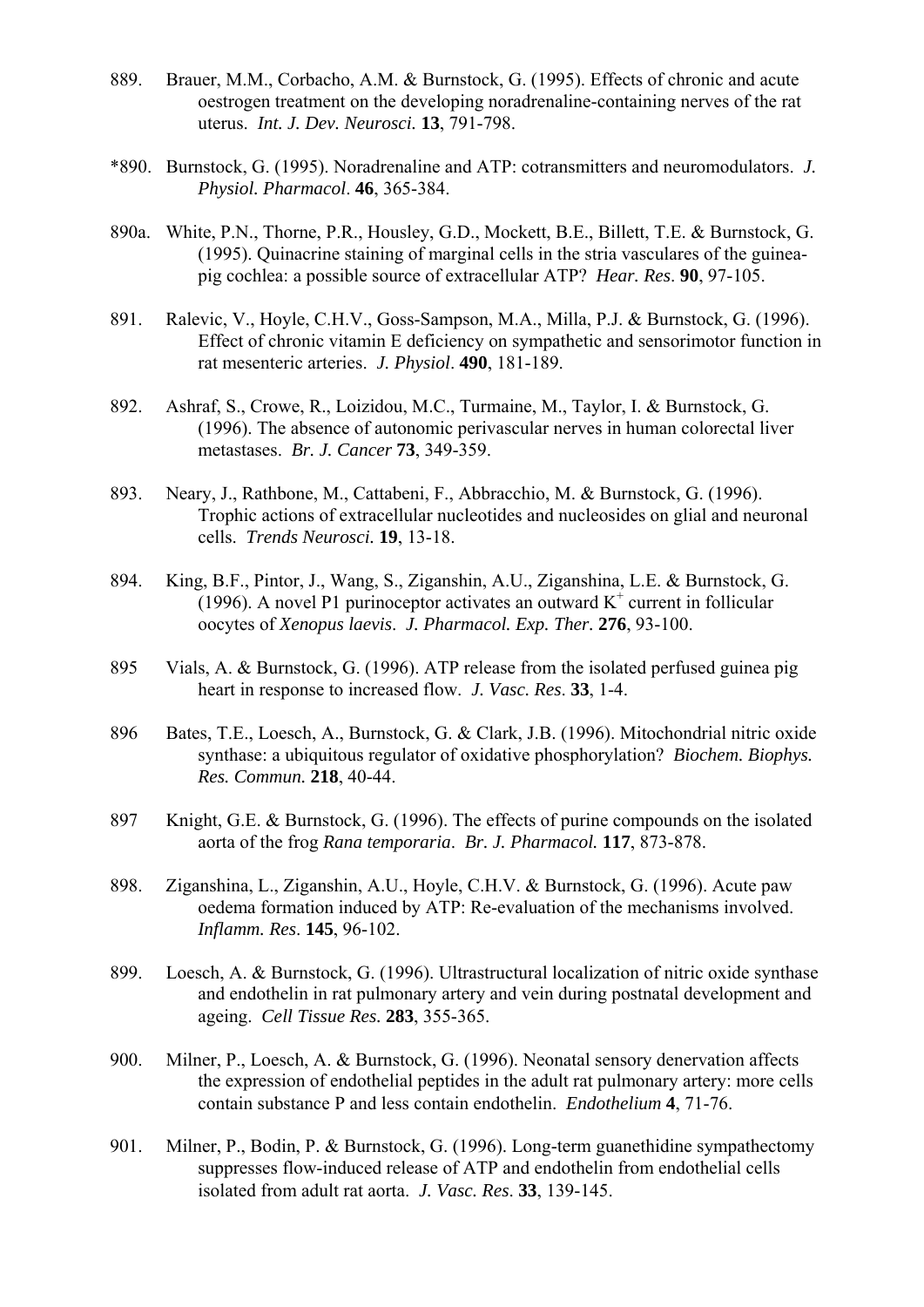- \*902. Burnstock, G. & Ralevic, V. (1996). Cotransmission. In: *The Pharmacology of Vascular Smooth Muscle*. Eds. C.J. Garland & J.A. Angus, Oxford University Press, Oxford. pp. 210-232.
- 903. King, B.F., Dacquet, C., Ziganshin, A.U., Weetman, D.F., Burnstock, G., Vanhoutte, P.M. & Spedding, M. (1996). Potentiation by 2,2'-pyridylisatogen tosylate of ATP-responses at a recombinant P2Y1 purinoceptor. *Br. J. Pharmacol.* **117**, 1111- 1118.
- 904. King, B.F., Ziganshina, L.E., Pintor, J. & Burnstock, G. (1996). Full sensitivity of P2X2 purinoceptor to ATP revealed by changing extracellular pH. *Br. J. Pharmacol. (Special Report)* **117**, 1371-1373.
- 905. Ralevic, V. & Burnstock, G. (1996). Mesenteric arterial function in the rat in pregnancy: role of sympathetic and sensory-motor perivascular nerves, endothelium, smooth muscle, nitric oxide and prostaglandins. *Br. J. Pharmacol.* **117**, 1463-1470.
- 906. Milner, P. & Burnstock, G. (1996). Chronic sensory denervation reduces thrombinstimulated endothelin release from aortic endothelial cells. *Experientia* **52**, 242- 244.
- 907. Ralevic, V., Afework, M. & Burnstock, G. (1996). Vasoconstrictor function of the rat isolated perfused mesenteric arterial bed seven days after hypophysectomy. *J. Cardiovasc. Pharmacol.* **27**, 362-367.
- 908. Belai, A., Milner, P., Aberdeen, J. & Burnstock, G. (1996). Selective damage to sensorimotor perivascular nerves in the mesenteric vessels of diabetic rats. *Diabetes* **45**, 139-143.
- 909. Ralevic, V. & Burnstock, G. (1996). Relative contribution of endothelial P2U- and P2Y- purinoceptors to endothelium-dependent vasodilatation in the golden hamster isolated mesenteric arterial bed. *Br. J. Pharmacol.* **117**, 1797-1802.
- 910. Sexton, A.J., Loesch, A., Turmaine, M., Miah, S. & Burnstock, G. (1996). Electronmicroscopic immunolabelling of vasoactive substances in human umbilical endothelial cells and their actions in early and late pregnancy. *Cell Tissue Res.* **284**, 167-175.
- 911. Sosunov, A.A., Hassall, C.J.S., Loesch, A., Turmaine, M. & Burnstock, G. (1996). Nitric oxide synthase-containing neurones and nerve fibres within cardiac ganglia of rat and guinea-pig: an electron-microscopic immunocytochemical study. *Cell Tissue Res*. **284**, 19-28.
- 912. Ziganshin, A.U., Ziganshina, L.E., King, B.F., Pintor, J. & Burnstock, G. (1996). Effects of P2-purinoceptor antagonists on degradation of adenine nucleotides by ecto-nucleotidases in folliculated oocytes of *Xenopus laevis*. *Biochem. Pharmacol.* **51**, 897-901.
- 913. Afework, M., Lincoln, J., Belai, A. & Burnstock, G. (1996). Increase in nitric oxide synthase and NADPH-diaphorase in the adrenal gland of streptozotocin-diabetic Wistar rats and its prevention by ganglioside. *Int. J. Dev. Neurosci.* **14**, 111-123.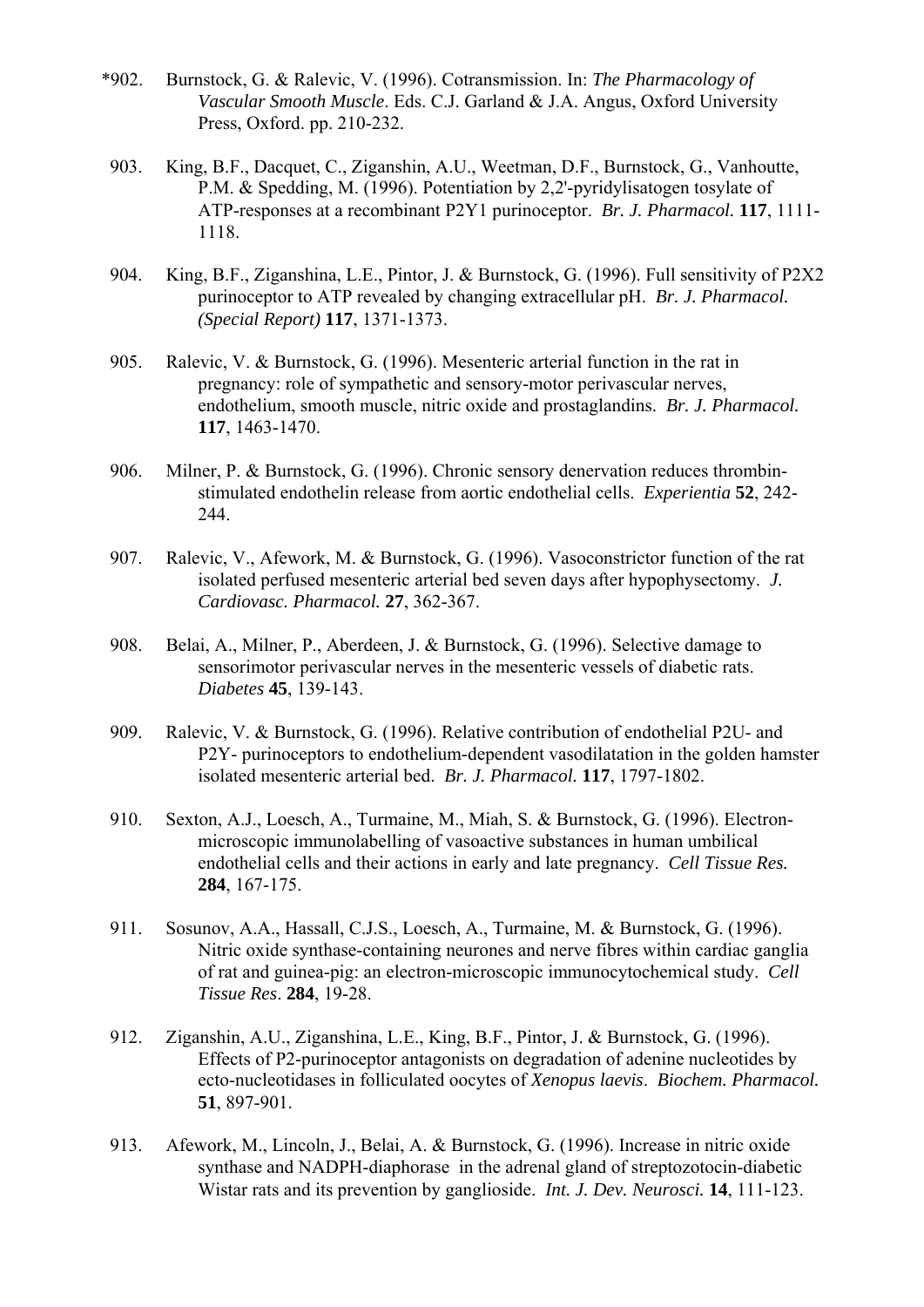- 914. Tew, E.M.M., Saffrey, M.J., Anderson, P.N. & Burnstock, G. (1996). NADPHdiaphorase containing enteric neurones survive for a year in the adult rat striatum. *Neuroreport* **7**, 958-960.
- 915. Ralevic, V. & Burnstock, G. (1996). Discrimination by PPADS between endothelial P2Y- and P2U-purinoceptors in the rat isolated mesenteric arterial bed. *Br. J. Pharmacol.* **118**, 428-434.
- 916. Ralevic, V., Mathie, R.T., Moore, K.P. & Burnstock, G. (1996). Vasoconstrictor responsiveness of the rat mesenteric arterial bed in cirrhosis. *Br. J. Pharmacol.* **118**, 435-441.
- 917. Belai, A. & Burnstock, G. (1996). Acrylamide-induced neuropathic changes in rat enteric nerves: similarities with effects of streptozotocin diabetes. *J. Auton. Nerv. Syst.* **58**, 56-62.
- 918. Zhao, M., Bo, X., Neely, C.F. & Burnstock, G. (1996). Characterization and autoradiographic localization of  $[{}^{3}H]$  α, β-methylene ATP binding sites in cat urinary bladder. *Gen. Pharmacol.* **27**, 509-512.
- 919. Belai, A., Calcutt, N.A., Carrington, A.L., Diemel, L.T., Tomlinson, D.R. & Burnstock, G. (1996). Enteric neuropeptides in streptozotocin-diabetic rats; effects of insulin and aldose reductase inhibition. *J. Auton. Nerv. Syst.* **58**, 163-169.
- 920. Gorelova, E., Loesch, A., Bodin, P., Chadwick, L., Hamlyn, P.J. & Burnstock, G. (1996). Localisation of immunoreactive factor VIII, nitric oxide synthase, substance P, endothelin-1 and 5-hydroxytryptamine in human postmortem middle cerebral artery. *J. Anat.* **188**, 97-107.
- 921. Burnstock, G. (1996). A unifying purinergic hypothesis for the initiation of pain. *Lancet* **347**, 1604-1605.
- \*922. Rubino, A. & Burnstock, G. (1996). Capsaicin-sensitive sensory-motor neurotransmission in the peripheral control of cardiovascular function. *Cardiovasc. Res.* **31**, 467-479.
- \*923. Burnstock, G. (1996). P2 Purinoceptors: historical perspective and classification. In: *P2 Purinoceptors: Localization, Function and Transuction Mechanisms. Ciba Foundation Symposium 198*. John Wiley and Sons, Chichester. pp. 1-29.
- \*924. Abbracchio, M.P., Ceruti, S., Bolego, C., Puglisi, L., Burnstock, G. & Cattabeni, F. (1996). Trophic roles of P2-purinoceptors in central nervous system astroglial cells. In: *P2 Purinoceptors: Localization, Function and Transduction Mechanisms. Ciba Foundation Symposium 198*. John Wiley and Sons, Chichester. pp. 142-148.
- 925. Hoyle, C.H.V., Stones, R.W., Robson, T., Whitley, K. & Burnstock, G. (1996). Innervation of vasculature and microvasculature of the human vagina by NOS and neuropeptide-containing nerves. *J. Anat.* **188**, 633-644.
- \*926. Hoyle, C.H.V. & Burnstock, G. (1996). Purines. In: *Principles of Medical Biology*. Eds. E. Bittar & N. Bittar, JAI Press Inc. Greenwich, Connecticut. pp. 49-75.
- 927. Neely, C.F., Matot, I., Batra, V.K., Bo, X. & Burnstock, G. (1996). P2x purinoceptors in the feline pulmonary vascular bed: distribution and selective *in vivo* pharmacological probes. *Am. J. Physiol*. **270**, L889-L897.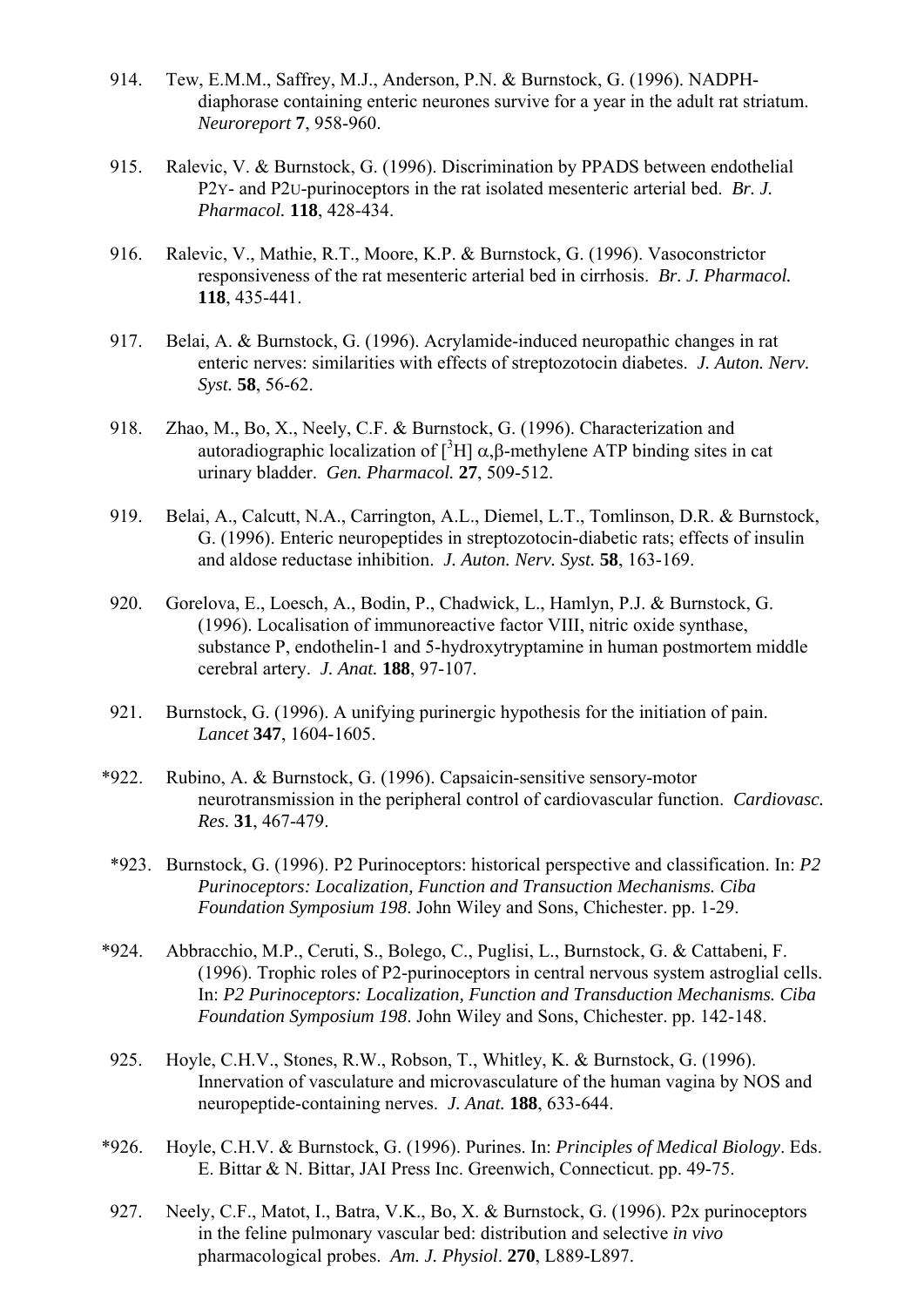- 928. Hoyle, C.H.V., Ziganshin, A.U., Pintor, J. & Burnstock, G. (1996). The activation of P1- and P2-purinoceptors in the guinea-pig left atrium by diadenosine polyphosphates. *Br. J. Pharmacol*. **118**, 1294-1300.
- 929. King, B.F., Wang, S. & Burnstock, G. (1996). P2 purinoceptor activated inward currents in folliculated oocytes of *Xenopus laevis*. *J. Physiol.* **494**, 17-28.
- 930. Rubino, A. & Burnstock, G. (1996). Evidence for a P2-purinoceptor mediating vasoconstriction by UTP, ATP and related nucleotides in the isolated pulmonary vascular bed of the rat. *Br. J. Pharmacol.* **118**, 1415-1420.
- 931. Knight, G.E. & Burnstock, G. (1996). The involvement of the endothelium in the relaxation of the leopard frog (*Rana pipiens*) aorta in response to acetylcholine. *Br. J. Pharmacol.* **118**, 1518-1522.
- 932. Bodin, P. & Burnstock, G. (1996). ATP-stimulated release of ATP by human endothelial cells. *J. Cardiovasc. Pharmacol*. **27**, 872-875.
- 933. Ralevic, V., Rubino, A. & Burnstock, G. (1996). Augmented sensory-motor vasodilatation of the rat mesenteric arterial bed after chronic infusion of the P1 purinoceptor antagonist, DPSPX. *Br. J. Pharmacol*. **118**, 1675-1680.
- 934. Stones, R.W., Vials, A., Milner, P., Beard, R.W. & Burnstock, G. (1996). Release of vasoactive agents from the isolated perfused human ovary. *Eur. J. Obs. Gynae*. *Reprod. Biol*. **67**, 191-196.
- 935. Aliev, G., Ralevic, V. & Burnstock, G. (1996). Depression of endothelial nitric oxide synthase but increased expression of endothelin-1 immunoreactivity in rat thoracic aortic endothelium associated with long-term, but not short term, sympathectomy. *Circ. Res.* **72**, 317-323.
- \*936. Burnstock, G. (1996). Purinergic neurotransmission. In: *Primer on the Autonomic Nervous System*. Ed. D. Robertson, P.A. Low & R.J. Polinsky, Academic Press, San Diego, California. pp. 99-104.
- 937. Höpker, V., Saffrey, M.J. & Burnstock, G. (1996). Neurite outgrowth of striatal neurons in vitro: involvement of purines in the growth promoting effect of myenteric plexus explants. *Int. J. Dev. Neurosci.* **14**, 439-451.
- 938. Ziganshin, A.U., Ziganshina, L.E., King, B.F. & Burnstock, G. (1996). Differential degradation of extracellular adenine nucleotides by folliculated oocytes of *Xenopus laevis*. *Comp. Biochem. Physiol.* **114A**, 335-340.
- \*939. Burnstock, G. & Wood, J.N. (1996). Purinergic receptors: their role in nociception and primary afferent neurotransmission. *Curr. Opin. Neurobiol*. **6**, 526-532.
- 940. Webb, T.E., Henderson, D., King, B.F., Wang, S., Simon, J., Bateson, A.N., Burnstock, G. & Barnard, E.A. (1996). A novel G protein-coupled P2 purinoceptor  $(P2Y_3)$ activated preferentially by nucleoside diphosphates. *Mol. Pharmacol*. **50**, 258-265.
- \*941. Burnstock, G. (1996). (Guest Editor). Purinergic Neurotransmission. *Semin. Neurosci.* **8**, 171-257.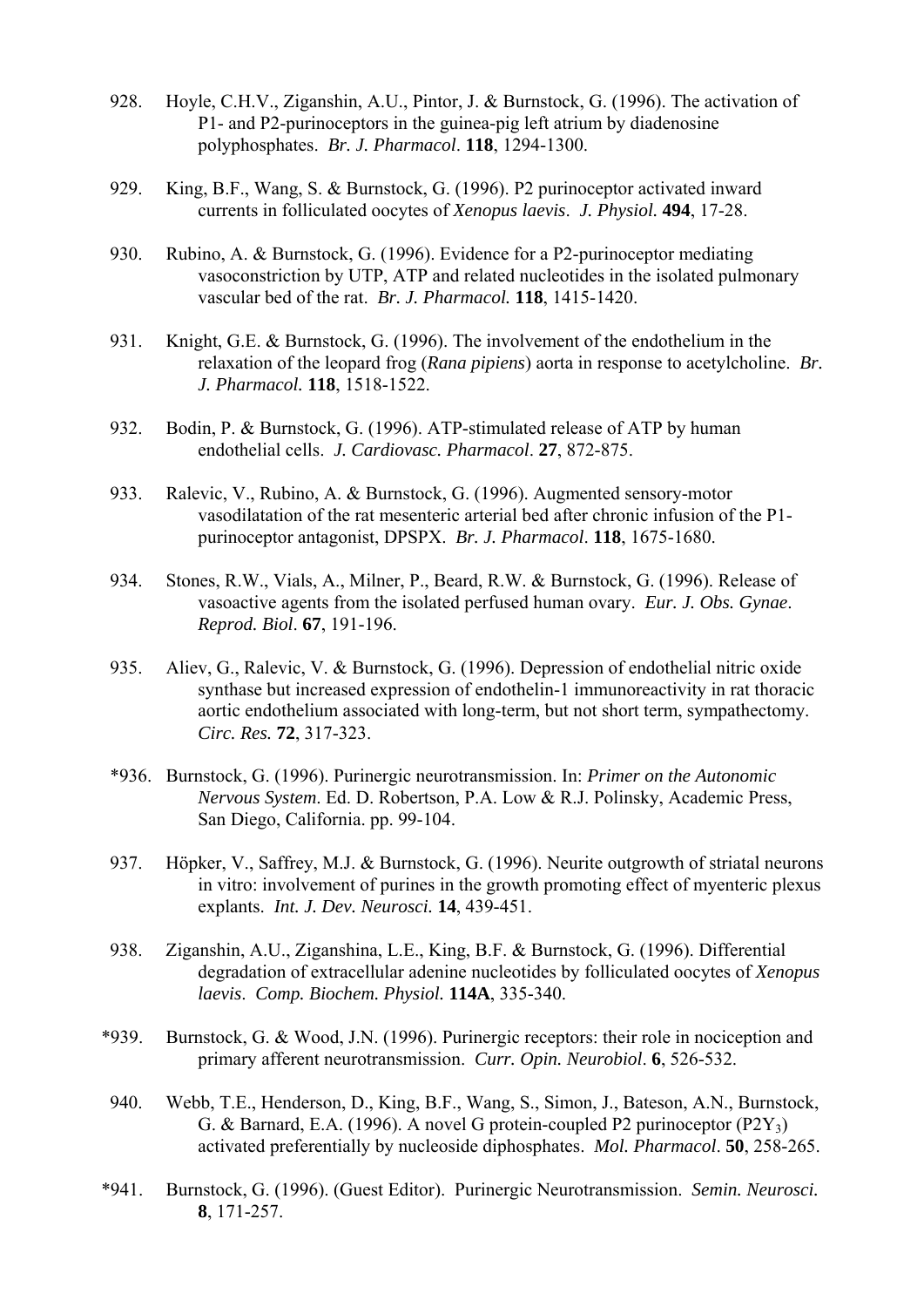- \*942. Lambrecht, G., Ardanuy, U., Bäumert, H.G., Bo, X., Hoyle, C.H.V., Nickel, P., Pfaff, O., Ralevic, V., Windscheif, U., Ziganshin, A.U., Ziyal, R., Mutschler, E. & Burnstock, G. (1996). Design and Pharmacological characterization of selective P2 purinoceptor antagonists. In: *Perspectives in Receptor Research (10th Camerino Symposium - Proceedings)*. Eds. D. Giardina, A. Piergenteli & M. Pigini, Elsevier, Amsterdam. pp. 337-350.
- 943. Pintor, J., King, B.F., Ziganshin, A.U., Miras-Portugal, M.T. & Burnstock, G. (1996). Diadenosine polyphosphate-activated inward and outward currents in follicular oocytes of *Xenopus laevis*. *Life Sci.* **59**, PL179-PL184.
- 944. King, B.F., Neary, J.T., Zhu, Q., Wang, S., Norenberg, M.D. & Burnstock, G. (1996). P2 purinoceptors in rat cortical astrocytes: expression, calcium-imaging and signalling studies. *Neuroscience* **74**, 1187-1196.
- 945. Rubino, A. & Burnstock, G. (1996). Possible role of diadenosine polyphosphates as modulators of cardiac sensory-motor neurotransmission in guinea-pigs. *J. Physiol.* **495**, 515-523.
- 946. Ventura, S. & Burnstock, G. (1996). Variation in nitric oxide synthase-immunoreactive nerve fibres with age and along the length of the vas deferens in the rat. *Cell Tissue Res.* **285**, 427-434.
- 947. Vallejo, A.I., Bo, X. & Burnstock, G. (1996). P2Y-purinoceptors in gastric gland plasma membranes. *Eur. J. Pharmacol.* **312**, 209-214.
- 948. Pinna, C., Ventura, S., Puglisi, L. & Burnstock, G. (1996). A pharmacological and histochemical study of hamster urethra and the role of urothelium. *Br. J. Pharmacol.* **119**, 655-662.
- \*949. Burnstock, G. & King, B.F. (1996). Numbering of cloned P2 purinoceptors. *Drug Dev. Res*. **38**, 67-71.
- 950. Pintor, J., King, B.F., Miras-Portugal, M.T. & Burnstock, G. (1996). Selectivity and activity of adenine dinucleotides at recombinant P2X<sub>2</sub> and P2Y<sub>1</sub> purinoceptors. *Br. J. Pharmacol.* **119**, 1006-1012.
- 951. Ralevic, V., Aliev, G. & Burnstock, G. (1996). Mesenteric and hepatic vascular reactivity in Donryu rats with and without a cholesterol-supplemented diet. *Eur. J. Pharmacol.* **313**, 221-227.
- \*952. Burnstock, G. (1996). (Series Editor). *The Autonomic Nervous System. Volume 7. Autonomic Control of the Respiratory System*. Ed. P.J. Barnes. Harwood Academic Publishers, Switzerland, pp. 1-349.
- \*953. Burnstock, G. (1996). (Series Editor). *The Autonomic Nervous System. Volume 8. Nervous Control of Blood Vessels*. Eds. T. Bennett & S. Gardiner. Harwood Academic Publishers, Switzerland, pp. 1-576.
- \*954. Ralevic, V. & Burnstock, G. (1996). Interactions between perivascular nerves and endothelial cells in control of local vascular tone. In: *The Autonomic Nervous System. Volume 8. Nervous Control of Blood Vessels*. Eds. T. Bennett & S. Gardiner, Harwood Academic Publishers, Switzerland. pp. 135-175.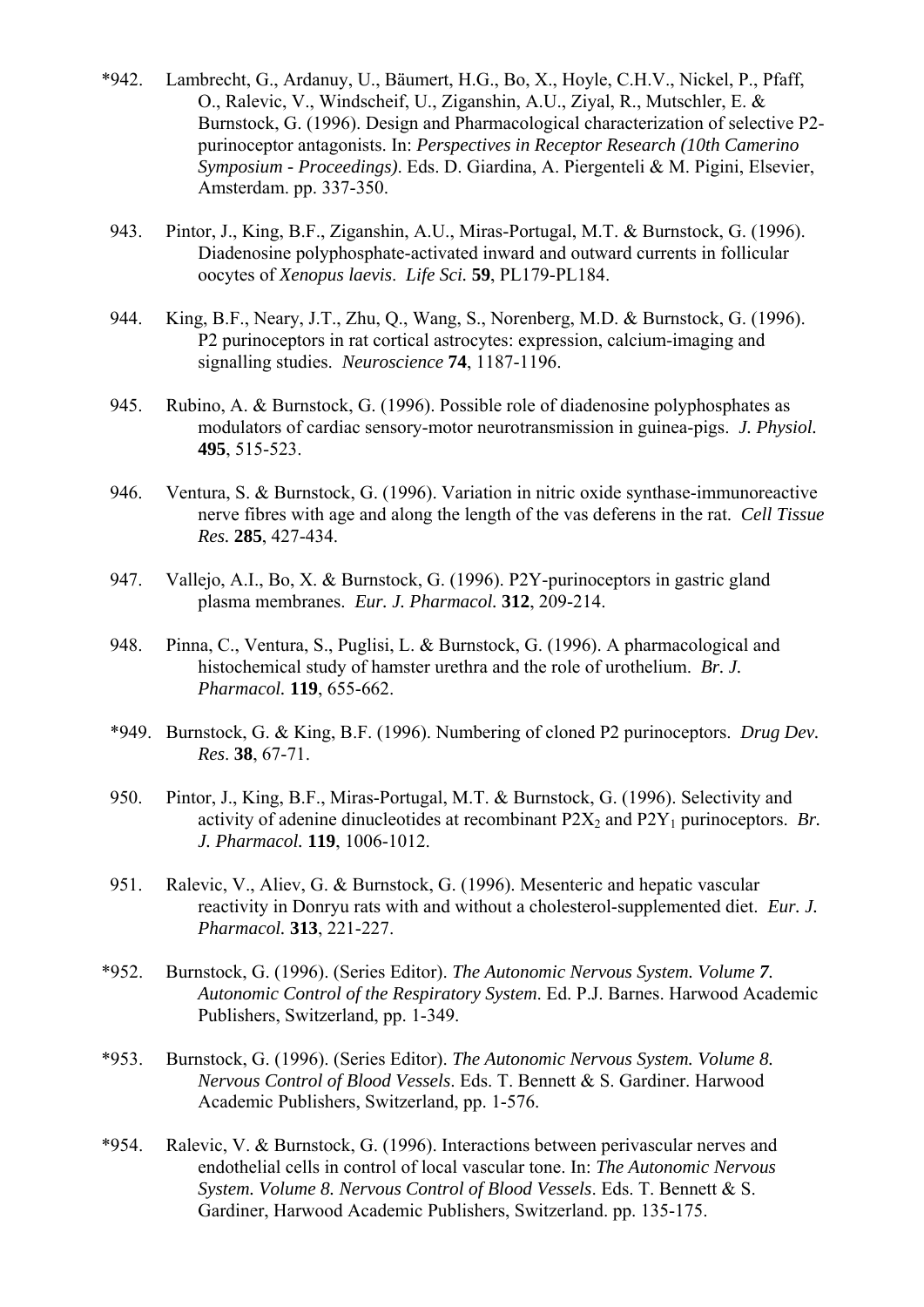- \*955. Burnstock, G. (1996). (Series Editor). *The Autonomic Nervous System. Volume 9. Nervous Control of the Heart*. Eds. J.T. Shepherd & S.F. Vatner. Harwood Academic Publishers, Switzerland, pp. 1-412.
- \*956. Rubino, A., Hassall, C.J.S. & Burnstock, G. (1996). Autonomic control of the myocardium: Non-adrenergic non-cholinergic (NANC) mechanisms. In: *The Autonomic Nervous System. Volume 9. Nervous Control of the Heart*. Eds. J.T.Shepherd & S.Vatner, Harwood Academic Publishers, Switzerland. pp. 139- 171.
- \*957. Burnstock, G. (1996). (Series Editor). *The Autonomic Nervous System. Volume 10. Autonomic-Endocrine Interactions*. Ed. K. Unsicker. Harwood Academic Publishers, Switzerland, pp. 1-474.
- 958. Ralevic, V. & Burnstock, G. (1996). Effects of short- and long-term sympathectomy on vasoconstrictor responses of the rat mesenteric arterial bed. *Br. J. Pharmacol.* **119**, 1347-1354.
- 959. Spencer, S.P., Milner, P., Bodin, P. & Burnstock, G. (1996). Modulation of endothelin release by vasoactive peptides localised in human umbilical vein endothelial cells. *Endothelium* **4**, 309-317.
- 960. Ralevic, V. & Burnstock, G. (1996). Effects of hypophysectomy on purinergic and noradrenergic contractility of the rat vas deferens. *J. Auton. Pharmacol*. **16**, 191- 196.
- 961. Sexton, A.J., Turmaine, M., Cai, W.Q. & Burnstock, G. (1996). A study of the ultrastructure of developing human umbilical vessels. *J. Anat.* **188**, 75-85.
- 962. Mathie, R.T., Ralevic, V., Moore, K.P. & Burnstock, G. (1996). Mesenteric vascular responses in cirrhotic rats: A role for nitric oxide? *Hepatology* **23**, 130-136.
- 963. Afework, M. & Burnstock, G. (1996). Effect of reserpine treatment and hypophysectomy on the nitric oxide synthase immunoreactivity and NADPHdiaphorase staining in the rat adrenal gland. *Anat. Rec*. **246**, 545-548.
- 964. Zhao, M., Bo, X. & Burnstock, G. (1996). Distribution of  $[{}^{3}H]$  α, β-methylene ATP binding sites in pulmonary blood vessels of different species. *Pulm. Pharmacol*. **9**, 167-174.
- 965. Crowe, R., Vale, J., Trott, K.R., Soediono, P., Robson, T. & Burnstock, G. (1996). Radiation-induced changes in neuropeptides in the rat urinary bladder. *J. Urol.* **156**, 2062-2066.
- \*966. Loesch, A. & Burnstock, G. (1996). Immunocytochemistry of vasoactive agents and nitric oxide synthase in vascular endothelial cells with emphasis on the cerebral blood vessels. *Cell Vision* **3**, 346-357.
- 967. Sala, A., Aliev, G.M., Rossini, G., Berti, F., Buccellati, C., Burnstock, G., Folco, G. & Maclouf, J. (1996). Morphological and functional changes of coronary vasculature caused by transcellular biosynthesis of sulfidopeptide leukotrienes in isolated heart of rabbit. *Blood* **87**, 1824-1832.
- 968. Loesch, A. & Burnstock, G. (1996). Ultrastructural study of perivascular nerve fibres and endothelial cells of the rat basilar artery immunolabelled with monoclonal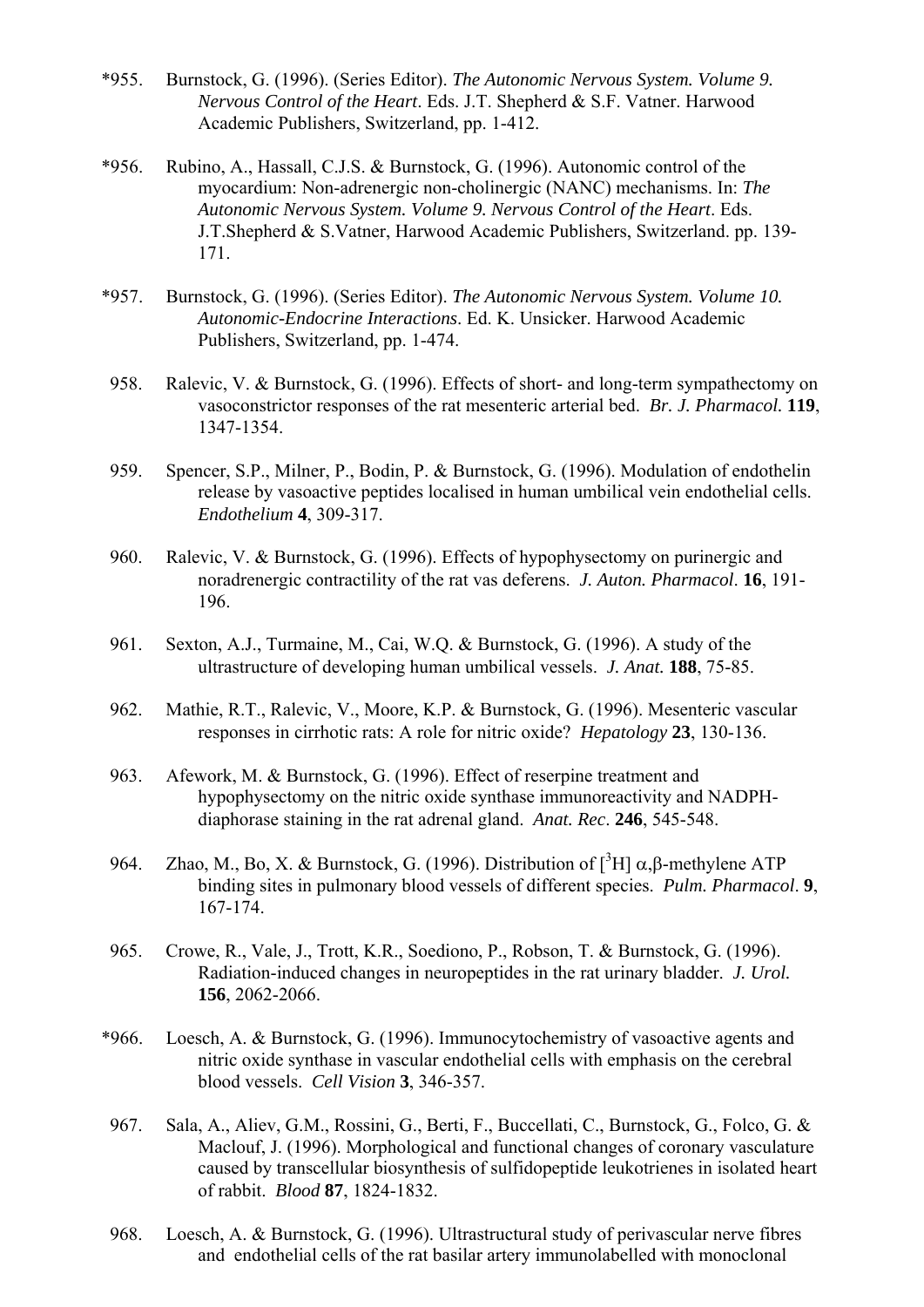antibodies to neuronal and endothelial nitric oxide synthase. *J. Neurocytol.* **25**, 525-534.

- 969. Mathie, R.T., Ralevic, V. & Burnstock, G. (1996). Portal vascular responsiveness to sympathetic stimulation and nitric oxide in cirrhotic rats. *J. Hepatol*. **25**, 90-97.
- 970. Gattuso, J.M., Hoyle, C.H.V., Milner, P., Kamm, M.A. & Burnstock, G. (1996). Enteric innervation in idiopathic megarectum and megacolon. *Int. J. Colorectal Dis*. **11**, 264-271.
- \*971. Burnstock, G. (1996). Cotransmission with particular emphasis on the involvement of ATP. In: *Molecular Mechanisms of Neuronal Communication. A Tribute to Nils-Åke Hillarp*. Eds. K. Fuxe, T. Hökfelt, L. Olson, D. Ottoson, A. Dahlström & A. Björklund, Pergamon Press, Oxford. pp. 67-87.
- 972. Ren, L.M., Hoyle, C.H.V. & Burnstock, G. (1996). Developmental changes in sympathetic contraction of the circular muscle layer in the guinea-pig vas deferens. *Eur. J. Pharmacol.* **318**, 411-417.
- 973. Hill, B., Ralevic, V., Crowe, R. & Burnstock, G. (1996). Innervation and nitric oxide modulation of mesenteric arteries of the Golden hamster. *Eur. J. Pharmacol.* **317**, 275-283.
- 974. Burnstock, G. (1996). Development and perspectives of the purinoceptor concept. State of the Art Lecture, in Satellite Int. Soc. Hypert. Meeting Volume entitled "The Role of Adenosine and ATP in the Cardiovascular System". *J. Autonom. Pharmacol*. **16**, 295-302.
- \*975. Burnstock, G. (1996). Purinoceptors: Ontogeny and Phylogeny. *Drug Dev. Res*. **39**, 204-242.
- 976. Neary, J.T. & Burnstock, G. (1996). Purinoceptors in the regulation of cell growth and differentiation. *Drug Dev. Res*. **39**, 407-412.
- 977. Franceschi, C., Abbracchio, M.P., Barbieri, D., Ceruti, S., Ferrari, D., Iliou, J.P., Rounds, S., Schubert, P., Schulse-Lohoff, E., Rassendren, F.A., Staub, M., Volonté, C., Wakade, A.R. & Burnstock, G. (1996). Purines and Cell Death. *Drug Dev. Res*. **39**, 442-449.
- 978. Fredholm, B.B., Burnstock, G., Harden, T.K. & Spedding, M. (1996). Receptor Nomenclature. *Drug Dev. Res*. **39**, 461-466.
- 979. St. Lambert, J.H., Thomas, T., Burnstock, G. & Spyer, K.M. (1997). A source of adenosine involved in cardiovascular responses to defence area stimulation. *Am. J. Physiol.* **272**, R195-R200.
- 980. Wildman, S.S., King, B.F. & Burnstock, G. (1997). Potentiation of ATP-responses at a recombinant P2X<sub>2</sub> receptor by neurotransmitters and related substances. *Br. J. Pharmacol.* **120**, 221-224.
- 981. Ren, L.M. & Burnstock, G. (1997). Prominent sympathetic purinergic vasoconstriction in the rabbit splenic artery: potentiation by 2,2'-pyridylisatogen tosylate. *Br. J. Pharmacol.* **120**, 530-536.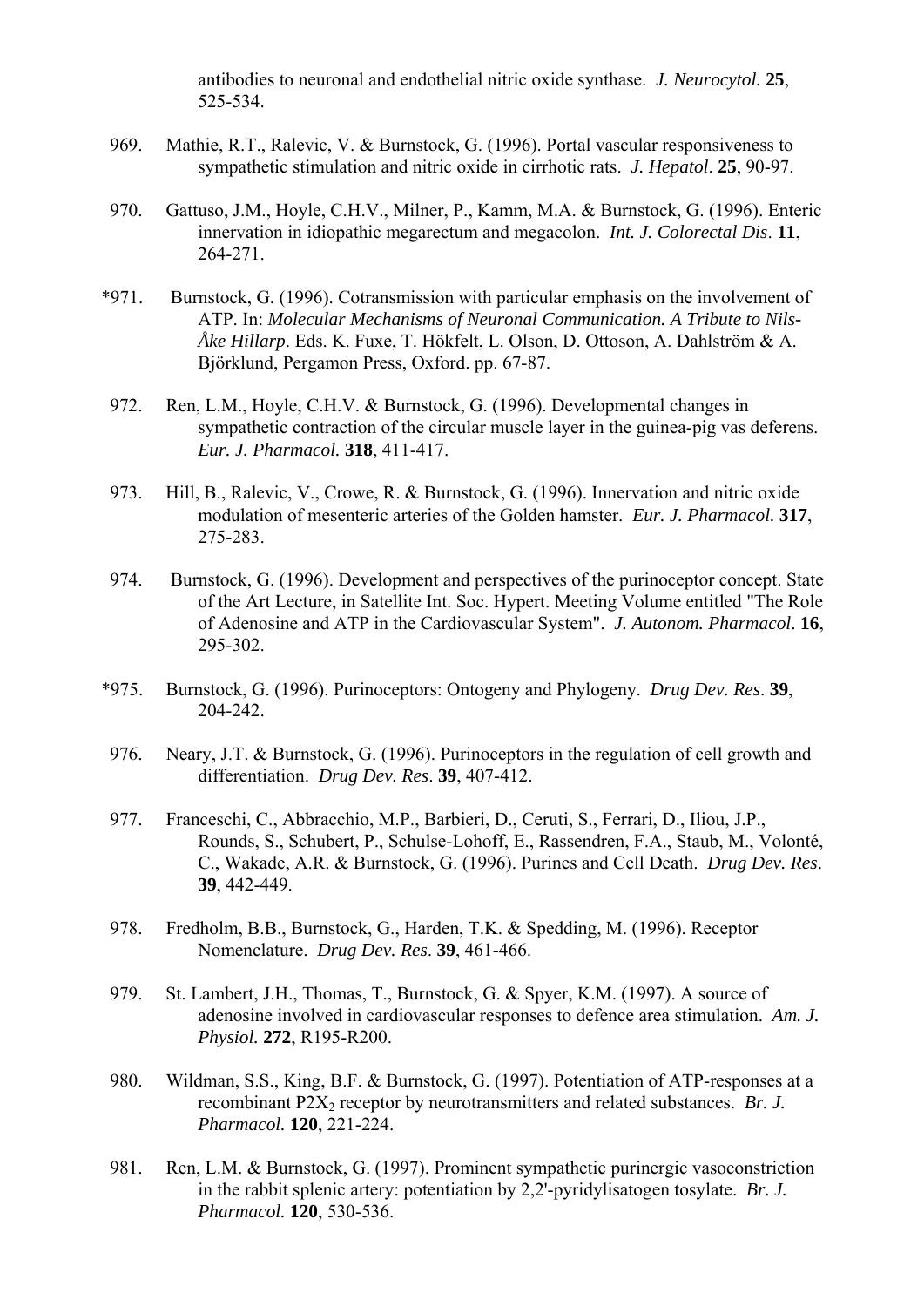- 982. Loesch, A., Milner, P., Anglin, S., Crowe, R., Miah, S., McEwan, J.R. & Burnstock, G. (1997). Ultrastructural localisation of nitric oxide synthase, endothelin and binding sites of lectin (from *Bandeirea simplicifolia)* in the rat carotid artery after balloon catheter injury. *J. Anat.* **190**, 93-104.
- 983. Ziyal, R., Ziganshin, A.U., Nickel, P., Ardanuy, U., Mutschler, E., Lambrecht, G. & Burnstock, G. (1997). Vasoconstrictor responses via P2X-purinoceptors are selectively antagonized by NF023 in rabbit isolated aorta and saphenous artery. *Br. J. Pharmacol.* **120**, 954-960.
- 984. Milner, P., Crowe, R., Loesch, A., Anglin, S., Burnstock, G. & McEwan, J. (1997). Neurocompensatory responses to balloon catheter-induced injury of the rat carotid artery. *J. Vasc. Res*. **34**, 31-40.
- 985. Burnstock, G. (1997). Commentary on paper by S. Hukovic (1961) entitled "Responses of the isolated sympathetic nerve-ductus deferens preparation of the guinea-pig". In: *Landmarks in Pharmacology*. Eds. A.T. Birmingham & D.A. Brown, Br. J. Pharmacol. (Suppl. to Vol. 120, Golden Jubilee 1946-1996), pp. 192-201.
- 986. Burnstock, G. (1997). Commentary on paper by G. Burnstock, G. Campbell, D. Satchell & A. Smythe (1970) entitled "Evidence that adenosine triphosphate or a related nucleotide is the transmitter substance released by non-adrenergic inhibitory nerves in the gut". In: *Landmarks in Pharmacology*. Eds. A.T. Birmingham & D.A. Brown, Br. J. Pharmacol. (Suppl. to Vol. 120, Golden Jubilee 1946-1996), pp. 334- 357.
- 987. Fredholm, B.B., Abbracchio, M.P., Burnstock, G., Dubyak, G.R., Harden, T.K., Jacobson, K.A., Schwabe, U., Spedding, M. & Williams, M. (1997). Towards a revised nomenclature for adenosine and P2 receptors. *Trends Pharmacol. Sci.* **18**, 79-82.
- 988. Burnstock, G. (1997). A unifying purinergic hypothesis for the initiation of pain. *Analgesic Digest* **2**, 27-29.
- 989. Ziganshin, A.U., Ziganshina, L.E. & Burnstock, G. (1997). Pharmacological characterisation of receptors for ATP (Review). (In Russian). *Chemico-Pharmaceutical J*. **31**, 3-8.
- \*990. Burnstock, G. (1997). (Series Editor). *The Autonomic Nervous System. Volume 11. Central Nervous Control of Autonomic Function*. Ed. D. Jordan. Harwood Academic Publishers, Switzerland, pp. 1-304.
- 991. Vials, A.J., Crowe, R. & Burnstock, G. (1997). A neuromodulatory role for neuronal nitric oxide in the rabbit renal artery. *Br. J. Pharmacol.* **121**, 213-220.
- 992. King, B., Chen, C., Akopian, A.N., Burnstock, G. & Wood, J.N. (1997). A role for calcineurin in the desensitization of the P2X3 receptor. *Neuroreport* **8**, 1099-1102.
- 993. Bogdanov, Y.D., Dale, L., King, B.F., Whittock, N. & Burnstock, G. (1997). Early expression of a novel nucleotide receptor in the neural plate of *Xenopus* embryos. *J. Biol. Chem*. **272**, 12583-12590.
- 994. Shochina, M., Loesch, A., Rubino, A., Miah, S. & Burnstock, G. (1997). Immunoreactivity for nitric oxide synthase and endothelin in the coronary and basilar arteries of renal hypertensive rats. *Cell Tissue Res.* **288**, 509-516.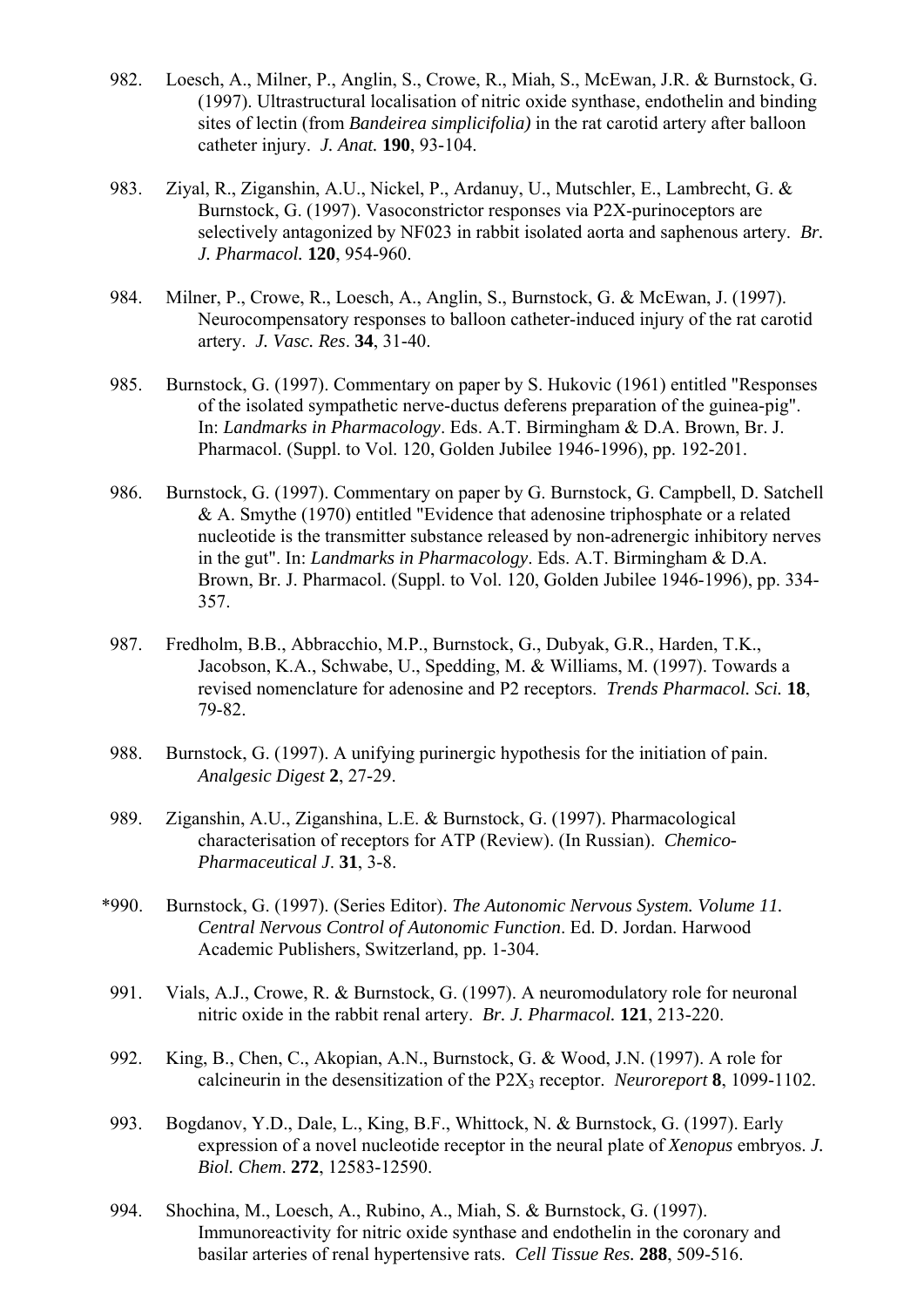- 995. Belai, A., Boulos, P., Robson, T. & Burnstock, G. (1997). Neurochemical coding in the small intestine of patients with Crohn's disease. *Gut* **40**, 767-774.
- 996. Rubino, A., Ralevic, V. & Burnstock, G. (1997). Calcitonin gene-related peptide (CGRP)-evoked inotropism during hyper- and hypo-sensory-motor innervation in rat atria. *J. Autonom. Pharmacol*. **17**, 121-127.
- 997. Shochina, M., Belai, A., Toole, L., Knight, G. & Burnstock, G. (1997). Neurochemical coding in the myenteric plexus of the upper gastrointestinal tract of hibernating hamsters. *Int. J. Dev. Neurosci.* **15**, 353-362.
- 998. Ralevic, V., Burrell, S., Kingdom, J. & Burnstock, G. (1997). Characterization of P2 receptors for purine and pyrimidine nucleotides in human placental cotyledons. *Br. J. Pharmacol.* **121**, 1121-1126.
- 999. King, B.F., Wildman, S.S., Ziganshina, L.E., Pintor, J. & Burnstock, G. (1997). Effects of extracellular pH on agonism and antagonism at a recombinant  $P2X_2$  receptor. *Br. J. Pharmacol.* **121***,* 1445-1453.
- 1000. Ralevic, V., Hill, B., Crowe, R., Knight, G. & Burnstock, G. (1997). Effects of hibernation on neural and endothelial control of mesenteric arteries of the golden hamster. *Am. J. Physiol.* **273**, H148-H155.
- \*1001. Milner, P., Loesch, A. & Burnstock, G. (1997). Plasticity of expression of endothelial vasoactive agents. In:*Vascular Endothelium: Physiology, Pathology and Therapeutic Opportunities*. Eds. G.V.R. Born & C.J. Schwartz, Schattauer, Stuttgart. pp 243-260.
- \*1002. Williams, M. & Burnstock, G. (1997). Purinergic neurotransmission and neuromodulation: a historical perspective. In: *Purinergic Approaches to Experimental Therapeutics*. Eds. K.A. Jacobson & M.F. Jarvis, Wiley-Liss, NY. pp.3-26.
- 1003. Ashraf, S., Loizidou, M., Crowe, R., Turmaine, M., Taylor, I. & Burnstock, G. (1997). Blood vessels in liver metastases from both sarcoma and carcinoma lack perivascular innervation and smooth muscle cells. *Clin. Exp. Metastasis* **15**, 484- 498.
- 1004. Bolego, C., Ceruti, S., Brambilla, R., Puglisi, L., Cattabeni, F., Burnstock, G. & Abbracchio, M.P. (1997). Characterization of the signalling pathways involved in ATP- and basic fibroblast growth factor-induced astrogliosis. *Br. J. Pharmacol.* **121**, 1692-1699.
- 1005. Centemeri, C., Bolego, C., Abbracchio, M.P., Cattabeni, F., Puglisi, L., Burnstock, G. & Nicosia, S. (1997). Characterization of the  $Ca^{2+}$  responses evoked by ATP and other nucleotides in mammalian brain astrocytes. *Br. J. Pharmacol.* **121**, 1700- 1706.
- 1006. Sosunov, A.A., Hassall, C.J.S., Loesch, A., Turmaine, M., Fehér, E. & Burnstock, G. (1997). Neuropeptide Y-immunoreactive intracardiac neurones, granule-containing cells and nerves associated with ganglia and blood vessels in rat and guinea-pig heart. *Cell Tissue Res.* **289**, 445-454.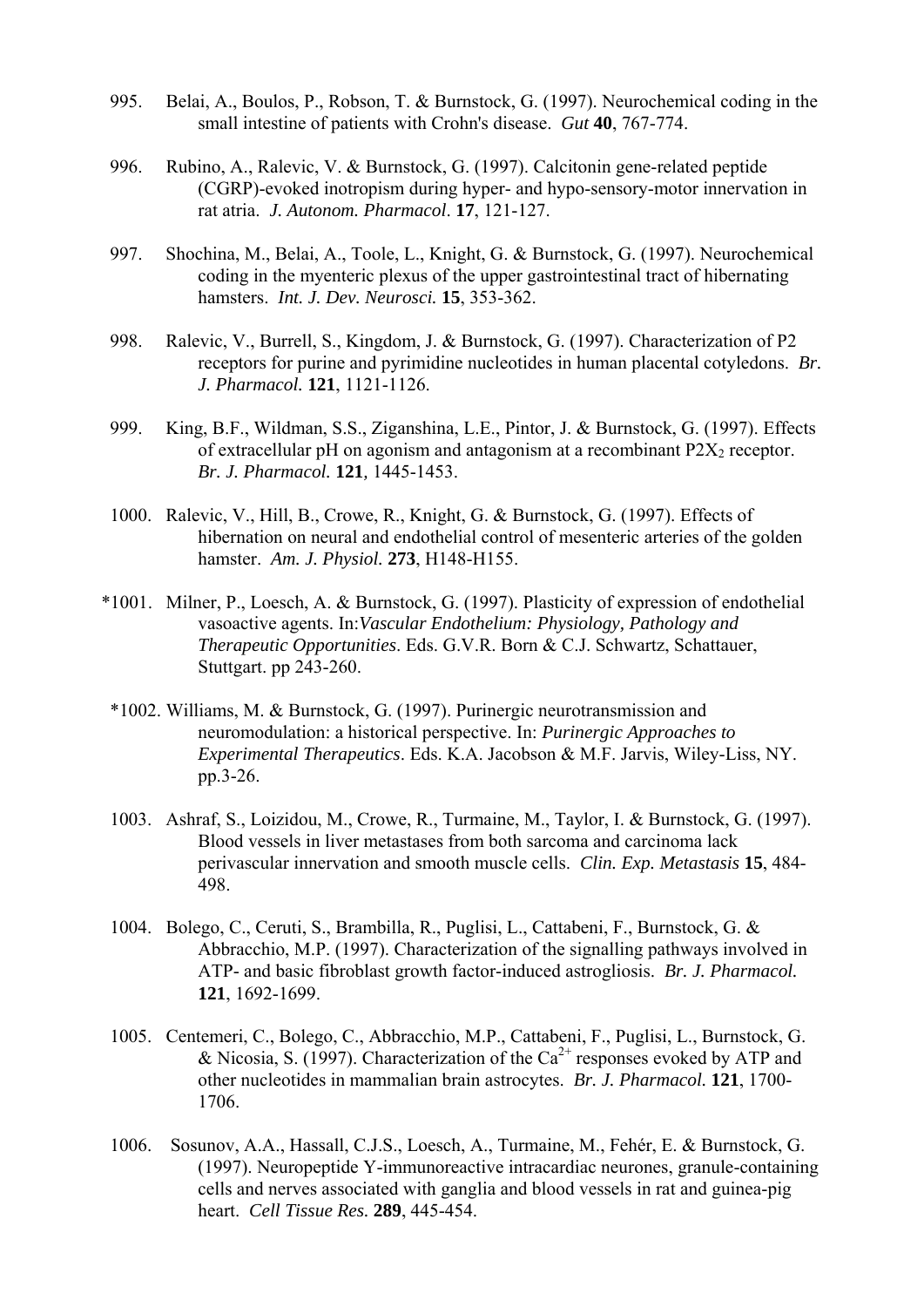- 1007. Schafer, K., Saffrey, M.J., Burnstock, G. & Mestres-Ventura, P. (1997). A new method for the isolation of myenteric plexus from the newborn rat gastrointestinal tract. *Brain Research Protocols* **1**, 109-113.
- 1008. Loesch, A., Turmaine, M., Loizidou, M., Crowe, R., Ashraf, S., Taylor, I. & Burnstock, G. (1997). Increase in imunoreactivity for endothelin-1 in blood vessels of rat liver metastases: experimental sarcoma and carcinoma. *J. Anat.* **191**, 291- 299.
- \*1009. Lincoln, J., Hoyle, C.H.V. & Burnstock, G. (1997). *Nitric Oxide in Health and Disease*. Cambridge University Press, Cambridge, pp. 1-355.
- 1010. Rubino, A., Ralevic, V. & Burnstock, G. (1997). Sympathetic neurotransmission in isolated rat atria following sensory-motor denervation by neonatal treatment with capsaicin. *J. Pharmacol. Exp. Ther.* **282**, 671-675.
- \*1011. Burnstock, G. (1997). The past, present and future of purine nucleotides as signalling molecules. *Neuropharmacology* **36**, 1127-1139.
- 1012. Ventura, S. & Burnstock, G. (1997). Evidence against nitrergic neuromodulation in the rat vas deferens. *Eur. J. Pharmacol.* **334**, 87-93.
- \*1013. Burnstock, G. (1997). (Series Editor). *The Autonomic Nervous System. Volume 12. Autonomic Innervation of the Skin*. Eds. J.L. Morris & I.L. Gibbons. Harwood Academic Publishers, Amsterdam, pp. 1-316.
- 1014. Jones, S.J., Gray, C., Boyde, A. & Burnstock, G. (1997). Purinergic transmitters inhibit bone formation by cultured osteoblasts. *Bone* **21**, 393-399.
- 1015. Ziganshin, A.U., Ziganshina, L.E. & Burnstock, G. (1997). Ecto-ATPases and receptors for ATP. (In Russian). *Exp. Clin. Pharmacol. (Moscow)* **60**, 78-82.
- 1016. Pinna, C., Rubino, A. & Burnstock, G. (1997). Age-related changes in purinergic and adrenergic components of sympathetic neurotransmission in guinea-pig seminal vesicles. *Br. J. Pharmacol.* **122**, 1411-1416.
- \*1017. Burnstock, G. (1997). History of extracellular nucleotides and their receptors. In: *The P2 Nucleotide Receptors*. Eds. J.T. Turner, G. Weisman & J.S. Fedan, Humana Press Inc. Totowa, NJ. pp. 3-40.
- 1018. Hoyle, C.H.V., Thomas, P.K., Burnstock, G. & Appenzeller, O. (1997). Immunohistochemical localisation of neuropeptides and nitric oxide synthase in sural nerves from Egyptian mummies. *J. Auton. Nerv. Syst.* **67**, 105-108.
- 1019. Howard, M.K., Coffin, R.S., Maclean, A.R., Brown, S.M., Bailey, D., Anderson, P.N., Burnstock, G. & Latchman, D.S. (1997). Gene delivery to rat enteric neurons using herpes simplex virus based vectors. *J. Mol*. *Neurosci.* **9**, 65-74.
- 1020. Tew, E.M.M., Anderson, P.N., Saffrey, M.J. & Burnstock, G. (1998). Intrastriatal grafts of rat colonic smooth muscle lacking myenteric ganglia stimulate axonal sprouting and regeneration. *J. Anat.* **192**, 25-35.
- 1021. Ventura, S., Bavetta, S., Milner, P., Ralevic, V. & Burnstock, G. (1998). Nitric oxide synthase is colocalized with vasoactive intestinal polypeptide in postganglionic parasympathetic nerves innervating the rat vas deferens. *Neuroscience* **83**, 607- 616.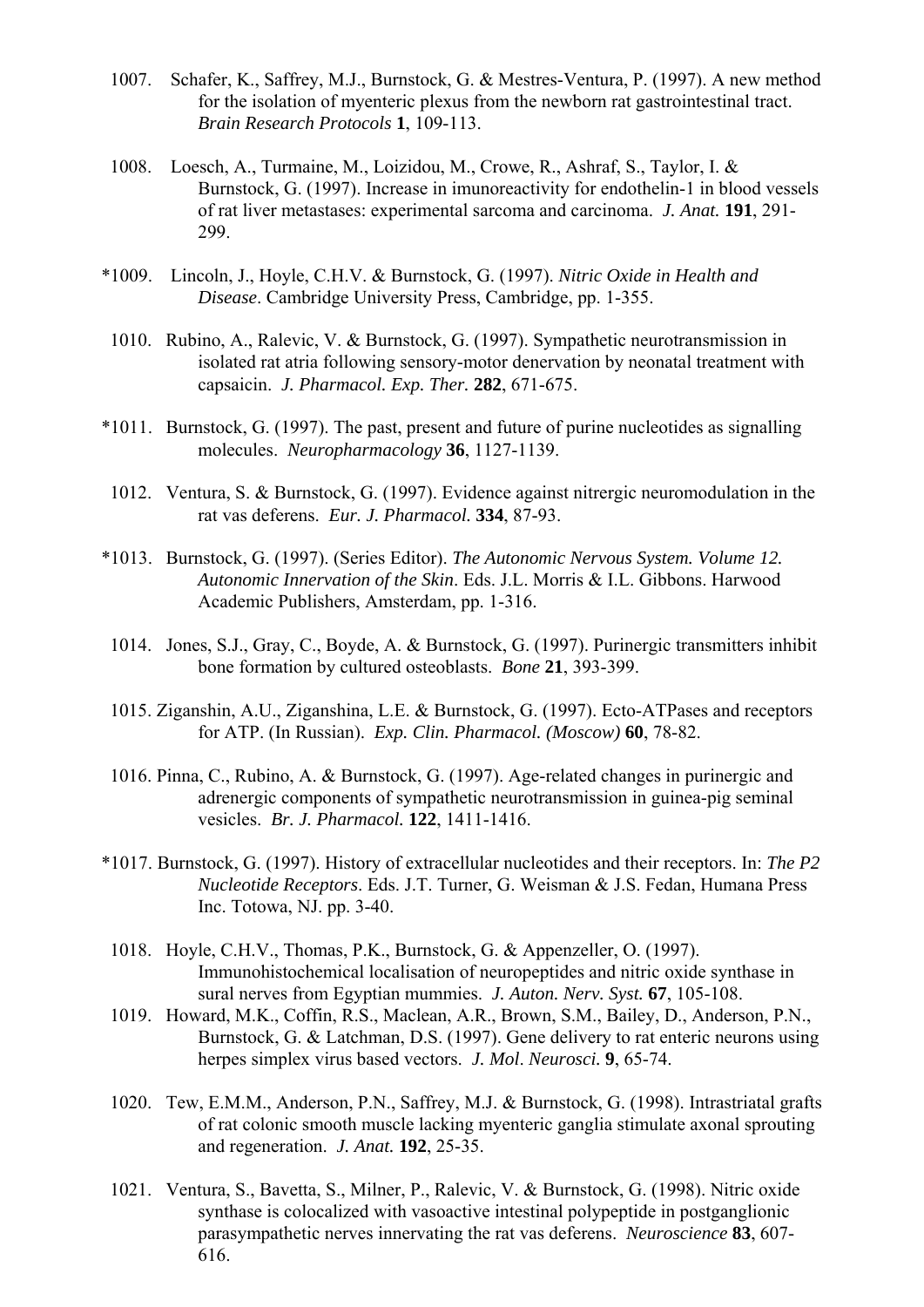- 1022. Ventura, S., Hoyle, C.H.V. & Burnstock, G. (1998). Sodium nitroprusside enhances contractions of the isolated guinea-pig vas deferens. *J. Pharm. Pharmacol.* **50**, 205-209.
- 1023. Bogdanov, Y., Rubino, A. & Burnstock, G. (1998). Characterisation of subtypes of the P2X and P2Y families of receptors in the foetal human heart. *Life Sci.* **62**, 697-703.
- 1024. Burnstock, G. (1998). Adenosine triphosphate (ATP) as a neurotransmitter and neuromodulator. In: *Encyclopedia of Neuroscience. 2nd edn(CD-ROM Version)*. Eds. G. Adelman & B.H. Smith, Elsevier Science B.V. Amsterdam, The Netherlands. [Print Version published in 1999, pp. 25-27].
- 1025. Karoon, P. & Burnstock, G. (1998). Reduced sympathetic noradrenergic neurotransmission in the tail artery of Donryu rats fed with high cholesterolsupplemented diet. *Br. J. Pharmacol.* **123**, 1016-1023.
- 1026. Toole, L., Belai, A. & Burnstock, G. (1998). A neurochemical characterisation of the golden hamster myenteric plexus. *Cell Tissue Res.* **291**, 385-394.
- 1027. Wildman, S.S., King, B.F. & Burnstock, G. (1998).  $\text{Zn}^{2+}$  modulation of ATP-responses at recombinant  $P2X_2$  receptors and its dependence on extracelluar pH. *Br. J. Pharmacol.* **123**, 1214-1220.
- 1028. Pinna, C., Knight, G., Puglisi, L. & Burnstock, G. (1998). Neurogenic and nonneurogenic responses in the urinary bladder of hibernating hamster. *Br. J. Pharmacol.* **123**, 1281-1287.
- 1029. Shankar, A., Loizidou, M., Aliev, G., Fredericks, S., Boulos, P.B., Holt, D., Burnstock, G. & Taylor, I. (1998). Raised endothelin-1 levels in patients with colorectal liver metastases. *Br. J. Surg*. **85**, 502-506.
- 1030. Chan, C.M., Unwin, R.J., Bardini, M., Oglesby, I.B., Ford, A.P.D.W., Townsend-Nicholson, A. & Burnstock, G. (1998). Localization of the  $P2X_1$  purinoceptors by autoradiography and immunohistochemistry in rat kidneys. *Am. J. Physiol.* **274**, F799-F804.
- 1031. Loesch, A. & Burnstock, G. (1998). Perivascular nerve fibres and endothelial cells of the rat basilar artery: immuno-gold labelling of antigenic sites for type I and type III nitric oxide synthase. *J. Neurocytol.* **27**, 197-204.
- 1032. Nori, S., Fumagalli, L., Bo, X., Bogdanov, Y. & Burnstock, G. (1998). Coexpression of mRNAs for  $P2X_1$ ,  $P2X_2$  and  $P2X_4$  receptors in rat vascular smooth muscle: an in situ hybridization and RT-PCR study. *J. Vasc. Res*. **35**, 179-185.
- 1033. Bogdanov, Y.D., Wildman, S.S., Clements, M.P., King, B.F. & Burnstock, G. (1998). Molecular cloning and characterization of rat P2Y<sub>4</sub> nucleotide receptor. Special Report. *Br. J. Pharmacol.* **124**, 428-430.
- 1034. Loesch, A. & Burnstock, G. (1998). The endothelium: Electron immunocytochemistry of vasoactive agents. In: *Modern Visualisation of the Endothelium*. Ed. J.M. Polak, Harwood Academic Publishers, Amsterdam. pp. 3-44.
- 1035. Bo, X., Karoon, P., Nori, S.L., Bardini, M. & Burnstock, G. (1998). P2X purinoceptors in postmortem human cerebral arteries. *J. Cardiovasc. Pharmacol.* **31**, 794-799.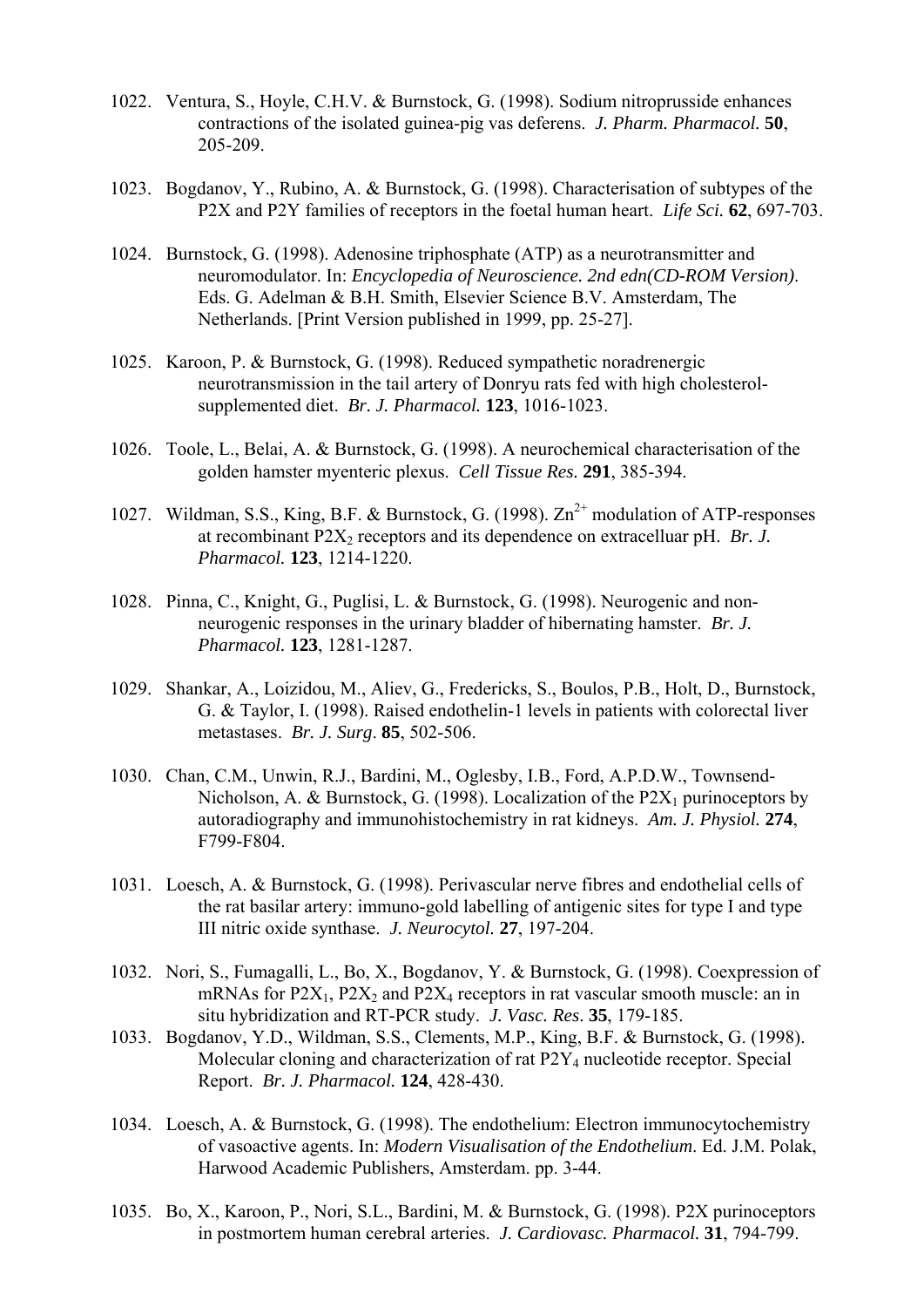- 1036. Aliev, G., Bodin, P. & Burnstock, G. (1998). Free radical generators cause changes in endothelial and inducible nitric oxide synthases and endothelin-1 immunoreactivity in endothelial cells from hyperlipidemic rabbits. *Mol. Genet. Metab*. **63**, 191-197.
- 1037. Chan, C.M., Unwin, R.J. & Burnstock, G. (1998). Potential for functional roles of extracellular ATP in the kidney and urinary tract. *Exp. Nephrol*. **6**, 200-207.
- 1038. Brauer, M.M. & Burnstock, G. (1998). Expression of β-adrenergic receptors in the rat uterus: effects of puberty and oestrogen treatment during prepubertal development. *Int. J. Dev. Neurosci.* **16**, 29-39.
- 1039. King, B.F., Wildman, S.S., Townsend-Nicholson, A. & Burnstock, G. (1998). Antagonism of an adenosine/ATP receptor in follicular *Xenopus* oocytes. *JPET.* **285**, 1005-1011.
- 1040. Jacobson, K.A., Kim, Y.-C., Wildman, S.S., Mohanram, A., Harden, T.K., Boyer, J.L., King, B.F. & Burnstock, G. (1998). A pyridoxine cyclic phosphate and its 6 azoaryl derivative selectively potentiate and antagonize activation of  $P2X_1$ receptors. *J. Med. Chem*. **41**, 2201-2206.
- 1041. Pinna, C., Puglisi, L. & Burnstock, G. (1998). ATP and vasoactive intestinal polypeptide relaxant responses in hamster isolated proximal urethra. *Br. J. Pharmacol.* **124**, 1069-1074.
- \*1042. Aliev, G. & Burnstock, G. (1998). Watanabe rabbits with heritable hypercholesterolaemia: a model of atherosclerosis. *Histol. Histopath*. **13**, 797-817.
- \*1043. Humphrey, P.P.A., Khakh, B.S., Kennedy, C., King, B.F. & Burnstock, G. (1998). P2X receptors. In: *The IUPHAR Compendium of Receptor Characterization and Classification*. 1st edn. IUPHAR Media Ltd. London. pp. 195-208.
- 1044. Harden, T.K., Barnard, E.A., Boeynaems, J.-M., Burnstock, G., Dubyak, G., Hourani, S.M.O. & Insel, P.A. (1998). P2Y receptors. In: *The IUPHAR Compendium of Receptor Characterization and Classification*. 1st edn. IUPHAR Media Ltd. London. pp. 209-217.
- 1045. Llewellyn-Smith, I.J. & Burnstock, G. (1998). Ultrastructural localization of P2X3 receptors in rat sensory neurons. *Neuroreport* **9**, 2245-2250.
- 1046. Bodin, P. & Burnstock, G. (1998). Increased release of ATP from endothelial cells during acute inflammation. *Inflamm. Res*. **47**, 351-354.
- 1047. Morrison, M.S., Turin, L., King, B.F., Burnstock, G. & Arnett, T.R. (1998). ATP is a potent stimulator of the activation and formation of rodent osteoclasts. *J. Physiol.* **511**, 495-500.
- 1048. Bo, X., Sexton, A., Xiang, Z., Nori, S.L. & Burnstock, G. (1998). Pharmacological and histochemical evidence for P2X receptors in human umbilical vessels. *Eur. J. Pharmacol.* **353**, 59-65.
- 1049. Karoon, P., Knight, G. & Burnstock, G. (1998). Enhanced vasoconstrictor responses in renal and femoral arteries of the golden hamster during hibernation. *J. Physiol.* **512**, 927-938.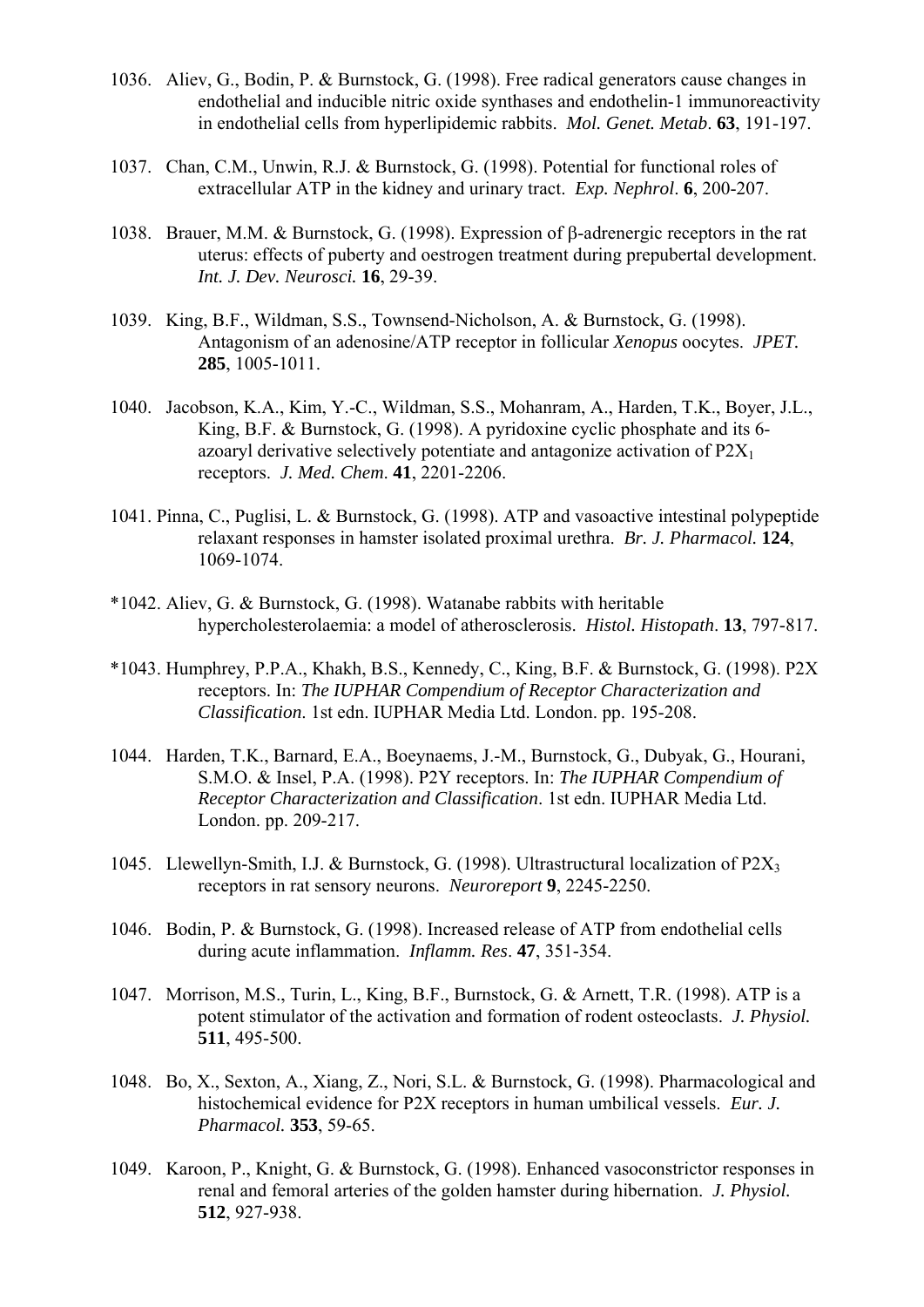- 1050. Yegutkin, G.G. & Burnstock, G. (1998). Steady-state binding of [<sup>3</sup>H]ATP to rat liver plasma membranes and competition by various purinergic agonists and antagonists. *Biochim. Biophys. Acta* **1373**, 227-236.
- 1051. Zhong, Y., Dunn, P.M., Xiang, Z., Bo, X. & Burnstock, G. (1998). Pharmacological and molecular characterisation of P2X purinoceptors in rat pelvic ganglion neurons. *Br. J. Pharmacol.* **125**, 771-781.
- \*1052. Ralevic, V. & Burnstock, G. (1998). Receptors for purines and pyrimidines. *Pharmacol. Rev.* **50**, 413-492.
- \*1053. Burnstock, G., Dobson, J.G., Liang, B.T. & Linden, J. (1998). *Cardiovascular Biology of Purines*. Kluwer Academic Publishers, Norwell, MA, pp. 1-374.
- 1054. Loesch, A. & Burnstock, G. (1998). Electron-immunocytochemical localization of the P2X1 receptors in the rat cerebellum. *Cell Tissue Res.* **294**, 253-260.
- 1055. Saïag, B., Shacoori, V., Bodin, P., Catheline, M. & Burnstock, G. (1998). Lack of uptake, release and action of UTP at sympathetic perivascular nerve terminals in rabbit ear artery. *Eur. J. Pharmacol.* **358**, 139-145.
- \*1056. Abbracchio, M.P. & Burnstock, G. (1998). Purinergic signalling: pathophysiological roles. *Jpn. J. Pharmacol*. **78**, 113-145.
- 1057. Ziganshin, A.U., Rychkov, A.V., Ziganshina, L.E., Kim, Y.-C., Camaioni, E., Burnstock, G. & Jacobson, K.A. (1998). Effects of several pyridoxal-6-azophenyl derivatives on responses via P2 purinoceptors (In Russian). *Chemico-Pharmaceutical J*. **32**, 3-4.
- 1058. Knight, G.E. & Burnstock, G. (1998). Effect of hibernation on responses of hamster vas deferens to sympathetic nerve stimulation and exogenous neurotransmitters. *J. Auton. Nerv. Syst.* **74**, 62-69.
- 1059. Ralevic, V., Knight, G. & Burnstock, G. (1998). Effects of hibernation and arousal from hibernation on mesenteric arterial responses of the golden hamster. *J. Pharmacol. Exp. Ther.* **287**, 521-526.
- 1060. Bradbury, E., McMahon, S.B. & Burnstock, G. (1998). The expression of P2X3 purinoceptors in sensory neurons: effects of axotomy and glial-derived neurotrophic factor. *Mol. Cell. Neurosci.* **12**, 256-268.
- 1061. Xiang, Z., Bo, X. & Burnstock, G. (1998). Localization of ATP-gated P2X receptor immunoreactivity in rat sensory and sympathetic ganglia. *Neurosci. Lett.* **256**, 105- 108.
- 1062. Xiang, Z., Bo, X., Oglesby, I.B., Ford, A.P.D.W. & Burnstock, G. (1998). Localization of ATP-gated P2X<sub>2</sub> receptor immunoreactivity in the rat hypothalamus. *Brain Res.* **813**, 390-397.
- 1063. Loesch, A., Milner, P. & Burnstock, G. (1998). Endothelin in perivascular nerves. An electron-immunocytochemical study of rat basilar artery. *Neuroreport* **9**, 3903- 3906.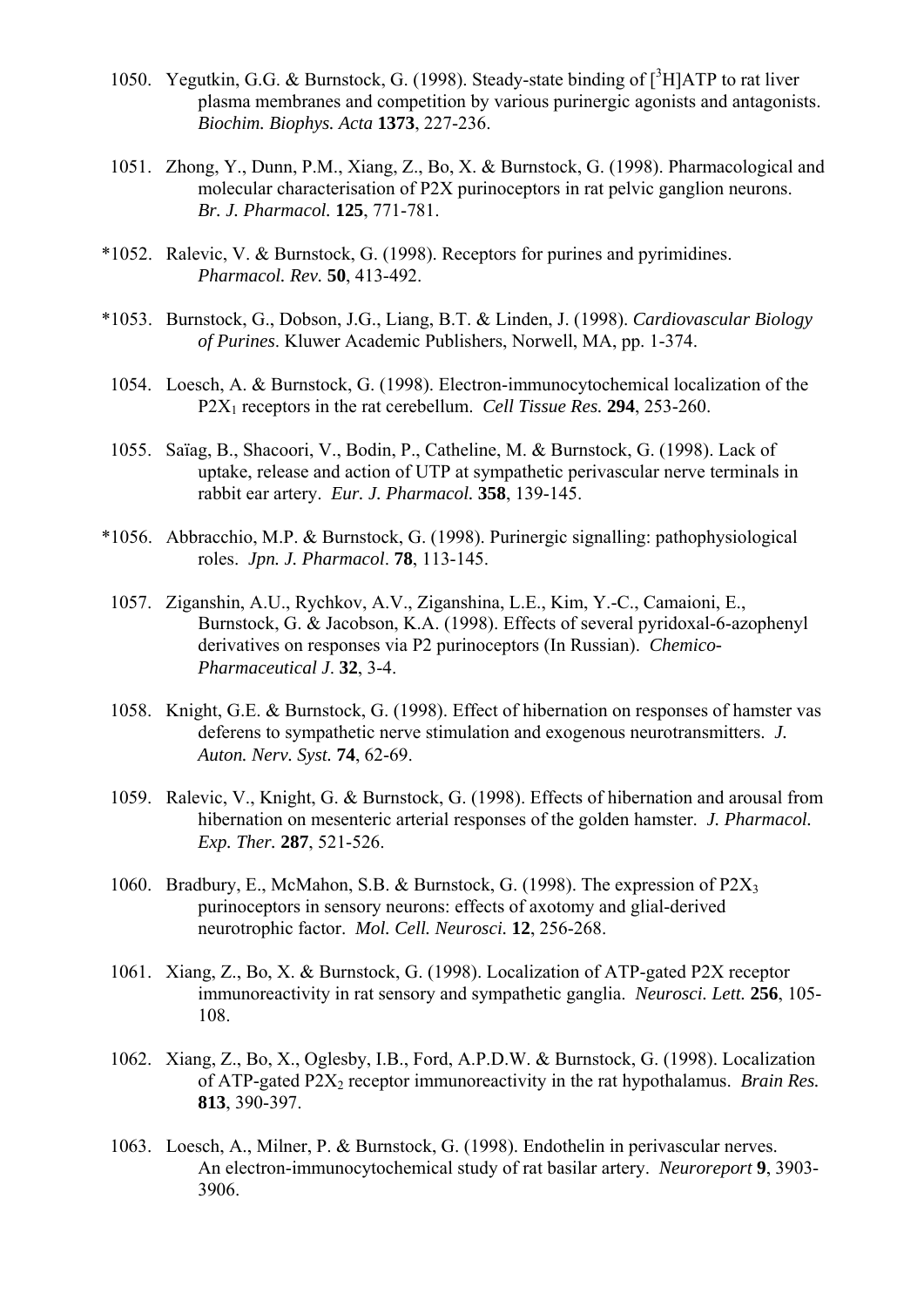- \*1064. King, B.F., Townsend-Nicholson, A. & Burnstock, G. (1998). Metabotropic receptors for ATP and UTP: exploring the correspondence between native and recombinant nucleotide receptors. *Trends Pharmacol. Sci.* **19**, 506-514.
	- 1065. Kim, Y.-C., Camaioni, E., Ziganshin, A.U., Ji, X.-D., King, B.F., Wildman, S.S., Rychkov, A., Yoburn, J., Kim, H., Mohanram, A., Harden, T.K., Boyer, J.L., Burnstock, G. & Jacobson, K.A. (1998). Synthesis and structure-activity relationships of pyridoxal-6-azoaryl-5'-phosphate and phosphonate derivatives as P2 receptor antagonists. *Drug Dev. Res*. **45**, 52-66.
	- 1066. Brauer, M.M., Burnstock, G., Thrasivoulou, C. & Cowen, T. (1998). In oculo transplants of myometrium from postpartum guinea pigs fail to support sympathetic reinnervation. *J. Anat.* **193**, 509-517.
- \*1067. Burnstock, G. (1998). Purinergic signalling: therapeutic potential. *Drug Dev. Res*. **45**, 86-92.
- 1068. Meyer, M.P., Clarke, J.D.W., Patel, K., Townsend-Nicholson, A. & Burnstock, G. (1999). Selective expression of purinoceptor  $cP2Y_1$  suggests a role for nucleotide signalling in development of the chick embryo. *Dev. Dynam*. **214**, 152-158.
- 1069. Townsend-Nicholson, A., King, B.F., Wildman, S.S. & Burnstock, G. (1999). Molecular cloning, functional characterization and possible cooperativity between the murine  $P2X_4$  and  $P2X_{4a}$  receptors. *Brain Res. Mol. Brain Res.* **64**, 246-254.
- 1070. Knight, G.E. & Burnstock, G. (1999). NANC relaxation of the circular smooth muscle of the oesophagus of the Agama lizard involves the L-arginine-nitric oxide synthase pathway. *Comp. Biochem. Physiol.* **122**, 165-171.
- 1071. Brambilla, R., Burnstock, G., Bonazzi, A., Ceruti, S., Cattabeni, F. & Abbracchio, M.P. (1999). Cyclooxygenase-2 mediates P2Y receptor-induced reactive astrogliosis. Special Report. *Br. J. Pharmacol.* **126**, 563-567.
- 1072. Wildman, S.S., King, B.F. & Burnstock, G. (1999). Modulation of ATP-responses at recombinant rP2X4 receptors by extracellular pH and zinc. *Br. J. Pharmacol.* **126**, 762-768.
- 1073. Xiang, Z., Bo, X. & Burnstock, G. (1999). P2X receptor immunoreactivity in the rat cochlea, vestibular ganglion and cochlear nucleus. *Hear. Res*. **128**, 190-196.
- 1074. Pinna, C., Eberini, I., Puglisi, L. & Burnstock, G. (1999). Presence of constitutive endothelial NOS immunoreactivity in urothelial cells of hamster proximal urethra. *Eur. J. Pharmacol*. **367**, 85-89.
- 1075. Wildman, S.S., Brown, S.G., King, B.F. & Burnstock, G. (1999). Selectivity of diadenosine polyphosphates for rat P2X receptor subunits. *Eur. J. Pharmacol*. **367**, 119-123.
- 1076. Yegutkin, G.G. & Burnstock, G. (1999). Steady-state binding of adenine nucleotides ATP, ADP and AMP to rat liver and adipose plasma membranes. *J. Recept. Signal Transduct. Res*. **19**, 437-448.
- 1077. Newton, M., Kamm, M.A., Soediono, P.O., Milner, P., Burnham, W.R. & Burnstock, G. (1999). Oesophageal epithelial innervation in health and reflux oesophagitis. *Gut* **44**, 317-322.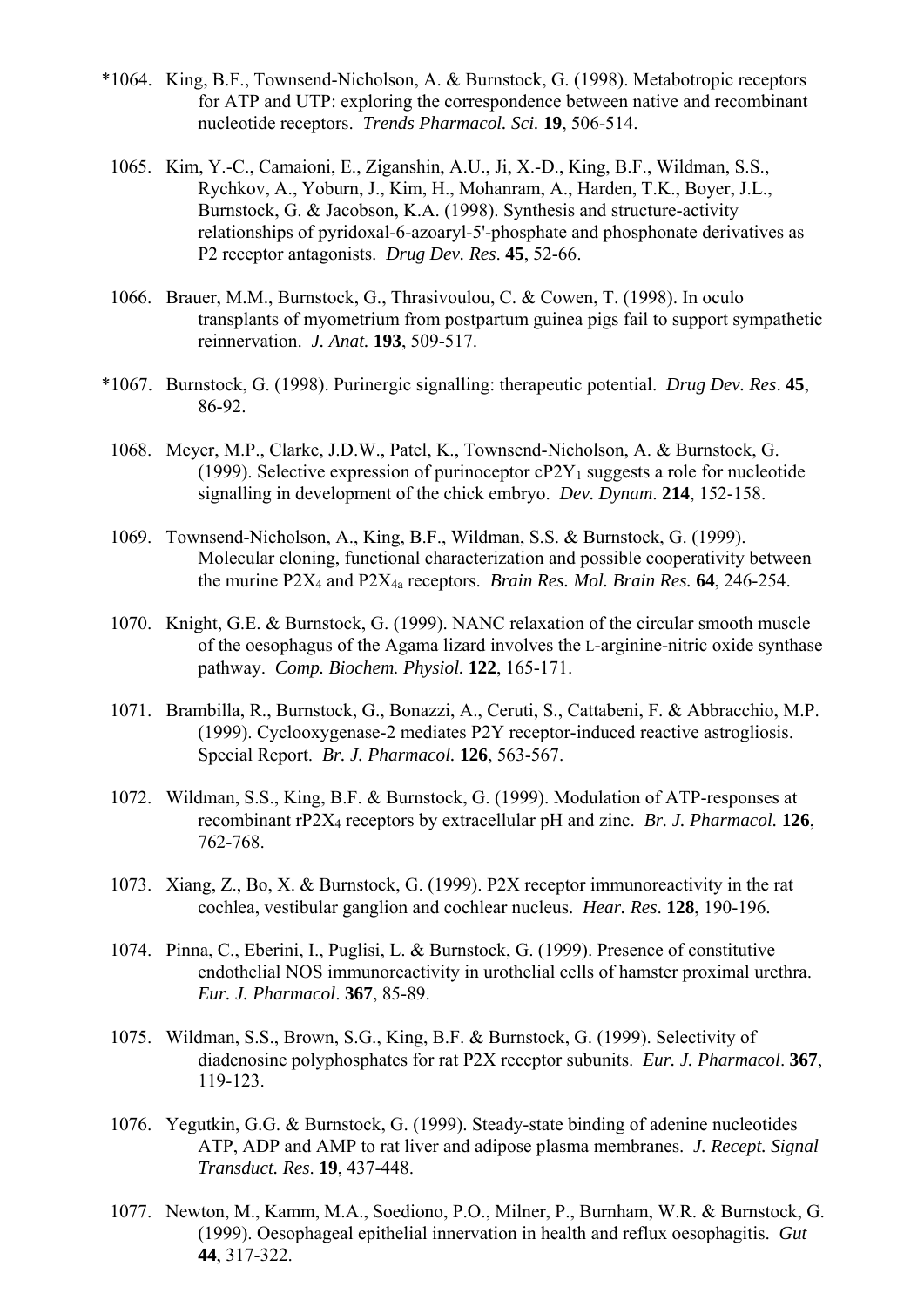- 1078. Burnstock, G. (1999). Release of vasoactive substances from endothelial cells by shear stress and purinergic mechano-sensory transduction. *J. Anat.* **194,** 335-342.
- 1079. Bo, X., Alavi, A., Xiang, Z., Oglesby, I.B., Ford, A.P.D.W. & Burnstock, G. (1999). Localization of  $P2X_2$  and  $P2X_3$  receptor immunoreactive nerves in rat taste buds. *Neuroreport* **10,** 1107-1111.
- \*1080. Rubino, A., Loesch, A. & Burnstock, G. (1999). Nitric oxide and endothelin-1 in coronary and pulmonary circulation. *Int. Rev. Cytol.* **189**, 59-93.
- 1081. Ziganshin, A.U., Ziganshina, L.E. & Burnstock, G. (1999). The study of the degradation velocity of the diadenosine polyphosphates by some guinea-pig tissues (In Russian). *Bull. Exp. Biol. Med. (Moscow)* **127,** 207-210.
- 1082. Saitongdee, P., Loesch, A., Knight, G., Milner, P. & Burnstock, G. (1999). Ultrastructural localization of nitric oxide synthase and endothelin in the renal and mesenteric arteries of the golden hamster: differences during and after arousal from hibernation. *Endothelium* **6,** 197-207.
- 1083. Toole, L., Belai, A., Shochina, M. & Burnstock, G. (1999). The effects of hibernation on the myenteric plexus of the golden hamster small and large intestine. *Cell Tissue Res*. **296,** 479-487.
- 1084. Gröschel-Stewart, U., Bardini, M., Robson, T. & Burnstock, G. (1999). Localisation of  $P2X_5$  and  $P2X_7$  receptors by immunohistochemistry in rat stratified squamous epithelia. *Cell Tissue Res.* **296,** 599-605.
- 1085. Shankar, A., Loizidou, M., Burnstock, G. & Taylor, I. (1999). Noradrenaline improves the tumour to normal blood flow ratio and drug delivery in a model of liver metastases. *Br. J. Surg*. **86**, 453-457.
- 1086. Rubino, A., Ziabary, L. & Burnstock, G. (1999). Regulation of vascular tone by UTP and UDP in isolated rat intrapulmonary arteries. *Eur. J. Pharmacol.* **370,** 139-143.
- 1087. Saïag, B., Shacoori, V., Bodin, P., Pape, D., Allain, H. & Burnstock, G. (1999). Free radical involvement in endothelium-dependent responses of the rat thoracic aorta in moderate hypoxic conditions. *Eur. J. Pharmacol.* **372,** 57-63.
- 1088. Gröschel-Stewart, U., Bardini, M., Robson, T. & Burnstock, G. (1999). P2X receptors in the rat duodenal villus. *Cell Tissue Res.* **297,** 111-117.
- 1089. Burnstock, G. (1999). Current status of purinergic signalling in the nervous system. *Prog. Brain Res.* **120,** 3-10.
- 1090. Saitongdee, P., Milner, P., Loesch, A., Knight, G. & Burnstock, G. (1999). Electronimmunocytochemical studies of perivascular nerves of mesenteric and renal arteries of golden hamsters during and after arousal from hibernation. *J. Anat.* **195,** 121- 130.
- 1091. Brauer, M.M., Llodra, J., Scorza, M.C., Chavez, R., Burnstock, G., Thrasivoulu, C. & Cowen, T. (1999). Differential effects of prepubertal chronic oestrogen treatment on the synthesis of noradrenaline in uterine myometrial and perivascular sympathetic nerves. *Int. J. Dev. Neurosci.* **17,** 295-303.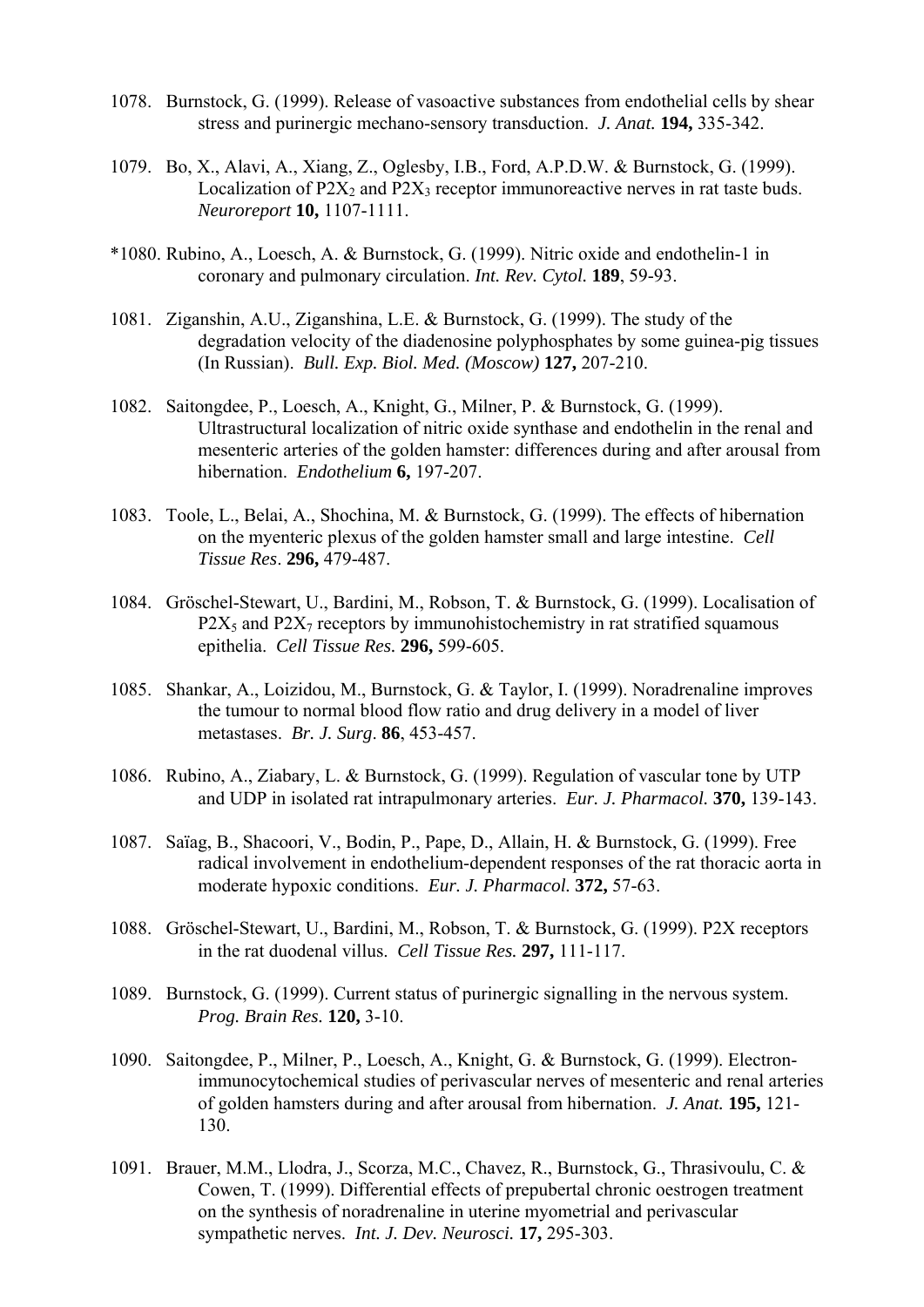- 1092. Jacobson, K.A., Hoffmann, C., Kim, Y.-C., Camaioni, E., Nandanan, E., Jang, S.Y., Guo, D.-P., Ji, X.-D., von Kügelgen, I., Moro, S., Ziganshin, A.U., Rychkov, A., King, B.F., Brown, S.G., Wildman, S.S., Burnstock, G., Boyer, J.L., Mohanram, A. & Harden, T.K. (1999). Molecular recognition in P2 receptors: ligand development aided by molecular modeling and mutagenesis. *Prog. Brain Res.* **120,** 119-132.
- 1093. Bavetta, S., Hamlyn, P.J., Burnstock, G., Lieberman, A.R. & Anderson, P.N. (1999). The effects of FK506 on dorsal column axons following spinal cord injury in adult rats: neuroprotection and local regeneration. *Exp. Neurol.* **158,** 382-393.
- 1094. Liu, M., Dunn, P.M., King, B.F. & Burnstock, G. (1999). Rat chromaffin cells lack P2X receptors while those of the guinea-pig express a receptor with novel pharmacology. *Br. J. Pharmacol.* **128,** 61-68.
- 1095. Wildman, S.S., King, B.F. & Burnstock, G. (1999). Modulatory activity of extracellular  $H^+$  and  $Zn^{2+}$  on ATP-responses at rP2 $X_1$  and rP2 $X_3$  receptors. *Br. J. Pharmacol.* **128**, 486-492.
- 1096. Oglesby, I.B., Lachnit, W.G., Burnstock, G. & Ford, A.P.D.W. (1999). Subunit specificity of polyclonal antisera to the carboxy terminal regions of P2X receptors P2X1 through P2X7. *Drug Dev. Res.* **47,** 189-195.
- 1097. Belai, A. & Burnstock, G. (1999). Distribution and colocalization of nitric oxide synthase and calretinin in the myenteric neurons of developing, aging and Crohn's disease human small intestine. *Dig. Dis. Sci.* **44,** 1579-1587.
- 1098. McMillan, M.R., Burnstock, G. & Haworth, S.G. (1999). Vasodilatation of intrapulmonary arteries to P2 receptor nucleotides in normal and pulmonary hypertensive newborn piglets. *Br. J. Pharmacol.* **128,** 543-548.
- 1099. McMillan, M.R., Burnstock, G. & Haworth, S.G. (1999). Vasoconstriction of intrapulmonary arteries to P2 receptor nucleotides in normal and pulmonary hypertensive newborn piglets. *Br. J. Pharmacol.* **128,** 549-555.
- \*1100. Burnstock, G. & Milner, P. (1999). Structural and chemical organisation of the autonomic nervous system with special reference to non-adrenergic, noncholinergic transmission. In: *Autonomic Failure. A Textbook of Clinical Disorders of the Autonomic Nervous System. 4th Edn,* Eds. C.J. Mathias & R. Bannister, Oxford University Press, Oxford. pp. 63-71.
- 1101. Ralevic, V., Thomas, T., Burnstock, G. & Spyer, K.M. (1999). Characterization of P2 receptors modulating neural activity in rat rostral ventrolateral medulla. *Neuroscience* **94,** 867-878.
- 1102. King, B.F., Liu, M., Pintor, J., Gualix, J., Miras-Portugal, M.T. & Burnstock, G. (1999). Diinosine pentaphosphate (IP<sub>5</sub>I) is a potent antagonist at recombinant rat  $P2X_1$ receptors. *Br. J. Pharmacol.* **128,** 981-988.
- 1103. Burnstock, G. (1999). Current status of P2X receptors: distribution and pathophysiological roles. *Proc. West. Pharmacol. Soc.* **42,** 119-121.
- \*1104. Burnstock, G. (1999). Series Editor*. The Autonomic Nervous System. Volume 13. Nervous Control of the Eye.* Eds. Burnstock, G. & Sillito, A.M. Harwood Academic Publishers, Amsterdam. pp. 1-302.
- \*1105. Burnstock, G. (1999). Purinergic cotransmission. *Brain Res. Bull.* **50,** 355-357.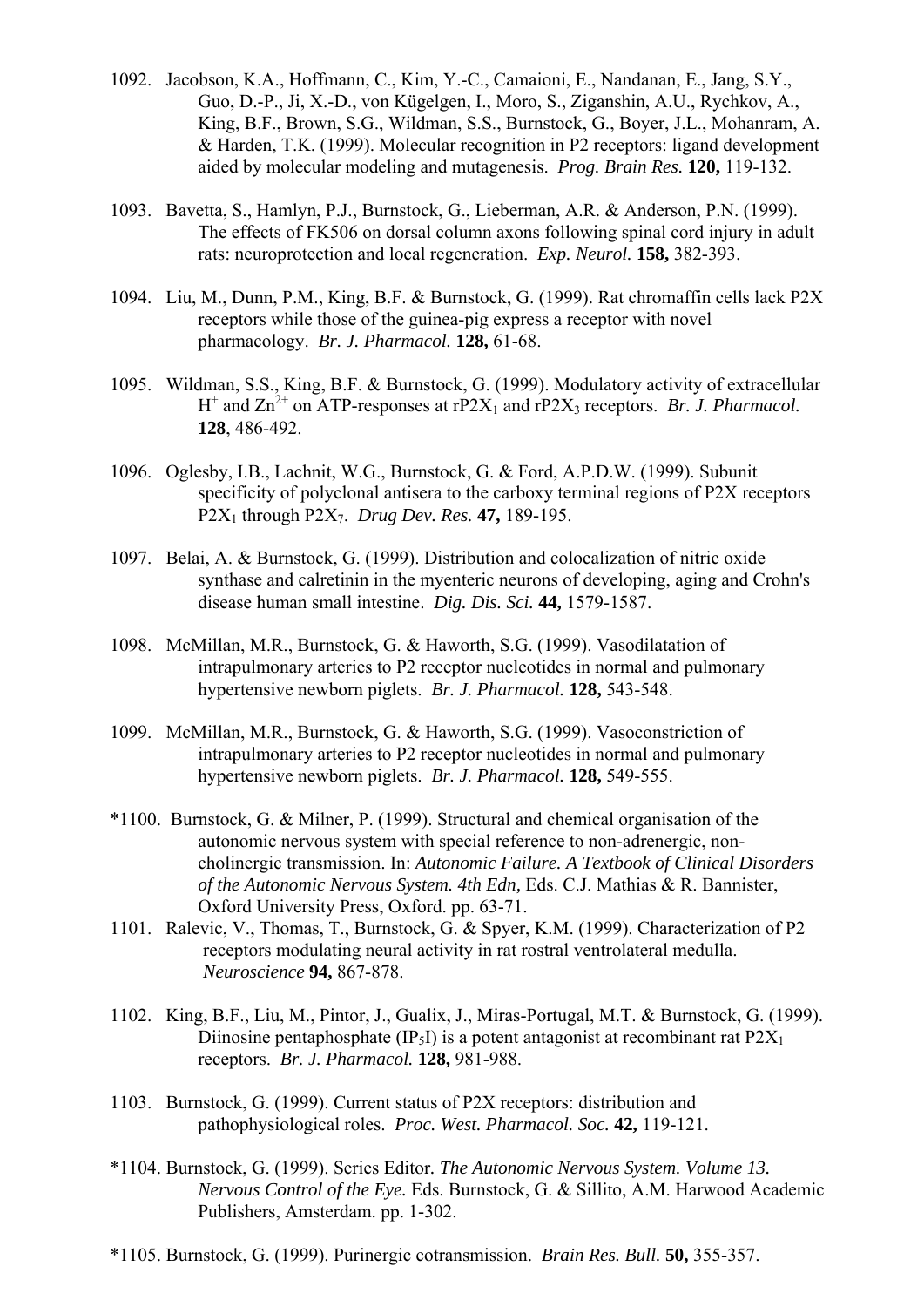- \*1106. Milner, P., Lincoln, J. & Burnstock, G. (1999). The neurochemical organisation of the autonomic nervous system. In: *Handbook of Clinical Neurology, Vol. 74(30): The Autonomic Nervous System, Part I - Normal Functions,* Ed. Appenzeller, O., Elsevier Science, Amsterdam. pp. 87-134.
- 1107. Meyer, M. P., Gröschel-Stewart, U., Robson, T. & Burnstock, G. (1999). Expression of two ATP-gated ion channels,  $P2X_5$  and  $P2X_6$ , in developing chick skeletal muscle. *Dev. Dynam.* **216**, 442-449.
- 1108. Loesch, A., Miah, S. & Burnstock, G. (1999). Ultrastructural localisation of ATP-gated P2X<sub>2</sub> receptor immunoreactivity in the rat hypothalamo-neuropophysial system. *J. Neurocytol.* **28**, 485-494.
- 1109. Afework, M. & Burnstock, G. (1999). Distribution of P2X receptors in the rat adrenal gland. *Cell Tissue Res.* **298**, 449-456.
- 1110. Belai, A. & Burnstock, G. (2000). Pattern of distribution and co-localization of NOS and ATP in the myenteric plexus of human fetal stomach and intestine. *Neuroreport* **11**, 5-8.
- 1111. Zhong, Y., Dunn, P.M. & Burnstock, G. (2000). Pharmacological comparison of P2X receptors on rat coeliac, mouse coeliac and mouse pelvic ganglion neurons. *Neuropharmacology* **39**, 172-180.
- 1112. Bardini, M., Lee, H.Y. & Burnstock, G. (2000). Distribution of P2X receptor subtypes in the rat female reproductive tract at late pro-oestrus/early oestrus. *Cell Tissue Res.* **299**, 105-113.
- 1113. Yegutkin, G., Bodin, P. & Burnstock, G. (2000). Effect of shear stress on the release of soluble ecto-enzymes ATPase and 5'-nucleotidase along with endogenous ATP from vascular endothelial cells. *Br. J. Pharmacol.* **129**, 921-926.
- 1114. Zhong, Y., Dunn, P. M. & Burnstock, G. (2000). Guinea-pig sympathetic neurons express varying proportions of two distinct P2X receptors. *J. Physiol.* **523**, 391- 402.
- 1115. Harada, H., Chan, C. M., Loesch, A., Unwin, R. J. & Burnstock, G. (2000). Induction of proliferation and apoptotic cell death via P2Y and P2X receptors, respectively, in rat glomerular mesangial cells. *Kidney Int.* **57**, 949-958.
- \*1116. Burnstock, G. (2000). P2X receptors in sensory neurones. *Br. J. Anaesth.* **84**, 476-488.
- 1117. Milner, P., Loesch, A. & Burnstock, G. (2000). Neural endothelin in hypertension: increased expression in ganglia and nerves to cerebral arteries of the spontaneously hypertensive rat. *J. Vasc. Res.* **37**, 39-49.
- 1118. Loesch, A. & Burnstock, G. (2000). Ultrastructural localization of aginine vasopressin in coronary vessels of newborn rat. *Cell Tissue Res.* **299**, 403-408.
- 1119. Rong, W., Burnstock, G. & Spyer, K.M. (2000). P2X purinoceptor-mediated excitation of trigeminal lingual nerve terminals in an *in vitro* intra-arterially perfused rat tongue preparation. *J. Physiol.* **524**, 891-902.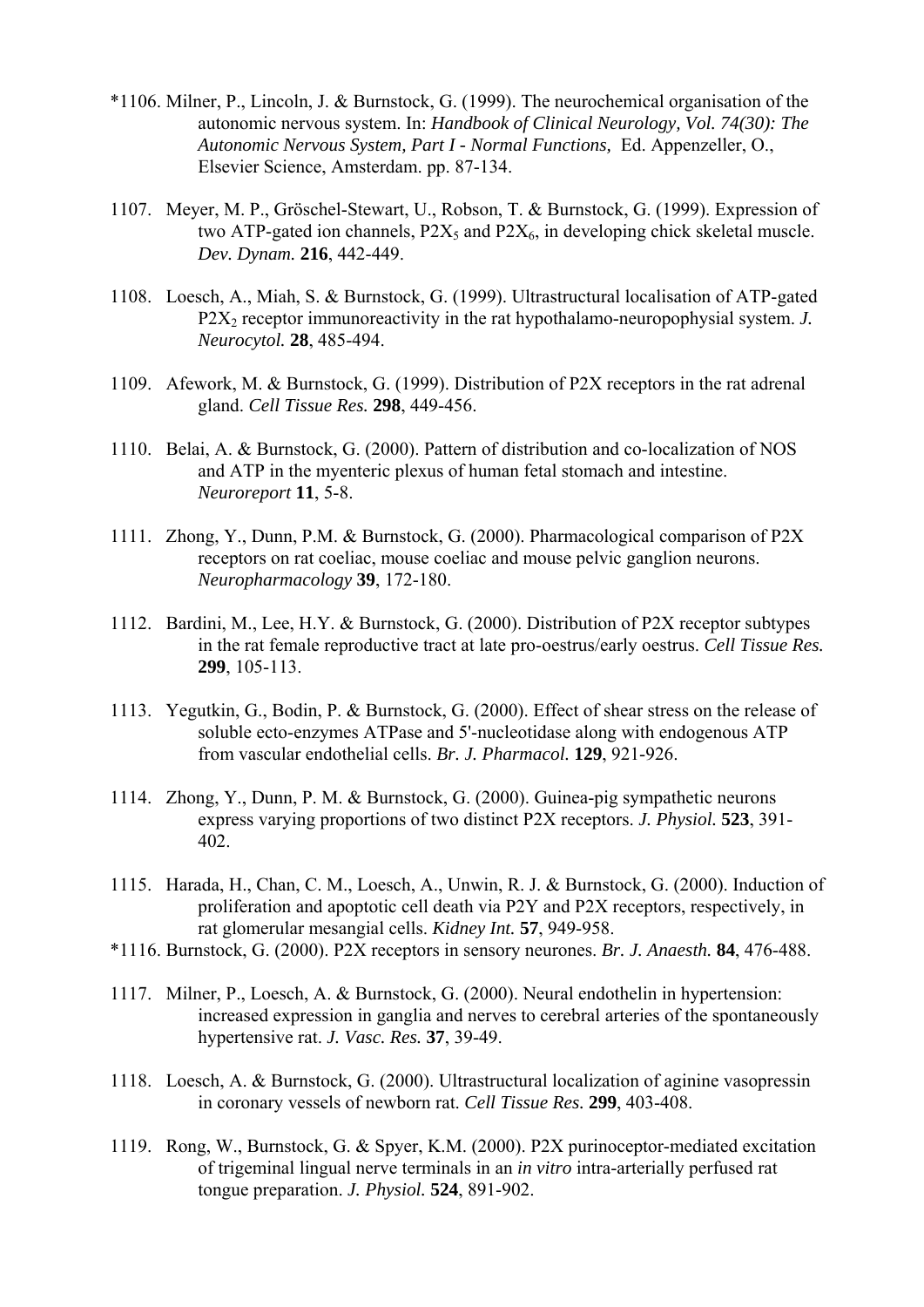- 1120. Mok, M.H., Knight, G.E., Andrews, P.L., Hoyle, C.H. & Burnstock, G. (2000). The effects of cyclophosphamide on neurotransmission in the urinary bladder of *Suncus murinus*, the house musk shrew. *J. Auton. Nerv. Syst.* **80**, 130-136.
- 1121. Loesch, A. & Burnstock, G. (2000). Ultrastructural localisation of ATP-gated  $P2X_2$ receptor immunoreactivity in vascular endothelial cells in rat brain. *Endothelium* **7**, 93-98.
- 1122. Glass, R., Townsend-Nicholson, A. & Burnstock, G. (2000). P2 receptors in the thymus: expression of P2X and P2Y receptors in adult rats, an immunohistochemical and i*n situ* hybridisation study. *Cell Tissue Res.* **300**, 295- 306.
- 1123. Lee, H.-Y., Bardini, M. & Burnstock, G. (2000). P2X receptor immunoreactivity in the male genital organ of the rat. *Cell Tissue Res.* **300**, 295-306.
- 1124. Yegutkin, G.G. & Burnstock, G. (2000). Inhibitory effects of some purinergic agents on ecto-ATPase activity and pattern of stepwise ATP hydrolysis in rat liver plasma membranes. *Biochim. Biophys. Acta* **1466**, 234-244.
- 1125. Bo, X., Schoepfer, R. & Burnstock, G. (2000). Molecular cloning and characterization of a novel ATP P2X receptor subtype from embryonic chick skeletal muscle. *J. Biol. Chem.* **275**, 14401-14407.
- 1126. Lee, H.-Y., Bardini, M. & Burnstock, G. (2000). Distribution of P2X receptors in the urinary bladder and ureter of the rat. *J. Urol.* **163**, 2002-2007.
- 1127. Saitongdee, P., Milner, P., Becker, D.L., Knight, G. & Burnstock, G. (2000). Increased connexin43 gap junction protein in hamster cardiomyocytes during cold acclimatization and hibernation. *Cardiovasc. Res*. **47**, 108-115.
- 1128. Brown, S.G., King, B.F., Kim, Y.-C., Jang, S.Y., Burnstock, G. & Jacobson, K.A. (2000). Activity of novel adenine nucleotide derivatives as agonists and antagonists at recombinant rat P2X receptors. *Drug Dev. Res.* **49**, 253-259.
- \*1129. Burnstock, G., McMahon, S.B., Humphrey, P.P.A. & Hamilton, S.G. (2000). ATP (P2X) receptors and pain. In: *Proceedings of the 9th World Congress on Pain. Progress in Pain Research and Management, Vol 16*, Eds. Devor, M., Rowbottom, M. C. & Wiesenfeld-Hallin, Z., IASP Press, Seattle. pp. 63-76.
- 1130. King, B.F., Townsend-Nicholson, A., Wildman, S. S., Thomas, T., Spyer, K. M. & Burnstock, G. (2000). Coexpression of rat P2X<sub>2</sub> and P2X<sub>6</sub> subunits in *Xenopus* oocytes. *J. Neurosci.* **20**, 4871-4877.
- 1131. Afework, M. & Burnstock, G. (2000). Age-related changes in the localization of P2X (nucleotide) receptors in the rat adrenal gland. *Int. J. Dev. Neurosci.* **18**, 515-520.
- 1132. Brouns, I., Adriaensen, D.D., Burnstock, G. & Timmermans, J.-P. (2000). Intraepithelial vagal sensory nerve terminals in rat pulmonary neuroepithelial bodies express P2X3 receptors. *Am. J. Respir. Cell Mol. Biol.* **23**, 52-61.
- 1133. Dunn, P.M., Liu, M., Zhong, Y., King, B.F. & Burnstock, G. (2000). Diinosine pentaphosphate: an antagonist which discriminates between recombinant  $P2X_3$  and P2X<sub>2/3</sub> receptors and between two P2X receptors in rat sensory neurones. *Br. J. Pharmacol.* **130**, 1378-1384.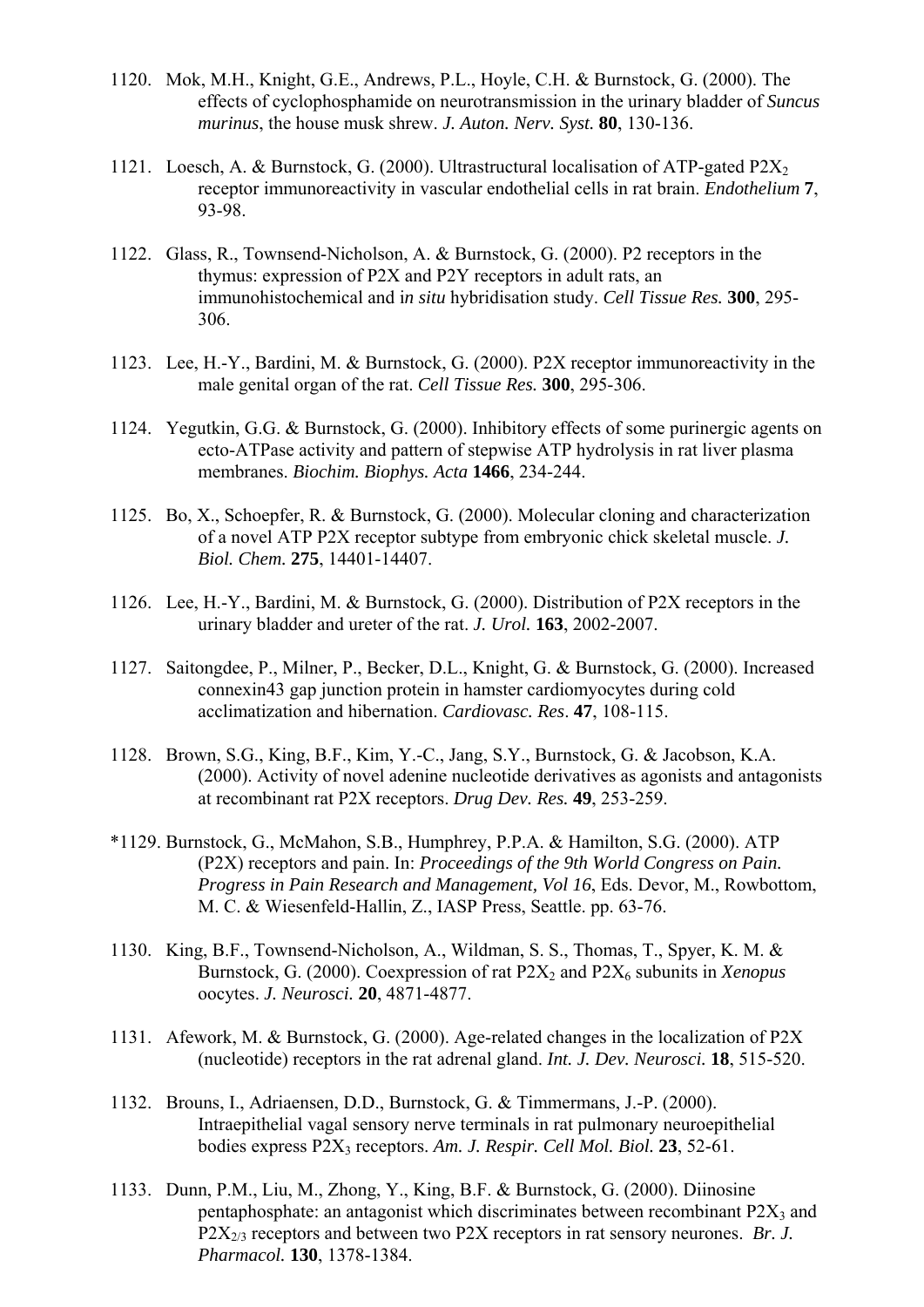- \*1134. Ralevic, V. & Burnstock, G. (2000). Purinergic receptors, nitric oxide, and regional blood flow. In: *Nitric Oxide and the Regulation of the Peripheral Circulation*, Eds. Kadowitz, P.J. & McNamara, D.B., Birkhauser, Boston. pp. 65-84.
- 1135. Pannicke, T., Fischer, W., Biedermann, B., Schädlich, H., Grosche, J., Faude, F., Wiedemann, P., Allgaier, C., Illes, P., Burnstock, G. & Reichenbach, A. (2000). P2X7 receptors in Müller glial cells from the human retina. *J. Neurosci.* **20**, 5965- 5972.
- \*1136. Jacobson, K.A., King, B.F. & Burnstock, G. (2000). Pharmacological characterization of P2 (nucleotide) receptors. *Celltransmissions* **16**, 3-16.
- 1137. Wong, A.Y.C., Burnstock, G. & Gibb, A.J. (2000). Single channel properties of P2X ATP receptors in outside-out patches from rat hippocampal granule cells. *J. Physiol.* **527**, 529-547.
- 1138. Afework M. & Burnstock, G. (2000). Localization of P2X receptors in the guinea pig adrenal gland. *Cells Tissues Org* **167**, 297-302.
- 1139. Chamary, V.L., Robson, T., Loizidou, M., Boulos, P.B., Taylor, I. & Burnstock, G. (2000). Progressive loss of perivascular nerves adjacent to colorectal cancers. *Eur J Surg. Oncol.* **26**, 588-593.
- 1140. Hoebertz, A., Townsend-Nicholson, A., Glass, R., Burnstock, G. & Arnett, T.R. (2000). Expression of P2 receptors in bone and cultured bone cells. *Bone* 27, 503-510.
- 1141. Bailey, M.A., Imbert-Teboul, M., Turner, C., Marsy, S., Srai, K., Burnstock, G. & Unwin R.J. (2000). Axial distribution and characterization of basolateral P2Y receptors along the rat renal tubule. *Kidney Int.* **58**, 1893-1901.
- \*1142. Cockayne, D.A., Hamilton. S.G., Zhu, Q.-M., Dunn, P.M., Zhong, Y., Novakovic, S., Malmberg, A.B., Cain, G., Berson, A., Kassotakis, L., Hedley, L., Lachnit, W.G., Burnstock, G., McMahon, S.B. & Ford, A.P.D.W. (2000) Urinary bladder hyporeflexia and reduced pain-related behaviour in P2X3-deficient mice. *Nature* **407**, 1011-1015.
- 1143. Milner, P., Loesch, A. & Burnstock, G. (2000). Endothelin immunoreactivity and mRNA expression in sensory and sympathetic neurones following selective denervation. *Int. J. Dev. Neurosci.* **18**, 727-734.
- 1144. Burnstock, G. & Williams, M (2000). P2 purinergic receptors: modulation of cell function and therapeutic potential. *J. Pharmacol. Exp. Ther*. **295**, 862-869.
- 1145. Norton, W.H.J., Rohr, K.B. & Burnstock, G. (2000). Embryonic expression of a P2X3 receptor encoding gene in zebrafish. *Mech. Dev.* **99**, 149-152.
- \*1146. Khakh, B.S., Barnard, E.A., Burnstock, G., Kennedy, C., King, B.F., North, R.A., Séguéla, P., Voigt, M. & Humphrey, P.P.A. (2000). P2X receptor-channels. In: *The IUPHAR Compendium of Receptor Characterization and Classification, 2nd edition,* Ed. Girdlestone, D., IUPHAR Media Ltd., London. pp. 290-305.
- \*1147. King, B.F., Burnstock, G., Boyer, J.L., Boeynaems, J.-M., Weisman, G.A., Kennedy, C., Jacobson, K.A., Humphries, R.G., Abbracchio, M.P. & Miras-Portugal, M.T. (2000). The P2Y receptors. In: *The IUPHAR Compendium of Receptor Characterization and Classification, 2nd,* Ed. Girdlestone, D., IUPHAR Media Ltd., London. pp. 306-320.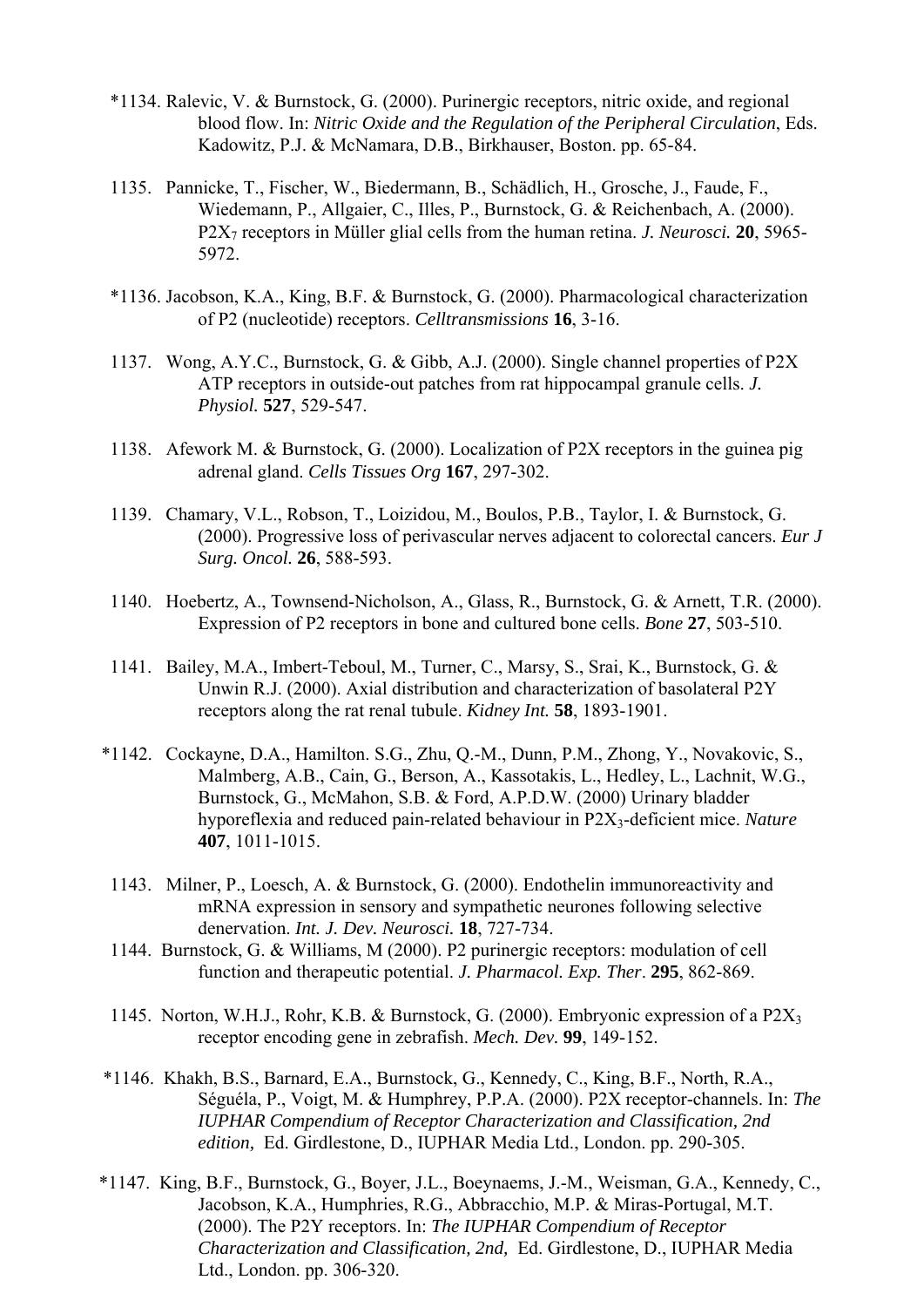- \*1148. Burnstock, G. (2001). Purinergic signalling in development. In: *Handbook of Experimental Pharmacology, Volume 151/I. Purinergic and Pyrimidinergic Signalling I - Molecular, Nervous and Urinogenitary System Function, Eds.* Abbracchio, M.P. & Williams, M., Springer-Verlag, Berlin. pp. 89-127.
- \*1149. Burnstock, G. (2001). Purinergic signalling in lower urinary tract. In: *Handbook of Experimental Pharmacology, Volume 151/I. Purinergic and Pyrimidinergic Signalling I - Molecular, Nervous and Urinogenitary System Function,* Eds. Abbracchio, M.P. & Williams, M., Springer-Verlag, Berlin. pp. 423-515.
- \*1150. Burnstock, G. (2001). Purinergic signalling in gut. In: *Handbook of Experimental Pharmacology, Volume 151/II. Purinergic and Pyrimidinergic Signalling II - Cardiovascular, Respiratory, Immune, Metabolic and Gastrointestinal Tract Function,* Eds. Abbracchio, M.P. & Williams, M., Springer-Verlag, Berlin. pp. 141- 238.
- 1151. Knight, G.E. & Burnstock, G. (2001). Identification of P1 and P2 receptors in the aorta of the lizard (*Agama sp*.). *Comp. Biochem. Physiol. C.* **128**, 413-423.
- 1152. Khakh, B.S., Burnstock, G., Kennedy, C., King, B.F., North, R.A., Séguéla, P., Voigt, M. & Humphrey, P.P.A. (2001). International Union of Pharmacology. XXIV. Current status of the nomenclature and properties of P2X receptors and their subunits. *Pharma. Rev.* **53**, 107-118.
- 1153. Liu, M., King, B.F., Dunn, P.M., Rong, W., Townsend-Nicholson, A. & Burnstock, G. (2001). Coexpression of P2 $X_3$  and P2 $X_2$  receptor subunits in varying amounts generates heterogenous populations of P2X receptors that evoke a spectrum of agonist responses comparable to that seen in sensory neurons. *J. Pharmacol. Exp. Ther.* **296**, 1043-1050.
- 1154. Rocha, I., Burnstock, G. & Spyer, K.M. (2001). Effect on urinary bladder function and blood pressure on the activation of putative purine receptors in brainstem areas. *Auton. Neurosci.* **88**, 6-15.
- \*1155. Burnstock, G. (2001). Purine-mediated signalling in pain and visceral perception. *Trends Pharmacol. Sci.* **22**, 182-188.
- \*1156. Burnstock, G. (2001). Preface: the past and future of research on purinergic signalling in the nervous system. *Seitai no Kagaku* **52**, 96-100.
	- 1157. Alavi, A.M., Dubyak, G.R. & Burnstock, G. (2001). Immunohistochemical evidence for ATP receptors in human dental pulp. *J. Dental Res.* **80**, 476-483.
	- 1158. Hoebertz, A., Meghji, S., Burnstock, G. & Arnett, T.R. (2001). Extracellular ADP is a powerful osteolytic agent: evidence for signaling through the  $P2Y_1$  receptor on bone cells. *FASEB J.* **15**, 1139-1148.
- \*1159. Burnstock, G. (2001). Expanding field of purinergic signaling. *Drug Dev. Res.* **52**, 1-10.
- \*1160. Bo, X. & Burnstock, G. (2001). Localization of ATP P2X Receptors . In: *Ion Channel Localization Methods and Protocols,* Eds. Lopatin, A. & Nichols, C.G., Humana Press Inc., Totowa, NJ. pp. 57-73.
	- 1161. Bolego, C., Centemeri, C., Abbracchio, M.P., Ceruti, S., Cattabeni, F., Jacobson, K.A., Puglisi, L., Rovati, G.E., Burnstock, G. & Nicosia, S. (2001). Two distinct P2Y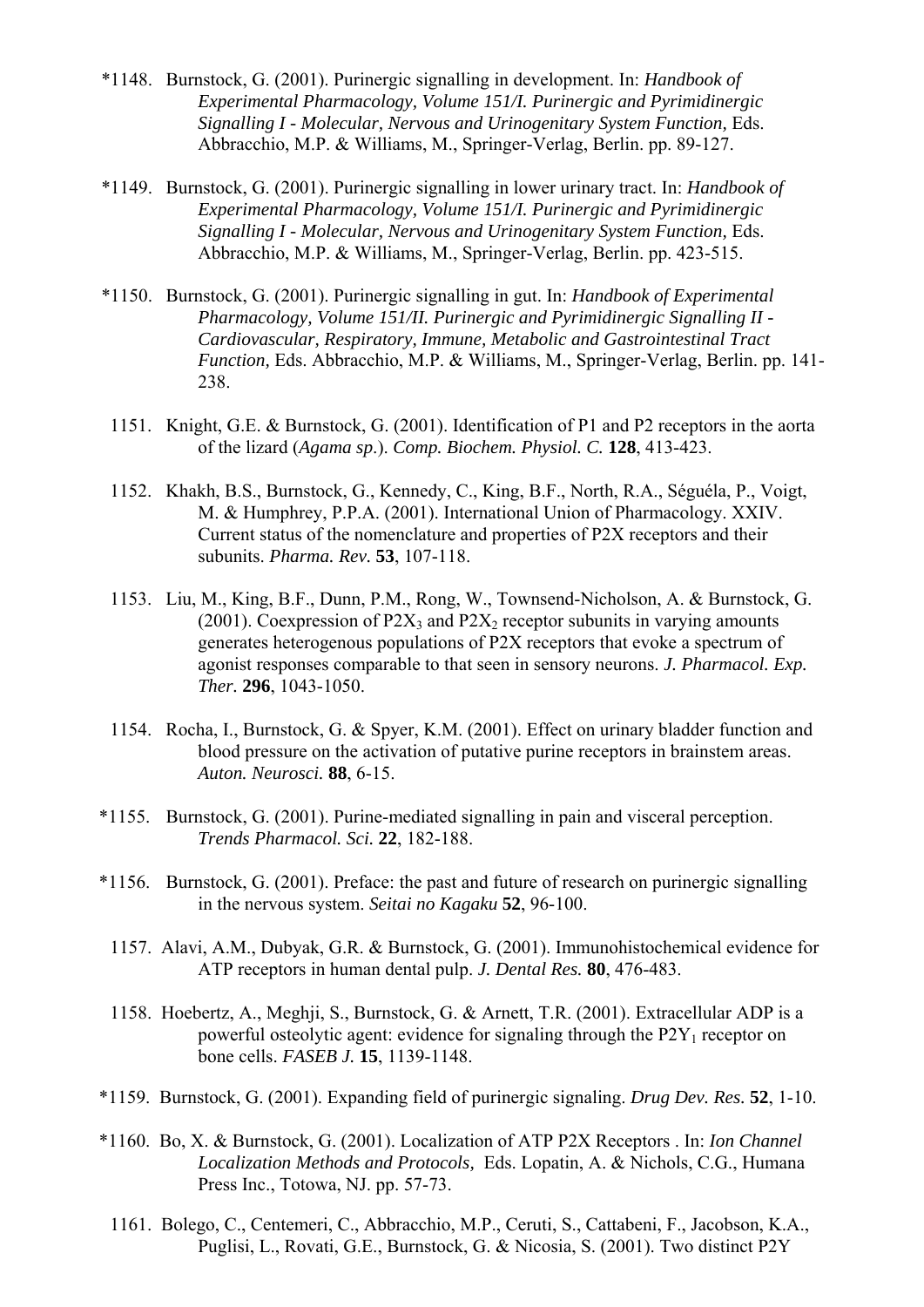receptors are involved in purine- and pyrimidine-evoked  $Ca^{2+}$  elevation in mammalian brain astrocyte cultures. *Drug Dev. Res.* **52**, 122-132.

- \*1162. Dunn, P.M., Zhong, Y. & Burnstock, G. (2001). P2X receptors in peripheral neurones. *Prog. Neurobiol.* **65**, 107-134.
	- 1163. Glass, R. & Burnstock, G. (2001). Immunohistochemical identification of cells expressing ATP-gated cation channels (P2X receptors) in the adult rat thyroid. *J. Anat.* **198**, 569-579.
	- 1164. Kim, Y.-C., Brown, S.G., Harden, T.K., Boyer, J.L., Dubyak, G., King, B.F., Burnstock, G. & Jacobson, K.A. (2001). Structure-activity relationships of pyridoxal phosphate derivatives as potent and selective antagonists of  $P2X_1$ receptors. *J. Med. Chem.* **44**, 340-349.
	- 1165. Zhong, Y., Dunn, P.M. & Burnstock, G. (2001). Multiple P2X receptors on guinea pig pelvic ganglion neurons exhibit novel pharmacological properties. *Br. J. Pharmacol.* **132**, 221-233.
	- 1166. Ryten, M., Hoebertz, A. & Burnstock, G. (2001). Sequential expression of three receptor subtypes for extracellular ATP in developing rat skeletal muscle. *Dev. Dyn.* **221**, 331-341.
	- 1167. Vlaskovska, M., Kasakov, L., Rong, W., Bodin, P., Bardini, M., Cockayne, D.A., Ford, A.P.D.W. & Burnstock, G. (2001). P2X3 knockout mice reveal a major sensory role for urothelially released ATP. *J. Neurosci.* **21**, 5670-5677.
	- 1168. Glass, R., Bardini, M., Robson, T. & Burnstock, G. (2001). Expression of nucleotide P2X receptor subtypes during spermatogenesis in the adult rat testis. *Cells Tissues Org.* **169**, 377-387.
	- 1169. Aliev, G., Smith, M.A., Turmaine, M., Neal, M.L., Zimina, T.V., Friedland, R.P., Perry, G., LaManna, J.C. & Burnstock, G. (2001). Atherosclerotic lesions are associated with increased immunoreactivity for inducible nitric oxide synthase and endothelin-1 in thoracic aortic intimal cells of hyperlipidemic Watanabe rabbits. *Exp. Mol. Pathol.* **71**, 40-54.
	- 1170. Cinkilic, O., King, B.F., van der Giet, M., Schlüter, H., Zidek, W. & Burnstock, G. (2001). Selective agonism of group I P2X receptors by dinucleotides dependent on a single adenine moiety. *J. Pharmacol. Exp. Ther.* **299**, 131-136.
	- 1171. Bailey, M.A., Imbert-Teboul, M., Turner, C., Srai, S.K., Burnstock, G. & Unwin, R.J. (2001). Evidence for basolateral  $P2Y_6$  receptors along the rat proximal tubule: functional and molecular characterization. *J. Am. Soc. Nephrol.* **12**, 1640-1647.
	- 1172. Calvert, R.C., Thompson, C.S., Khan, M.A., Mikhailidis, D.P., Morgan, R.J. & Burnstock, G. (2001). Alterations in cholinergic and purinergic signalling in a model of the obstructed bladder. *J. Urol.* **166**, 1530-1533.
	- \*1173. Calvert, R.C., Banks, F., Morgan, R. & Burnstock, G. (2001). Purinergic signalling and its relevance to the urologist. *Urology News* **5**, 12-14.
- \*1174. Burnstock, G. (2001). Overview of P2 receptors: possible functions in immune cells. *Drug Dev. Res.* **53**, 53-59.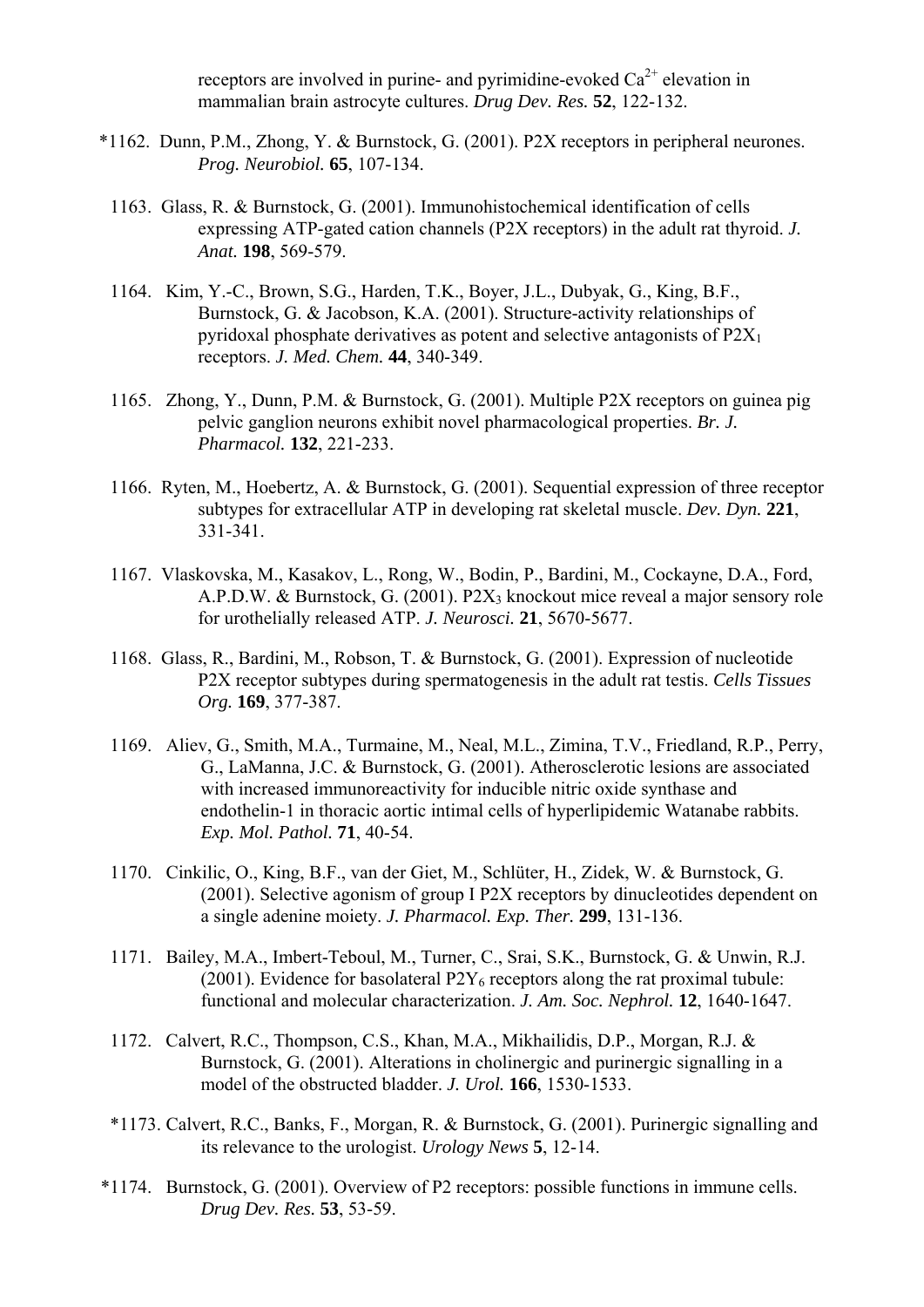- 1175. Bo, X., Liu, M., Schoepfer, R. & Burnstock, G. (2001). Characterization and expression of ATP P2X4 receptor from embryonic chick skeletal muscle. *Drug Dev. Res.* **53**, 22-28.
- 1176. Brambilla, R., Schiller, P., D'Ippolito, G., Neary, J.T., Burnstock, G., Cattabeni, F. & Abbracchio, M.P. (2001). Identification of a novel P2 receptor associated with cyclooxygenase-2 induction and reactive astrogliosis. *Drug Dev. Res.* **53**, 148-157.
- 1177. Loesch, A. & Burnstock, G. (2001). Immunoreactivity to  $P2X<sub>6</sub>$  receptors in the rat hypothalamo-neurohypophysial system: an ultrastructural study with ExtrAvidin and colloidal gold-silver immunolabelling. *Neuroscience* **106**, 621-631.
- \*1178. King, B.F. & Burnstock, G. (2001). P2 receptors. In: *The Sigma-RBI Handbook of Receptor Classification and Signal Transduction*, *4th*, Ed. Watling, K. Sigma-RBI, St Louis, MO. pp. 64-67.
- 1179. Brown, S.G., Kim, Y.-C., Kim, S.-A., Jacobson, K.A., Burnstock, G. & King, B.F. (2001). Actions of a series of PPADS analogs at  $P2X_1$  and  $P2X_3$  receptors. *Drug Dev. Res.* **53**, 281-291.
- 1180. Whitlock, A., Burnstock, G. & Gibb, A.J. (2001). The single-channel properties of P2X ATP receptors in outside-out patches from rat hypothalamic paraventricular parvocells. *Pflugers Arch.* **443**, 115-122.
- \*1181. Bodin, P. & Burnstock, G. (2001). Purinergic signalling: ATP release. *Neurochem. Res.* **26** , 959-969.
- 1182. Bodin, P. & Burnstock, G. (2001). Evidence that release of ATP from endothelial cells during increased shear stress is vesicular. *J. Cardiovasc. Pharmacol.* **38**, 900-908.
- 1183. Thomas, T., Ralevic, V., Bardini, M., Burnstock, G. & Spyer, K.M. (2001). Evidence for the involvement of purinergic signalling in the control of respiration. *Neuroscience* **107**, 481-490.
- 1184. Schädlich, H., Wirkner, K., Franke, H., Bauer, S., Grosche, J., Burnstock, G., Reichenbach, A., Illes, P. & Allgaier, C. (2001).  $P2X_2$ ,  $P2X_2$  and  $P2X_5$  receptor subunit expression and function in rat thoracolumbal sympathetic neurons. *J. Neurochem.* **79**, 997-1003.
- \*1185. Meyer, M.P., Swann, K., Burnstock, G. & Clarke, J.D.W. (2001). The extracellular ATP receptor,  $cP2Y_1$ , inhibits cartilage formation in micromass cultures of chick limb mesenchyme. *Dev. Dyn.* **222**, 494-505.
- \*1186. Coutinho-Silva, R., Parsons, M., Robson, T. & Burnstock, G. (2001). Changes in expression of P2 receptors in rat and mouse pancreas during development and aging. *Cell Tissue Res.* **306**, 373-383.
- 1187. Zhong, Y., Dunn, P.M., Bardini, M., Ford, A.P.D.W., Cockayne, D.A. & Burnstock, G. (2001). Changes in P2X receptor responses of sensory neurons from  $P2X_3$ deficient mice. *Eur. J. Neurosci.* **14**, 1784-1792.
- 1188. Asham, E., Shankar, A., Loizidou, M., Fredericks, S., Miller, K., Boulos, P.B., Burnstock, G. & Taylor, I. (2001). Increased endothelin-1 in colorectal cancer and reduction of tumour growth by  $ET_A$  antagonism. *Br. J. Cancer* 85, 1759-1763.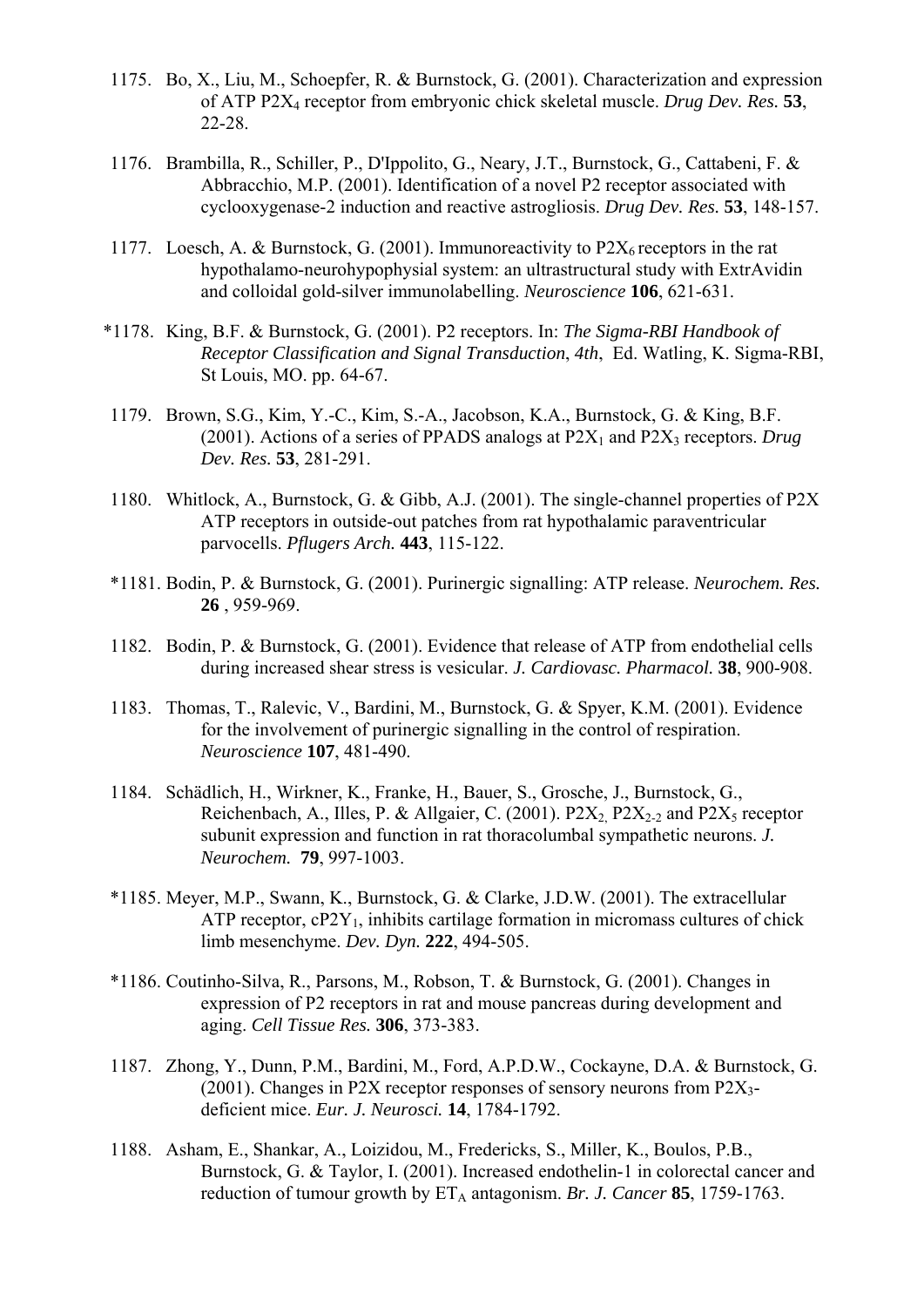- 1189. D'Ambrosi, N., Murra, B., Cavaliere, F., Amadio, S., Bernardi, G., Burnstock, G. & Volonté, C. (2001). Interaction between ATP and nerve growth factor signalling in the survival and neuritic outgrowth from PC12 cells. *Neuroscience* **108**, 527-534.
- 1189A. Burnstock, G. (2001). Purinoceptors and their role in pathophysiology. *Kidney and Blood Pressure Research* **24**, 371-374.
- 1190. Knight, G.E., Bodin, P., de Groat, W.C. & Burnstock, G. (2002). ATP is released from guinea pig ureter epithelium on distension. *Am. J. Physiol.* **282**, F281-F288.
- 1191. Brown, S.G., Townsend-Nicholson, A., Jacobson, K.A., Burnstock, G. & King, B.F. (2002). Heteromultimeric  $P2X_{1/2}$  receptors show a novel sensitivity to extracellular pH. *J. Pharmacol. Exp. Ther.* **300**, 673-680.
- 1192. O'Reilly, B.A., Kosaka, A.H., Knight, G.E., Chang, T.K., Ford, A.P.D.W., Rymer, J.M., Popert, R., Burnstock, G. & McMahon, S.B. (2002). P2X receptors and their role in female idiopathic detrusor instability. *J. Urol.* **167**, 157-164.
- 1193. Hillman, K.A., Johnson, T.M., Winyard, P.J.D., Burnstock, G., Unwin, R.J. & Woolf, A.S. (2002). P2X7 receptors are expressed during mouse nephrogenesis and in collecting duct cysts of the *cpk*/*cpk* mouse. *Exp. Nephrol.* **10**, 34-42.
- 1194. Cheung, K.-K. & Burnstock, G. (2002). Localisation of  $P2X_3$  and co-expression with P2X2 receptors during rat embryonic neurogenesis. *J. Comp. Neurol.* **443**, 368-382.
- \*1195. Burnstock, G. (2002). Potential therapeutic targets in the rapidly expanding field of purinergic signalling. *Clinical Medicine* **2**, 45-53.
- \*1196. Burnstock, G. (2002). Purinergic signalling and vascular cell proliferation and death. *Arteriosclerosis, Thrombosis and Vascular Biology* **22**, 364-373.
- 1197. Burnstock, G. & Lavin, S. (2002). Interstitial cells of Cajal and purinergic signalling. *Auton. Neurosci.* **97**, 68-72.
- 1198. Amadio, S., D'Ambrosi, N., Cavaliere, F., Murra, B., Sancesario, G., Bernardi, G., Burnstock, G. & Volonte, C. (2002). P2 receptor modulation and cytotoxic function in cultured CNS neurones. *Neuropharmacology* **42**, 489-501.
- 1199. Chávez-Genaro, R., Viettro, L., Richeri, A., Coirolo, N., Burnstock, G., Cowen, T. & Brauer, M.M. (2002). Differential effects of oestrogen on developing and mature uterine sympathetic nerves. *Cell Tissue Res.* **308**, 61-73.
- 1200. Aliev, G., Smith, M.A., Seyidova, D., Neal, M.L., Shi, J., Loizidou, M., Turmaine, M., Friedland, R.P., Taylor, I., Burnstock, G., Perry, G. & LaManna, J.C. (2002). Increased expression of NOS and ET-1 immunoreactivity in human colorectal metastatic liver tumors is associated with selective depression of constitutive NOSs immunoreactivity in vessel endothelium. *J. Submicrosc. Cytol. Pathol.* **34**, 37-50.
- 1201. Rong, W., Spyer, M. & Burnstock, G. (2002). Activation and sensitisation of low and high threshold afferent fibres mediated by P2X receptors in the mouse urinary bladder. *J. Physiol.* **541**, 591-600.
- 1202. Richeri, A., Viettro, L., Chávez-Genaro, R., Burnstock, G., Cowen, T. & Brauer, M.M. (2002). Effects of infantile/prepubertal chronic estrogen treatment and chemical sympathectomy with guanethidine on developing cholinergic nerves of the rat uterus. *J. Histochem. Cytochem.* **50**, 839-850.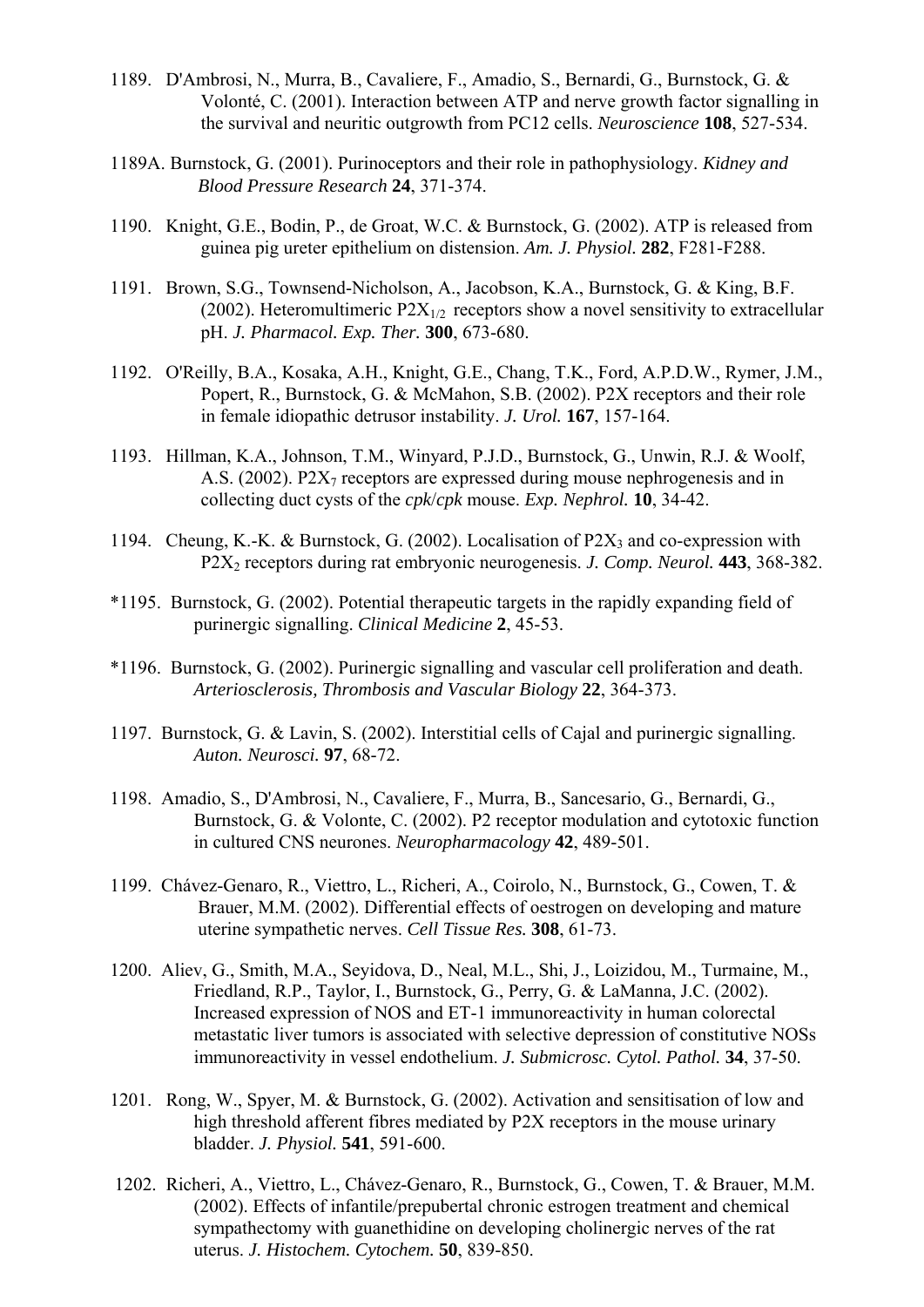- 1203. Kalmar, B., Burnstock, G., Vrbova, G. & Greensmith, L. (2002). The effect of neonatal nerve injury on the expression of heat shock proteins in developing rat motoneurones. *Journal of Neurotrauma* **19**, 667-679.
- 1204. Glass, R., Loesch, A., Bodin, P. & Burnstock, G. (2002).  $P2X_4$  and  $P2X_6$  receptors associate with VE-cadherin in human endothelial cells. *Cell. Mol. Life Sci.* **59**, 870- 881.
- 1205. Kalmar, B., Burnstock, G., Vrbová, G., Urbanics, R. Csermely, P. & Greensmith, L. (2002). Upregulation of heat shock proteins rescues motoneurones from axotomyinduced cell death in neonatal rats. *Exp. Neurol.* **176**, 87-97.
- 1206. Hoebertz, A., Mahendran, S., Burnstock, G. & Arnett, T.R. (2002). ATP and UTP at low concentrations strongly inhibit bone formation by osteoblasts: a novel role for the P2Y2 receptor in bone remodelling. *Journal of Cellular Biochemistry* **86**, 413- 419.
- 1207. Ryten, M., Dunn, P.M., Neary, J.T., and Burnstock, G. (2002). ATP regulates the differentiation of mammalian skeletal muscle by activation of a  $P2X<sub>5</sub>$  receptor on satellite cells. *Journal of Cell Biology* **158**, 345-355.
- 1208. Loesch, A. and Burnstock, G. (2002). Endothelin in human cerebrovascular nerves. *Clinical Science* **103**, 404S-407S.
- 1209. Hoyle, C.H.V., Milner, P., and Burnstock, G. (2002). Neuroeffector transmission in the intestine. In: *The Autonomic Nervous System, Volume 14. Innervation of the Gastrointestinal Tract. Vol. 13*. Eds S. J. H. Brooks and M. Costa. Taylor & Francis, London & New York. pp. 295-340.
- 1210. Burnstock, G. (2002). (Series Editor). *The Autonomic Nervous System. Volume 14. Innervation of the Gastrointestinal Tract.*(Eds S. J. H. Brooks and M. Costa).Taylor & Frances, London & New York, pp 1-535.
- 1211. Wildman,S.S., Brown,S.G., Rahman,M., Noel,C.A, Churchill,L., Burnstock,G., Unwin, R.J. and King, B.F. (2002). Sensitisation by extracellular  $Ca^{2+}$  of rat P2X<sub>5</sub> receptor and its pharmacological properties compared to rat P2X1. *Molecular Pharmacology* **62**, 957-966.
- 1212. Nassauw,L.V., Brouns,I., Adriaensen,D., Burnstock,G. and Timmermans,J.-P. (2002). Neurochemical identification of enteric neurons expressing  $P2X_3$  receptors in the guinea-pig ileum. *Histochemistry and Cell Biology* **118**, 193-203.
- 1213. Brauer,M.M., Chávez-Genaro,R., Richeri,A., Viettro,L., Frias,A.I., Burnstock,G. and Cowen,T. (2002). The oestrogenized rat myometrium inhibits organotypic sympathetic reinnervation. *Auton. Neurosci.* **101**, 13-22.
- 1214. Burnstock, G. (2002) Structural and chemical organisation of the autonomic neuroeffector system. In: *Handbook of the Autonomic Nervous System in Health and Disease*. Eds. C.L. Bolis, J, Licinio and S. Govoni. Marcel Dekker Inc., New York, pp. 1-54.
- 1215. King,B.F. and Burnstock,G. (2002). Purinergic receptors. In: *Understanding G proteincoupled receptors and their role in the CNS*. Eds. M. Pangalos and C.Davies. Oxford University Press, Oxford, pp. 422-438
- 1216. Ziganshin,A.U., Rychkov,A.V., Ziganshina,L.E. and Burnstock,G. (2002). Temperature-dependency of P2 receptor-mediated responses. *Eur. J. Pharmacol.* **456**, 107-114.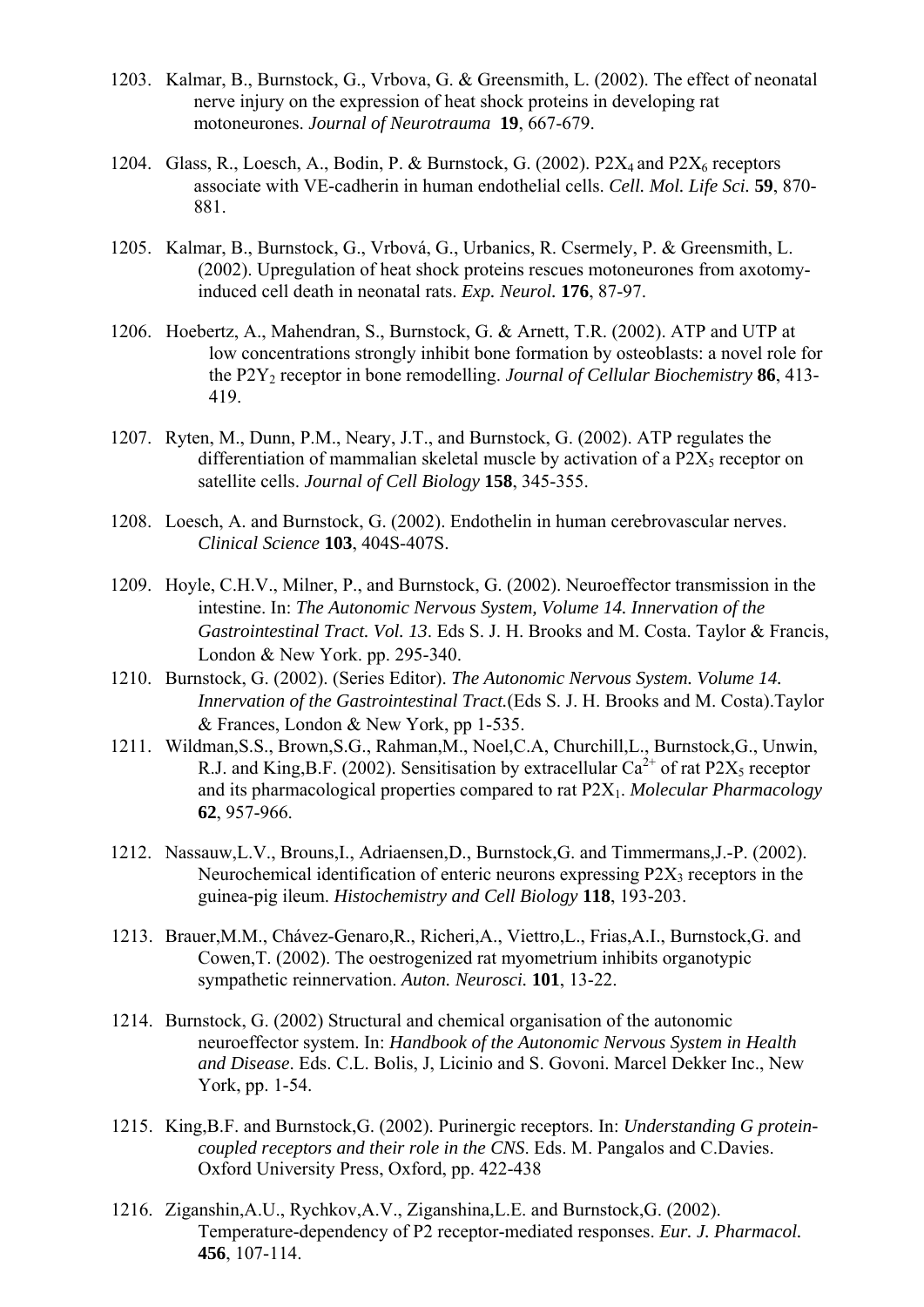- 1217. Giaroni,C., Knight,G.E., Ruan,H.-Z., Glass,R., Bardini,M., Lecchini,S., Frigo,G. and Burnstock,G. (2002). P2 receptors in the murine gastrointestinal tract. *Neuropharmacology* **43**, 1313-1323.
- 1218. Ziganshin,A.U., Ziganshina,L.E. and Burnstock,G. (2002). P2 receptors: theoretical background for the use in clinical practice. (In Russian). *Bull. Exp. Biol. Med.* **134**, 313-317.
- 1219. Loesch, A., Glass, R. and Burnstock, G. (2002). Ultrastructural identification of  $P2Y_2$ receptor mRNA in the rat thymus. *Cells Tissues Organs* **172**, 255-264.
- \*1220. Abbracchio,M.P., Boeynaems,J.-M., Barnard,E.A., Boyer,J.L., Kennedy,C., Miras-Portugal,M.T., King,B.F., Gachet,C., Jacobson,K.A., Weisman,G.A. and Burnstock,G. (2003). Characterization of the UDP-glucose receptor (re-named here the P2Y14 receptor) adds diversity to the P2Y receptor family. *Trends in Pharmacological Sciences* **24**, 52-55.
- 1221. Brouns,I., Van Genechten,J., Hayashi,H., Gajda,M., Gomi,T., Burnstock,G., Timmermans,J.-P. and Adriaensen,D. (2003). Dual sensory innervation of pulmonary neuroepithelial bodies. *American Journal of Respiratory Cell and Molecular Biology* **28**, 275-285.
- 1222. Jagroop, I.A., Burnstock, G. and Mikhailidis, D.P. (2003). Both the ADP receptors,  $P2Y_1$ and P2Y12 play a role in controlling shape change in human platelets. *Platelets* **14**, 15-20.
- \*1223. Burnstock,G. (2003).(Series Editor). *The Autonomic Nervous System. Volume 15. Autonomic Neuroimmunology*. (Eds J. Bienenstock, E.J.Goetzl, M.G. Blennerhassett). Taylor & Frances, London & New York, pp 1-535.
- 1224. Bo,X., Jiang,L., Wilson,H.L., Kim,M., Burnstock,G., Surprenant,A. and North,R.A. (2003). Pharmacological and biophysical properties of the human  $P2X_5$  receptor. *Molecular Pharmacology* **63**, 1407-1416.
- 1225. Ziganshin,A.U., Khaziakhmetov,D.F., Ziganshina,L.E., Khaziakhmetova,V.N., Dgordgikiya,R.K. and Burnstock,G. (2003). Contractile activity of human greater saphenous vein mediated by P2 receptors (in Russian). *Bulletin of Experimental Biology and Medicine* **135**, 23-25.
- 1226. Greig,A.V.H., Linge,C., Terenghi,G., McGrouther,D.A. and Burnstock,G. (2003). Purinergic receptors are part of a functional signalling system for proliferation and differentiation of human epidermal keratinocytes. *Journal of Investigative Dermatology* **120**, 1007-1015.
- \*1227. Ralevic,V. and Burnstock,G. (2003). Involvement of purinergic signalling in cardiovascular diseases. *Drug News & Perspectives* **16**, 133-140.
- \*1228. Hoebertz,A., Arnett,T.R. and Burnstock,G. (2003). Purinergic signalling in bone resorption and formation by purines and pyrimidines. *Trends in Pharmacological Sciences* **24**, 290-297.
- 1229. Coutinho-Silva,R., Parsons,M., Robson,T., Lincoln,J. and Burnstock,G. (2003). P2X and P2Y purinoceptor expression in pancreas from streptozotocin-diabetic rats. *Molecular and Cellular Endocrinology* **204**, 141-154.
- \*1230. Burnstock,G. (2003). Introduction: ATP and its metabolites as potent extracellular agonists. In: *Current Topics in Membranes, Vol 54. Purinergic Receptors and Signalling* Ed E. M. Schwiebert. Academic Press, San Diego, pp.1-27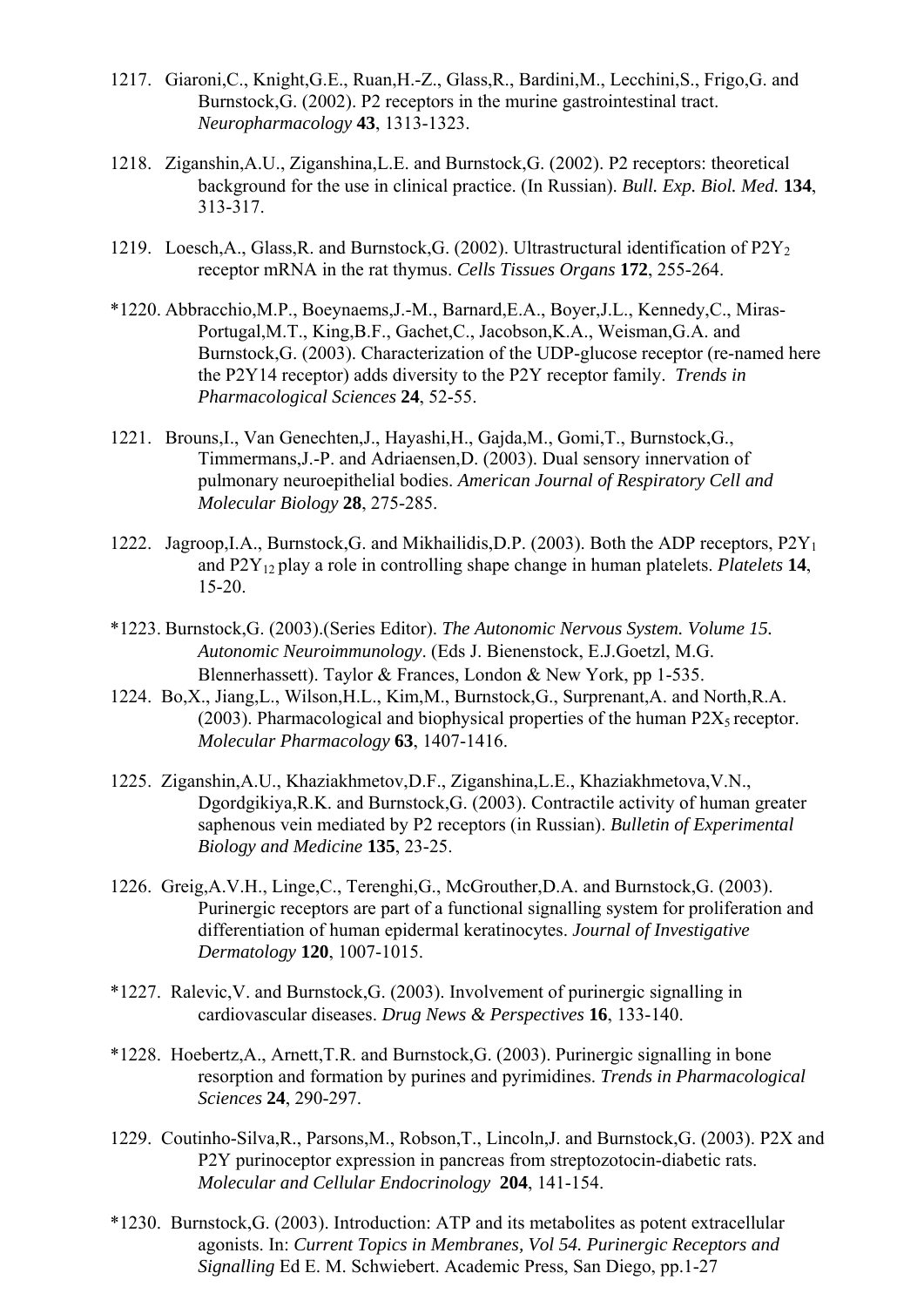- \*1231. Burnstock,G. (2003). Purinergic receptors in the nervous system. In: *Current Topics in Membranes, Vol 54. Purinergic Receptors and Signalling* Ed E. M. Schwiebert. Academic Press, San Diego, pp.307-368
- 1232. Brouns,I., Van Genechten,J., Burnstock,G., Timmermans,J.-P. and Adriaensen,D. (2003). Ontogenesis of  $P2X_3$  receptor-expressing nerve fibres in the rat lung, with special reference to neuroepithelial bodies. *Biomedical Research* **14**, 80-86.
- 1233. Bo,X., Kim,M., Nori,S.L., Schoepfer,R., Burnstock,G. and North,R.A. (2003). Tissue distribution of P2X4 receptors studied with an ectodomain antibody. *Cell and Tissue Research* **313**, 159-165.
- 1234. Greig,A.V.H., Linge,C., Healy,V., Lim,P., Clayton,E., Rustin,M.H., McGrouther,D.A. and Burnstock,G. (2003). Expression of purinergic receptors in non-melanoma skin cancers and their functional roles in A431 cells. *Journal of Investigative Dermatology* **121**, 315-327.
- 1235. Zhong,Y., Banning,A.S., Cockayne,D.A., Ford,A.P.D.W., Burnstock,G. and McMahon,S.B. (2003). Bladder and cutaneous sensory neurons of the rat express different functional P2X receptors. *Neuroscience* **120**, 667-675.
- 1236. Hillman,K.A., Harada,H., Chan,C.M., Townsend-Nicholson,A., Moss,S.E., Miyamoto,K., Suketa,Y., Burnstock,G., Unwin,R. and Dunn,P.M. (2003). Chicken DT40 cells stably transfected with the rat  $P2X<sub>7</sub>$  receptor ion channel: a system suitable for the study of purine receptor-mediated cell death. *Biochemical Pharmacology* **66**, 415-424.
- 1237. Knight,G., Oliver-Redgate,R. and Burnstock,G. (2003). Unusual absence of endothelium-dependent or -independent dilatation to purines or pyrimidines in the rat renal artery. *Kidney International* **64**, 1389-1397.
- 1238. Coutinho-Silva,R., Stahl,L., Raymond,M.-N., Jungas,T., Verbeke,P., Burnstock,G., Darville,T. and Ojcius,D.C. (2003). Inhibition of chlamydial infectious activity due to P2X7 receptor-dependent phospholipase D activation. *Immunity* **19**, 403-412.
- 1239. Cheung,K.-K., Ryten,M. and Burnstock,G. (2003). Abundant and dynamic expression of G protein-coupled P2Y receptors in mammalian development. *Developmental Dynamics* **228**, 254-266.
- 1240. Turner,C., Vonend,O., Chan,C.M., Burnstock,G. and Unwin,R.J. (2003). The pattern of distribution of selected ATP- sensitive P2 receptor subtypes in normal rat kidney: an immunohistological study. *Cells Tissues Organs* **175**, 105-117.
- \*1241. Burnstock,G. (2003). Purinergic system.In: *Encyclopedic Reference of Molecular Pharmacology* Eds S. Offermanns and W. Rosenthal. Springer, Heidelberg/Berlin, pp.784-790
- 1242. Wynn,G., Rong,W., Xiang,Z. and Burnstock,G. (2003). Purinergic mechanisms contribute to mechanosensory transduction in the rat colorectum. *Gastroenterology* **125**, 1398-1409.
- 1243. Chalar,C., Richeri,A., Viettro,L., Chavez-Genaro,R., Bianchimano,P., Marmol,N.M., Crutcher,K., Burnstock,G., Cowen,T. and Brauer,M.M. (2003). Plasticity in developing rat uterine sensory nerves: the role of NGF and TrkA. *Cell and Tissue Research* **314**, 191-205.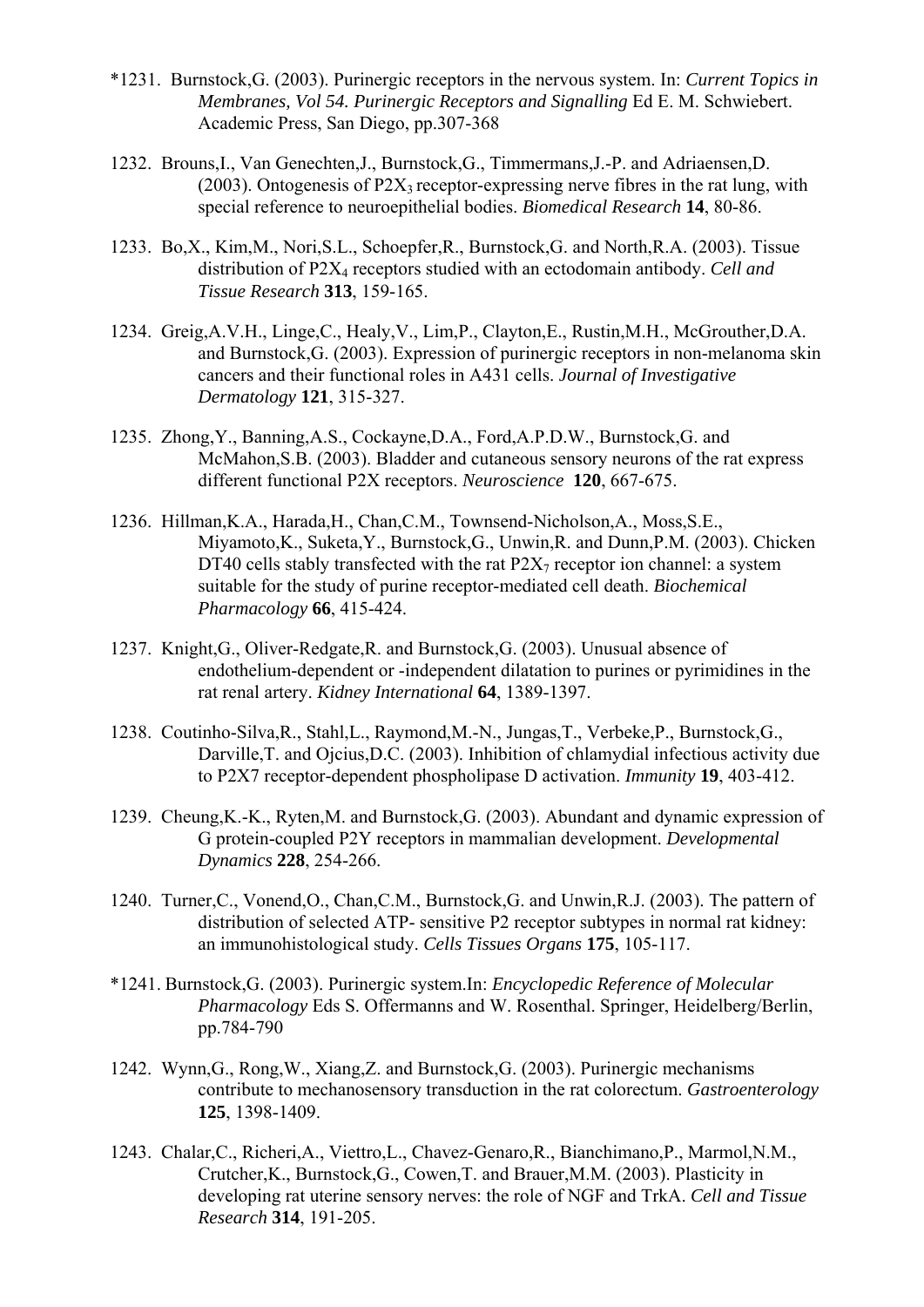- 1244. Ruan, H.Z. and Burnstock, G. (2003). Localisation of  $P2Y_1$  and  $P2Y_4$  receptors in dorsal root, nodose and trigeminal ganglia of the rat. *Histochemistry and Cell Biology* **120**, 415-426.
- \*1245. Unwin,R.J., Bailey,M.A. and Burnstock,G. (2003). Purinergic signaling along the renal tubule: the current state of play. *News Physiol. Sci.* **18**, 237-241.
- 1246. Rong,W., Gourine,A., Cockayne,D.A., Xiang,Z., Ford,A.P.D.W., Spyer,K.M. and Burnstock, G. (2003). Pivotal role of nucleotide  $P2X_2$  receptor subunit mediating ventilatory responses to hypoxia: knockout mouse studies. *Journal of Neuroscience* **23**, 11315-11321.
- 1247. Greig,A.V.H., Linge,C., Cambrey,A. and Burnstock,G. (2003). Purinergic receptors are part of a signalling system for keratinocyte proliferation, differentiation and apoptosis in human fetal epidermis. *Journal of Investigative Dermatology* **121**, 1145-1149.
- 1248. Greig,A.V.H., James,S.E., McGrouther,D.A., Terenghi,G. and Burnstock,G. (2003). Purinergic receptor expression in the regenerating epidermis in a rat model of normal and delayed wound healing. *Experimental Dermatology* **12**, 860-871.
- 1249. Kalmar,B., Greensmith,L., Malcangio,M., McMahon,S.B., Csermely,P. and Burnstock,G. (2003). The effect of treatment with BRX-220, a co-inducer of heat shock proteins, on sensory fibres of the rat following peripheral nerve injury. *Experimental Neurology* **184**, 636-647.
- \*1250. Burnstock,G. (2004). Cotransmission. *Current Opinion in Pharmacology* **4**, 47-52.
- 1251. Van Genechten,J., Brouns,I., Burnstock,G., Timmermans,J.-P. and Adriaensen,D. (2004). Quantification of neuroepithelial bodies and their innervation in fawn-Hooded and Wistar rat lungs. *American Journal of Respiratory Cell and Molecular Biology* **30**, 20-30.
- 1252. Saitongdee,P., Becker,D.L., Milner,P., Knight,G. and Burnstock,G. (2004). Levels of gap junction proteins in coronary arterioles and aorta of hamsters exposed to the cold and during hibernation and arousal. *Journal of Histochemistry and Cytochemistry* **52**, 603-616.
- 1253. Knight,G. and Burnstock,G. (2004). The effect of pregnancy and the oestrus cycle on purinergic and cholinergic responses of the rat urinary bladder. *Neuropharmacology* **46**, 1049-1056.
- 1254. Ma,B., Ruan,H.-Z., Cockayne,D.A., Ford,A.P.D.W., Burnstock,G. and Dunn,P.M. (2004). Identification of P2X receptors in cultured mouse and rat parasympathetic otic ganglion neurones including P2X knockout studies. *Neuropharmacology* **46**, 1039-1048.
- \*1255. Burnstock,G. (2004). Introduction: P2 receptors. *Current Topics in Medicinal Chemistry* **4**, 793-803.
- 1256. Bailey,M.A., Turner,C., Hus-Citharel,A., Marchetti,J., Imbert-Teboul,M., Milner,P., Burnstock,G. and Unwin,R. (2004). P2Y receptors present in the native and isolated rat glomerulus. *Nephron Physiology* **96**, P79-P90.
- 1257. Kieran,D.M., Kalmar,B., Dick,J.R.T., Riddoch-Contreras,J., Burnstock,G. and Greensmith,L. (2004). Treatment with arimoclomol, a co-inducer of heat shock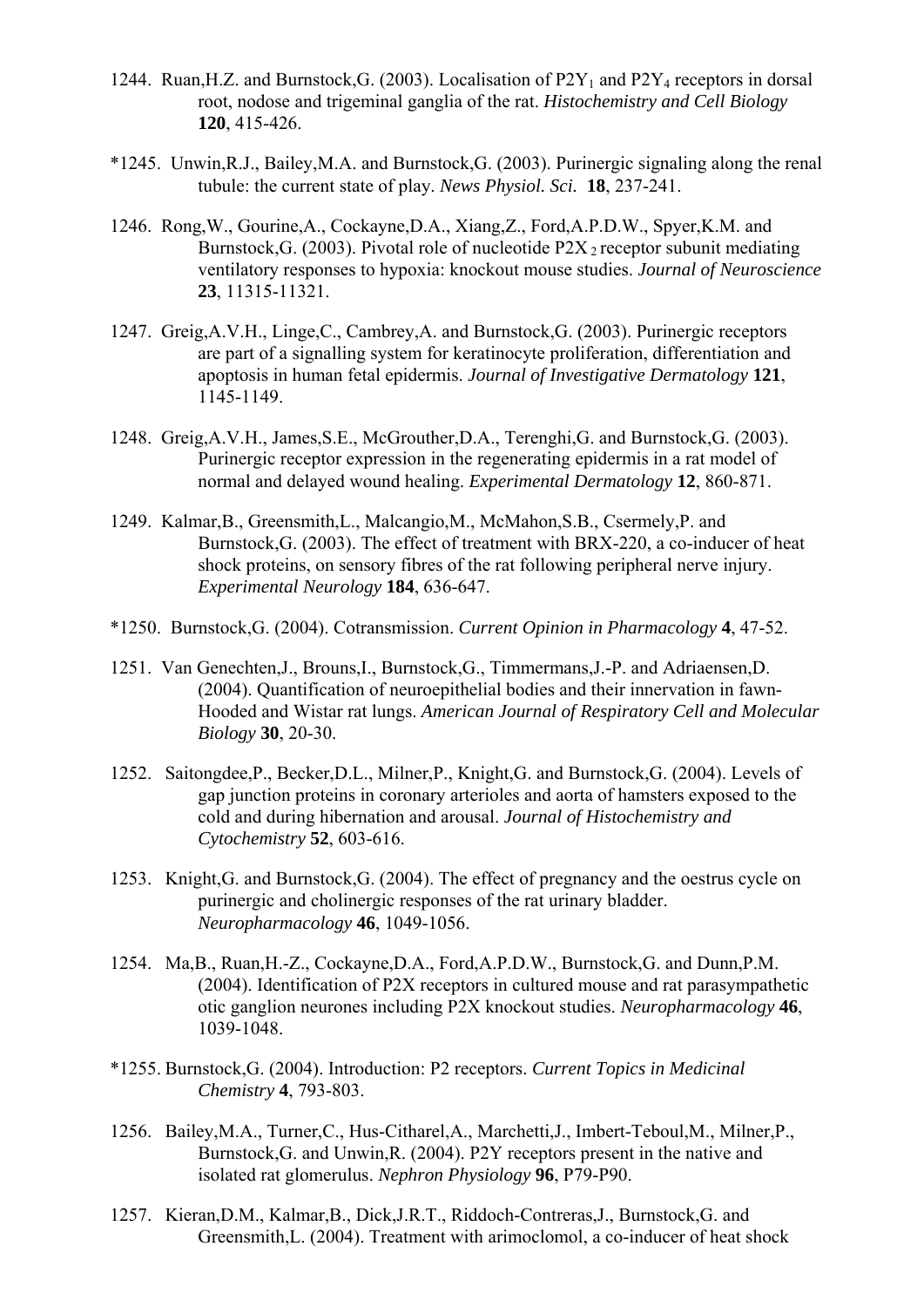proteins, delays disease progression in ALS deficient mice. *Nature Medicine* **10**, 402-405.

- 1258. Xiang, Z. and Burnstock, G. (2004).  $P2X_2$  and  $P2X_3$  purinoceptors in the rat enteric nervous system. *Histochemistry and Cell Biology* **121**, 169-179.
- \*1259. Robertson,D., Biaggioni,I., Burnstock,G. and Low,P.(2004). Primer on the autonomic nervous system, 2nd Edition, Elsevier, San Diego. pp. 1-459.
- \*1260. Burnstock,G. (2004). The Autonomic Neuroeffector Junction. In: Primer on the autonomic nervous system, 2nd Edition. Eds D. Robertson, I. Biaggioni, G. Burnstock and P. Low. Elsevier, Amsterdam. pp.29-33.
- \*1261. Burnstock,G. (2004). Purinergic Neurotransmission. In: Primer on the autonomic nervous system, 2nd Edition. Eds D. Robertson, I. Biaggioni., G. Burnstock and P. Low. Elsevier, Amsterdam. pp.60-65.
- 1262. King,B.F., Knowles,I., Burnstock,G. and Ramage,A. (2004). Investigation of the effects of P2 purinoceptor ligands on the micturition reflex in female urethaneanaesthetised rats. *British Journal of Pharmacology* **142**, 519-530.
- 1263. Ruan, H.-Z. and Burnstock, G. (2004).  $P2X_2$  and  $P2X_3$  receptor expression in the gallbladder of the guinea pig. *Autonomic Neuroscience: Basic and Clinical*. **111**, 89- 96.
- 1264. Vonend,O., Turner,C., Chan,C.M., Loesch,A., Dell'Anna,G.C., Srai,S.K., Burnstock, G. and Unwin, R. (2004). Glomerular expression of the ATP-sensitive  $P2X_7$  receptor in diabetic and hypertensive rat models. *Kidney International* **66**, 157- 166.
- \*1265. Burnstock,G. (2004). 50 years of passionate commitment. *Cell and Molecular Life Sciences* **61** , 1693-1696.
- 1266. Ryten,M., Yang,S.Y., Dunn,P.M., Goldspink,G. and Burnstock,G. (2004). Purinoceptor expression in regenerating skeletal muscle in the mdx mouse model of muscular dystrophy and in satellite cell cultures. *FASEB J.* **18**, 1404-1406 (printed version) [Full version online (Epub, 2004, July 1, 34 pages)].
- 1267. Birder,L.A., Ruan,H.-Z., Chopra,B., Xiang,Z., Barrick,S., Buffington,C.A., Roppolo,J.R., Ford,A.P.D.W., de Groat,W.C. and Burnstock,G. (2004). Alterations in P2X and P2Y purinergic receptor expression in urinary bladder from normal cats and cats with interstitial cystitis. *Am. J. Physiol. Renal Physiol*. **287**, F1084-F1091.
- 1268. Xiang,Z. and Burnstock,G. (2004). Development of nerves expressing P2X3 receptors in the myenteric plexus of rat stomach. *Histochemistry and Cell Biology* **122**, 111- 119.
- \*1269. Burnstock,G. (2004). A moment of excitement. Living History Series. The discovery of non-adrenergic, non-cholinergic neurotransmission. *Physiology News* **56**, 7-9.
- \*1270. Burnstock,G. (2004). Adenosine triphosphate (ATP) as a neurotransmitter and neuromodulator. In: *Encyclopedia of Neuroscience CD-ROM. Revised 3rd edition.*  Eds G. Adelman and B. H. Smith. Elsevier Science B.V., Amsterdam, The Netherlands.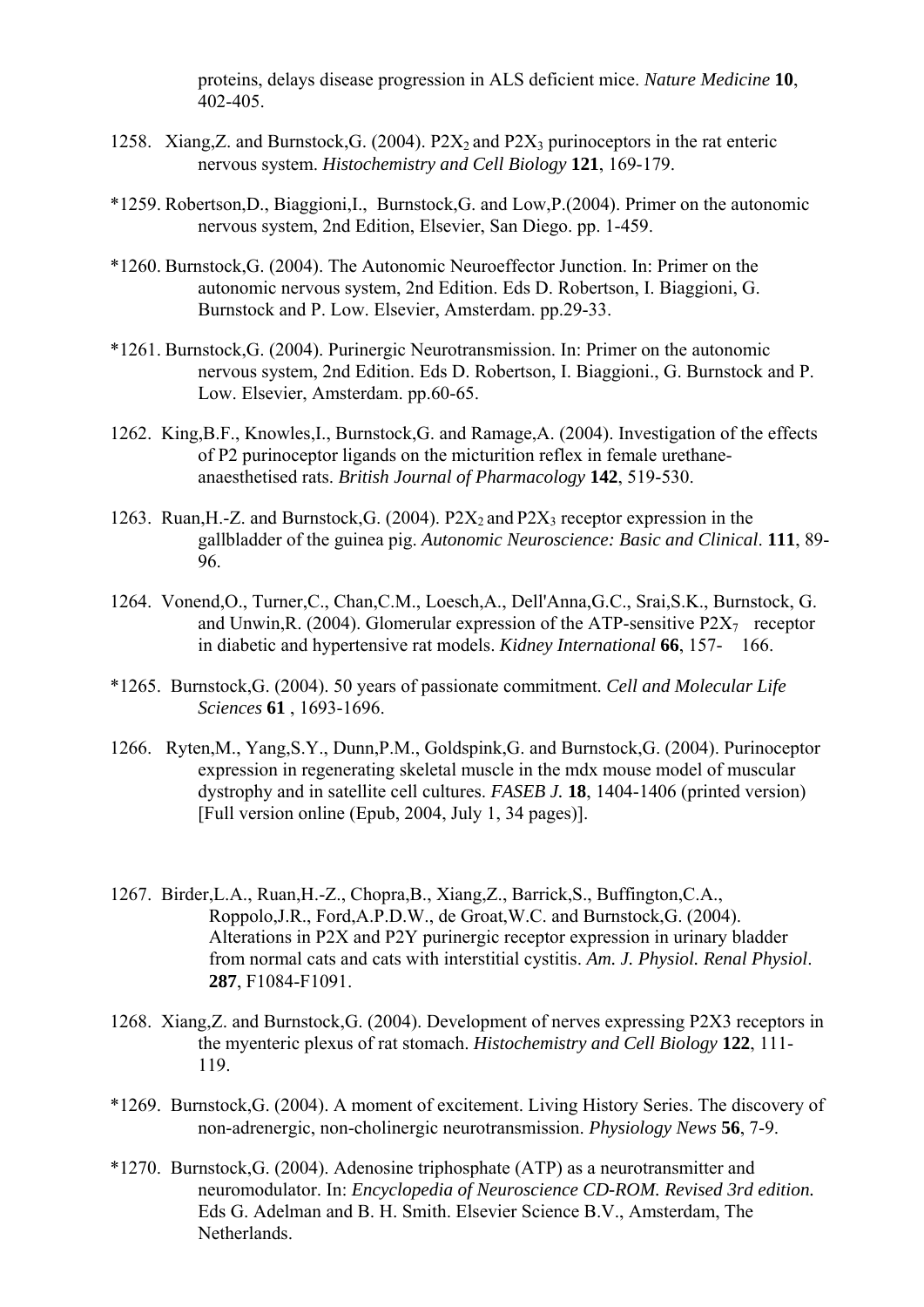- 1271. Calvert,R.C., Shabbir,M., Thompson,C.S., Mikhailidis,D.P., Morgan,R. and Burnstock,G. (2004). Immunocytochemical and pharmacological characterisation of P2-purinoceptor-mediated cell growth and death in PC-3 hormone refractory prostate cancer cells. *Anticancer Research* **24**, 2853-2859.
- \*1272. Burnstock,G. (2004). Geoffrey Burnstock: Most Highly Cited Scientist. *Molecular Interventions* **4**, 192-195.
- 1273. Wynn,G., Bei,M., Ruan,H.-Z. and Burnstock,G. (2004). Purinergic component of mechanosensory transduction is increased in a rat model of colitis. *Am. J. Physiol Gastrointest Liver Physiol* **287**, G647-G657.
- 1274. Smith,N.C.E. and Burnstock,G. (2004). Mechanism underlying postjunctional synergism between responses of the vas deferens to noradrenaline and ATP. *European Journal of Pharmacology* **498**, 241-248.
- 1275. Milner,P., Bodin,P., Guiducci,S., Del Rosso,A., Kahaleh,M.B., Matucci-Cerinic,M. and Burnstock,G. (2004). Regulation of substance P mRNA expression in human dermal microvascular endothelial cells. *Clinical Experimental Rheumatology* **22**, S24-S27.
- \*1276. Burnstock,G. and Knight,G.E. (2004). Cellular distribution and functions of P2 receptor subtypes in different systems. *International Review of Cytology* **240**, 31- 304.
- 1277. Katugampola,H. and Burnstock,G. (2004). Purinergic signalling to rat ovarian smooth muscle: changes in P2X receptor expression during pregnancy. *Cells Tissues Organs* **178**, 33-47.
- 1278. Rong,W. and Burnstock,G. (2004). Activation of ureter nociceptors by exogenous and endogenous ATP in guinea pig. *Neuropharmacology* **47**, 1093-1101.
- 1279. Aliev, G., Castellani, R. J., Petersen, R. B., Burnstock, G., Perry, G. & Smith, M. A. (2004) Pathobiology of familial hypercholesterolemic atherosclerosis. *J. Submicros. Cytol. Pathol.*, **36,** 225-240.
- 1280. Turner,C., Ramesh,B., Srai,S.K.S., Burnstock,G. and Unwin,R. (2004). Altered P2 receptor expression in the Han: SPRD  $cy$ <sup>+</sup> rat, a model of autosomal dominant polycystic kidney disease. *Cells Tissues Organs* **178**, 168-179.
- 1281. Ruan, H.-Z., Moules, E. and Burnstock, G. (2004). Changes in  $P2X_3$  purinoceptors in sensory ganglia of the mouse during embryonic and postnatal development. *Histochemistry and Cell Biology* **122**, 539-551.
- 1282. Dunn,P.M., Kim,H.S., Jacobson,K.A. and Burnstock,G. (2004). Northern ring conformation of methanocarba-adenosine 5'-triphosphate required for activation of P2X receptors. *Drug Development Research* **61**, 227-232.
- 1282A. Ziganshin,A.U., Khaziakhmetov,D.F., Ziganshina,L.E., Khaziakhmetova,V.N., Jourjikiya,R.K., Ziganshin,B.A. and Burnstock,G. (2005). Varicose disease affects the P2 receptor-mediated responses of human greater saphenous vein. *Vascular Pharmacology* **42**, 17-21.
- \*1283. Abbracchio,M.P., Burnstock,G., Boeynaems,J.-M., Barnard,E.A., Boyer,J.L., Kennedy,C., Miras-Portugal,M.T., King,B.F., Gachet,C., Jacobson,K.A. and Weisman,G.A. (2005). The recently deorphanized GPR80 (GPR99) proposed to be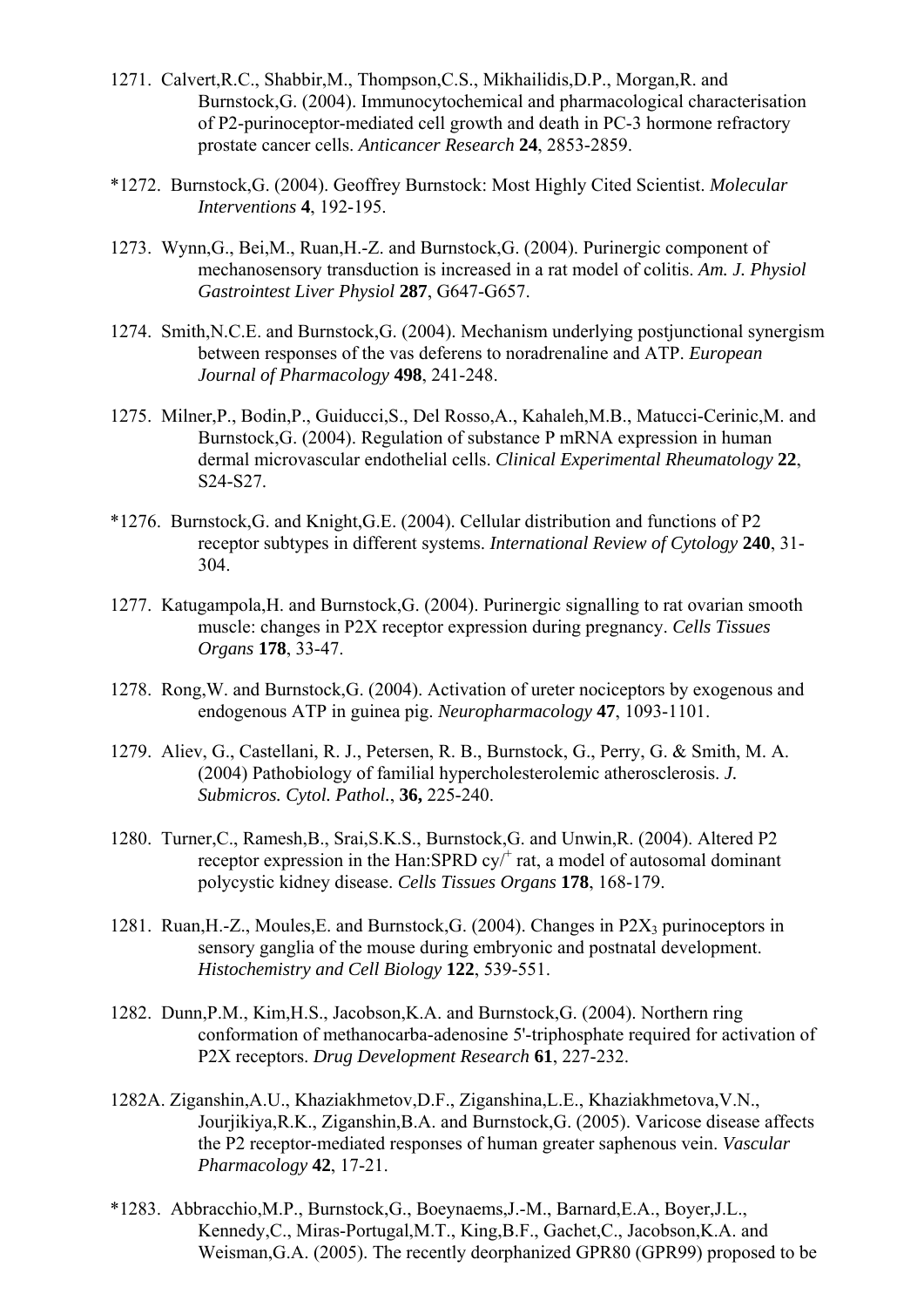the P2Y15 receptor is not a genuine P2Y receptor. *Trends in Pharmacological Sciences* **26**, 8-9.

- 1284. Ruan, H.-Z. and Burnstock, G. (2005). The distribution of  $P2X_5$  purinergic receptors in the enteric nervous system of mouse. *Cell and Tissue Research* **319**, 191-200.
- 1285. Gayle,S. and Burnstock,G. (2005). Immunolocalisation of P2X and P2Y nucleotide receptors in the rat nasal mucosa. *Cell and Tissue Research* **319**, 27-36.
- 1286. Ziganshin,A.U., Kamaliev,R.R., Grishin,S.N., Ziganshina,L.E., Zefirov,A.L. and Burnstock,G. (2005). The influence of hypothermia on P2 receptor-mediated responses of frog skeletal muscle. *European Journal of Pharmacology* **509**, 187- 193.
- 1287. Jiang,L., Bardini,M., Keogh,A., dos Remedios,C.G. and Burnstock,G. (2005). P2X1 receptors are closely associated with connexin 43 in human ventricular myocardium. *International Journal of Cardiology* **98**, 291-297.
- 1288. Coutinho-Silva,R., Ojcius,D.C., Gorecki,D.C., Persechini,P.M., Bisaggio,R.C., Dunn,P.M. and Burnstock,G. (2005). Multiple P2X and P2Y receptor subtypes in mouse J774, spleen and peritoneal macrophages. *Biochemical Pharmacology* **69**, 641-655.
- 1289. Pinna,C., Glass,R., Knight,G., Bolego,C., Puglisi,L. and Burnstock,G. (2005). Purineand pyrimidine-induced responses and P2Y receptor characterisation in the hamster proximal urethra. *British Journal of Pharmacology* **144**, 510-518.
- 1290. Coutinho-Silva,R., Stahl,L., Cheung,K.-K., Ojcius,D.C. and Burnstock,G. (2005). P2X and P2Y purinergic receptors on human intestinal epithelial carcinoma cell lines: effects of extracellular nucleotides on apoptosis and cell proliferation. *Am. J. Physiol. Gastrointest. Liver Physiol.* **288**, G1024-G1035.
- 1291. Coutinho-Silva, R., Knight, G. E. & Burnstock, G. (2005) Impairment of the splenic immune system in P2X2/P2X3 knockout mice. *Immunobiology*, **209,** 661-668.
- 1292. Ma, B., Rong, W., Dunn, P. M. & Burnstock, G. (2005) 17β-estradiol attenuates α,βmeATP-induced currents in rat dorsal root ganglion neurons. *Life Sciences*, **76,** 2547-2558.
- 1293. Ma, B., Ruan, H.-Z., Burnstock, G. & Dunn, P. M. (2005) Differential expression of P2X receptors on neurons from different parasympathetic ganglia. *Neuropharmacology*, **48,** 766-777.
- 1294. King, B. F., Liu, M., Townsend-Nicholson, A., Pfister, J., Padilla, F., Ford, A. P. D. W., Gever, J., Oglesby, I. B., Schorge, S. & Burnstock, G. (2005) Antagonism of ATP responses at P2X receptor subtypes by the pH indicator dye, Phenol red. *British Journal of Pharmacology*, **145**, 313-322.
- 1295. Bo, X. & Burnstock, G. (2005) Nucleotide receptor P2X<sub>2</sub>. *AfCS Nature Molecule Pages*, **AfCS ID A001682.**
- 1296. Bo, X. & Burnstock, G. (2005) Nucleotide receptor P2X3. *AfCS Nature Molecule Pages*, **AfCS ID A001683.**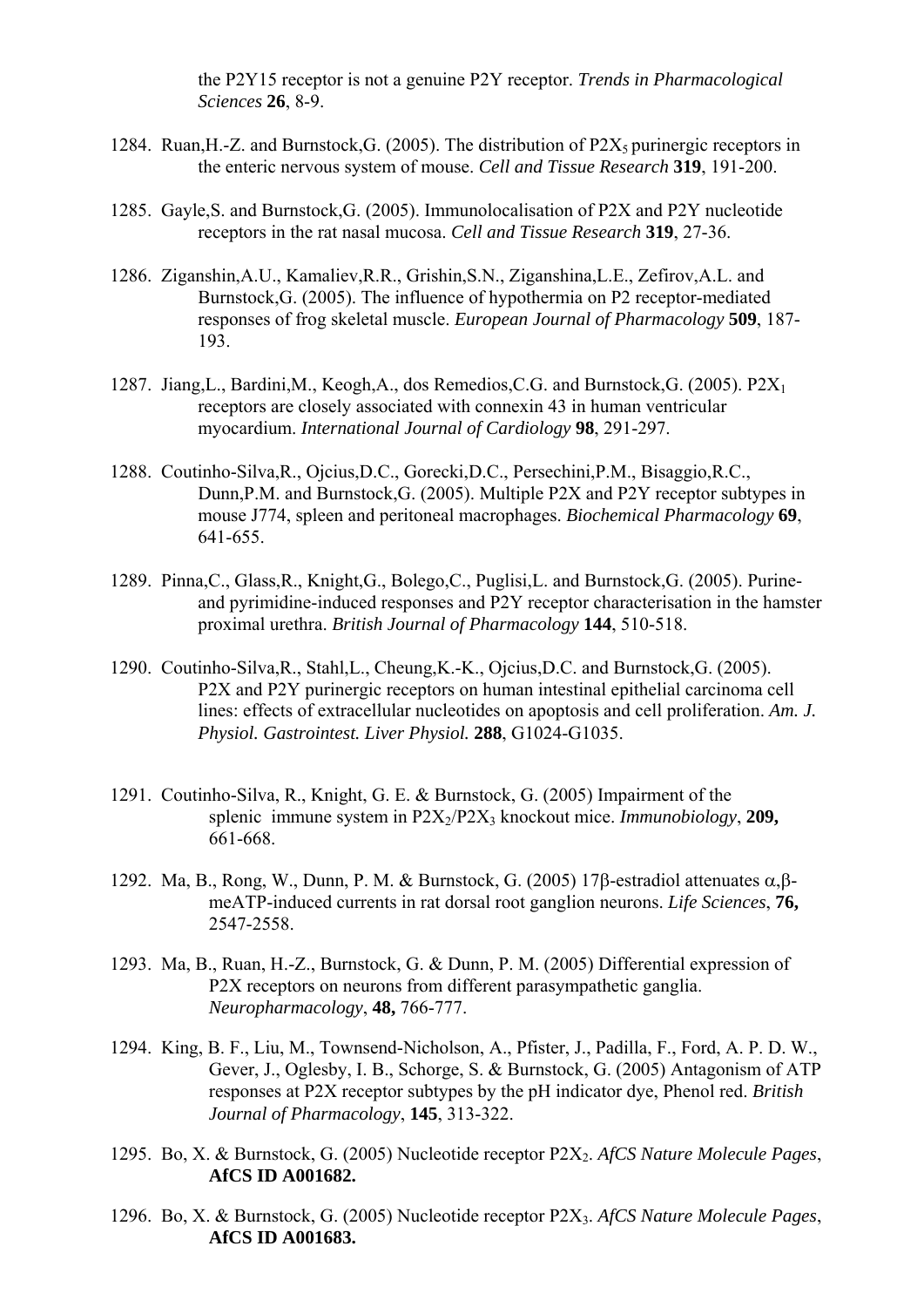- 1297. Liang, B., Bo, X. & Burnstock, G. (2005) Nucleotide receptor P2X4. *AfCS Nature Molecule Pages*, **AfCS ID A001684.**
- 1298. White, N., Ryten, M., Clayton, E., Butler, P. & Burnstock, G. (2005) P2Y purinergic receptors regulate the growth of human melanomas. *Cancer Letters*, **224,** 81- 91.
- 1299. Xiang, Z. & Burnstock, G. (2005) Changes in expression of P2X purinoceptors in rat cerebellum during postnatal development. *Dev. Brain Res.* **156,** 147-157.
- 1300. Ziganshin, A. U., Zefirova, J. T., Zefirova, T. P., Ziganshina, L. E., Hoyle, C. H. V. & Burnstock, G. (2005) Potentiation of uterine effects of prostaglandin F2 $\alpha$ by adenosine 5'-triphosphate. *Obstetrics and Gynecology*, **105,** 1429-1436.
- 1301. Xiang, Z. & Burnstock, G. (2005) Expression of P2X receptors on rat choroid plexus. *Neuroreport*, **16,** 903-907.
- 1302. Cheung, K.-K., Chan, W. Y. & Burnstock, G. (2005) Expression of P2X receptors during rat brain development and their inhibitory role on motor axon outgrowth in neural tube explant cultures. *Neuroscience*, **133,** 937-945.
- 1303. Braun, O. O., Jagroop, A., Wang, L., Mikhailidis, D. P., Burnstock, G. & Erlinge, D. (2005) Increased platelet purinergic sensitivity in peripheral arterial disease - a pilot study. *Platelets*, **16,** 261-267.
- 1304. White, N., Butler, P. & Burnstock, G. (2005) Human melanomas express functional P2X7 receptors. *Cell Tissue Res.* **321,** 411-418. (online 1/7/05).
- 1305. Dunn, P. M., Gever, J., Ruan, H.-Z. & Burnstock, G. (2005) Developmental changes in heteromeric  $P2X_{2/3}$  receptor expression in rat sympathetic ganglion neurons. *Developmental Dynamics*, **234**, 505-511 (online 22/6/05).
- 1306. Cockayne, D. A., Dunn, P. M., Zhong, Y., Hamilton, S. G., Cain, G. R., Knight, G., Ruan, H.-Z., Ping, Y., Nunn, P., Bei, M., McMahon, S. B., Burnstock, G. & Ford, A. P. D. W. (2005) P2 $X_2$  knockout mice and P2 $X_2$ /P2 $X_3$  double knockout mice reveal a role for the  $P2X_2$  receptor subunit in mediating multiple sensory effects of ATP. *J. Physiol.* **567**, 621-639. (online 16/6/05)
- 1307. Koshi, R., Coutinho-Silva, R., Cascabulho, C.M., Henrique-Pons, A., Knight, G.E., Loesch, A. & Burnstock, G. (2005) Presence of the  $P2X_7$  purinergic receptor on immune cells that invade the rat endometrium during oestrus. *J. Reprod. Immunol.* **66,** 127-140.
- \*1308. Hillman, K. A., Burnstock, G. & Unwin, R. (2005) The  $P2X<sub>7</sub>$  ATP receptor in the kidney: a matter of life or death? *Nephron Experimental Nephrology*, **101**, E24- E30 (online 5/8/05).
- 1309. Xiang, Z. and Burnstock, G. (2005) Expression of P2X receptors on rat microglial cells during early development. *Glia*, **52,** 119-126 (online 26/5/05).
- 1310. Afework, M. and Burnstock, G. (2005) Changes in  $P2Y_2$  receptor localization on adrenaline- and noradrenaline containing chromaffin cells in the rat adrenal gland during development and ageing. *International Journal of Developmental Neuroscience*, **23,** 567-573 (online 2/9/05).
- 1311. Xiang, Z. and Burnstock, G. (2005) Distribution of  $P2Y_2$  receptors in the guinea pig enteric nervous system and its coexistence with  $P2X_2$  and  $P2X_3$  receptors,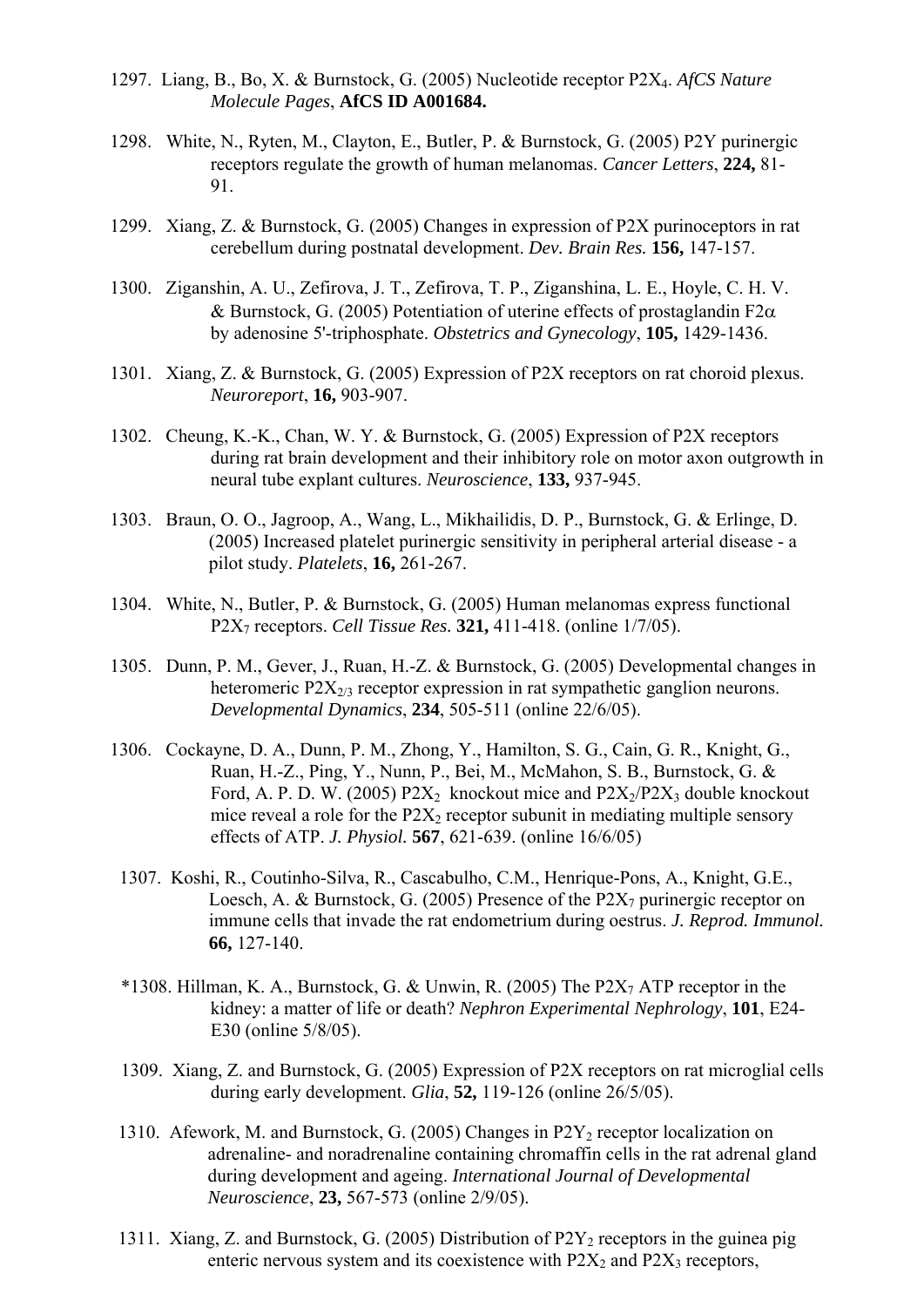neuropeptide Y, nitric oxide synthase and calretinin. *Histochemistry and Cell Biology*, **124,** 379-390 (online 1/9/05).

- 1312. Ruan, H.-Z., Birder, L. A., de Groat, W. C., Tai, C., Roppolo, J., Buffington, A. a Burnstock, G. (2005) Localization of P2X and P2Y receptors in dorsal root ganglia of the cat. *Journal of Histochemistry & Cytochemistry,* **53,** 1273-1282 (online 27/5/05).
- 1313. Burnstock, G. (2005) Purinergic signalling; therapeutic potential. *Anales de la Real*  \* *Academia Nacional de Farmacia*, **71,** 283-319.
- 1314.Banfi, C., Ferrario, S., De Vincenti, O., Ceruti, S., Fumagalli, M., Mazzola, A., D'Ambrosi, N., Volontè, C., Fratto, P., Vitali, E., Burnstock, G., Beltrami, E., Parolari, A., Polvani, G., Biglioli, P., Tremoli, E. & Abbracchio, M. P. (2005). P2 receptors in human heart: upregulation of  $P2X_6$  in patients undergoing heart transplantation, interaction with  $TNF\alpha$  and potential role in myocardial cell death. *Journal of Molecular and Cellular Cardiology*, **39,** 929-939 (online 19/10/05).
- 1315. Xiang, Z. & Burnstock, G. (2006) Distribution of  $P2Y_6$  and  $P2Y_{12}$  receptors: their colocalisation with calbindin, calretinin and nitric oxide synthase in the guinea pig enteric nervous system. *Histochemistry and Cell Biology*. **125**, 327-336 (online 30/9/05).
- 1316.Wallace, A., Knight, G. E., Cowen, T. & Burnstock, G. (2006) Changes in purinergic signalling in developing and ageing rat tail artery: Importance for temperature control *Neuropharmacology*, **50,** 191-208 (online 11/10/05).
- \*1317. Burnstock, G. (2006) Purinergic P2 receptors as targets for novel analgesics. *Pharmacol. Therap.*, **110**, 433-454 (online 11/10/05).
- 1318. Banks, F. C. L., Knight, G. E., Calvert, R. C., Turmaine, M., Thompson, C. S., Mikhailidis, D. P., Morgan, R. J. & Burnstock, G. (2006) Smooth muscle and purinergic contraction of the human, rabbit, rat and mouse testicular capsule. *Biology of Reproduction*. **74,** 473-480. (online 9/11/05).
- 1319. Xiang, Z., Chen, M., Ping, J., Dunn, P. M., Lv, J., Jiao, B. & Burnstock, G. (2006) Microglial morphology and its transformation after challenge by extracellular ATP in vitro. *Journal of Neuroscience Research*, **83,** 91-101. (online 1/12/05).
- 1320. Chamary, V. L., Loizidou, M., Boulos, P. B. & Burnstock, G. (2006) Changes in vasoconstrictor and vasodilator neurotransmitters in nerves supplying arterioles in developing colorectal polyps. *Colorectal Disease*, **8,** 230-234. (online 29/11/05).
- 1321. Banks, F. C. L., Knight, G. E., Calvert, R. C., Morgan, R. J. & Burnstock, G. (2006) Alterations in purinergic and cholinergic components of contractile responses of isolated detrusor contraction in a rat model of partial bladder outflow obstruction. *BJU Int.*, **97,** 372-378. (online 22/11/05).
- \*1322. Burnstock, G. (2006) Vessel tone and remodeling. *Nature Medicine News and Views*, **12,** 16-17.
- \*1323. Burnstock, G. (2006) Purinergic signalling. *British Journal of Pharmacology (75th Anniversary Issue)*, **147,** S172-S181.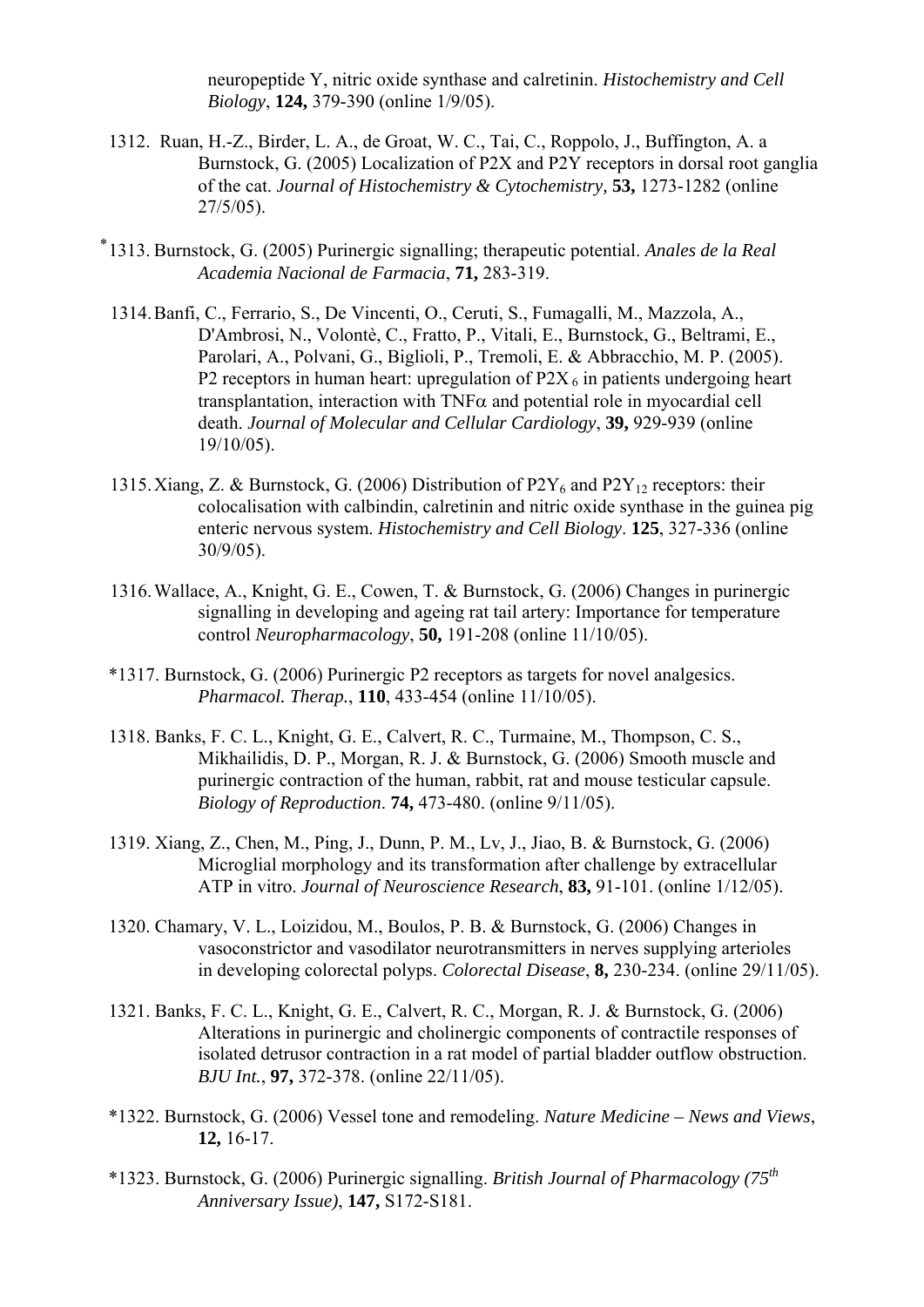- 1324. Giaroni, C., Knight, G., Zanetti, E., Lecchini, S., Frigo, G. & Burnstock, G. (2006) Postnatal development of P2 receptors in the murine gastrointestinal tract. *Neuropharmacology*, **50**, 690-704 (online 20/1/06).
- 1325. Ziganshin, A. U., Zaitzev, A. P., Khasanov, A. A., Shamsutdinov, A. F. & Burnstock, G. (2006) Term-dependency of P2 receptor-mediated contractile responses of isolated human pregnant uterus. *Eur. J. Obstet. Gynecol. Reprod. Biol.*, **129**, 128-134 (online 13/12/05).
- 1326. Ruan, H.-Z., Birder, L. A., Xiang, Z., Chopra, B., Buffington, A., Tai, C., Roppolo, J. R., de Groat, W. C. & Burnstock, G. (2006) Expression of P2X and P2Y receptors in the intramural parasympathetic ganglia of the cat urinary bladder. *American Journal of Physiology Renal Physiology*, **290,** F1143-F1152. (online 6/12/05).
- \*1327. Burnstock, G. (2006) Historical Review: ATP as a neurotransmitter. *Trends in Pharmacological Sciences*, **27,** 166-176. (online 15/2/06).
- \*1328. Burnstock, G. (2006) Pathophysiology and therapeutic potential of purinergic signalling. *Pharmacological Reviews*, **58,** 58-86.
- \*1329. White, N. & Burnstock, G. (2006) P2 receptors and cancer. *Trends in Pharmacological Sciences*, **27,** 211-217. (online 10/3/06).
- 1330. Banks, F., Knight, G., Calvert, R. C., Thompson, C. S., Mikhailidis, D. P., Morgan, R. & Burnstock, G. (2006) The purinergic component of human vas deferens contraction. *Fertility and Sterility*, **85,** 932-939.
- \*1331. Burnstock, G. (2006) Purinergic signalling overview. In: *Novartis Foundation Symposium 276 Purinergic Signalling in Neuron-Glial Interactions* pp. 26-53. John Wiley & Sons, Ltd., Chichester.
- 1332. Orriss, I., Knight, G. E., Ramasingh, S., Burnstock, G. & Arnett, T. R. (2006) Osteoblast responses to nucleotides increases during differentiation. *Bone*, **39**, 300-309 (online 6/4/06).
- 1333. Van Nassauw, L., Costagliola, A., Van Op den bosch, J., Cecio, A., Vanderwinden, J.- M., Burnstock, G. & Timmermans, J.-P. (2006) Region-specific distribution of the P2Y4 receptor in enteric glial cells and interstitial cells of Cajal within the guineapig gastrointestinal tract. *Autonomic Neuroscience: Basic and Clinical*, **126-127**, 299-306 (online 6/4/06).
- 1334. Xiang, Z., Lv, J., Jiang, P., Chen, C., Jiang, B. & Burnstock, G. (2006) Expression of P2X receptors on immune cells in the rat liver during postnatal development. *Histochemistry and Cell Biology*, **126,** 453-463 (online 13/4/06).
- 1335. Gever, J., Cockayne, D.A., Dillon, M.P., Burnstock, G. & Ford, A.P.D.W. (2006) Pharmacology of P2X channels. *Pflugers Arch,* **452**, 513-537 (online 29/4/06).
- 1336. Fields, D. & Burnstock, G. (2006) Purinergic signaling in neuron-glial interactions. *Nature Neuroscience Reviews,* **7**, 423-436.
- 1337. Xiang, Z., He, C. & Burnstock, G. (2006)  $P2X_5$  receptors are expressed on neurons containing arginine vasopressin and neuronal nitric oxide synthase in the rat hypothalamus. *Brain Research*, **1099**, 56-63 (online 9/6/06).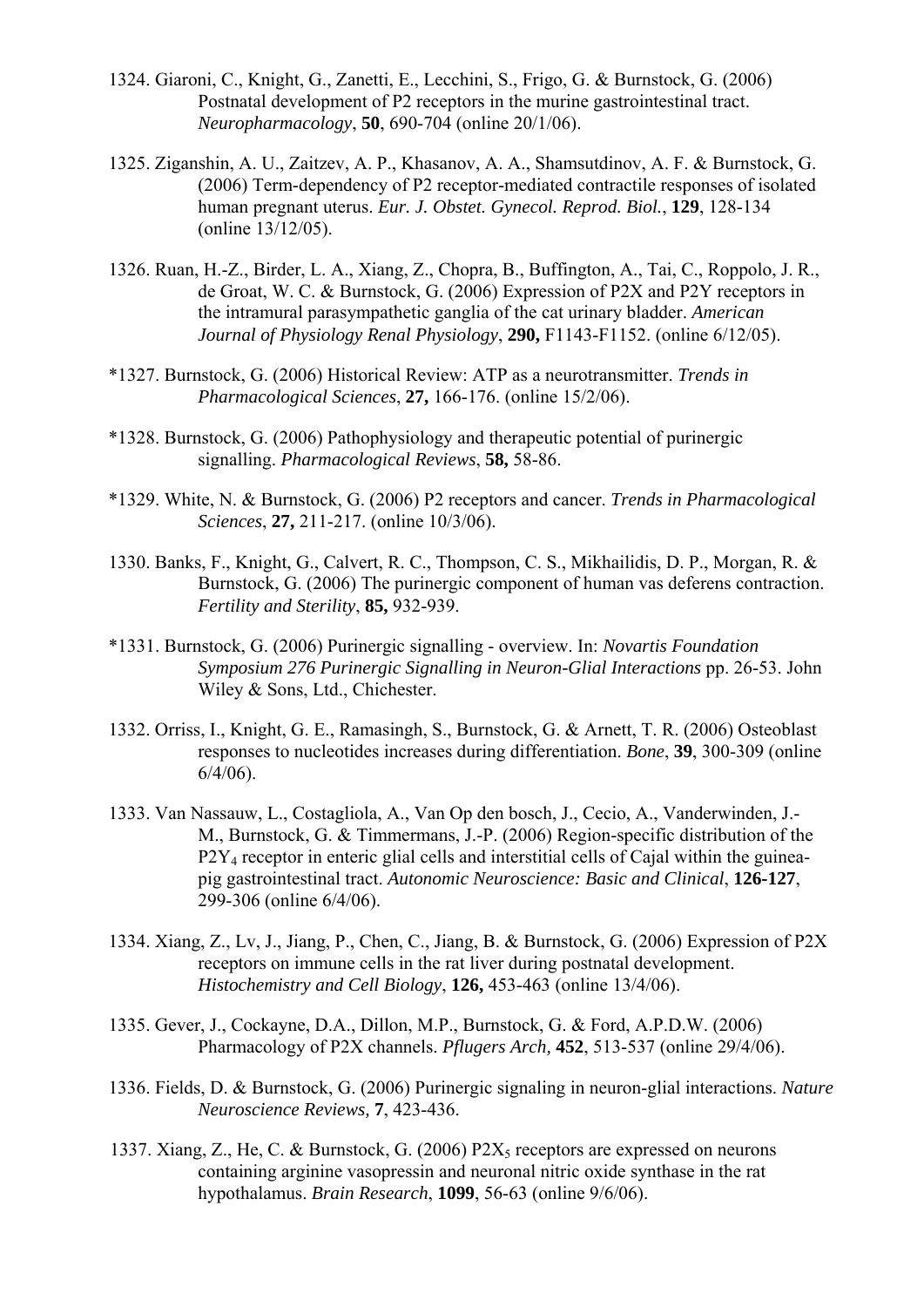- 1338. Volonté, C., Amadio, S., D'Ambrosi, N., Colpi, M. & Burnstock, G. (2006) P2 receptor web: complexity and fine-tuning. *Pharmacology and Therapeutics*, **112**, 264-280 (online 14/6/06).
- 1339. Ma, B., Wynn, G., Dunn, P. M. & Burnstock, G. (2006) Increased 5-HT3-mediated signalling in pelvic afferent neurons from mice deficient in  $P2X_2$  and/or  $P2X_3$ receptor subunits. *Purinergic Signalling*, **2**, 481-489 (online 4/7/06).
- \*1340. Abbracchio, M. P., Burnstock, G., Boeynaems, J.-M., Barnard, E. A., Boyer, J. L., Kennedy, C., Knight, G.E.; Fumagalli, M., Gachet, C., Jacobson, K. A. & Weisman, G. A. (2006) International Union of Pharmacology. Update and subclassification of the P2Y G protein-coupled nucleotide receptors: from molecular mechanisms and pathophysiology to therapy. *Pharmacological Reviews*. **58**, 281-341.
- 1341. Greig, A. V. H., Cuthill, S., Linge, C., Clayton, E. & Burnstock, G. (2006) P2 $X_5$  and  $P2X<sub>7</sub>$  receptors in human warts and CIN 612 organotypic raft cultures of human papillomavirus infected keratinocytes. *Purinergic Signalling*, **2,** 509-515 (online 11/8/06).
- 1342. Wynn, G. & Burnstock, G. (2006) Adenosine 5'-triphosphate and it's relationship with other mediators that activate pelvic afferent neurons in the rat colorectum. *Purinergic Signalling*, **2,** 517-526 (online 16/8/06).
- 1343. Grishin, S. N., Teplov, A. Y., Galkin, A. V., Devyataev, A. M., Zefirov, A. L., Mukhanedyarov, M. A., Ziganshin, A. U., Burnstock, G. & Palotás, A. (2006) Different effects of ATP on the contractile activity of mice diaphragmatic and skeletal muscles. *Neurochem. Int.* **49**,756-763 (online 8/8/06).
- 1344. Metcalfe, M. J., Baker, D. M. & Burnstock, G. (2006) Purinoceptor expression on keratinocytes reflects their function on the epidermis during chronic venous insufficiency. *Arch. Dermatol. Res.*, **298**, 301-307 (online12/9/06).
- 1345. Burnstock, G. & Arnett, T. R. (2006) *Edited Monograph: Nucleotides and Regulation of Bone Cell Function*. Taylor & Francis Group, Boca Raton, Florida, pp 1-207.
- 1346. Turner, C. M., Tam, F., Lai, P.-C., Tarzi, R. M., Burnstock, G., Pusey, C. D., Cook, H. T. & Unwin, R. J. (2007) Increased expression of the pro-apoptotic ATP-sensitive P2X7 receptor in experimental and human glomerulonephritis. *Nephrology Dialysis Transplantation*, **22,** 386-395 (online 13/10/06).
- 1347. Grant, K., Knowles, J., Dawas, K., Burnstock, G., Taylor, M. & Loizidou, M. (2007) Mechanisms of endothelin 1-stimulated proliferation in colorectal cancer cell lines. *British Journal of Surgery*, **94,** 106-112 (online 31/10/06).
- 1348. Metcalfe, M. J., Baker, D. M., Turmaine, M. & Burnstock, G. (2007) Alterations in purinoceptor expression in human long saphenous vein during varicose disease. *Eur. J. Vasc. Endovasc. Surg.*, **33,** 239-250 (online 24/10/06).
- \*1349. Burnstock, G. (2007) Purine and pyrimidine receptors. *Cellular and Molecular Life Sciences*, **64,** 1471-1483 (online 19/3/07).
- 1350. Coutinho-Silva, R., Robson, T., Beales, P.E. & Burnstock, G. (2007) Changes in expression of  $P2X_7$  receptors in NOD mouse pancreas during the development of diabetes. *Autoimmunity*, **40,** 108-116.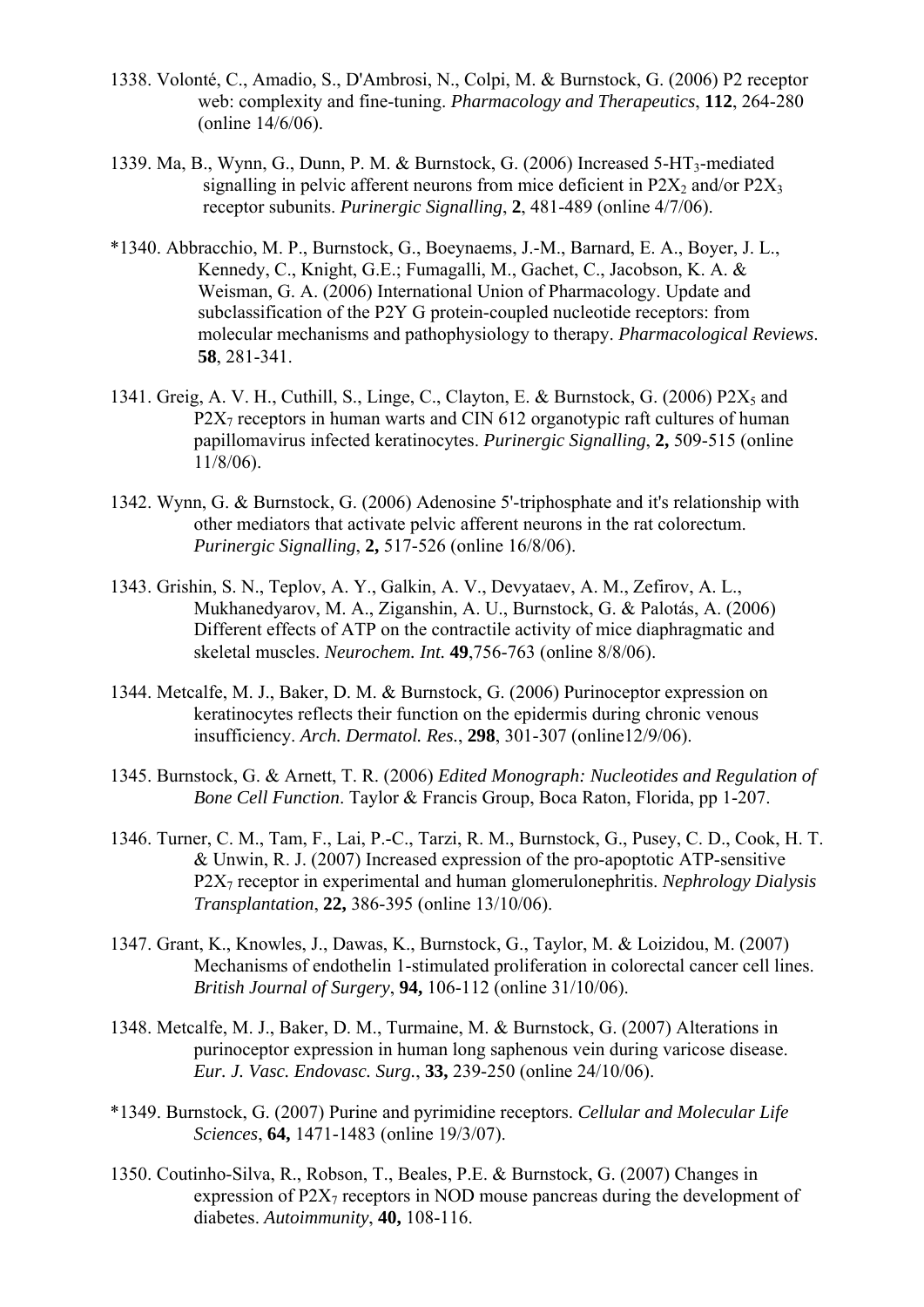- \*1351. Burnstock, G. (2007) Physiology and pathophysiology of purinergic neurotransmission. *Physiol. Rev.*, **87,** 659-797.
- 1352. Bailey, M. A., Shirley, D. G., King, B. F., Burnstock, G. & Unwin, R. J. (2007) Extracellular nucleotides and renal function. In: *The Kidney: Physiology and Pathophysiology, 4<sup>th</sup> Edition* (eds R. J. Alpern & S. C. G. Herbert), Elsevier, San Diego, pp. 425-443.
- 1353. Johansson, P. A., Burnstock, G., Dziegielewska, K. M., Guida, E., McIntyre, P. & Saunders, N. R. (2007) Expression and localisation of P2 nucleotide receptor subtypes during development of the lateral ventricular choroid plexus of the rat. *Eur J Neurosci*, **25,** 3319-3331.
- 1354. Khanam, T. & Burnstock, G. (2007) Changes in expression of  $P2X_1$  receptor and Connexin 43 in the rat myometrium during pregnancy. *Fertility and Sterility*, **88 (Suppl 2),** 1174-1179 (online 8/6/07).
- 1355. Orriss, I. R., Utting, J. C., Brandao-Burch, A., Colston, K., Grubb, B. R., Burnstock, G. & Arnett, T. R. (2007) Extracellular nucleotides block bone mineralisation *in vitro*: evidence for dual inhibitory mechanisms involving both  $P2Y_2$  receptors and pyrophosphate. *Endocrinology*, **148**, 4208-4216 (online 14/6/06).
- 1356. Cheung, K.-K., Coutinho-Silva, R., Chan, W. Y. & Burnstock, G. (2007) Early expression of adenosine 5'-triphosphate-gated  $P2X<sub>7</sub>$  receptors in the developing rat pancreas. *Pancreas*, **35,** 164-168.
- 1357. Ryten, M., Koshi, R., Knight, G. E., Turmaine, M., Dunn, P. M., Cockayne, D. A., Ford, A. P. D. W. & Burnstock, G. (2007) Abnormalities in neuromuscular junction structure and skeletal muscle function in mice lacking the  $P2X_2$  nucleotide receptor. *Neuroscience*, **148,** 700-711 (online 17/7/07).
- \*1358. Burnstock, G. (2008) Non-synaptic transmission at autonomic neuroeffector junctions. *Neurochemistry International*, **52**, 14-25. (online 3/4/07).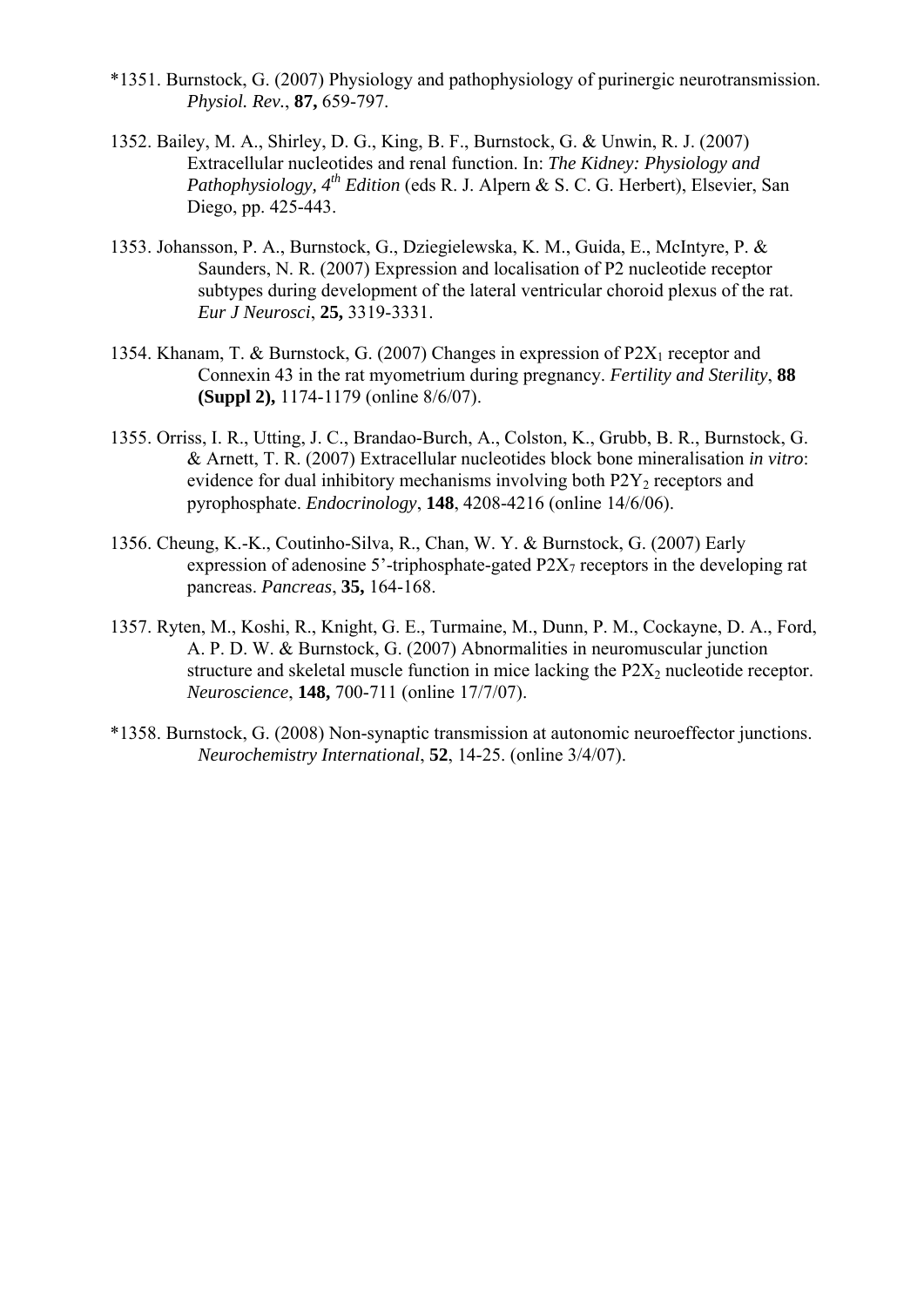- 1359. Shabbir, M., Ryten, M., Thompson, C. S., Mikhailidis, D. P. & Burnstock, G. (2008) Purinergic receptor-mediated effects of ATP in high-grade bladder cancer. *BJU International*, **101,** 106-112. (online 17/10/07).
- \*1360. Erlinge, D. & Burnstock, G. (2008) P2 receptors in cardiovascular physiology and disease. *Purinergic Signalling*, **4,** 1-20. (online 21/9/07).
- 1361. Shabbir, M., Ryten, M., Thompson, C. S., Mikhailidis, D. P. & Burnstock, G. (2008) Characterisation of calcium-independent purinergic receptor-mediated apoptosis in hormone refractory prostate cancer. *BJU Int.*, **101,** 352-359. (online 13/11/07).
- 1362. Burnstock, G. (2008) Dual control of vascular tone and remodelling by ATP released from nerves and endothelial cells. *Pharmacological Reports*, **60,** 12-20.
- 1363. Calvert, R. C., Khan, M. A., Thompson, C. S., Mikhailidis, D. P. & Burnstock, G. (2008) A functional study of purinergic signalling in the normal and pathological rabbit corpus cavernosum. *BJU Int.* **101,** 1043-1047. (online 8/1/08).
- 1364. Birch, D. J., Turmaine, M., Boulos, P. B. & Burnstock, G. (2008) Sympathetic innervation of human mesenteric artery and vein. *J Vasc Res*, **45,** 323-332. (online 3/3/08).
- 1365. Birch, D. J., Knight, G. E., Boulos, P. B. & Burnstock, G. (2008) Analysis of the innervation of human mesenteric vessels in non-inflamed and inflamed bowel - a confocal and functional study. *Neurogastroenterology and Motility*, **20,** 660-670. (online 19/2/08).
- 1366. Shabbir, M., Thompson, C. S., Jarmulowicz, M., Mikhailidis, D. P. & Burnstock, G. (2008) Effect of extracellular ATP on the growth of hormone refractory prostate cancer *in vivo*. *BJU Int.* **102,** 108-112. (online 5/3/08).
- 1367. Burnstock, G. & De Ryck, M. (2008) UCB Pharma Research Day 25th October 2007. Glia-neuron interactions and purinergic receptors in neurological disorders. *Purinergic Signalling*, **4,** 79-84.
- \*1368. Burnstock, G. (2008) The journey to establish purinergic signalling in the gut. *Neurogastroenterology and Motility*, **20 (Supplement 1),** 8-19.
- \*1369. Burnstock, G. (2008) Invited Topical Review. Unresolved issues and controversies in purinergic signalling. *Journal of Physiology*, **586,** 3307-3312. (online 22/5/08).
- 1370. Greig, A. V. H., Linge, C. & Burnstock, G. (2008) Purinergic receptors are part of a signalling system for proliferation and differentiation in distinct cell lineages in human anagen hair follicles. *Purinergic Signalling*, **4**, 331-338. (online 27/5/09).
- \*1371. Burnstock, G. (2008) Purinergic signalling and disorders of the central nervous system. *Nature Reviews Drug Discovery*, **7,** 575-590. (online July 2008).
- 1372. Kumaria, A., Tolias, C. M. & Burnstock, G. (2008) ATP signalling in epilepsy. *Purinergic Signalling*, **4**, 339-346. (online 21/6/09).
- 1373. Ma, B., Yu, L., Fan, J., Ni, X. & Burnstock, G. (2008) Pharmacological properties of P2X receptors on otic parasympathetic ganglion neurons. *Life Sciences*, **83,** 185-191. (online 18/6/08).
- 1374. Burnstock, G. (2008) Commentary. Purinergic receptors as future targets for treatment of functional GI disorders. *Gut*, **57,** 1193-1194. (online September 2008).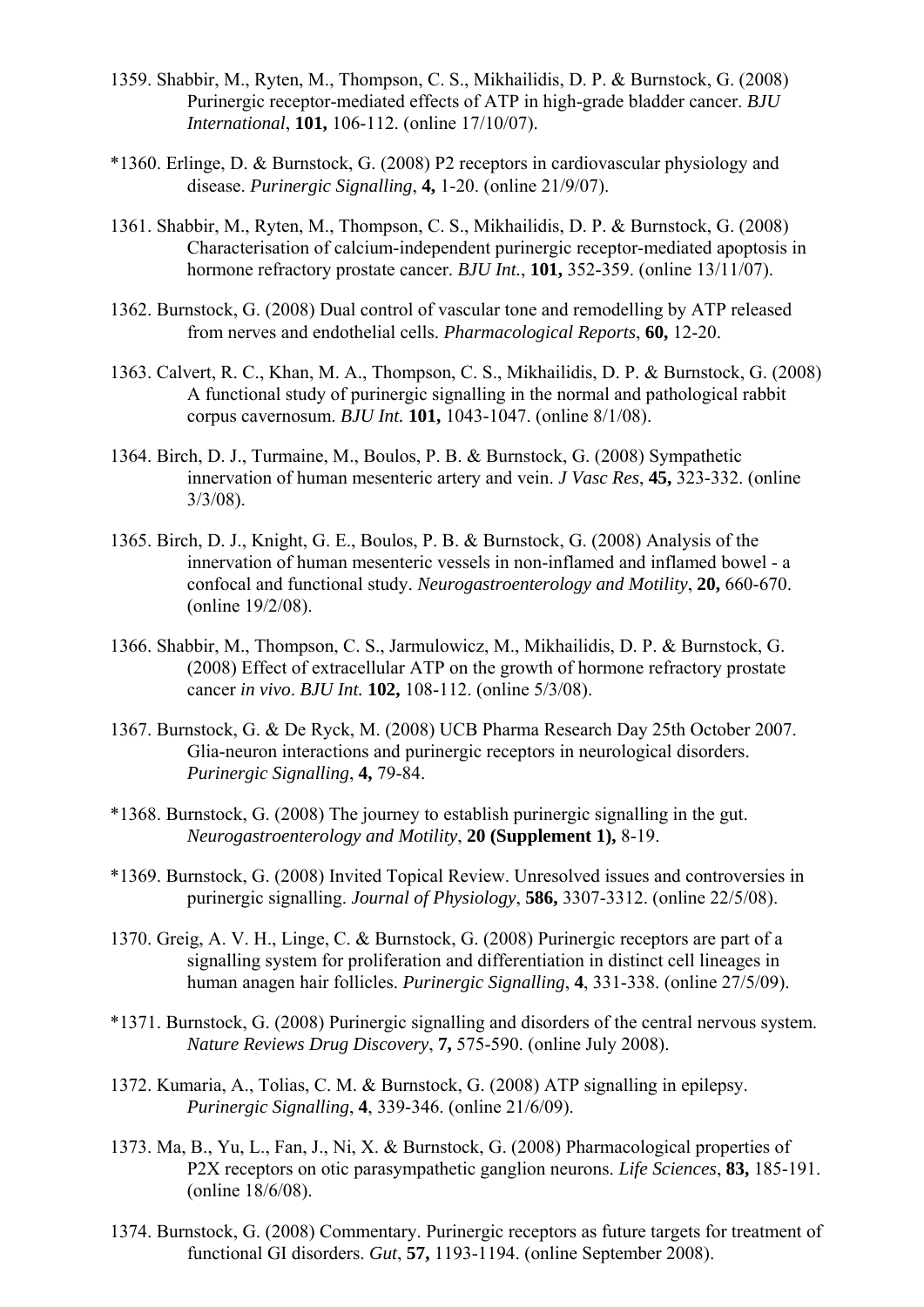- 1375. Xiang, Z., Xiong, Y., Yan, N., Li, X., Mao, Y., Ni, X., He, C., LaMotte, R. H., Burnstock, G. & Sun, J. (2008) Functional up-regulation of  $P2X_3$  receptors in the chronically compressed dorsal root ganglia. *Pain*, **140**, 23-34. (online 19/8/09).
- 1376. Burnstock, G. (2008) Endothelium-derived vasoconstriction by purines and pyrimidines. *Circulation Research*, **103,** 1056-1057. (online 7/11/08).
- 1377. Burnstock, G. (2008) Purinergic signalling in atherosclerosis and restenosis. *IAS website*. <http://www.athero.org/commentaries/comm770.pdf>
- 1378. Guo, W., Xu, X., Gao, X., Burnstock, G., He, C. & Xiang, Z. (2008) Expression of P2X5 receptors in the mouse central nervous system. *Neuroscience*, **156**, 673-692. (online 7/8/09).
- 1379. Calvert, R. C., Thompson, C. S. & Burnstock, G. (2008) ATP release from the human ureter on distension and  $P2X_3$  receptor expression on suburothelial sensory nerves. *Purinergic Signalling*, **4**, 377-381. (online 26/9/08).
- \*1380. Burnstock, G. (2008) Purinergic system. In: *Encyclopedia of Molecular Pharmacology, 2nd Edition* (eds S. Offermanns & W. Rosenthal), Springer, Heidelberg/Berlin, pp.
- \*1381. Burnstock, G. (2009) Purinergic Signalling: Past, Present and Future. *Brazilian Journal of Medical and Biological Research*, **42,** 3-8. (online 3/10/08).
- 1382. Vrbová, G. & Burnstock, G. (2009) Reinnervation of transplanted vas deferens by cholinergic nerves normally supplying skeletal muscle. *Experimental Neurology*, **215,** 264-270. (online 31/10/08).
- \*1383. Burnstock, G. (2009) Purinergic Cotransmission. *Experimental Physiology*, **94**, 20-24. (online 22/8/08).
- \*1384. Abbracchio, M.P., Burnstock, G., Verkhratsky, A. & Zimmermann, H. (2009) Purinergic signalling in the nervous system: an overview. *Trends in Neurosciences*, **32,** 19-29. (online 11/11/08). (Also included front cover of TiNS.)
- \*1385. Fountain, S.J. & Burnstock, G. (2009) An evolutionary history of P2X receptors. *Purinergic Signalling*. **5**, 269-272. (online 18/11/08).
- \*1386. Burnstock, G. (2009) Adenosine triphosphate (ATP). In: *Encyclopedia of Neuroscience 4th Edition* (ed L.R. Squire), Academic Press, Oxford, pp. 105-113. (online 14/11/08).
- \*1387. Burnstock, G. (2009) Autonomic neuroeffector junction. In: *Encyclopedia of Neuroscience 4th Edition* (ed L.R. Squire), Academic Press, Oxford, pp. 993-1001. (online 14/11/08).
- \*1388. Burnstock, G. (2009) Cotransmission. In: *Encyclopedia of Neuroscience 4th Edition* (ed L.R. Squire), Academic Press, Oxford, pp. 247-254. (online 14/11/08).
- \*1389. Burnstock, G. (2009) Purines, purinoceptors molecular biology, overview. In: *Encyclopedia of Neuroscience 4th Edition* (ed L.R. Squire), Academic Press, Oxford, pp.1253-1262. (online 14/11/08).
- \*1390. Shabbir, M. & Burnstock, G. (2009) Purinergic receptor-mediated effects of ATP in urogenital malignant diseases. *Int J Urol*, **16,** 143-150. (online 4/12/08).
- \*1391. Burnstock, G. & Verkhratsky, A. (2009) Evolutionary origins of the purinergic signalling system. *Acta Physiologica*, **195,** 415-447. (online 12/2/09).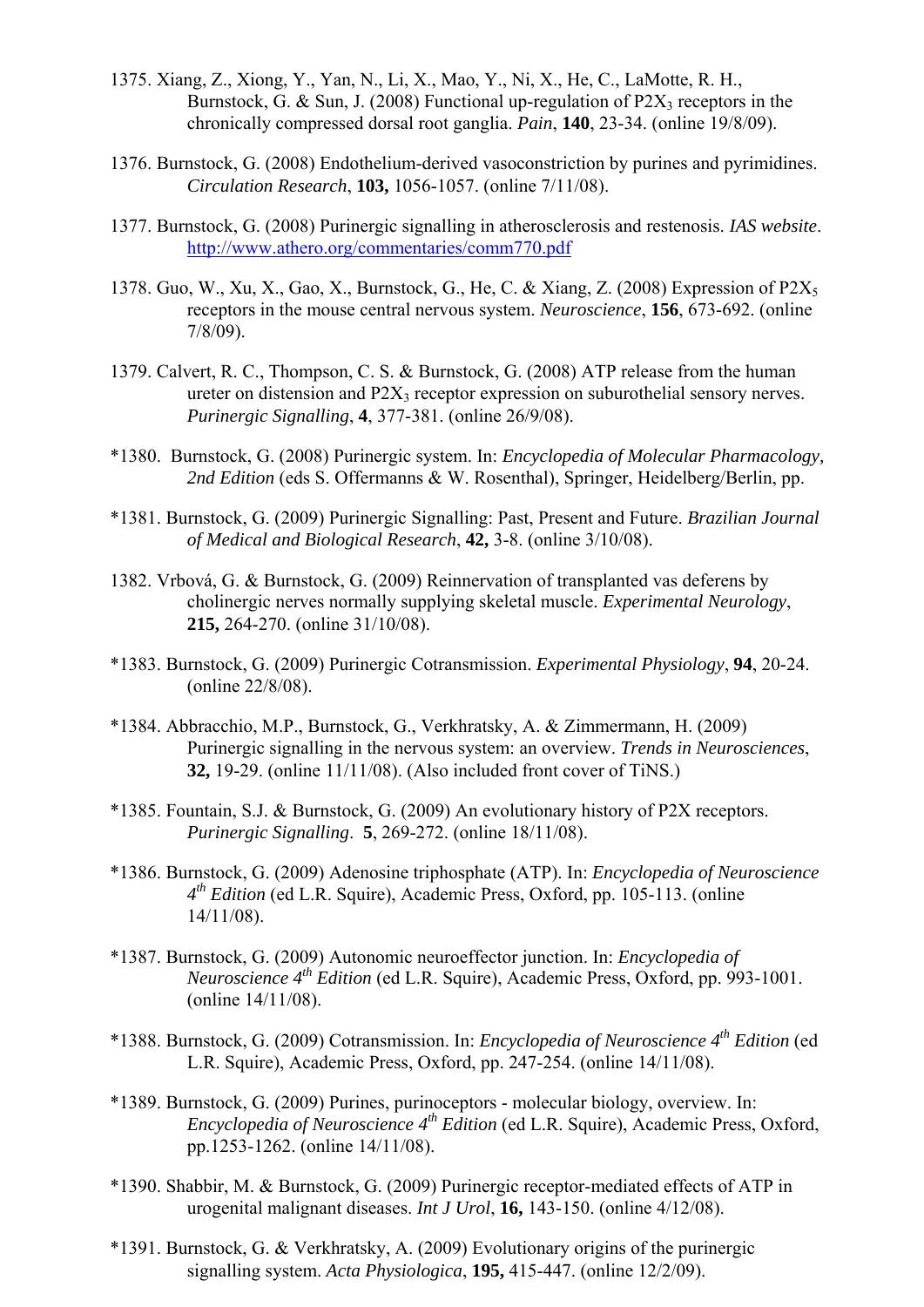- 1392. Ziganshin, A.U., Kamaliev, R.R., Grishin, S.N., Ziganshin, B.A., Butinova, N.V., Zefirov, A.L. & Burnstock, G. (2009) Interaction of hydrocortisone with ATP and adenosine in frog skeletal muscle. *Eur. J. Pharmacol.*, **607,** 54-59. (online 21/2/09).
- 1393. Orriss, I.R., Knight, G.E., Utting, J.C., Taylor, S.E.B., Burnstock, G. & Arnett, T.R. (2009) Hypoxia stimulates vesicular ATP release from rat osteoblasts. *J. Cell. Physiol.*, **220**, 155-162. (online 3/3/09).
- \*1394. Verkhratsky, A., Krishtal, O.A. & Burnstock, G. (2009) Purinoceptors in neuroglia. *Mol. Neurobiol.*, **39**, 190-208. (online 13/3/09).
- \*1395. Burnstock, G. (2009) Autonomic Neurotransmission: 60 Years Since Sir Henry Dale. *Annual Review of Pharmacology and Toxicology*, **49,** 1-30. (online 3/10/08).
- 1396. Burnstock, G. (2009) Purinoceptors in the upper urinary tract. In: *Aspects of pharmacology of the pyeloureter with clinical perspectives* (eds U. Simonsen, F. Andreasen & J. Mortensento), Research Signpost, Kerala, India, pp. 77-84.
- 1397. Gür, S., Kadowitz, P.J., Abdel-Mageed, A.S., Kendirci, M., Sikka, S.C., Burnstock, G. & Hellstrom, W.J.G. (2009) Management of erectile function by purinergic P2 receptors in diabetic rat penis. *Journal of Urology*, **181**, 2375-2382. (online 19/3/09).
- 1298. Taylor, S.R.J., Turner, C.M., Elliott, J.I., Hewitt, R., Pickering, M., Cook, H.T., Burnstock, G., Pusey, C.D., Unwin, R. & Tam, F.W.K. (2009)  $P2X_7$ -deficiency ameliorates accelerated nephrotoxic nephritis in mice. *Journal of the American Society of Nephrology*, **20,** 1275-1281. (online 23/4/09).
- 1399. Gourine, A.V., Wood, J. & Burnstock, G. (2009) Purinergic signalling in autonomic control. *Trends in Neurosciences*, **32,** 241-248. (online 8/4/09).
- 1400. White, N., Knight, G.E., Butler, P.E.M. & Burnstock, G. (2009) An *in vivo* model of melanoma: treatment with ATP. *Purinergic Signalling*, **5,** 327-333. (online 4/4/09).
- 1401. Banks, F.C.L., Calvert, R.C., Thompson, C.M. & Burnstock, G. (2009) Changing P2X receptor expression on maturing sperm in the epididymides of mice, hamsters, rats and man. *Fertility & Sterility*, **[Epub ahead of print 30/3/09]**.
- \*1402. Burnstock, G. (2009) Purinergic receptors and pain. *Current Pharmaceutical Design*, **15,** 1717-1735. (online 30/3/09).
- 1403. Fu, J., Yu, Q., Guo, W., He, C., Burnstock, G. & Xiang, Z. (2009) P2X receptors are expressed on the neurons containing luteinizing hormone-releasing hormone in the mouse hypothalamus. *Neuroscience Letters*, **458,** 32-36. (online 11/4/09).
- 1404. Burnstock, G. (2009) Purinergic cotransmission. 'Hot Topic'. *F1000 Biology Reports*, **1,** 49. (http://www.f1000biology.com/reports/10.3410/B1-46/)
- 1405. Hernández, M., Malone-Lee, J., Knight, G.E., Wildman, S. & Burnstock, G. (2009) Role of ATP and related purines in the inhibitory neurotransmission of the pig urinary bladder neck. *British Journal of Pharmacology*, **157,** 1463-1473. (online 25/6/09).
- \*1406. Burnstock, G. (2009) Purinergic regulation of vascular tone and remodelling. *Autonomic and Autocoid Pharmacology*, **29,** 63-72. (online July, 2009).
- 1407. Fan, J., Yu, L., Zhang, W., Zhao, T., Yu, Y., Gao, J., Zou, D., Ni, X., Ma, B. & Burnstock, G. (2009) Estrogen altered visceromotor reflex and  $P2X_3$  mRNA expression in a rat model of colitis. *Steroids*, **74**, 956-962 (online 21/6/09).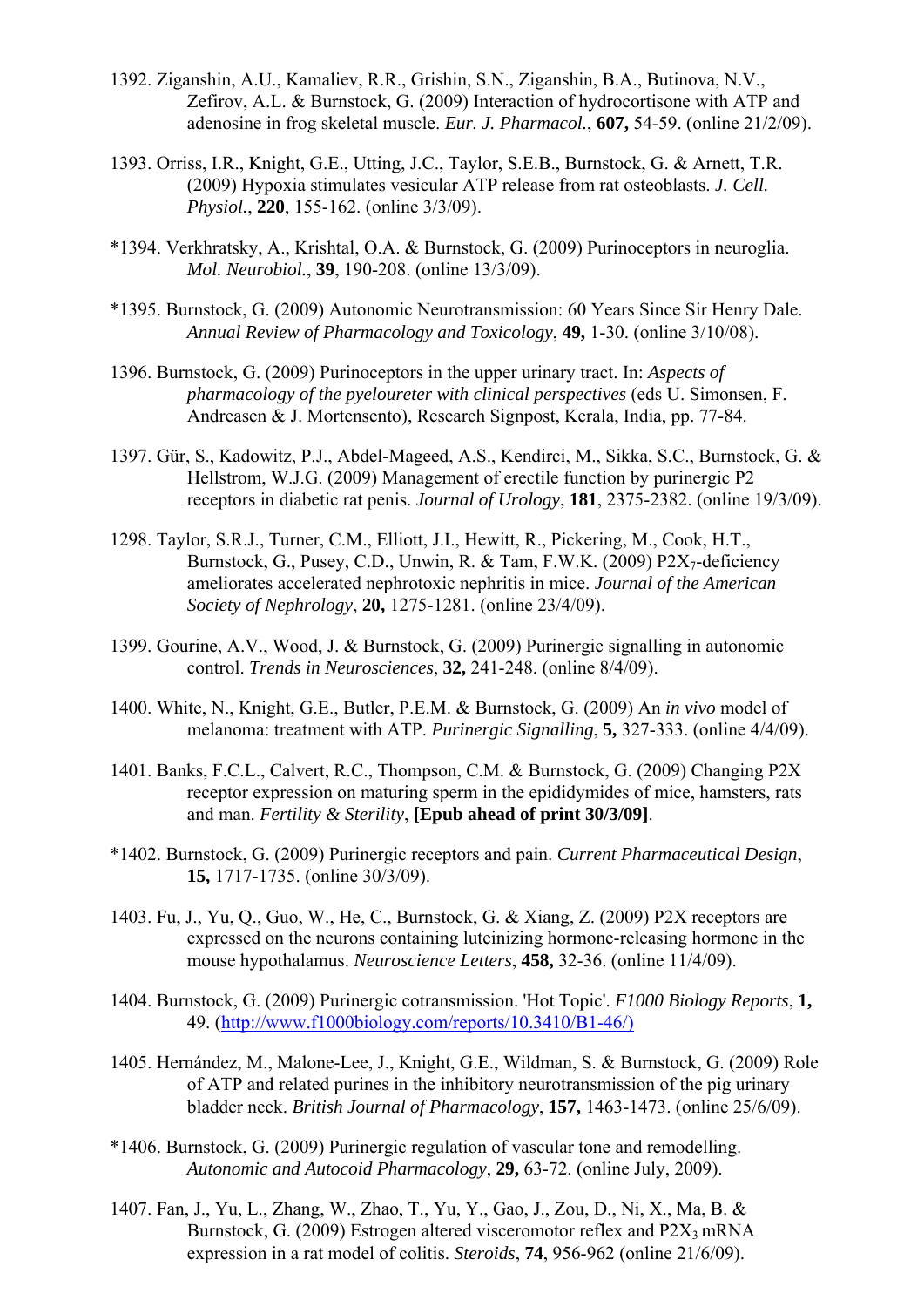- 1408. Burnstock, G. (2009) Acupuncture: a novel hypothesis for the involvement of purinergic signalling. *Medical Hypotheses*, **73**, 470-472. (online 22/7/09).
- 1409. Burnstock, G. (2009) Purines and Sensory Nerves. *Handbook of Experimental Pharmacology. Sensory Nerve Biology,* Volume 194, (Eds D. Spina & B. Canning) Heidelberg, Springer, 333-392.
- 1410. Loesch, A., Unwin, R., Gandhi, V. & Burnstock, G. (2009) Sympathetic nerve varicosities in close apposition with basolateral membranes of collecting duct epithelial cells of rat kidney. *Nephron Physiology*, **113,** 15-21. (online 14/8/09).
- 1411. Guo, W., Sun, J., Xu, X., Burnstock, G., He, C. & Xiang, Z. (2009) P2X receptors are differentially expressed on vasopressin- and oxytocin-containing neurons in the supraoptic and paraventricular nuclei of rat hypothalamus. *Histochem Cell Biol*, **131,** 29-41. (online 12/9/08)
- \*1412. Khakh, B.S. & Burnstock, G. (2009) The Double Life of ATP. *Scientific American*, **301,** 60-67.
- \*1413. Burnstock, G. (2009) Purinergic mechanosensory transduction and visceral pain. *Molecular Pain*, **5,** 69. (online 30/11/09)
- 1414. Robson, S.C. & Burnstock, G. (2009) Purinergic signalling in endothelial cells. In: *Extracellular ATP and Adenosine as Regulators of Endothelial Cell Function* (eds E. Gerasimovskaya & E. Kaczmarek), Springer, Berlin. (Due out Dec 2009)
- 1415. Waghabi, M.C., Coutinho-Silva, R., Feige, J.-J., Higuchi, M.L., Becker, D.L., Burnstock, G. & Araújo-Jorge, T.C. (2009) Gap junction reduction in cardiomyocytes following transforming growth factor-β treatment and *Trypanosoma cruzi* infection. *Memorias do Instituto Oswaldo Cruz*, **104,** 1083-1090.
- 1416. Yu, Q., Sun, J., Guo, W., Fu, J., Xu, X., Burnstock, G., He, C. & Xiang, Z. (2010) Expression of  $P2X_6$  receptors in the enteric nervous system of the rat gastrointestinal tract. *Histochem Cell Biol*, **133**, 177-188**.** (online 28/11/09).
- \*1417. Burnstock, G. & Verkhratsky, A. (2010) Long-term (trophic) purinergic signalling: purinoceptors control cell proliferation, differentiation and death. *Cell Death and Disease*, **1,** e9.
- \*1418. Burnstock, G. & Verkhratsky, A. (2010) Vas deferens a model used to establish sympathetic cotransmission. *Trends in Pharmacological Sciences*, **[Online ahead of print 12/1/10]**.